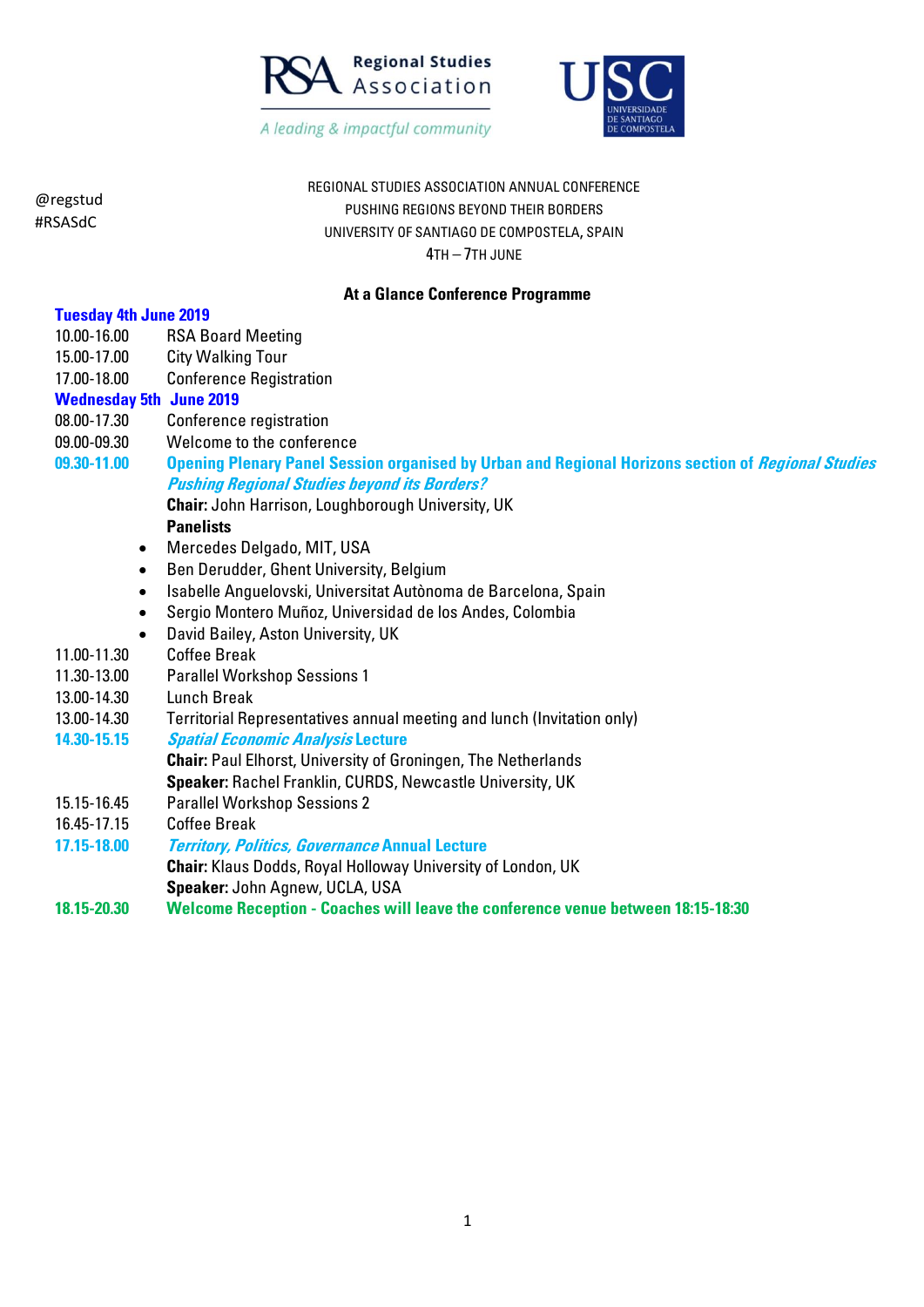



@regstud #RSASdC REGIONAL STUDIES ASSOCIATION ANNUAL CONFERENCE PUSHING REGIONS BEYOND THEIR BORDERS UNIVERSITY OF SANTIAGO DE COMPOSTELA, SPAIN 4TH – 7TH JUNE **Thursday 6th June 2019 – Policy Day**  08.30-17.00 Conference registration **09.00-10.30 Policy Plenary Panel Chair:** Lewis Dijkstra, European Commission, Belgium **Panelists** • Ignacio Sanchez Amor, Secretary of State for Territorial Policy, Spain • Nathalie Verschelde, Deputy Head of Unit, European Commission, DG Regional and Urban Policy, Unit D2 – Interreg, Cross-Border Cooperation, Internal Borders, Brussels, Belgium • Jesús Gamallo, General Director for External Relations and EU, Regional Government of Galicia, Spain • Franziska Sielker, Senior Research Associate, Department of Land Economy, University of Cambridge, UK and Interim Professor, International Planning Studies, Technical University of Dortmund, Germany • Laurent Frideres, Head of Unit for Evidence and Outreach, ESPON EGTC, Luxembourg 09.00-10.30 Spatial Economic Analysis Editors Meeting (Invitation only) 10.30-11.00 Coffee Break 11.00-12.30 Parallel Workshop Sessions 3 11.00-12.30 Regional Studies Editors Meeting (Invitation only) 12.30-14.00 Lunch Break 14.00-14.45 **Discuss and Debate Sessions**  14.45-16.15 Parallel Workshop Sessions 4 16.15-16.45 Coffee Break 16.45-18.15 Parallel Workshop Sessions 5 17.15-18.15 **Student & EC Session 19.30-22.30 Conference Dinner Friday 7th June 2019** 08.30-12.30 Conference registration 09:00-10.30 Parallel Workshop Sessions 6 10.30-11.00 Coffee Break **11.00-12.20 Borders Plenary Session Chair and Rapporteur:** Martin Jones, Staffordshire University, UK **Rapporteur:** James W Scott, Karelian Institute, Finland **Speaker:** Anssi Paasi, University of Oulu, Finland **12.20-12.30 Conference Close**  14.30-16.30 **Technical tours** given by members of the local organising committee, these tours will offer a wide range of perspectives and academic discussions.

**Option 1**: The historic centre of the city – This tour will look at urban regeneration, heritagization and touristification of the old quarter; the implementation of the new buildings in the historic city (e.g. [CGAC,](http://cgac.xunta.gal/EN) [Ánxel Casal Library\)](https://bibliotecas.xunta.gal/santiago/gl) **Option 2:** San Pedro neighbourhood – The controversies between the neighbours and the tourists; the urban transformations caused by the (re)invention of the Way of Saint James in the city; a gentrification process? **Option 3:** University heritage buildings – which tourism use? How to manage the issues regarding the balance between students' and academic life on the one hand, and tourists on the other?

**Option 4:** Green infrastructure and the particular development of the notion of greenbelt in Santiago. The conflicts regarding several urban parks, especially in the Sar River environs, and the relationship of the city with its rural fringe.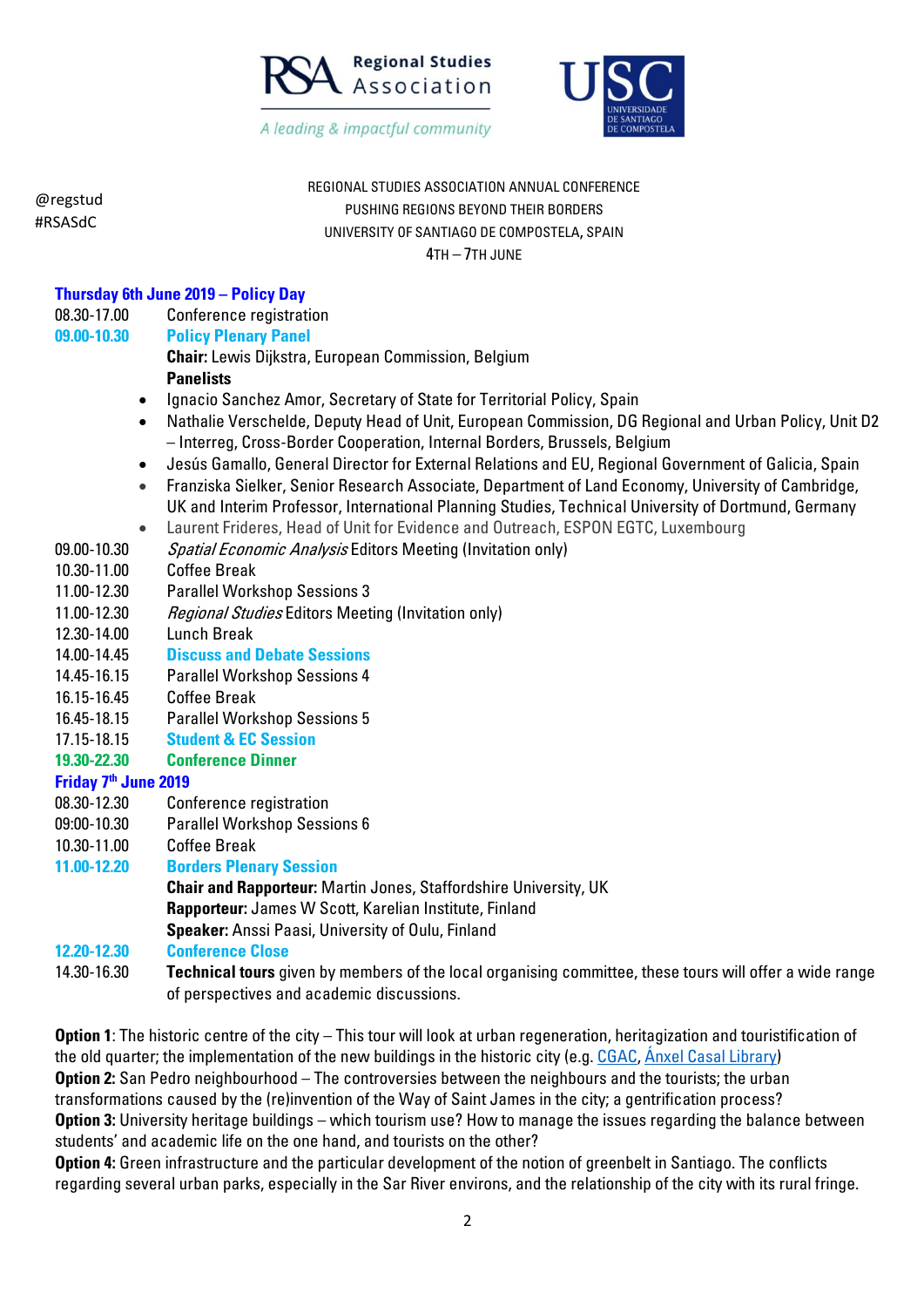



#### REGIONAL STUDIES ASSOCIATION ANNUAL CONFERENCE PUSHING REGIONS BEYOND THEIR BORDERS UNIVERSITY OF SANTIAGO DE COMPOSTELA, SPAIN 4TH – 7TH JUNE

#### Conference Programme

| <b>Tuesday 4th June</b> |                                                                             |                 |  |
|-------------------------|-----------------------------------------------------------------------------|-----------------|--|
| 10.00-16.00             | <b>RSA Board Meeting (Invitation Only)</b>                                  | Room 14         |  |
| 15:00-17:00             | City Walking Tour - The tour will begin at the main door of the             |                 |  |
|                         | Parador de los Reyes Católicos hotel, Praza do Obradoiro, 1                 |                 |  |
| 17.00-18.00             | <b>Conference Registration</b>                                              |                 |  |
|                         |                                                                             |                 |  |
|                         | <b>Wednesday 5th June</b>                                                   |                 |  |
| 08:00-17:30             | <b>Conference Registration</b>                                              |                 |  |
|                         |                                                                             |                 |  |
| 09:00-09:25             | <b>Conference Introduction and Welcome</b>                                  | Room: Paraninfo |  |
| 09.25-09.30             | Announcement of RSA Annual Conference 2020                                  |                 |  |
| 09:30-11:00             | Plenary [1] Urban and Regional Horizons Plenary Panel                       | Room: Paraninfo |  |
|                         | Chair: John Harrison - Loughborough University, UK                          |                 |  |
|                         |                                                                             |                 |  |
|                         | Panellists:                                                                 |                 |  |
|                         | <b>Mercedes Delgado - MIT, USA &amp; Copenhagen Business School,</b>        |                 |  |
|                         | <b>Denmark</b><br>Sergio Montero Muñoz - Universidad de los Andes, Colombia |                 |  |
|                         | Isabelle Angelovski - Universitat Autònoma de Barcelona,                    |                 |  |
|                         | <b>Ben Derudder - Ghent University, Belgium</b>                             |                 |  |
|                         | <b>David Bailey - Aston University, UK</b>                                  |                 |  |
|                         |                                                                             |                 |  |
| 11:00-11:30             | <b>Refreshment Break</b>                                                    |                 |  |
|                         |                                                                             |                 |  |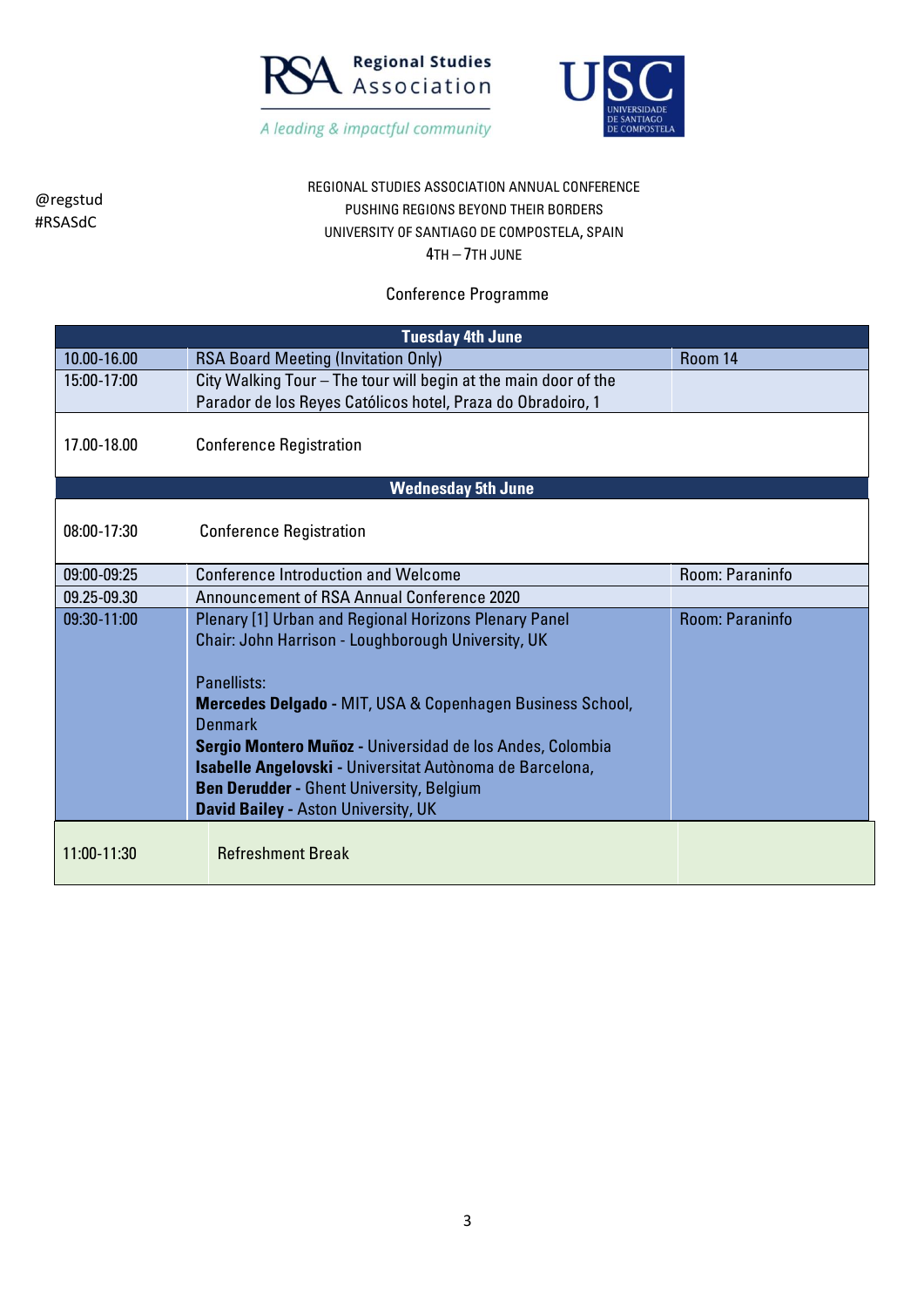



#### REGIONAL STUDIES ASSOCIATION ANNUAL CONFERENCE PUSHING REGIONS BEYOND THEIR BORDERS UNIVERSITY OF SANTIAGO DE COMPOSTELA, SPAIN

@regstud #RSASdC

| <b>Wednesday 5th June</b>                                                             |                                                               |                                                                   |  |
|---------------------------------------------------------------------------------------|---------------------------------------------------------------|-------------------------------------------------------------------|--|
| 11:30-13:00                                                                           | <b>Parallel Sessions [1]</b>                                  |                                                                   |  |
| <b>Session Title:</b>                                                                 | <b>Metropolitan and Urban Governance</b><br>Room 2            |                                                                   |  |
| Chair:                                                                                | Alejandra Berenice Trejo Nieto - El Colegio de Mexico, Mexico |                                                                   |  |
|                                                                                       |                                                               |                                                                   |  |
|                                                                                       | Maciej Smetkowski - (EUROREG), University of                  | Metropolitan Governance, Change and Spatial                       |  |
| Warsaw, Poland                                                                        |                                                               | <b>Transformation: The Development of Secondary Business</b>      |  |
| Ireland                                                                               | Niamh Moore-Cherry - University College Dublin,               | Districts in Dublin and Warsaw Metropolitan Areas                 |  |
|                                                                                       | Dorota Celińska-Janowicz - (EUROREG), University of           |                                                                   |  |
| Warsaw, Poland                                                                        |                                                               |                                                                   |  |
|                                                                                       | <b>Daniel Galland - Norwegian University of Life Sciences</b> | <b>Conceptualising Metropolitan Regions: How Institutions,</b>    |  |
| (NMBU), Norway                                                                        |                                                               | Policies, Spatial Imaginaries, and Planning are Influencing       |  |
|                                                                                       | John Harrison - Loughborough University, UK                   | <b>Metropolitan Development</b>                                   |  |
| <b>Charlotte Hoole- University of Sheffield, UK</b>                                   |                                                               | City-Regions, Devolution and Local Governance in a                |  |
| Stephen Hincks - University of Sheffield, UK                                          |                                                               | Post-Brexit Era                                                   |  |
| Karl-Johan Lundquist - Lund University, Sweden                                        |                                                               | Growth Corridors: A Systemic Framework for Explaining             |  |
|                                                                                       | Mikhail Martynovich - Lund University, Sweden                 | Long-term Regional Transformation and Growth                      |  |
|                                                                                       |                                                               |                                                                   |  |
| <b>Session Title:</b><br><b>SS9 I. Smart Cities and the Commons: A Good Marriage?</b> |                                                               | Room 3                                                            |  |
| Ignazio Cabras - Newcastle Business School, UK<br>Chair:                              |                                                               |                                                                   |  |
|                                                                                       |                                                               |                                                                   |  |
|                                                                                       | <b>Amarynth Sichel - Cambridge University, UK</b>             | Information Modelling and Smart City Planning: Overcoming         |  |
|                                                                                       | Franziska Sielker - Cambridge University, UK                  | Barriers to Information Modelling and Fair Data Use<br>Governance |  |
|                                                                                       | Daniel van den Buuse - University of Applied Sciences,        | Organizational Ambidexterity and the Creation of Smart            |  |
| <b>The Netherlands</b>                                                                |                                                               | Cities: Managing Exploration and Exploitation in Urban            |  |
|                                                                                       |                                                               | Management                                                        |  |
| Willem van Winden - University of Applied Sciences,<br><b>The Netherlands</b>         |                                                               |                                                                   |  |
| Wieke Schrama - University of Applied Sciences, The                                   |                                                               |                                                                   |  |
| Netherlands                                                                           |                                                               |                                                                   |  |
|                                                                                       | Andrew Switzer - Hogeschool van Amsterdam, The                | Chances and Challenges in Creating the Conditions for             |  |
| <b>Netherlands</b>                                                                    |                                                               | University-Industry Co-Creation on Campuses: The Case of          |  |
|                                                                                       |                                                               | Amsterdam                                                         |  |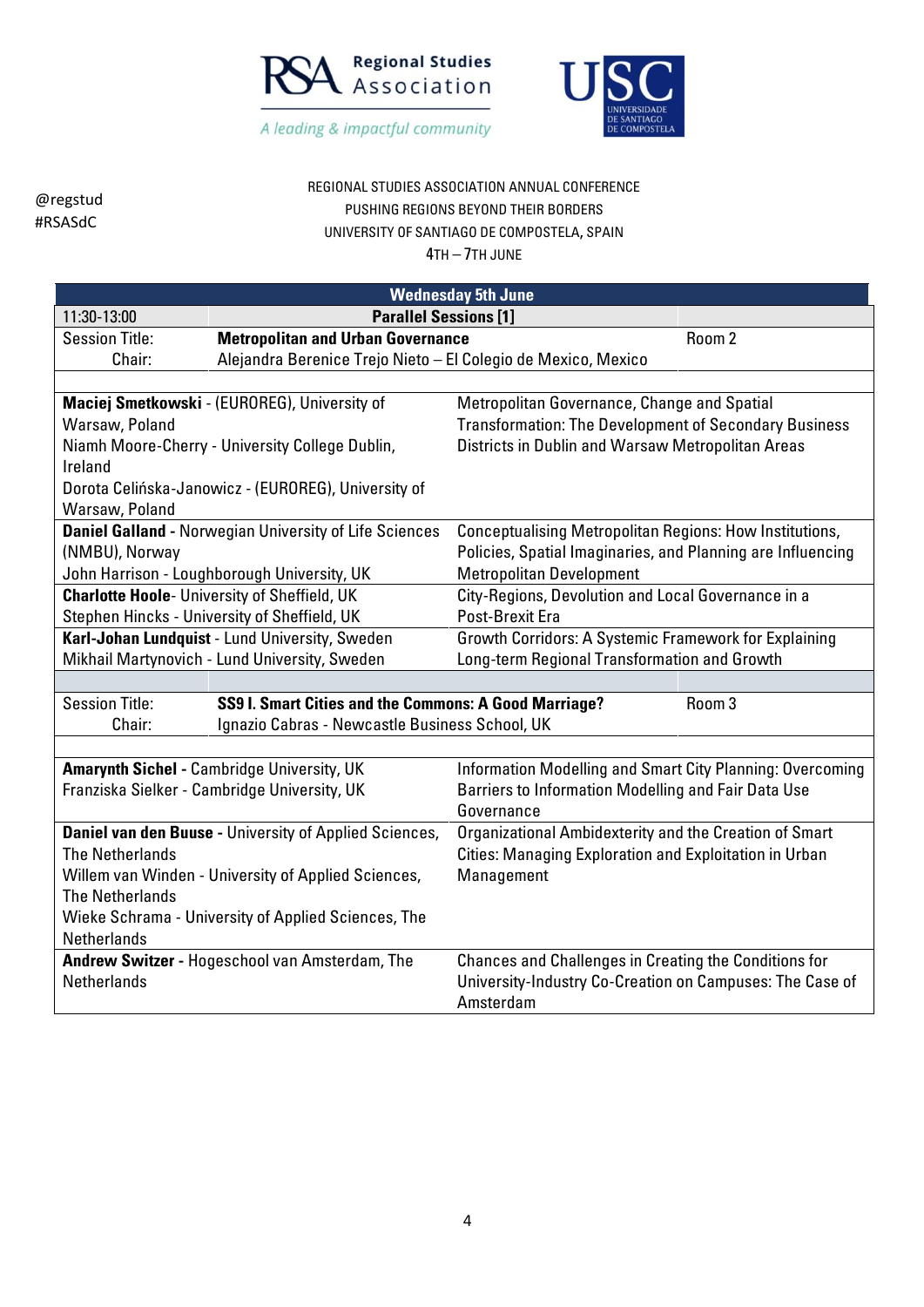



#### REGIONAL STUDIES ASSOCIATION ANNUAL CONFERENCE PUSHING REGIONS BEYOND THEIR BORDERS UNIVERSITY OF SANTIAGO DE COMPOSTELA, SPAIN

| <b>Wednesday 5th June</b>                                                                                                            |                                                                                                                                                          |                                                                                                  |                                                     |
|--------------------------------------------------------------------------------------------------------------------------------------|----------------------------------------------------------------------------------------------------------------------------------------------------------|--------------------------------------------------------------------------------------------------|-----------------------------------------------------|
| 11:30-13:00                                                                                                                          | <b>Parallel Sessions [1]</b>                                                                                                                             |                                                                                                  |                                                     |
| <b>Session Title:</b>                                                                                                                | SS6 I. Creative Peripheries? Thinking Innovation beyond                                                                                                  |                                                                                                  | Room 5                                              |
|                                                                                                                                      | <b>Agglomeration</b>                                                                                                                                     |                                                                                                  |                                                     |
| Chair:                                                                                                                               | Jakob Eder - Austrian Academy of Sciences, Austria                                                                                                       |                                                                                                  |                                                     |
|                                                                                                                                      |                                                                                                                                                          |                                                                                                  |                                                     |
|                                                                                                                                      | Rahel Meili - University of Bern, Switzerland                                                                                                            | Spatial Biographies of Rural Entrepreneurs and their<br>Influence on the Entrepreneurial Process |                                                     |
|                                                                                                                                      | Richard Shearmur - McGill University, Canada                                                                                                             | Non-urban Knowledge Bases: A Geography of                                                        |                                                     |
| David Doloreux - HEC Montréal, Canada                                                                                                |                                                                                                                                                          | Knowledge Intensive Service Inputs to Canada's Wine<br>Industry                                  |                                                     |
| Germany                                                                                                                              | Michael Fritsch - Friedrich Schiller University Jena,                                                                                                    | Does Successful Innovation Require Large Cities: The<br><b>Case of Germany</b>                   |                                                     |
| <b>Netherlands</b>                                                                                                                   | Michael Wyrwich, University of Groningen, The                                                                                                            |                                                                                                  |                                                     |
|                                                                                                                                      |                                                                                                                                                          |                                                                                                  |                                                     |
|                                                                                                                                      | Have your Say: How do we enable Best Practice in Place-Based<br><b>Policy? - RSA Policy Expo: Enabling Best Practice in</b><br><b>Place-Based Policy</b> |                                                                                                  |                                                     |
|                                                                                                                                      |                                                                                                                                                          |                                                                                                  |                                                     |
| <b>Session Organiser(s)</b><br>Our workshop needs your input to help us consider the<br>contribution place-based policy makes to the |                                                                                                                                                          |                                                                                                  |                                                     |
| <b>Andrew Beer - UniSA Business School, Australia</b><br>Sarah Ayres - University of Bristol, UK                                     |                                                                                                                                                          | productivity and wellbeing of national, regional and                                             |                                                     |
|                                                                                                                                      | Jiri Blazek - Charles University in Prague, Czech Republic                                                                                               | local economies. The growth of place-based policy                                                |                                                     |
|                                                                                                                                      |                                                                                                                                                          | approaches has the potential to make a significant                                               |                                                     |
|                                                                                                                                      |                                                                                                                                                          | contribution to communities across a number of policy                                            |                                                     |
|                                                                                                                                      |                                                                                                                                                          | domains, including the promotion of innovation, the                                              |                                                     |
| development of local leadership capacities, and in                                                                                   |                                                                                                                                                          |                                                                                                  |                                                     |
|                                                                                                                                      |                                                                                                                                                          | managing significant economic transitions. But how do                                            |                                                     |
|                                                                                                                                      |                                                                                                                                                          | we identify the determinants of success in the                                                   |                                                     |
| development and implementation of place-based                                                                                        |                                                                                                                                                          |                                                                                                  |                                                     |
|                                                                                                                                      |                                                                                                                                                          | policies? How do we identify new opportunities for their                                         |                                                     |
|                                                                                                                                      |                                                                                                                                                          | application? Have your say about how policy makers                                               |                                                     |
|                                                                                                                                      |                                                                                                                                                          |                                                                                                  | can better leverage place-based policies to achieve |
|                                                                                                                                      |                                                                                                                                                          | better outcomes across diverse spatial scales                                                    |                                                     |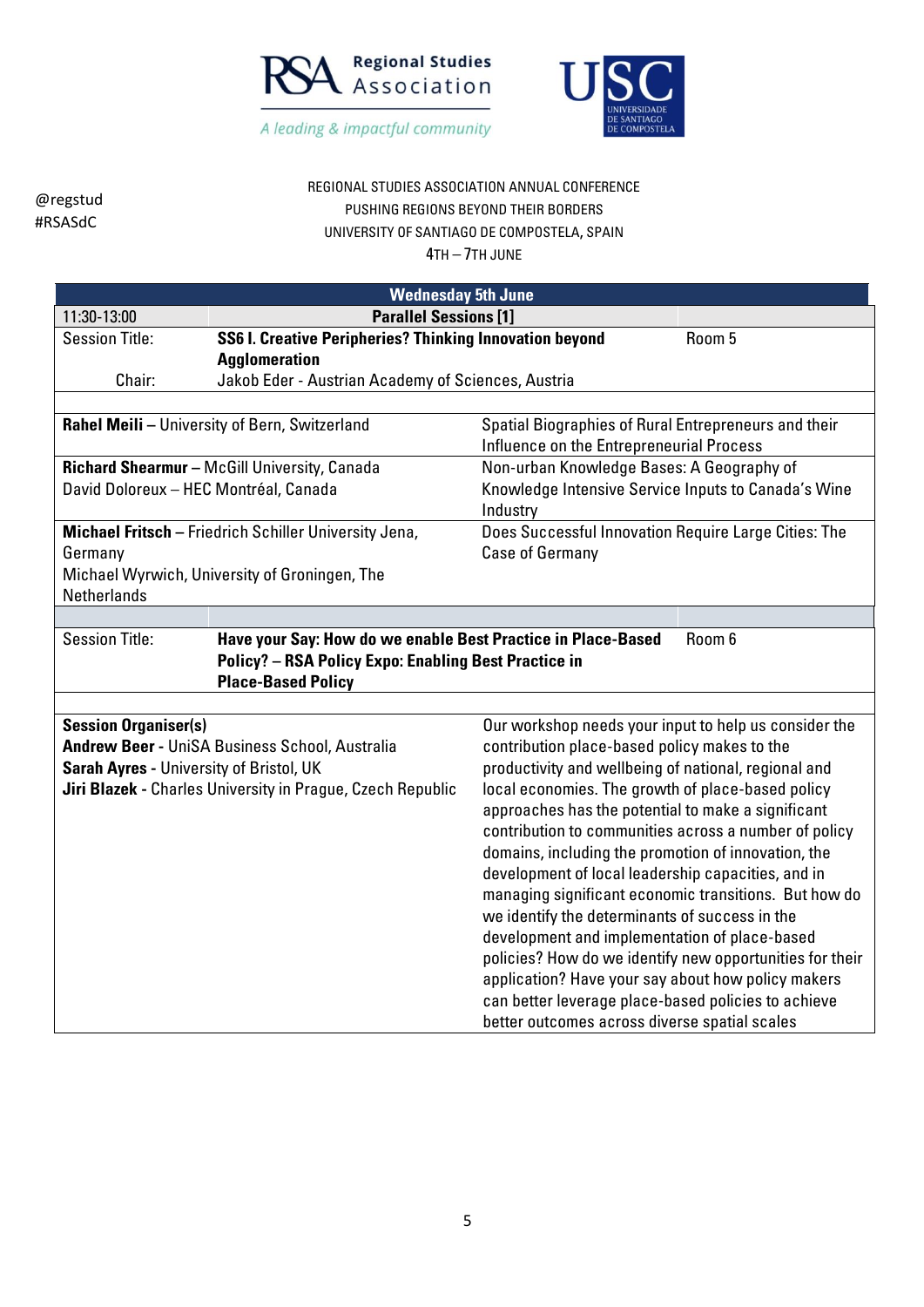



### REGIONAL STUDIES ASSOCIATION ANNUAL CONFERENCE PUSHING REGIONS BEYOND THEIR BORDERS UNIVERSITY OF SANTIAGO DE COMPOSTELA, SPAIN

| <b>Wednesday 5th June</b>                               |                                                                   |                                                                  |  |
|---------------------------------------------------------|-------------------------------------------------------------------|------------------------------------------------------------------|--|
| 11:30-13:00                                             | <b>Parallel Sessions [1]</b>                                      |                                                                  |  |
| <b>Session Title:</b>                                   | <b>Urban Economies</b>                                            | Room 7                                                           |  |
| Chair:                                                  | Kala Seetharam Sridhar - Institute for Social and Economic        |                                                                  |  |
|                                                         | Change, India                                                     |                                                                  |  |
|                                                         |                                                                   |                                                                  |  |
|                                                         | Irina Turgel - Ural Federal University, Russia                    | The Largest Regional Capitals: Transformation and                |  |
|                                                         | Elizabeth Ulyanova - Ural Federal University, Russia              | Development                                                      |  |
|                                                         | <b>Evgeniya Kolomak</b> – Institute of Economics and Industrial   | The Influence of Urban Core surrounding the Housing              |  |
| Engineering, Russia                                     |                                                                   | Market of Metropolitan Areas (the Case of Russia)                |  |
|                                                         |                                                                   |                                                                  |  |
|                                                         | <b>Carolin Ioramashvili - London School of Economics, UK</b>      | Earnings and Labour Share: A Regional Analysis of the            |  |
|                                                         |                                                                   | <b>United Kingdom</b>                                            |  |
|                                                         | <b>Ruta Ubareviciene - Delft University of Technology, The</b>    | Urban Change and the Role of the Capital City. A                 |  |
|                                                         | Netherlands and Lithuanian Social Research Centre,                | <b>Comparative Study of three Baltic States</b>                  |  |
| Lithuania                                               |                                                                   |                                                                  |  |
| Kadi Magi - University of Tartu, Estonia                |                                                                   |                                                                  |  |
|                                                         |                                                                   |                                                                  |  |
| <b>Session Title:</b>                                   | SS19 I. The Identities of Territories: Seeking their Economic and | Room 8                                                           |  |
|                                                         | <b>Political Consequences</b>                                     |                                                                  |  |
| Chair:                                                  | Miguel Pazos - University of Santiago de Compostela, Spain        |                                                                  |  |
|                                                         |                                                                   |                                                                  |  |
|                                                         | Maria Inês Gusman Barbosa - University of Santiago de             | Between Imaginaries and Realities of the Identities of           |  |
| Compostela, Spain                                       |                                                                   | <b>Territories</b>                                               |  |
| Niamh Moore-Cherry - University College Dublin, Ireland |                                                                   | <b>Spatial Politics, Place-identity and Planning Strategies:</b> |  |
| Jessica Ferm - University College London, UK            |                                                                   | An Examination of Opportunity Areas in the London Plan           |  |
|                                                         | Sonia Freire Trigo - University College London, UK                |                                                                  |  |
|                                                         | Tamás Hardi - Széchenyi István University, Hungary                | Where do we belong and where do they belong? A                   |  |
|                                                         |                                                                   | Research on Macroregional Identities in Eight                    |  |
|                                                         |                                                                   | <b>Neighbouring Countries</b>                                    |  |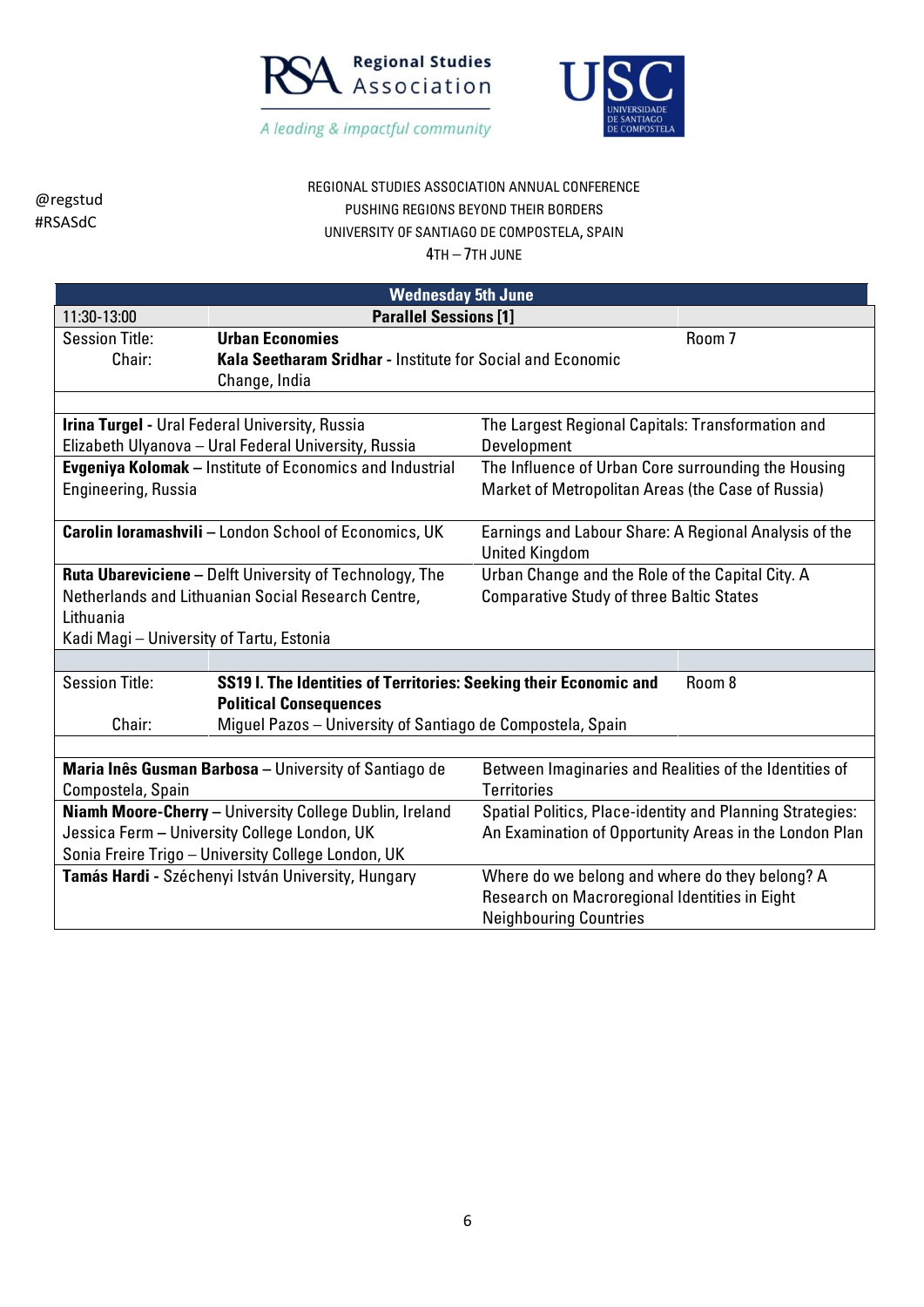



## REGIONAL STUDIES ASSOCIATION ANNUAL CONFERENCE PUSHING REGIONS BEYOND THEIR BORDERS UNIVERSITY OF SANTIAGO DE COMPOSTELA, SPAIN

|                                                         | <b>Wednesday 5th June</b>                                        |                                                        |  |
|---------------------------------------------------------|------------------------------------------------------------------|--------------------------------------------------------|--|
| 11.30-13.00                                             | <b>Parallel Sessions [1]</b>                                     |                                                        |  |
| <b>Session Title:</b>                                   | <b>Wellbeing, Vulnerability and Resilience I</b>                 | Room 9                                                 |  |
| Chair:                                                  | Judith Hann - CLLD, Cornwall Development Company, UK             |                                                        |  |
|                                                         |                                                                  |                                                        |  |
|                                                         | <b>Alexandre Vecino Aguirre</b> - University of Santiago de      | Assessing Resilience from an Economic Wellbeing        |  |
| Compostela, Spain                                       |                                                                  | Perspective: The Case of Spanish Regions during the    |  |
|                                                         | Pilar Murias Fernández - University of Santiago de               | <b>Great Recession</b>                                 |  |
| Compostela, Spain                                       |                                                                  |                                                        |  |
|                                                         | Beatriz Valcárcel Aguiar - University of Santiago de             |                                                        |  |
| Compostela, Spain                                       |                                                                  |                                                        |  |
|                                                         | Slavica Zec - JRC, European Commission, Italy                    | Resilience and Wellbeing of EU Regions during and      |  |
|                                                         | Peter Benczur - JRC, European Commission, Italy                  | after the 2008 Economic Crisis                         |  |
|                                                         | Elisabeth Joossens - JRC, European Commission, Italy             |                                                        |  |
|                                                         | Anna Rita Manca - JRC, European Commission, Italy                |                                                        |  |
|                                                         | Balint Menyert - JRC, European Commission, Italy                 |                                                        |  |
| Daria Denti - GSSI, Italy                               |                                                                  | Where do they Bully? A Comprehensive District-level    |  |
|                                                         |                                                                  | Analysis of Spatial Socioeconomic Factors Influencing  |  |
|                                                         |                                                                  | <b>Bullying Victimization in England</b>               |  |
| Thiago Mendes - CEGOT, Portugal                         |                                                                  | Experience, Knowledge and Selectivity: The Dynamics    |  |
| Teresa Sá Marques - CEGOT, Portugal                     |                                                                  | among Authors in Articles related to the Ebola Disease |  |
| Luis Carvalho - CEGOT, Portugal                         |                                                                  |                                                        |  |
| Ana Monteiro - CEGOT, Portugal                          |                                                                  |                                                        |  |
|                                                         |                                                                  |                                                        |  |
| <b>Session Title:</b>                                   | SS12 I. Emerging Industries: Institutions, Legitimacy and System | Room 11                                                |  |
| Chair:                                                  | <b>Building</b>                                                  |                                                        |  |
|                                                         | Elvira Uyarra - Manchester Business School, UK                   |                                                        |  |
|                                                         |                                                                  |                                                        |  |
|                                                         | <b>Robert Hassink - Kiel University, Germany</b>                 | Transitions Studies: A Useful Framework for Explaining |  |
|                                                         |                                                                  | where New Industries Emerge?                           |  |
|                                                         | Arnauld Bessagnet - LEREPS, Université de Toulouse,              | <b>Break Free the Dynamics of Entrepreneurial</b>      |  |
| France                                                  |                                                                  | Ecosystems: The Case of the IoT Valley                 |  |
| Jérôme Vicente - LEREPS, Université de Toulouse, France |                                                                  |                                                        |  |
| Joan Crespo - LEREPS, Université de Toulouse, France    |                                                                  |                                                        |  |
|                                                         | <b>Christiane Gebhardt - Malik Institute, Germany</b>            | Participatory Governance, Social Entrepreneurship and  |  |
|                                                         | Henry Etzkowitz - International Triple Helix Institute, USA      | the Importance of Innovation Role Models for Regional  |  |
|                                                         |                                                                  | Path Diversification: the Triple Helix Model in Smart, |  |
|                                                         |                                                                  | Green and Inclusive Urbanism in Brainport Smart        |  |
|                                                         |                                                                  | <b>District</b>                                        |  |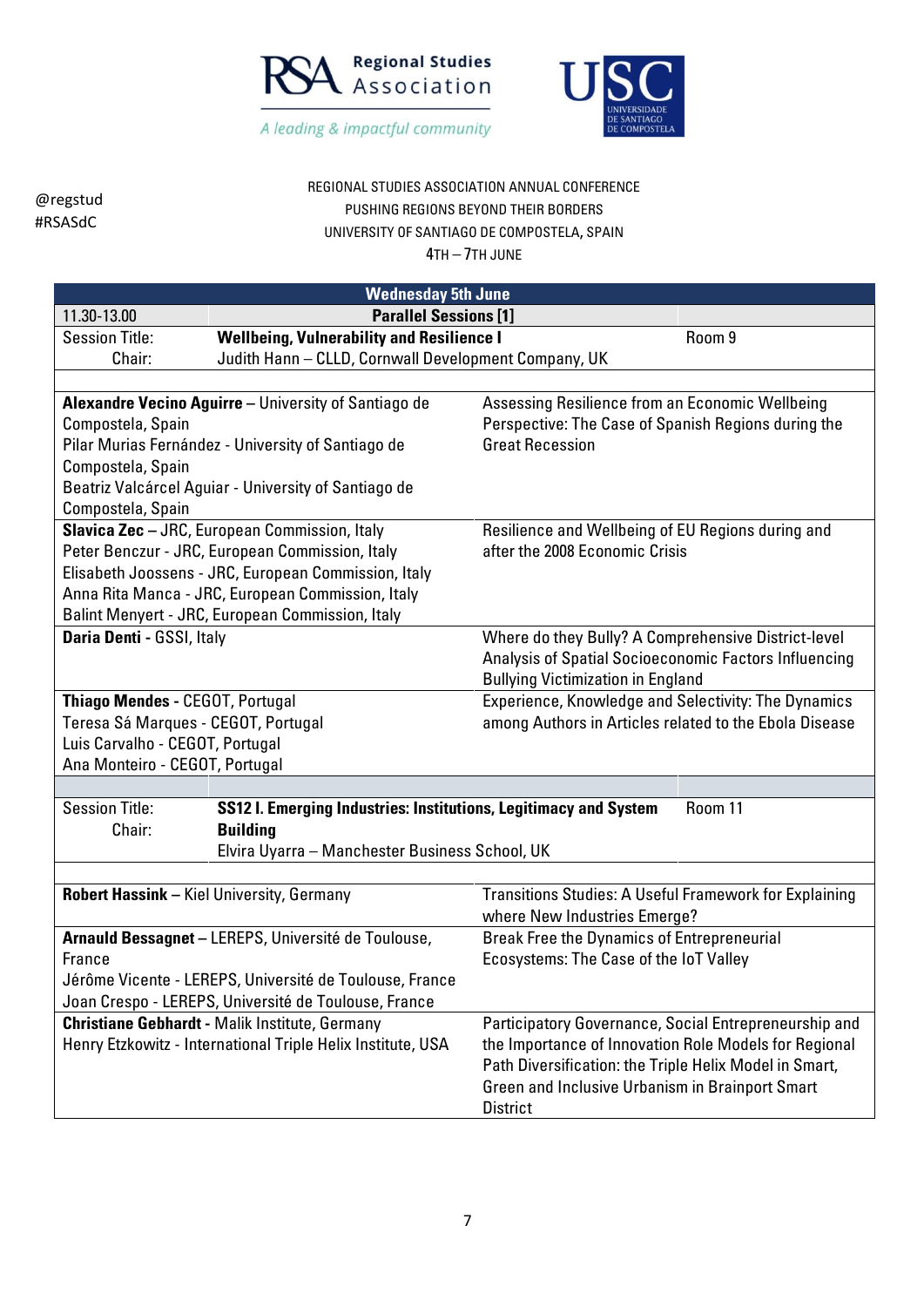



# REGIONAL STUDIES ASSOCIATION ANNUAL CONFERENCE PUSHING REGIONS BEYOND THEIR BORDERS UNIVERSITY OF SANTIAGO DE COMPOSTELA, SPAIN

| <b>Wednesday 5th June</b>                                    |                                                           |                                                         |         |
|--------------------------------------------------------------|-----------------------------------------------------------|---------------------------------------------------------|---------|
| 11.30-13.00                                                  | <b>Parallel Sessions [1]</b>                              |                                                         |         |
| <b>Session Title:</b>                                        | <b>SS26 I. Practices and the Regional Economy</b>         |                                                         | Room 12 |
| Chair:                                                       | James Murphy - Clark University, USA                      |                                                         |         |
|                                                              |                                                           |                                                         |         |
|                                                              | Andrew Jones - City University London, UK                 | The Case for a Practice-oriented Approach to Regional   |         |
|                                                              |                                                           | Economies                                               |         |
| Al James - Newcastle University, UK                          |                                                           | Digital Work/Place                                      |         |
|                                                              | Allan Watson - Loughborough University, UK                | Problematising 'Regional' Creative Industries Policy:   |         |
|                                                              |                                                           | Local Articulations and Network (Dis)Connections in the |         |
|                                                              |                                                           | Music Economy of North West England                     |         |
|                                                              | David Waite - Urban Studies and Policy Scotland,          | The Merits of Modest Explanatory Approaches: Critical   |         |
| University of Glasgow, UK                                    |                                                           | <b>Realism and Urban Economic Growth</b>                |         |
|                                                              |                                                           |                                                         |         |
| <b>Session Title:</b>                                        | <b>Regional Entrepreneurship and Environment</b>          |                                                         | Room 13 |
| Chair:                                                       | Andrew Henley - Cardiff University, UK                    |                                                         |         |
|                                                              |                                                           |                                                         |         |
| <b>Stepan Zemtsov - Russian Academy for National Economy</b> |                                                           | Regional Entrepreneurial Ecosystem in Russia            |         |
| and Public Administration, Russia                            |                                                           |                                                         |         |
| Yulia Tsareva - RANEPA, Russia                               |                                                           |                                                         |         |
| Vera Barinova - RANEPA, Russia                               |                                                           |                                                         |         |
| <b>Ian Clarke - University of Greenwich, UK</b>              |                                                           | Sustainable Entrepreneurship and Electric Vehicles:     |         |
|                                                              |                                                           | <b>Opportunities and Challenges</b>                     |         |
| Wenying Fu - Northumbria University, UK                      |                                                           | Does Regional Environment Affect the Growth of          |         |
|                                                              |                                                           | Technology-based Start-ups and Incumbents Equally?      |         |
|                                                              |                                                           | <b>Evidence from China</b>                              |         |
| Gianni Romaní - Universidad Católica del Norte, Chile        |                                                           | <b>Explaining Regional Perceptions of Business</b>      |         |
| Ivania Rodriguez - Universidad Católica del Norte, Chile     |                                                           | Opportunities in Chile                                  |         |
| Miguel Atienza - Universidad Católica del Norte, Chile       |                                                           |                                                         |         |
|                                                              | Gissela Iriarte- Universidad Católica del Norte, Chile    |                                                         |         |
|                                                              | Analía Villarroel - Universidad Católica del Norte, Chile |                                                         |         |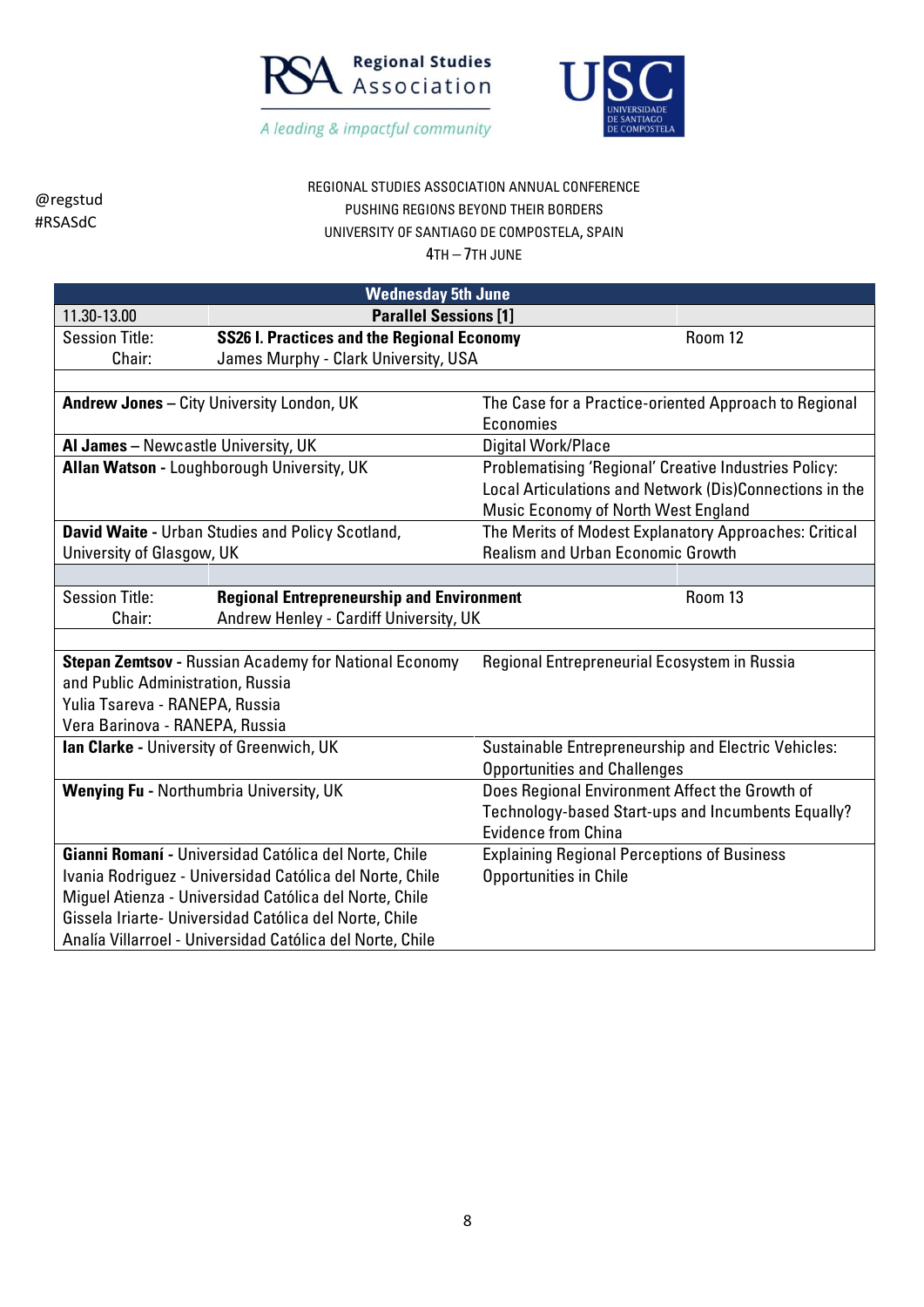



REGIONAL STUDIES ASSOCIATION ANNUAL CONFERENCE PUSHING REGIONS BEYOND THEIR BORDERS UNIVERSITY OF SANTIAGO DE COMPOSTELA, SPAIN

| <b>Wednesday 5th June</b>                                                                  |                                                            |                                                        |  |
|--------------------------------------------------------------------------------------------|------------------------------------------------------------|--------------------------------------------------------|--|
| 11.30-13.00                                                                                | <b>Parallel Sessions [1]</b>                               |                                                        |  |
| <b>Session Title:</b>                                                                      | <b>Peripheral and Marginal Economies</b>                   | Room 14                                                |  |
| Chair:                                                                                     | Marcin Stępniak - Universidad Complutense de Madrid, Spain |                                                        |  |
|                                                                                            |                                                            |                                                        |  |
|                                                                                            | Etienne Nel - University of Otago, New Zealand and         | Responding to Regional Challenges in New Zealand:      |  |
|                                                                                            | University of Johannesburg, South Africa                   | <b>State-led and Community-based Responses</b>         |  |
|                                                                                            | Sean Connelly - University of Otago, New Zealand           |                                                        |  |
|                                                                                            | Viktorija Baranauskiene - Lithuanian Social Research       | Influence of Rapidly Spreading Sparsely Populated      |  |
| Centre, Lithuania                                                                          |                                                            | Areas on the Emergence of Spatial Exclusion: The Case  |  |
|                                                                                            |                                                            | of Lithuania (this Project is funded by the European   |  |
|                                                                                            |                                                            | Social Fund (Project No 09.3.3-LMT-K-712-13-0250)      |  |
|                                                                                            | David Beel - Manchester Metropolitan University, UK        | Urban Growth Strategies in Rural Regions: Building the |  |
|                                                                                            | Martin Jones - Staffordshire University, UK                | <b>North Wales Growth Deal</b>                         |  |
| Alex Plows - Bangor University, UK                                                         |                                                            |                                                        |  |
|                                                                                            | Eduarda Marques da Costa - University of Lisbon, Portugal  | Regional Disparities in Access to Health Services in   |  |
|                                                                                            | Pedro Franco - University of Lisbon, Portugal              | Low Density Territories in an EU Context               |  |
|                                                                                            | Nuno Marques da Costa - University of Lisbon, Portugal     |                                                        |  |
|                                                                                            |                                                            |                                                        |  |
| <b>Session Title:</b>                                                                      | <b>Nationalism, Federalism and Regionalism</b>             | Room 16                                                |  |
| Chair:                                                                                     | Bram van Vulpen - University of Groningen, The Netherlands |                                                        |  |
|                                                                                            |                                                            |                                                        |  |
|                                                                                            | Lewis Dijkstra - European Commission, Belgium              | The Geography of EU Discontent                         |  |
|                                                                                            | Andres Rodriguez-Pose, London School of Economics, UK      |                                                        |  |
|                                                                                            | Nicola Pontarollo - JRC, European Commission, Italy        | Regional Resilience and Discontent in the EU           |  |
|                                                                                            | Chiara Ferrante - Sapienza University of Rome, Italy       |                                                        |  |
|                                                                                            | Marco Colagrossi - JRC, European Commission, Italy         |                                                        |  |
| Maria Abreu - Pembroke College, UK<br><b>Economic Geography, Identity and Electoral</b>    |                                                            |                                                        |  |
| Preferences: The Case of the Welsh Brexit Vote<br>Calvin Jones - University of Cardiff, UK |                                                            |                                                        |  |
|                                                                                            | Anne-Marie Jeannet - Bocconi University, Italy             | Has Regional Deindustrialization Reduced Citizens'     |  |
| Chiara Allegri - Bocconi University, Italy                                                 |                                                            | Satisfaction with Democracy? A Dynamic Panel Study     |  |
|                                                                                            |                                                            | of European Regions (1983-2017)                        |  |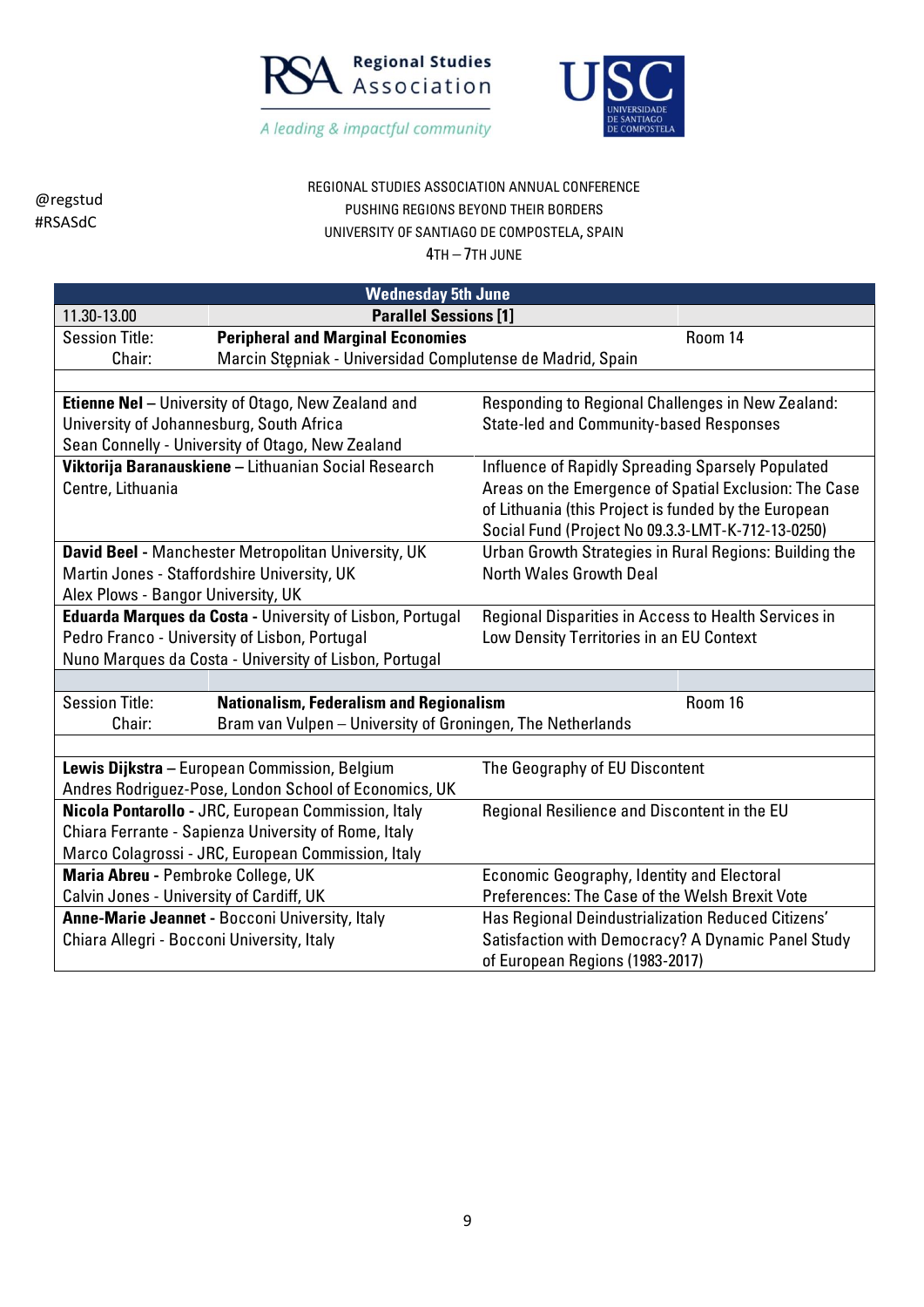



# REGIONAL STUDIES ASSOCIATION ANNUAL CONFERENCE PUSHING REGIONS BEYOND THEIR BORDERS UNIVERSITY OF SANTIAGO DE COMPOSTELA, SPAIN

| <b>Wednesday 5th June</b>                        |                                                              |                                                                 |  |
|--------------------------------------------------|--------------------------------------------------------------|-----------------------------------------------------------------|--|
| 11.30-13.00                                      | <b>Parallel Sessions [1]</b>                                 |                                                                 |  |
| <b>Session Title:</b>                            | <b>Regional Economies I</b>                                  | Room 17                                                         |  |
| Chair:                                           | Phil Tomlinson - University of Bath, UK                      |                                                                 |  |
|                                                  |                                                              |                                                                 |  |
|                                                  | <b>Peter Kedron</b> - Arizona State University, USA          | Replicable and Reproducible Research in Economic                |  |
|                                                  |                                                              | <b>Geography and Spatial Science</b>                            |  |
|                                                  | <b>Dieter Kogler - University College Dublin, Ireland</b>    | The Evolution of Regional Recombinant Knowledge                 |  |
|                                                  | Changjun Lee - University College Dublin, Ireland            | Production: Entropy, Density and Relatedness                    |  |
|                                                  | Ron Boschma - Universiteit Utrecht, The Netherlands          |                                                                 |  |
| <b>Clare O'Mahony - TU Dublin, Ireland</b>       |                                                              | Dynamic Cities and Polarisation: Brexit and a Tale of           |  |
| Lucía Morales - TU Dublin, Ireland               |                                                              | <b>Two Cities</b>                                               |  |
| Carlo Corradini - Birmingham Business School, UK |                                                              | Relatedness, Path Dependency and the Dynamics of                |  |
| Enrico Vanino - London School of Economics, UK   |                                                              | New Firm Creation in the UK                                     |  |
|                                                  |                                                              |                                                                 |  |
| <b>Session Title:</b>                            | <b>Regional Methodology and Data I</b>                       | Room 18                                                         |  |
| Chair:                                           | Ken Mardaneh - Federation University Australia and Melbourne |                                                                 |  |
|                                                  | Institute of Technology, Australia                           |                                                                 |  |
|                                                  |                                                              |                                                                 |  |
|                                                  | <b>Coro Chasco</b> - Universidad Autonómica de Madrid, Spain | Quantification of the 'Airbnb Effect' in the City of Madrid     |  |
| Sofía Ruiz - EAE Business School, Spain          |                                                              |                                                                 |  |
| Arnab Bhattacharjee - Heriot-Watt University, UK |                                                              | <b>Recursive Territorial Ordering and Spatial Externalities</b> |  |
|                                                  | Paulo Batista - University of Aveiro, Portugal               |                                                                 |  |
|                                                  | Piotr Wójcik - EUROREG, University of Warsaw, Poland         | I Just Run One LASSO Regression                                 |  |
| <b>Clementine Cottineau - CNRS, France</b>       |                                                              | The Nested Structure of Urban Business Clusters                 |  |
|                                                  | Elsa Arcaute - University College London, UK                 |                                                                 |  |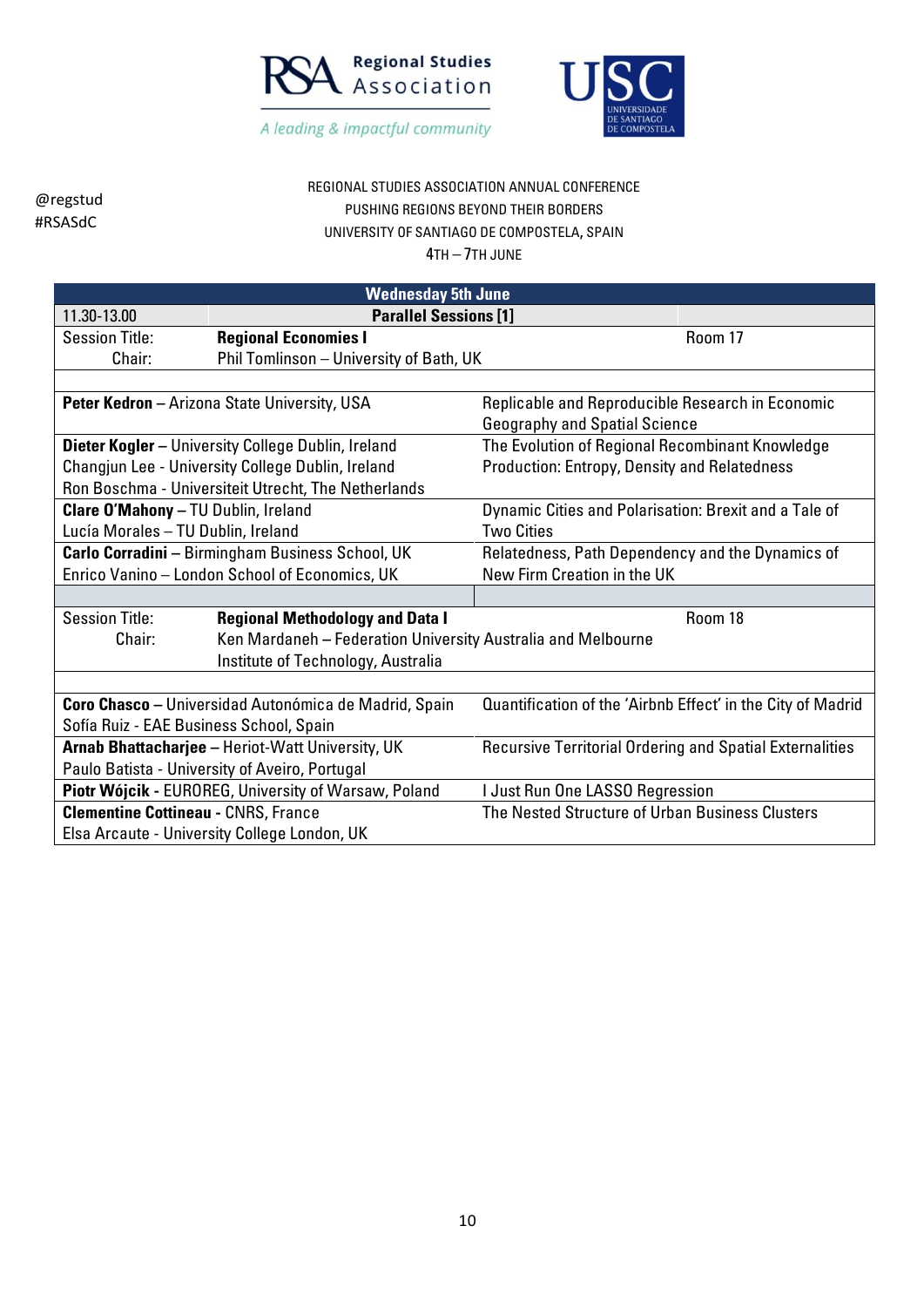



#### REGIONAL STUDIES ASSOCIATION ANNUAL CONFERENCE PUSHING REGIONS BEYOND THEIR BORDERS UNIVERSITY OF SANTIAGO DE COMPOSTELA, SPAIN

| <b>Wednesday 5th June</b>                                |                                                            |                                                            |                              |
|----------------------------------------------------------|------------------------------------------------------------|------------------------------------------------------------|------------------------------|
| 11.30-13.00<br><b>Parallel Sessions [1]</b>              |                                                            |                                                            |                              |
| <b>Session Title:</b>                                    | <b>Energy and Regional Economies</b>                       |                                                            | Seminar I                    |
| Chair:                                                   | Eugénia de Matos Pedro - Universidade da Beira Interior,   |                                                            |                              |
|                                                          | Portugal                                                   |                                                            |                              |
|                                                          |                                                            |                                                            |                              |
|                                                          | José Balsa Barreiro - University of Santiago de            | The Internal Energy Imbalance in Spain: Analysis           |                              |
| Compostela, Spain                                        |                                                            | Focused on the Hydroelectric Power in the Region of        |                              |
|                                                          | Manuel Rodríguez García - University of Santiago de        | Galicia                                                    |                              |
| Compostela, Spain                                        |                                                            |                                                            |                              |
|                                                          | Lucía Villar Caamaño - University of Santiago de           |                                                            |                              |
| Compostela, Spain                                        |                                                            |                                                            |                              |
|                                                          | Roberto Vila Lage - University of Santiago de Compostela,  |                                                            |                              |
| Spain                                                    |                                                            |                                                            |                              |
|                                                          | Amjad Naveed - Aarhus University, Denmark                  | Energy-Environment-Growth Nexus: A Panel Data              |                              |
|                                                          | Aghdam Fathollah Azdeh - Sultan Qaboos University, Oman    | Analysis                                                   |                              |
|                                                          | Nisar Ahmad - Sultan Qaboos University, Oman               |                                                            |                              |
| Stefano Pareglio - FEEM, Italy                           |                                                            | Projections of Energy Demand in European Cities using      |                              |
| Francesca Diluiso - FEEM, Italy                          |                                                            | <b>Downscaled Population Scenarios</b>                     |                              |
| Gianni Guastella - FEEM, Italy                           |                                                            |                                                            |                              |
|                                                          |                                                            |                                                            |                              |
| <b>Session Title:</b>                                    | SS20. Regional Economic Resilience: Latest Development and |                                                            | <b>Geography Seminar 213</b> |
| <b>New Research Frontiers</b>                            |                                                            |                                                            |                              |
| Chair:                                                   | Tasos Kitsos - City-REDI, University of Birmingham, UK     |                                                            |                              |
|                                                          |                                                            |                                                            |                              |
|                                                          | Tasos Kitsos - City-REDI, University of Birmingham, UK     | The Role of Embeddedness on Regional Economic              |                              |
|                                                          | André Carrascal-Incera - City-REDI, University of          | Resilience                                                 |                              |
| Birmingham, UK                                           |                                                            |                                                            |                              |
|                                                          | Marijn Molema - Fryske Akademy, The Netherlands            | The Potential Contributions of Economic and Business       |                              |
|                                                          | Emil Evenhuis - University of Southampton, UK              | <b>History to Researching Regional Economic Resilience</b> |                              |
|                                                          | Ramon Ramon-Muñoz, University of Barcelona, Spain          |                                                            |                              |
| Igor Tupy - Federal University of Viçosa, Brazil         |                                                            | Regional Resilience in a Monetary Production Economy       |                              |
| Fernanda Faria Silva - Federal University of Ouro Preto, |                                                            |                                                            |                              |
| <b>Brazil</b>                                            |                                                            |                                                            |                              |
| Marco Crocco - CEDEPLAR, Federal University of Minas     |                                                            |                                                            |                              |
| Gerais, Brazil                                           |                                                            |                                                            |                              |
|                                                          | Pedro Amaral - CEDEPLAR, Federal University of Minas       |                                                            |                              |
| Gerais, Brazil                                           |                                                            |                                                            |                              |
|                                                          | Simone Maria Grabner - Gran Sasso Science Institute,       | The Great Recession and Industrial Resilience in the       |                              |
| Italy                                                    |                                                            | <b>United States</b>                                       |                              |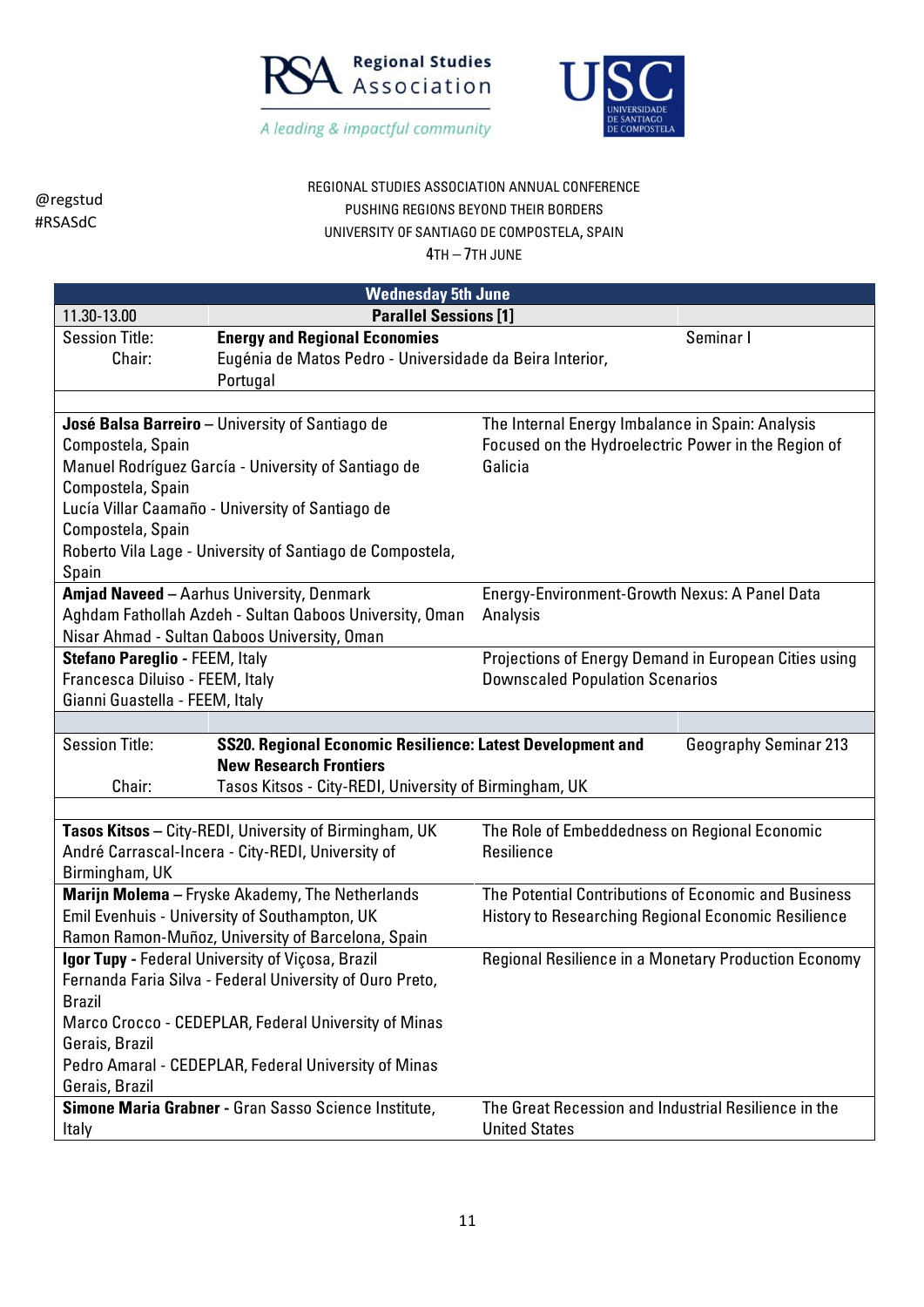



REGIONAL STUDIES ASSOCIATION ANNUAL CONFERENCE PUSHING REGIONS BEYOND THEIR BORDERS UNIVERSITY OF SANTIAGO DE COMPOSTELA, SPAIN

|                                                                                                      | <b>Wednesday 5th June</b>                                         |                                                            |                                                      |  |  |
|------------------------------------------------------------------------------------------------------|-------------------------------------------------------------------|------------------------------------------------------------|------------------------------------------------------|--|--|
| 11.30-13.00                                                                                          | <b>Parallel Sessions [1]</b>                                      |                                                            |                                                      |  |  |
| <b>Session Title:</b>                                                                                | <b>SS28. Smart Specialisation at the Margins</b>                  |                                                            | <b>Ancient History Seminar</b>                       |  |  |
| Chair:                                                                                               | Sana Elouaer-Mrizak - Université du Littoral Côte D'Opale, France |                                                            | 012                                                  |  |  |
|                                                                                                      |                                                                   |                                                            |                                                      |  |  |
|                                                                                                      | Rikard Eriksson - Umeå University, Sweden                         | <b>Smart Specialization and the Occupation Space</b>       |                                                      |  |  |
|                                                                                                      | Emelie Hane-Weijman - Umeå University, Sweden                     |                                                            |                                                      |  |  |
| David Rigby - UCLA, USA                                                                              |                                                                   |                                                            |                                                      |  |  |
|                                                                                                      |                                                                   |                                                            |                                                      |  |  |
|                                                                                                      | Fedoua Kasmi - Université du Littoral Côte D'Opale, France        | Related Variety in Industrial Symbiosis: The Case of       |                                                      |  |  |
|                                                                                                      |                                                                   | <b>Dunkirk</b>                                             |                                                      |  |  |
|                                                                                                      | Rima Rubčinskaitė - Faculty of Economics of Vilnius               | Do High Productivity Clusters Reflect Smart                |                                                      |  |  |
| University, Lithuania                                                                                |                                                                   | Specialization Strategies: Priorities in the Baltic States |                                                      |  |  |
|                                                                                                      |                                                                   |                                                            |                                                      |  |  |
|                                                                                                      | Sana Elouaer-Mrizak - Université du Littoral Côte D'Opale,        | <b>Smart and Resilient Regions: Twin Peaks or Policy</b>   |                                                      |  |  |
| France                                                                                               |                                                                   | Chimera?                                                   |                                                      |  |  |
| Adrian Healy- Cardiff University, UK                                                                 |                                                                   |                                                            |                                                      |  |  |
| 11.30-13.00                                                                                          | <b>Parallel Sessions [1]</b>                                      |                                                            |                                                      |  |  |
| <b>Session Title:</b>                                                                                | <b>Video Interviews (Invitation only)</b>                         |                                                            | Art Seminar 235                                      |  |  |
|                                                                                                      |                                                                   |                                                            |                                                      |  |  |
|                                                                                                      |                                                                   |                                                            |                                                      |  |  |
| <b>Session Title:</b>                                                                                | <b>Cities and Regions across Borders</b>                          |                                                            | <b>Medieval Seminar 232</b>                          |  |  |
| Chair:                                                                                               | Olivier Crevoisier - (GRET), Universite De Neuchatel, Switzerland |                                                            |                                                      |  |  |
|                                                                                                      |                                                                   |                                                            |                                                      |  |  |
|                                                                                                      | Valerià Paül - Universidade de Santiago de Compostela,            | Cross-border Regions between Galicia and its               |                                                      |  |  |
| Spain                                                                                                |                                                                   | Neighbouring Territories? Exploring an Emerging            |                                                      |  |  |
|                                                                                                      | Juan M. Trillo-Santamaría - Universidade de Santiago de           | <b>Regional Geography</b>                                  |                                                      |  |  |
| Compostela, Spain                                                                                    |                                                                   |                                                            |                                                      |  |  |
|                                                                                                      | Alejandro Otero Varela - Universidade de Santiago de              |                                                            |                                                      |  |  |
| Compostela, Spain<br><b>Christophe Sohn - Luxembourg Institute of</b>                                |                                                                   | Bordering Urban Network Externalities: Border Effects,     |                                                      |  |  |
| Socio-Economic Research, Luxembourg                                                                  |                                                                   | Network Connectivity and Metropolitan Functions in         |                                                      |  |  |
|                                                                                                      | Julien Licheron - Luxembourg Institute of Socio-Economic          | <b>Europe</b>                                              |                                                      |  |  |
| Research, Luxembourg                                                                                 |                                                                   |                                                            |                                                      |  |  |
|                                                                                                      | Evert Meijers - Delft University of Technology, The               |                                                            |                                                      |  |  |
| <b>Netherlands</b>                                                                                   |                                                                   |                                                            |                                                      |  |  |
| Szilard Racz - Hungarian Academy of Sciences, Hungary<br>Political, Economic and Urban Dimensions of |                                                                   |                                                            |                                                      |  |  |
|                                                                                                      |                                                                   |                                                            | <b>Croatian-Hungarian Cross-border Co-operations</b> |  |  |
|                                                                                                      |                                                                   |                                                            |                                                      |  |  |
| 13.00-14.30                                                                                          | Lunch                                                             |                                                            |                                                      |  |  |
|                                                                                                      |                                                                   |                                                            |                                                      |  |  |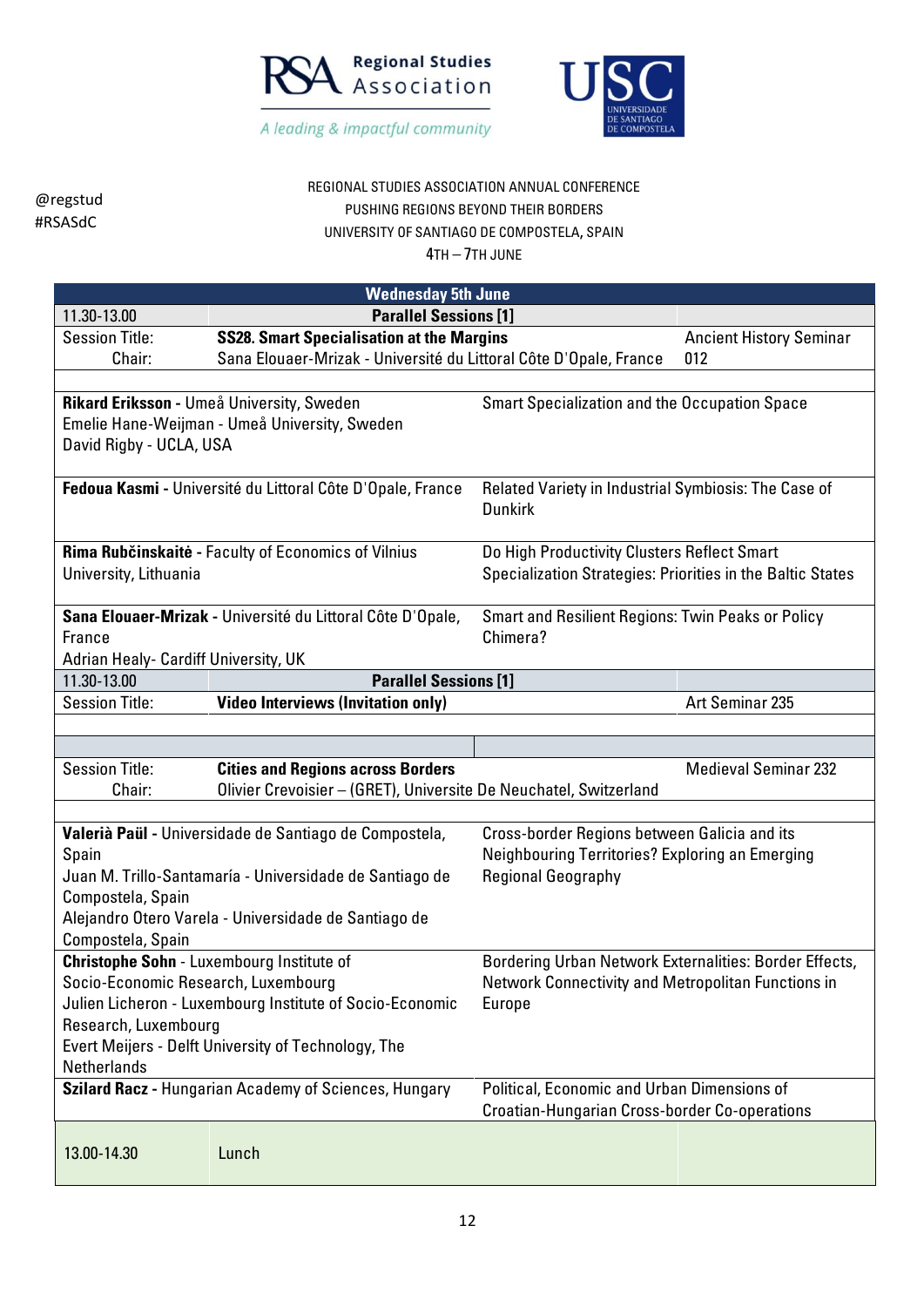



REGIONAL STUDIES ASSOCIATION ANNUAL CONFERENCE PUSHING REGIONS BEYOND THEIR BORDERS UNIVERSITY OF SANTIAGO DE COMPOSTELA, SPAIN

|                                                                                                                                             | <b>Wednesday 5th June</b>                                              |                                                     |                                                      |
|---------------------------------------------------------------------------------------------------------------------------------------------|------------------------------------------------------------------------|-----------------------------------------------------|------------------------------------------------------|
| 13.00-14.30                                                                                                                                 | <b>RSA Territorial Representatives Lunch Meeting (Invitation Only)</b> |                                                     | Room 14                                              |
|                                                                                                                                             |                                                                        |                                                     |                                                      |
| 14.30-15.15                                                                                                                                 | Plenary [2] Spatial Economics Analysis Conference Lecture              |                                                     | Room: Paraninfo                                      |
|                                                                                                                                             | Chair: Paul Elhorst, University of Groningen, The Netherlands          |                                                     |                                                      |
|                                                                                                                                             |                                                                        |                                                     |                                                      |
|                                                                                                                                             | Speaker:                                                               |                                                     |                                                      |
|                                                                                                                                             | Rachel Franklin - Newcastle University, UK                             |                                                     |                                                      |
|                                                                                                                                             | I Come to Bury Growth, not to Praise it                                |                                                     |                                                      |
| 15.15-16.45                                                                                                                                 | <b>Parallel Sessions [2]</b>                                           |                                                     |                                                      |
| <b>Session Title:</b>                                                                                                                       | SS33 I. Conceptual and Comparative Perspectives on Regional            |                                                     | Room 2                                               |
|                                                                                                                                             | <b>Planning</b>                                                        |                                                     |                                                      |
| Chair:                                                                                                                                      | Raine Mäntysalo - Aalto University, Finland and Valeria Lingua,        |                                                     |                                                      |
|                                                                                                                                             | University of Florence, Italy                                          |                                                     |                                                      |
|                                                                                                                                             |                                                                        |                                                     |                                                      |
|                                                                                                                                             | John Harrison - Loughborough University, UK                            | <b>Whither Regional Planning?</b>                   |                                                      |
|                                                                                                                                             | Daniel Galland - Norwegian University of Life Sciences,                |                                                     |                                                      |
| Norway                                                                                                                                      |                                                                        |                                                     |                                                      |
| Mark Tewdwr-Jones - University of Newcastle, UK<br>Lukas Smas - Stockholm University, Sweden<br>Positioning Regional Planning across Europe |                                                                        |                                                     |                                                      |
| Peter Schmitt - Stockholm University, Sweden                                                                                                |                                                                        |                                                     |                                                      |
| Eva Purkarthofer - Aalto University, Finland<br>Regional Planning Cultures in Austria and Finland                                           |                                                                        |                                                     |                                                      |
|                                                                                                                                             | Alois Humer - Aalto University, Finland                                |                                                     |                                                      |
|                                                                                                                                             | Hanna Mattila - University of Minnesota, USA                           |                                                     |                                                      |
|                                                                                                                                             |                                                                        |                                                     |                                                      |
| <b>Session Title:</b>                                                                                                                       | SS9 II. Smart Cities and the Commons: A Good Marriage?                 |                                                     | Room 3                                               |
| Chair:                                                                                                                                      | Willem van Winden - Amsterdam University of Applied Sciences,          |                                                     |                                                      |
|                                                                                                                                             | <b>The Netherlands</b>                                                 |                                                     |                                                      |
|                                                                                                                                             |                                                                        |                                                     |                                                      |
|                                                                                                                                             | Patricia van Hemert - Amsterdam University of Applied                  | Governance of Urban Collectives in Amsterdam        |                                                      |
| <b>Sciences, The Netherlands</b>                                                                                                            |                                                                        |                                                     |                                                      |
| Willem van Winden - Amsterdam University of Applied<br><b>Sciences, The Netherlands</b>                                                     |                                                                        |                                                     |                                                      |
|                                                                                                                                             | Angi Wang - Technological and Higher Education Institute               |                                                     | How does Ownership Affect the Use of Public Space in |
| of Hong Kong, Hong Kong, China                                                                                                              |                                                                        | Hong Kong?                                          |                                                      |
|                                                                                                                                             | Daniel Ho - Technological and Higher Education Institute               |                                                     |                                                      |
| of Hong Kong, Hong Kong, China                                                                                                              |                                                                        |                                                     |                                                      |
|                                                                                                                                             | Luis Carvalho - University of Porto, Portugal                          | Smart Cities: Urban Nexus of Ambivalent Digital and |                                                      |
|                                                                                                                                             | Hugues Jeannerat - University of Neuchatel, Switzerland                | <b>Sustainability Transitions</b>                   |                                                      |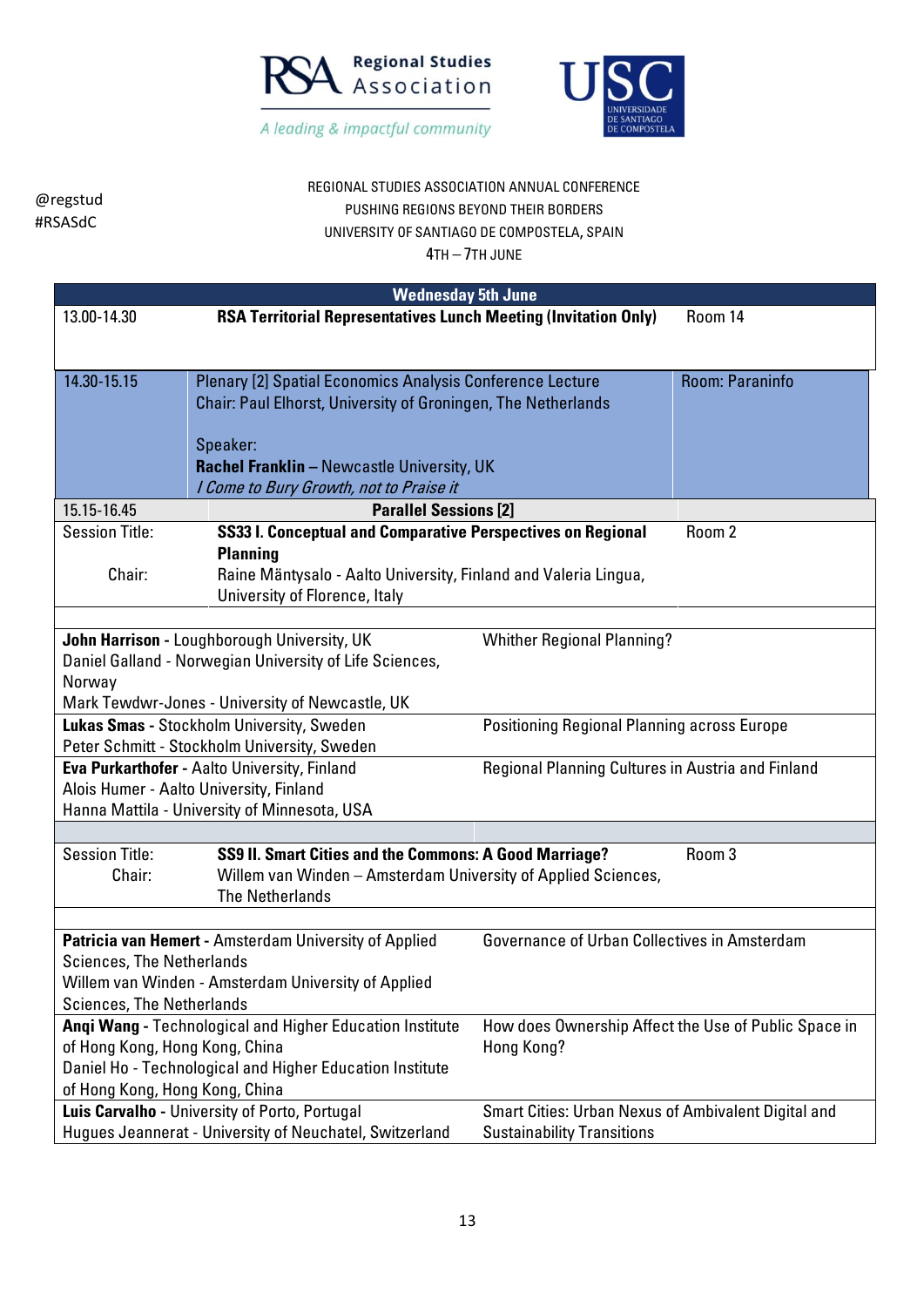



## REGIONAL STUDIES ASSOCIATION ANNUAL CONFERENCE PUSHING REGIONS BEYOND THEIR BORDERS UNIVERSITY OF SANTIAGO DE COMPOSTELA, SPAIN

| <b>Wednesday 5th June</b>                                                                                   |                                                      |  |  |
|-------------------------------------------------------------------------------------------------------------|------------------------------------------------------|--|--|
| <b>Parallel Sessions [2]</b><br>15.15-16.45                                                                 |                                                      |  |  |
| <b>Regional and Cohesion Policy Perspectives</b><br><b>Session Title:</b>                                   | Room 4                                               |  |  |
| Chair:<br>Tadeusz Stryjakiewicz - Adam Mickiewicz University, Poland                                        |                                                      |  |  |
|                                                                                                             |                                                      |  |  |
| Paulino Montes-Solla - University of Coruña, Spain                                                          | EU Regional Policy and Development in Spain: Capital |  |  |
| J. Andrés Faíña Medín - University of Coruña, Spain                                                         | Widening and Productivity Stagnation between 1989    |  |  |
| Jesus Lopez-Rodriguez- University of Coruña, Spain                                                          | 2010                                                 |  |  |
|                                                                                                             |                                                      |  |  |
| Edoardo Ferrucci - Universitè de Bordeaux, France                                                           | The Impact of Cultural and Sectoral Diversity on     |  |  |
| Anna D'ambrosio - DIGEP, Polytechnic of Turin, Italy                                                        | Regional Resilience: Italian Evidence                |  |  |
| Valentina Meliciani - LUISS University, Italy                                                               |                                                      |  |  |
| Francesco Quatraro - University of Torino - Collegio Carlo                                                  |                                                      |  |  |
| Alberto, Italy                                                                                              |                                                      |  |  |
| Piotr Idczak - Poznan University of Economics, Poland                                                       | JESSICA Initiative - An Innovative Change in the EU  |  |  |
| Ida Musialkowska - Poznan University of Economic and<br><b>Cohesion Policy Focused on Sustainable Urban</b> |                                                      |  |  |
| <b>Business, Poland</b><br>Karol Mrozik - Poznan University of Economic and                                 | <b>Development and Leveraging Resources</b>          |  |  |
| <b>Business, Poland</b>                                                                                     |                                                      |  |  |
| Nuno Marques da Costa - IGOT - Ulisboa, Portugal<br><b>Measuring Cohesion Policy Results: Towards a</b>     |                                                      |  |  |
| Daniel Rauhut - Karelian Institute University of Eastern                                                    | <b>Cohesion Policy Index</b>                         |  |  |
| Finland, Finland                                                                                            |                                                      |  |  |
|                                                                                                             |                                                      |  |  |
| <b>Session Title:</b><br><b>SS6 II. Creative Peripheries? Thinking Innovation Beyond</b>                    | Room 5                                               |  |  |
| <b>Agglomeration</b><br>Chair:                                                                              |                                                      |  |  |
| Rahel Meili - University of Bern, Switzerland                                                               |                                                      |  |  |
|                                                                                                             |                                                      |  |  |
| Jakob Eder - Austrian Academy of Sciences, Austria                                                          | Innovation in the Periphery: Compensation and        |  |  |
| Michaela Trippl - University of Vienna, Austria<br><b>Exploitation Strategies</b>                           |                                                      |  |  |
| Rhiannon Pugh - Örebro University, Sweden                                                                   | Innovation Policy and Peripheral Regions: a Research |  |  |
|                                                                                                             | Framework encompassing Economic, Environmental,      |  |  |
|                                                                                                             | <b>Cultural, and Geo-Political Perspectives</b>      |  |  |
| Adi Weidenfeld - Coventry University, UK                                                                    | From Interregional Knowledge Networks to Systems     |  |  |
| Teemu Makkonen - University of Eastern Finland, Finland                                                     |                                                      |  |  |
| Nick Clifton - Cardiff Metropolitan University, UK                                                          |                                                      |  |  |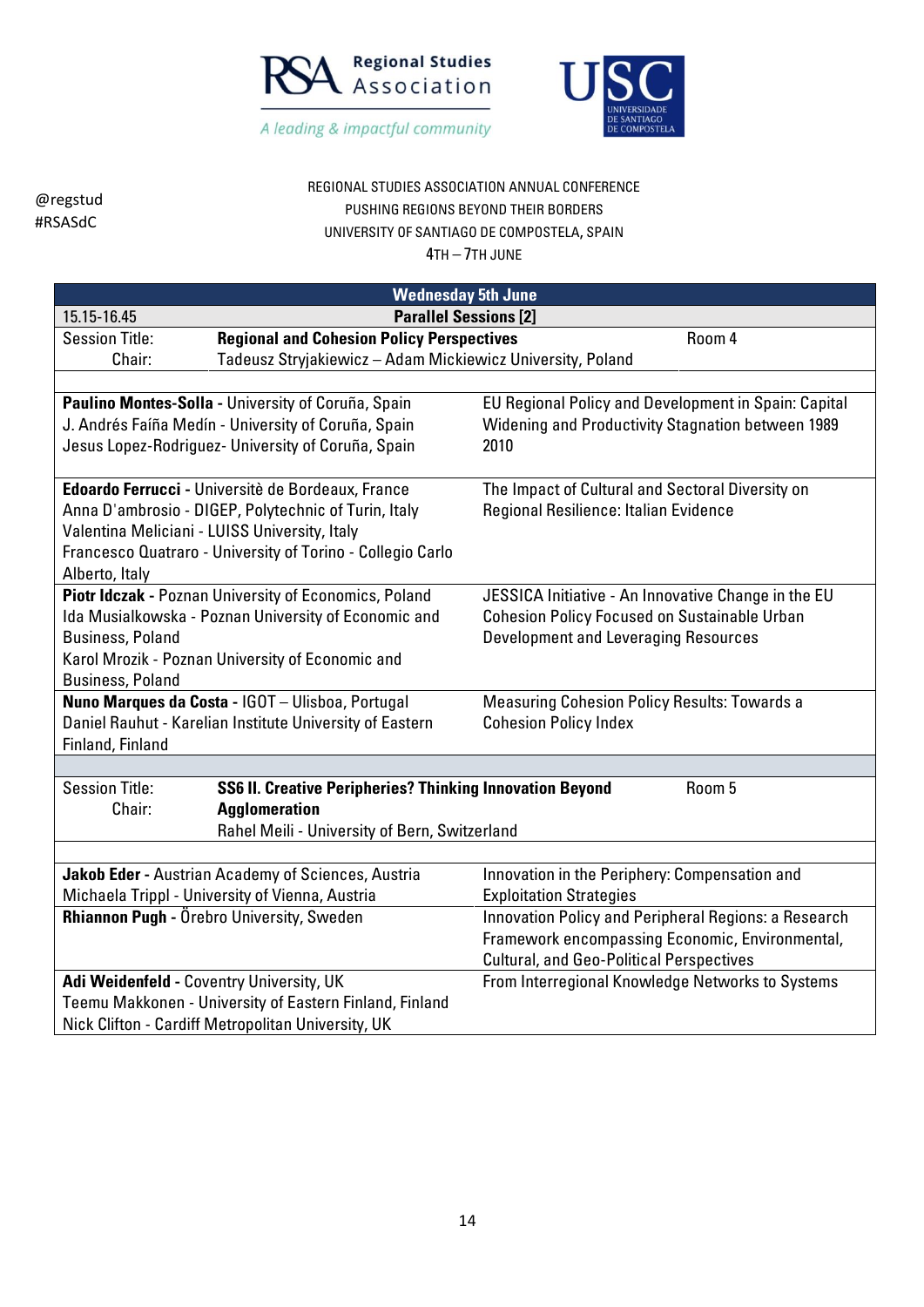



### REGIONAL STUDIES ASSOCIATION ANNUAL CONFERENCE PUSHING REGIONS BEYOND THEIR BORDERS UNIVERSITY OF SANTIAGO DE COMPOSTELA, SPAIN

| <b>Wednesday 5th June</b>                    |                                                                               |                                                              |  |
|----------------------------------------------|-------------------------------------------------------------------------------|--------------------------------------------------------------|--|
| 15.15-16.45                                  | <b>Parallel Sessions [2]</b>                                                  |                                                              |  |
| <b>Session Title:</b>                        | <b>Planning at the Urban Scale</b>                                            | Room 6                                                       |  |
| Chair:                                       | Niamh Moore-Cherry - University College Dublin, Ireland                       |                                                              |  |
|                                              |                                                                               |                                                              |  |
|                                              | Andy Pike - Newcastle University, UK<br><b>Financialising City Statecraft</b> |                                                              |  |
|                                              | Krzysztof Rogatka - Nicolaus Copernicus University,                           | Power of Upcycling - Case Study from Poland                  |  |
| Poland                                       |                                                                               |                                                              |  |
|                                              | Aleksandra Lewandowska - Nicolaus Copernicus                                  |                                                              |  |
| University, Poland                           |                                                                               |                                                              |  |
|                                              | Tomasz Starczewski - Nicolaus Copernicus University,                          |                                                              |  |
| Poland                                       |                                                                               |                                                              |  |
| <b>Jiemei Luo</b> - Tongji University, China |                                                                               | Culture-led Urban Regeneration in Community Scale -          |  |
|                                              |                                                                               | Case study of Yuyuan Street in Shanghai, China               |  |
|                                              |                                                                               |                                                              |  |
| <b>Session Title:</b>                        | <b>Rural Development and Innovation</b>                                       | Room 7                                                       |  |
| Chair:                                       | Laura Norris - Cardiff University, UK                                         |                                                              |  |
|                                              |                                                                               |                                                              |  |
|                                              | <b>Brennan Lowery - Memorial University of Newfoundland,</b>                  | <b>Mobilizing Community Assets in Rural Coastal Regions:</b> |  |
| Canada                                       |                                                                               | Analysis of Asset Mapping Initiatives in Rural               |  |
|                                              |                                                                               | Newfoundland and Labrador                                    |  |
|                                              | Gary Bosworth - University of Lincoln, UK                                     | <b>Conceptualising Rural Innovation: Opportunities and</b>   |  |
| David Charles - Northumbria University, UK   |                                                                               | <b>Challenges for Policy Development</b>                     |  |
| Maria Salomaa - Lincoln University, UK       |                                                                               |                                                              |  |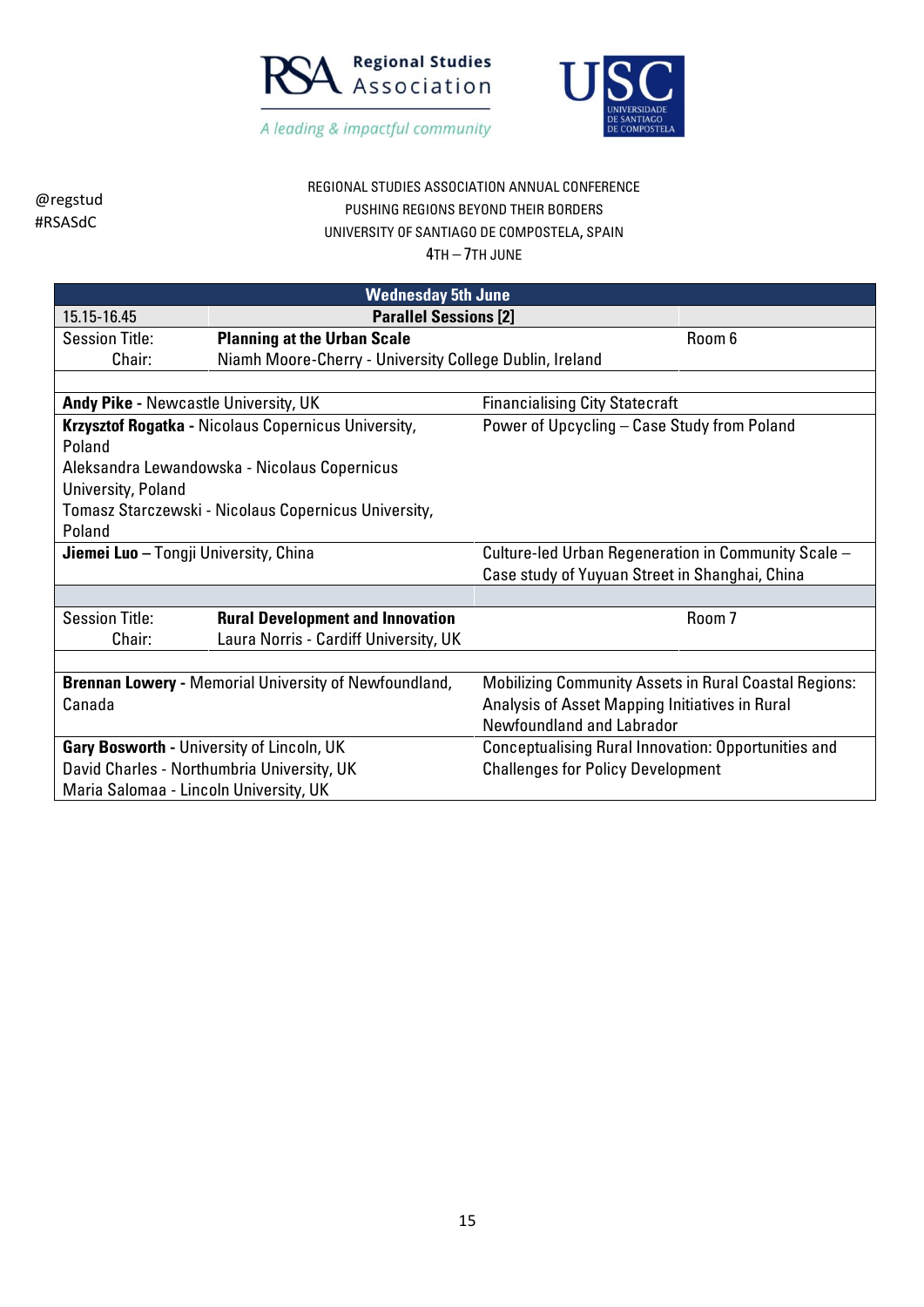



#### REGIONAL STUDIES ASSOCIATION ANNUAL CONFERENCE PUSHING REGIONS BEYOND THEIR BORDERS UNIVERSITY OF SANTIAGO DE COMPOSTELA, SPAIN

| <b>Wednesday 5th June</b>                                                   |                                                                              |                                                               |  |
|-----------------------------------------------------------------------------|------------------------------------------------------------------------------|---------------------------------------------------------------|--|
| 15.15-16.45                                                                 | <b>Parallel Sessions [2]</b>                                                 |                                                               |  |
| <b>Session Title:</b>                                                       | SS19 II. The Identities of Territories: Seeking their Economic and<br>Room 8 |                                                               |  |
|                                                                             | <b>Political Consequences</b>                                                |                                                               |  |
| Chair:                                                                      | Miguel Pazos - University of Santiago de Compostela, Spain                   |                                                               |  |
|                                                                             |                                                                              |                                                               |  |
|                                                                             | Lucrezia Lopez - University of Santiago de Compostela,                       | <b>Assessing New Cultural and Creative Territorial</b>        |  |
| Spain                                                                       |                                                                              | Discourses: Setting up The Camino Film Commission             |  |
|                                                                             | Haiyan Lu - Free University Berlin, Germany                                  | How Regional Identities are Formulated and Diffused in        |  |
|                                                                             |                                                                              | the Media in China- A Case Study of Greater Pearl River       |  |
|                                                                             |                                                                              | Delta                                                         |  |
| <b>Brice Barois - University of Toulon, Lead, France</b>                    |                                                                              | Connectivity and Economic Growth: A Panel Study for           |  |
| Michel Dimou- University of Toulon, Lead, France<br><b>European Regions</b> |                                                                              |                                                               |  |
| Bram van Vulpen - University of Groningen, The                              |                                                                              | Regionalization of Identity Politics? A Literature Review     |  |
| <b>Netherlands</b>                                                          |                                                                              | of Identity Politics in Regional Disparities                  |  |
|                                                                             |                                                                              |                                                               |  |
| <b>Session Title:</b>                                                       | <b>Wellbeing, Vulnerability and Resilience II</b>                            | Room 9                                                        |  |
| Chair:                                                                      | Daria Denti - GSSI, Italy                                                    |                                                               |  |
|                                                                             |                                                                              |                                                               |  |
|                                                                             | Lana Slavuj Borcic - University of Zagreb, Croatia                           | Alternative Food Networks in Croatia - the Perspective        |  |
|                                                                             |                                                                              | of Solidarity Purchasing Groups                               |  |
|                                                                             | Giulio Breglia - Gran Sasso Science Institute, Italy                         | Post-Disaster Housing Market and State Intervention:          |  |
|                                                                             | Alessandra Faggian - Gran Sasso Science Institute, Italy                     | an Urban-rural Story. A Counterfactual Analysis for Italy     |  |
|                                                                             | Marco Modica - Gran Sasso Science Institute, Italy<br>2009                   |                                                               |  |
| Lisa-Michéle Bott - University of Cologne, Germany                          |                                                                              | <b>Translocal Social Capital as a Resource for Adaptation</b> |  |
| Boris Braun - University of Cologne, Germany                                |                                                                              | to Coastal Hazards on North Java, Indonesia                   |  |
|                                                                             | Bernardo Campolina - CEDEPLAR/UFMG, Brazil                                   | Dam Disasters in Brazil and the Regional Logic Behind         |  |
| Anderson Cavalcante - CEDEPLAR/UFMG, Brazil                                 |                                                                              | Damage Valuation: The Case of Mariana (Minas                  |  |
|                                                                             | Mônica Viegas - CEDEPLAR/UFMG, Brazil                                        | Gerais-Brazil)                                                |  |
| Aline Magalhães - CEDEPLAR/UFMG, Brazil                                     |                                                                              |                                                               |  |
| Sibelle Diniz - CEDEPLAR/UFMG, Brazil                                       |                                                                              |                                                               |  |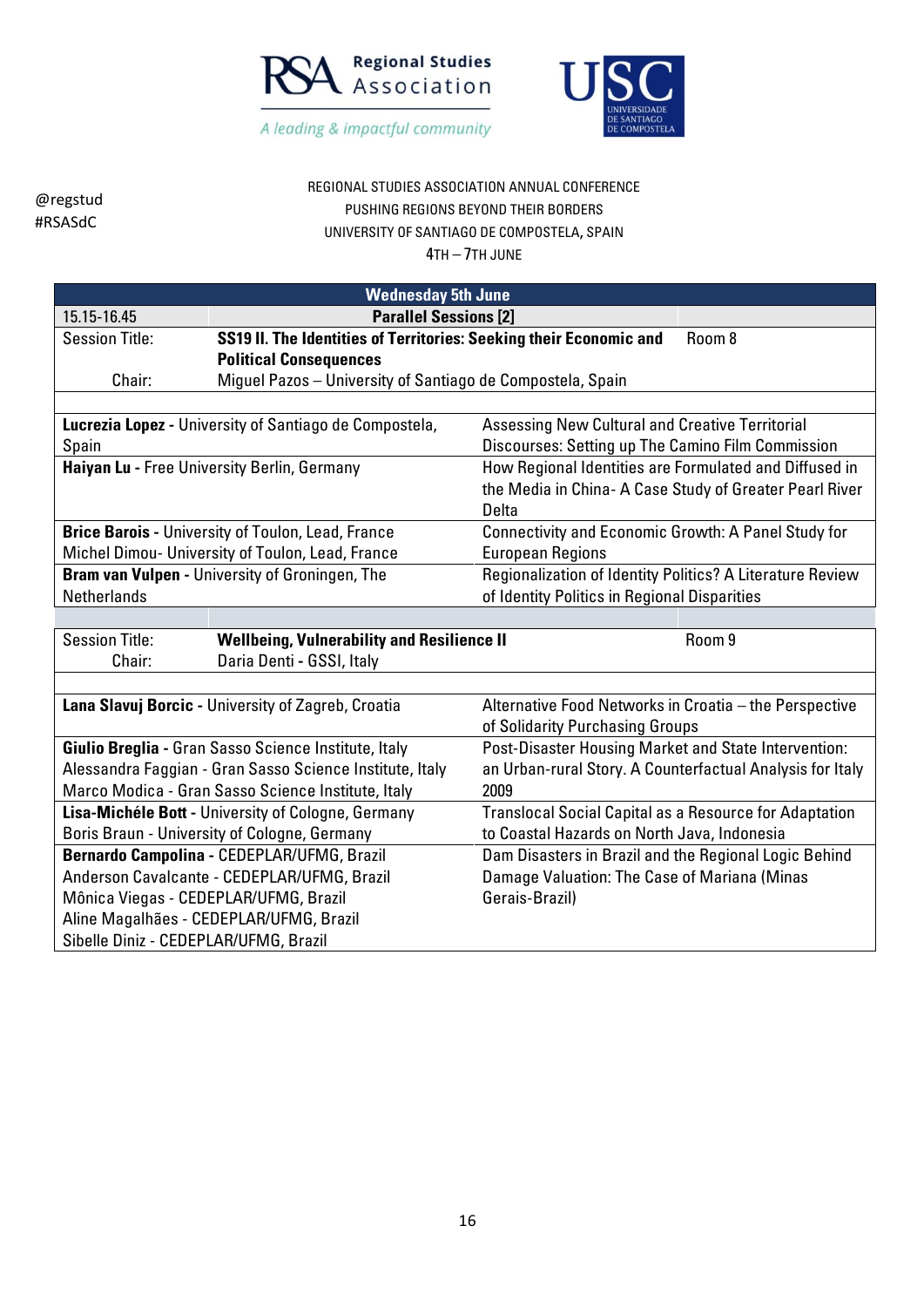



## REGIONAL STUDIES ASSOCIATION ANNUAL CONFERENCE PUSHING REGIONS BEYOND THEIR BORDERS UNIVERSITY OF SANTIAGO DE COMPOSTELA, SPAIN

| <b>Wednesday 5th June</b>                                                                                                |                                                           |                                                                                                            |  |
|--------------------------------------------------------------------------------------------------------------------------|-----------------------------------------------------------|------------------------------------------------------------------------------------------------------------|--|
| <b>Parallel Sessions [2]</b><br>15.15-16.45                                                                              |                                                           |                                                                                                            |  |
| <b>Session Title:</b>                                                                                                    | <b>Sustainability, Climate Change and Environment I</b>   | Room 10                                                                                                    |  |
| Chair:                                                                                                                   | Xue Zhang - Institute of Geographic Sciences & Natural    |                                                                                                            |  |
|                                                                                                                          | Resources Research, China                                 |                                                                                                            |  |
|                                                                                                                          |                                                           |                                                                                                            |  |
|                                                                                                                          | Soufiane Boulassel - Eötvös Loránd University, Hungary    | Partnerships between Tourism Stakeholders for the<br>Implementation of Sustainability: The Case of Algeria |  |
| <b>Gabriel Weber - ESSCA, France</b>                                                                                     |                                                           | Social Movements for Sustainable Cities and                                                                |  |
|                                                                                                                          | Laura Juliana Ardila Fontecha - Universidad Industrial de | <b>Communities: The Cases of Both Movements German</b>                                                     |  |
| Santander, Spain                                                                                                         |                                                           | Anti-Coal and French Anti-Nuclear                                                                          |  |
|                                                                                                                          | Ignazio Cabras - Newcastle Business School, UK            |                                                                                                            |  |
| Bernardas Vaznonis - Aleksandras Stulginskis University,                                                                 |                                                           | The Importance of Environmental Public Goods for Local                                                     |  |
| Lithuania                                                                                                                |                                                           | <b>Economic Development: The Case of Kaunas Region</b>                                                     |  |
|                                                                                                                          |                                                           |                                                                                                            |  |
| <b>Session Title:</b><br>SS12 II. Emerging Industries: Institutions, Legitimacy and System<br>Room 11<br><b>Building</b> |                                                           |                                                                                                            |  |
| Chair:                                                                                                                   | Robert Hassink - Kiel University, Germany                 |                                                                                                            |  |
|                                                                                                                          |                                                           |                                                                                                            |  |
|                                                                                                                          | Elvira Uyarra - Manchester Business School, UK            | Institutional Work in Industrial Diversification and                                                       |  |
|                                                                                                                          | Kieron Flanagan - University of Manchester, UK            | <b>Cluster Emergence: The Case of UAV Technology in</b>                                                    |  |
|                                                                                                                          | Edurne Magro - Orkestra, University of Deusto, Spain      | Galicia                                                                                                    |  |
|                                                                                                                          | James Wilson - Orkestra, University of Deusto, Spain      |                                                                                                            |  |
| Johan Miörner - Lund University, Sweden                                                                                  |                                                           | <b>Contextualising System Agency in New Path</b>                                                           |  |
|                                                                                                                          |                                                           | Development                                                                                                |  |
|                                                                                                                          | Paul Vallance - University of Sheffield, UK               | The Role of Trailblazers, Anchors, and the State in                                                        |  |
|                                                                                                                          | Cristian Gherhes - University of Sheffield, UK            | Building and Legitimising AI Ecosystems: Insights from                                                     |  |
| Chay Brooks - University of Sheffield, UK<br>Montreal                                                                    |                                                           |                                                                                                            |  |
| Tim Vorley - University of Sheffield, UK                                                                                 |                                                           |                                                                                                            |  |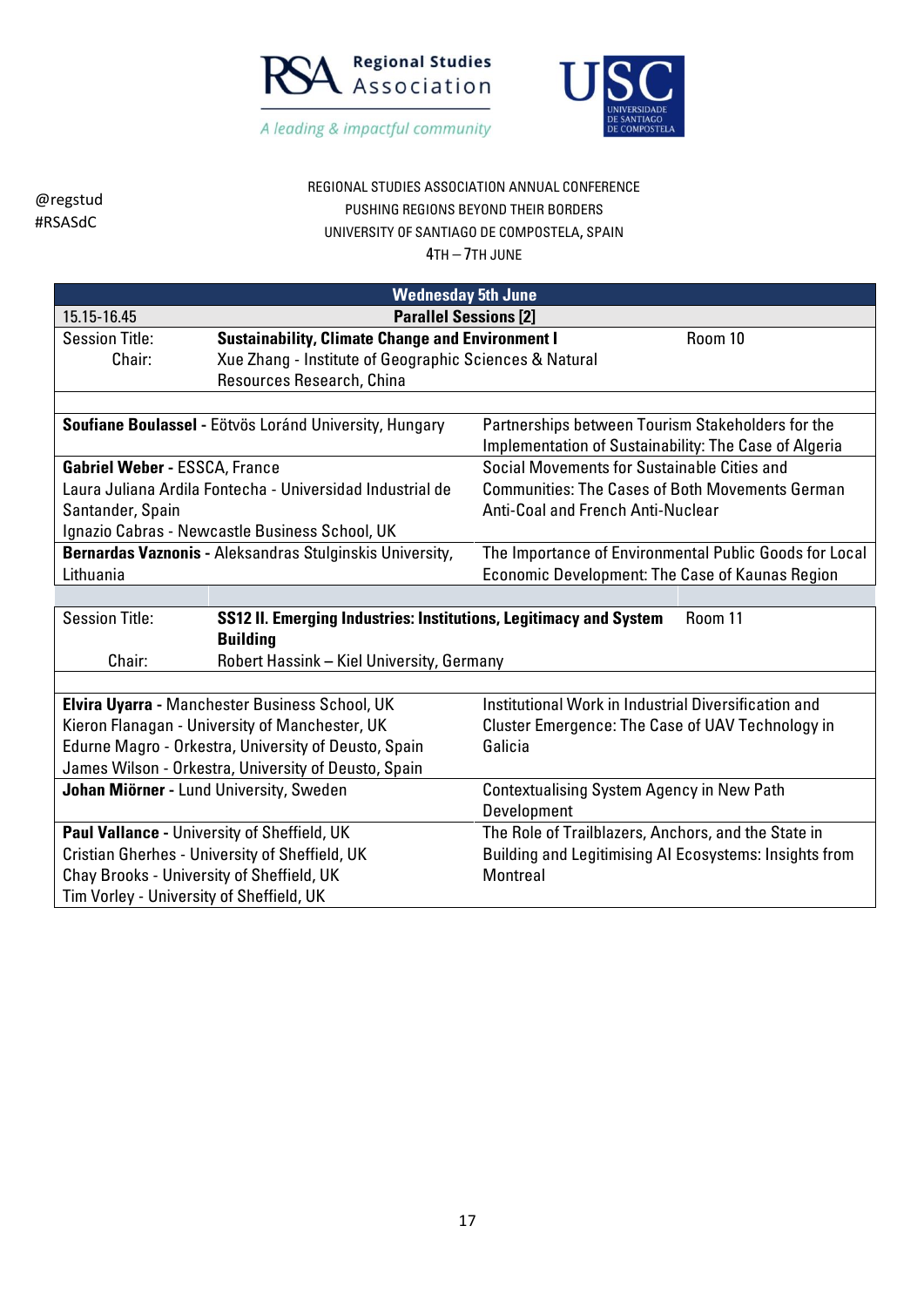



## REGIONAL STUDIES ASSOCIATION ANNUAL CONFERENCE PUSHING REGIONS BEYOND THEIR BORDERS UNIVERSITY OF SANTIAGO DE COMPOSTELA, SPAIN

|                                                                                     | <b>Wednesday 5th June</b>                                   |                                                           |  |  |
|-------------------------------------------------------------------------------------|-------------------------------------------------------------|-----------------------------------------------------------|--|--|
| 15.15-16.45                                                                         |                                                             | <b>Parallel Sessions [2]</b>                              |  |  |
| <b>Session Title:</b>                                                               | <b>SS26 II. Practices and the Regional Economy</b>          | Room 12                                                   |  |  |
| Chair:                                                                              | Andrew Jones - City University London, UK                   |                                                           |  |  |
|                                                                                     |                                                             |                                                           |  |  |
| James Murphy - Clark University, USA                                                |                                                             | GPN (Dis)articulations in Zanzibar: Practices and         |  |  |
|                                                                                     |                                                             | Conjunctures of Exclusionary Development in the           |  |  |
|                                                                                     |                                                             | <b>Tourism Industry</b>                                   |  |  |
|                                                                                     | <b>Chun Yang - Hong Kong Baptist University, Hong Kong,</b> | Path Transplantation in Cross-border Production of        |  |  |
| China                                                                               |                                                             | <b>Electronics Transnational Corporations in Vietnam:</b> |  |  |
|                                                                                     |                                                             | Divergent Practices of Developing Industrial Parks        |  |  |
|                                                                                     | Wenying Fu - Northumbria University, UK                     | Practices and Agency of Informal E-waste Sector: The      |  |  |
|                                                                                     |                                                             | Case of Guiyu, China                                      |  |  |
| Jennifer Clark - Georgia Institute of Technology, USA                               |                                                             | <b>Discussant</b>                                         |  |  |
|                                                                                     |                                                             |                                                           |  |  |
| <b>Session Title:</b><br><b>Entrepreneurship: Start-up, Spill-over and Spin-off</b> |                                                             | Room 13                                                   |  |  |
| Stepan Zemtsov - Russian Academy for National Economy and<br>Chair:                 |                                                             |                                                           |  |  |
| <b>Public Administration, Russia</b>                                                |                                                             |                                                           |  |  |
|                                                                                     |                                                             |                                                           |  |  |
| <b>Andrew Henley - Cardiff University, UK</b>                                       |                                                             | Spatial Patterns of Entrepreneurship in the UK:           |  |  |
|                                                                                     |                                                             | <b>Opportunity, Resources and Spill-over Effects</b>      |  |  |
|                                                                                     | Nabhassorn Baines - De Montfort University, UK              | An Examination of Regional Environment Effects            |  |  |
|                                                                                     | Federica Rossi- Birkbeck, University of London, UK          | towards Locational Choice and Start-ups Migration: The    |  |  |
|                                                                                     | Helen Lawton Smith - Birkbeck, University of London, UK     | <b>Case of UK University Spin-Offs</b>                    |  |  |
| Stefania Cosci - University LUMSA, Italy                                            |                                                             | Persistence in Entrepreneurship: An Analysis of the       |  |  |
| Valentina Meliciani - University Luiss Guido Carli, Italy                           |                                                             | Determinants of the Start-up Rate across Italian          |  |  |
| Marco Pini - Unioncamere, Italy                                                     |                                                             | <b>Provinces</b>                                          |  |  |
|                                                                                     | Raquel Ortega Argiles - Birmingham Business School, UK      | The Non-linear Effect of Relatedness on Regional          |  |  |
| Silvia Rocchetta - University College Dublin, Ireland                               |                                                             | Performance                                               |  |  |
|                                                                                     | Dieter Kogler - University College Dublin, Ireland          |                                                           |  |  |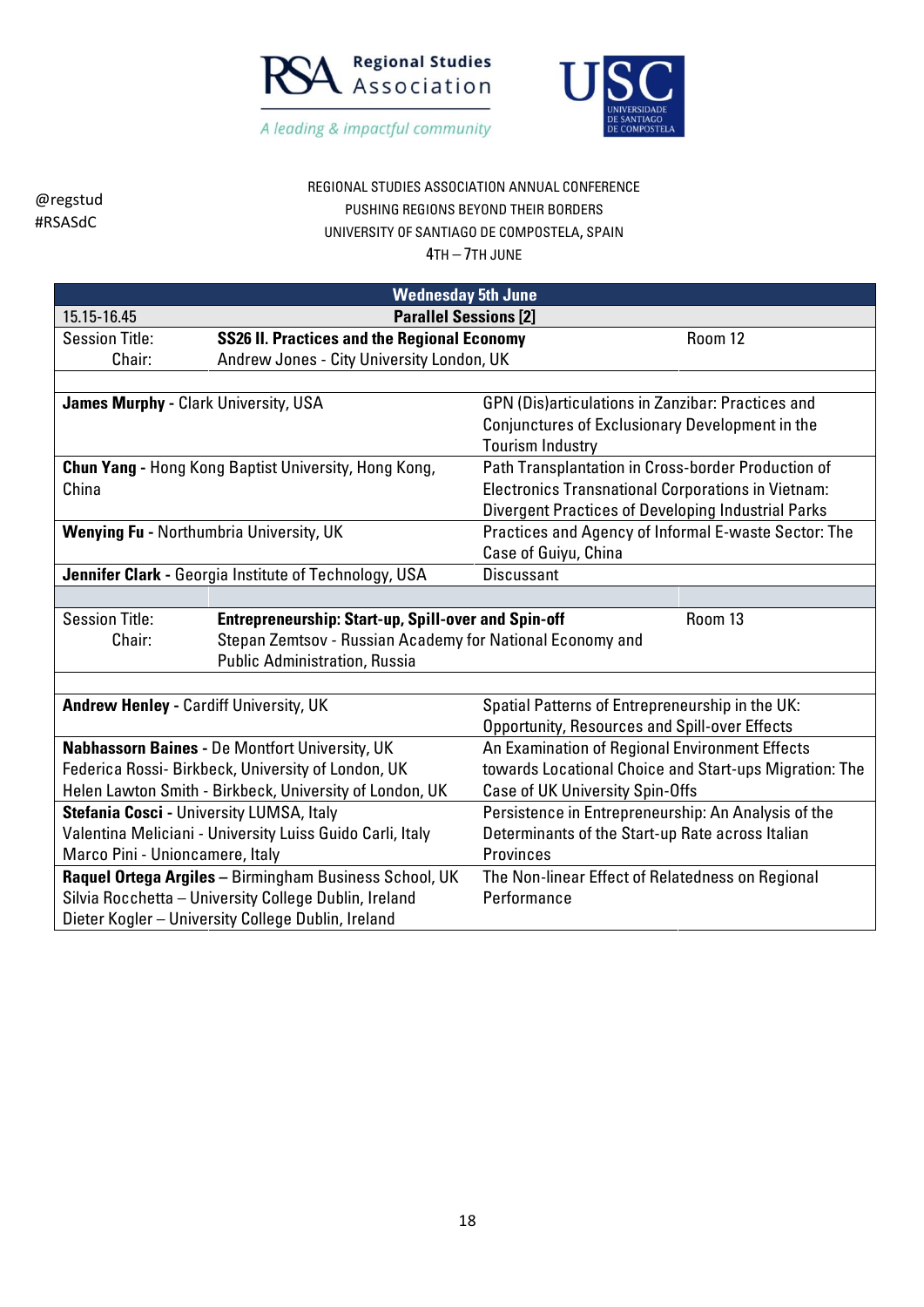



### REGIONAL STUDIES ASSOCIATION ANNUAL CONFERENCE PUSHING REGIONS BEYOND THEIR BORDERS UNIVERSITY OF SANTIAGO DE COMPOSTELA, SPAIN

| <b>Wednesday 5th June</b>                   |                                                                 |                                                          |         |
|---------------------------------------------|-----------------------------------------------------------------|----------------------------------------------------------|---------|
| <b>Parallel Sessions [2]</b><br>15.15-16.45 |                                                                 |                                                          |         |
| <b>Session Title:</b>                       | <b>Innovation in the Digital Era</b>                            |                                                          | Room 14 |
| Chair:                                      | Marco Bellandi - University of Florence, Italy                  |                                                          |         |
|                                             |                                                                 |                                                          |         |
|                                             | Olivier Crevoisier - (GRET), University De Neuchâtel,           | Value Creation and Space in the Sex Industry: From the   |         |
| Switzerland                                 |                                                                 | <b>Concrete to the Digital Form</b>                      |         |
|                                             | Salomé Donzallaz - University De Neuchâtel, Switzerland         |                                                          |         |
|                                             | Tobias Mettenberger - Thünen Institute of Rural Studies,        | When Concepts Travel to the Countryside - Tracing the    |         |
| Germany                                     |                                                                 | Diffusion and Adaption of Basic Service Innovations      |         |
|                                             | Barbara Martini - University of Rome Tor Vergata, Italy         | How Does Internet Access Affect Regional                 |         |
|                                             | Massimo, Giannini - University of Rome Tor Vergata, Italy       | Convergence?                                             |         |
|                                             | Luciana Lazzeretti - University of Florence, Italy              | The Role of Culture in the Era of 'Digital Mutation'     |         |
|                                             |                                                                 |                                                          |         |
| <b>Session Title:</b>                       | SS5. Cross-border Regions: Border Effect Impact of Persisting   |                                                          | Room 16 |
|                                             | <b>Legal Obstacles</b>                                          |                                                          |         |
| Chair:                                      | Ricardo Ferreira - European Commission, DG Regio - Regional and |                                                          |         |
|                                             | Urban Policy, Belgium                                           |                                                          |         |
|                                             |                                                                 |                                                          |         |
|                                             | Franziska Sielker - University of Cambridge, UK                 | The European Commission's Proposal for a                 |         |
|                                             |                                                                 | Cross-border Mechanism (ECBM): Decision-making           |         |
|                                             |                                                                 | <b>Process and Potential Areas of Application</b>        |         |
|                                             | Juan-Manuel Trillo-Santamaría - University of Santiago de       | How to Push Regional Boundaries? Analysing Barrier       |         |
| Compostela, Spain                           |                                                                 | <b>Effects on External and Internal Galician Borders</b> |         |
|                                             | Valerià Paül - University of Santiago de Compostela, Spain      |                                                          |         |
|                                             | Roberto Vila Lage - University of Santiago de Compostela,       |                                                          |         |
| Spain                                       |                                                                 |                                                          |         |
|                                             | Andrius Kučas - European Commission, Joint Research             | Delineating and Characterizing Functional Cross-border   |         |
| Centre, Italy                               |                                                                 | <b>Regions in Europe</b>                                 |         |
|                                             | Filipe Batista e Silva - European Commission, Joint             |                                                          |         |
| <b>Research Centre, Italy</b>               |                                                                 |                                                          |         |
|                                             | Carlo Lavalle - European Commission, Joint Research             |                                                          |         |
| Centre, Italy                               |                                                                 |                                                          |         |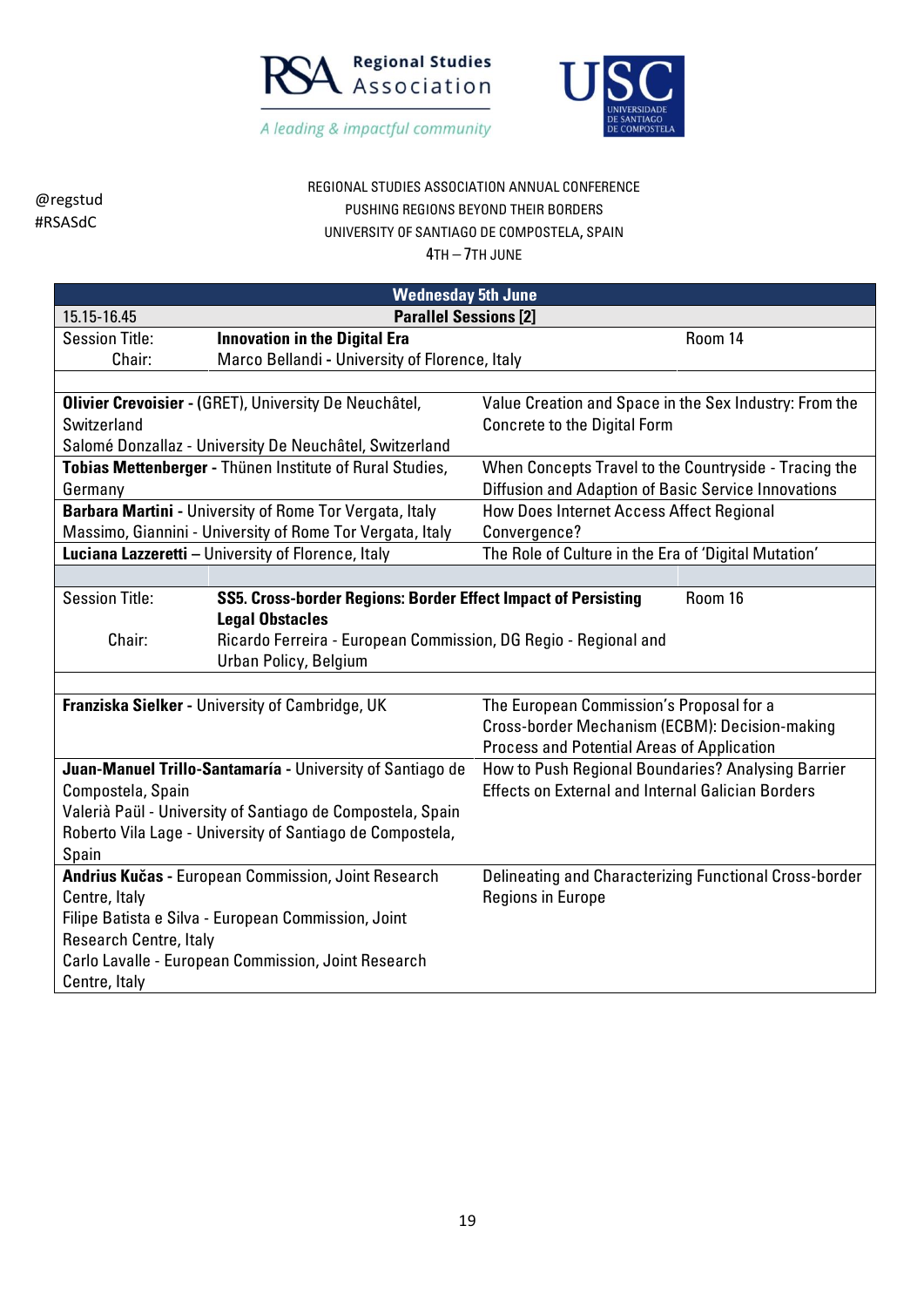



### REGIONAL STUDIES ASSOCIATION ANNUAL CONFERENCE PUSHING REGIONS BEYOND THEIR BORDERS UNIVERSITY OF SANTIAGO DE COMPOSTELA, SPAIN

| <b>Wednesday 5th June</b>                                                                           |                                                            |                                                                        |  |
|-----------------------------------------------------------------------------------------------------|------------------------------------------------------------|------------------------------------------------------------------------|--|
| 15.15-16.45                                                                                         | <b>Parallel Sessions [2]</b>                               |                                                                        |  |
| <b>Session Title:</b>                                                                               | <b>Regional Economies II</b>                               | Room 17                                                                |  |
| Chair:                                                                                              | Irina Turgel - Ural Federal University, Russia             |                                                                        |  |
|                                                                                                     |                                                            |                                                                        |  |
|                                                                                                     | Michaela Fuchs - Institute for Employment Research,        | The Legacy of Socialism: Which Endowments Fostered                     |  |
| Germany                                                                                             |                                                            | the Transition of the East German Regions after 1989?                  |  |
|                                                                                                     | Matthias Brachert - Halle Institute for Economic Research, |                                                                        |  |
| Germany                                                                                             |                                                            |                                                                        |  |
|                                                                                                     | Paul Kalfadellis - Monash University, Australia            | Firms Performance, Place Utility and Repeat Investment<br>in Australia |  |
|                                                                                                     | Franziska Sohns - University of Greenwich, UK              | The Impact of Brexit on (Re)Location Decisions - The                   |  |
| Dariusz Wójcik - University of Oxford, UK                                                           |                                                            | Case of the FinTech Industry                                           |  |
| Vasja Rant - University of Ljubljana, Slovenia<br>EU Budget and the Western Balkans: The Effects of |                                                            |                                                                        |  |
| Matej Marinč - University of Ljubljana, Slovenia<br>Enlargement                                     |                                                            |                                                                        |  |
|                                                                                                     |                                                            |                                                                        |  |
| <b>Session Title:</b>                                                                               | <b>Regional Methodology and Data II</b>                    | Room 18                                                                |  |
| Coro Chasco - Universidad Autonómica de Madrid, Spain<br>Chair:                                     |                                                            |                                                                        |  |
|                                                                                                     |                                                            |                                                                        |  |
|                                                                                                     | <b>Arnoud Lagendijk - Radboud University Nijmegen, The</b> | The Proliferation of Dutch Cycle Highways: Not Only                    |  |
| <b>Netherlands</b>                                                                                  |                                                            | Diffusion in Space, but Also Increasing Variation in                   |  |
|                                                                                                     | Huub Ploegmakers - Radboud University, The Netherlands     | <b>Conditions, Approaches and Meanings</b>                             |  |
|                                                                                                     | Fariya Sharmeen - Radboud University, The Netherlands      |                                                                        |  |
|                                                                                                     | Laura van Kruijl - Radboud University, The Netherlands     |                                                                        |  |
| Ekaterina Streltsova - National Research University,                                                |                                                            | The Technological Capabilities of Cities: A Patent-based               |  |
| <b>Higher School of Economics, Russia</b>                                                           |                                                            | Approach and the Implications for Evidence-based                       |  |
|                                                                                                     | Gleb Kuzmin - National Research University, Higher School  | Policy-making                                                          |  |
| of Economics, Russia                                                                                |                                                            |                                                                        |  |
| Norway                                                                                              | Per Kåre Sky - Norwegian University of Life Sciences,      | Land Consolidation, Effects and Rural Development                      |  |
|                                                                                                     |                                                            |                                                                        |  |
| Helén Elisabeth Elvestad - Norwegian University of Life                                             |                                                            |                                                                        |  |
| Sciences, Norway                                                                                    |                                                            |                                                                        |  |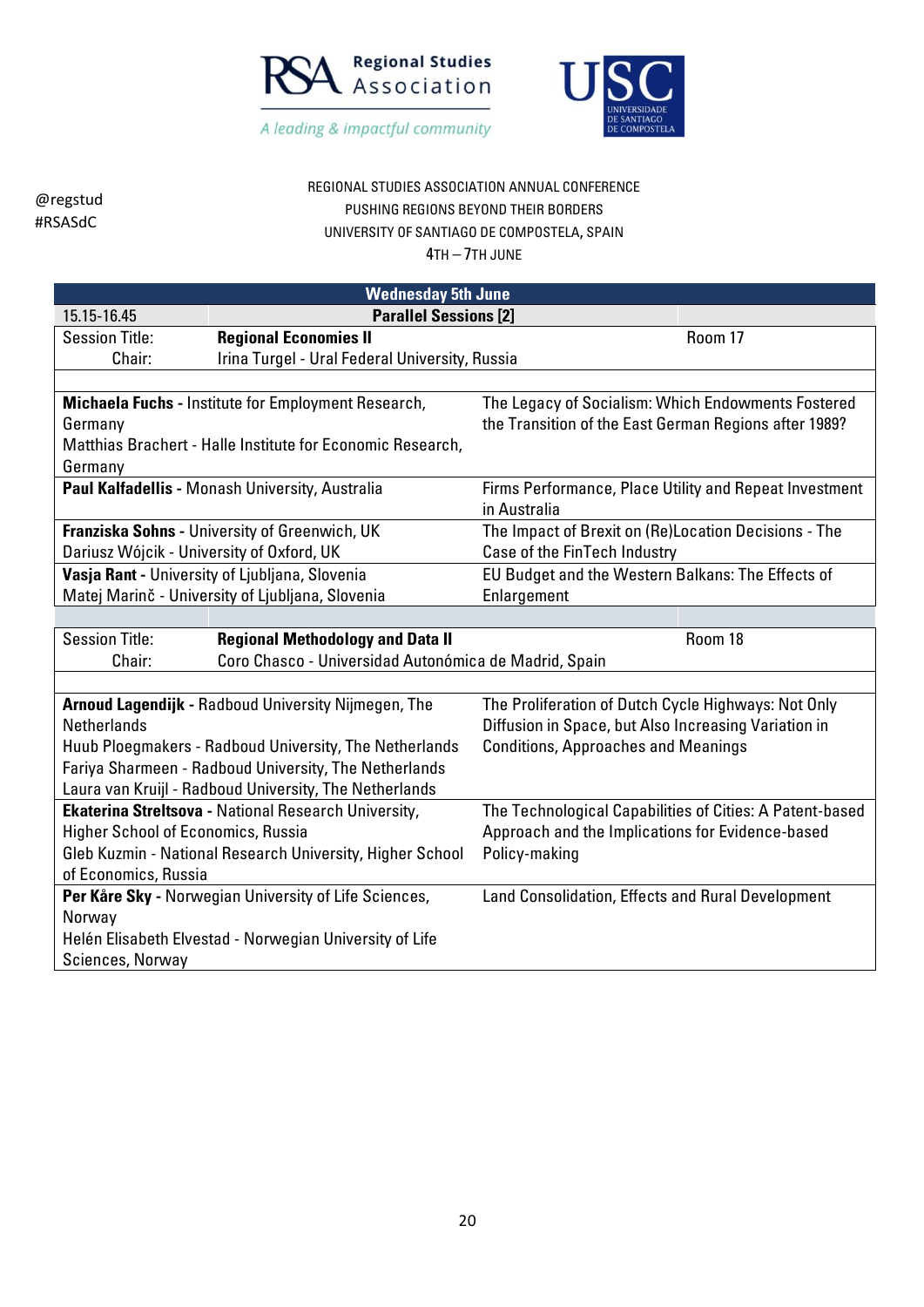



# REGIONAL STUDIES ASSOCIATION ANNUAL CONFERENCE PUSHING REGIONS BEYOND THEIR BORDERS UNIVERSITY OF SANTIAGO DE COMPOSTELA, SPAIN

| <b>Wednesday 5th June</b>                                                               |                                                                       |                                                              |  |
|-----------------------------------------------------------------------------------------|-----------------------------------------------------------------------|--------------------------------------------------------------|--|
| 15.15-16.45                                                                             | <b>Parallel Sessions [2]</b>                                          |                                                              |  |
| <b>Session Title:</b>                                                                   | <b>Urban Change, Energy and Sustainability</b>                        | Seminar I                                                    |  |
| Chair:                                                                                  | Andrew Beer - UniSA Business School, Australia                        |                                                              |  |
|                                                                                         |                                                                       |                                                              |  |
|                                                                                         | Mengyao Han - Institute of Geographic Sciences and                    | <b>Carbon Emission Stocks and Fluxes of China's Overseas</b> |  |
| Natural Resources Research, CAS, China                                                  |                                                                       | <b>Energy Investments</b>                                    |  |
|                                                                                         | Gianni Guastella - FEEM, Università Cattolica, Italy                  | <b>Urbanisation Dynamics and Urban Energy Systems</b>        |  |
|                                                                                         | Stefano Pareglio - FEEM, Università Cattolica, Italy                  |                                                              |  |
|                                                                                         | Sławomir Kurek - Pedagogical University of Cracow,                    | Regional Aspects of the Effects of Air Pollution on          |  |
| Poland                                                                                  |                                                                       | Mortality in Urban Areas in Poland                           |  |
|                                                                                         | Grzegorz Formicki - Pedagogical University of Cracow,                 |                                                              |  |
| Poland                                                                                  |                                                                       |                                                              |  |
|                                                                                         | Beatriz Valcárcel Aguiar - University of Santiago de                  | Assessing Energy Vulnerability in Spanish Regions: A         |  |
| Compostela, Spain                                                                       |                                                                       | Multicriteria Approach                                       |  |
|                                                                                         | Rosa Regueiro Ferreira - University of Santiago de                    |                                                              |  |
| Compostela, Spain                                                                       |                                                                       |                                                              |  |
|                                                                                         | Pilar Murias Fernández - University of Santiago de                    |                                                              |  |
| Compostela, Spain                                                                       |                                                                       |                                                              |  |
|                                                                                         |                                                                       |                                                              |  |
| <b>Session Title:</b>                                                                   | <b>SS21. Twenty Years of EU Cohesion Policy in Southern Europe:</b>   | <b>Geography Seminar 213</b>                                 |  |
|                                                                                         | <b>Issues and Opportunities from a Euro-Mediterranean Perspective</b> |                                                              |  |
| Chair:                                                                                  | Adriano Giannola - SVIMEZ, Italy                                      |                                                              |  |
|                                                                                         |                                                                       |                                                              |  |
|                                                                                         | <b>George Petrakos - University of Thessaly, Greece</b>               | Administrative Efficiency as a Moderator for the             |  |
|                                                                                         | Dimitris Kallioras - University of Thessaly, Greece                   | <b>Effectiveness of Structural Funds: Evidence from</b>      |  |
|                                                                                         | <b>Vassilis Monastiriotis - The London School of Economics</b>        | Greece                                                       |  |
| and Political Science, UK                                                               |                                                                       |                                                              |  |
| Maria Tsiapa - University of Thessaly, Greece                                           |                                                                       |                                                              |  |
| <b>Adriano Giannola - SVIMEZ, Italy</b><br>Problems and Opportunities for a Reformed EU |                                                                       |                                                              |  |
|                                                                                         |                                                                       | <b>Cohesion Policy: The Euro-Mediterranean Perspective</b>   |  |
| Guido Pellegrini - SVIMEZ, Italy                                                        |                                                                       | Achievements and Failures of the European Cohesion           |  |
| Augusto Cerqua - Sapienza Università di Roma, Italy<br>Policy: A Long-Term Assessment   |                                                                       |                                                              |  |
|                                                                                         | Marusca De Castris - Università Roma Tre, Italy                       |                                                              |  |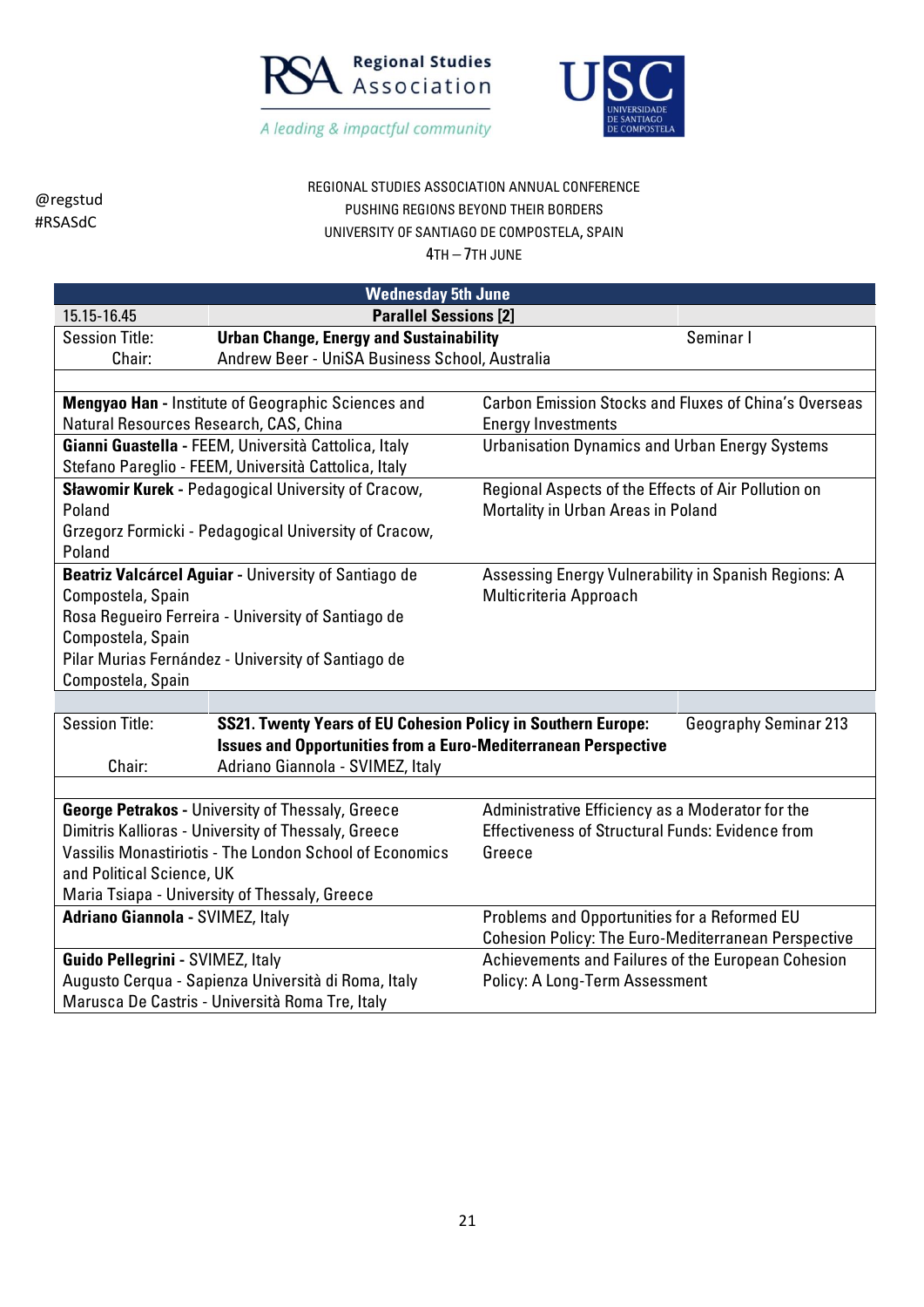



### REGIONAL STUDIES ASSOCIATION ANNUAL CONFERENCE PUSHING REGIONS BEYOND THEIR BORDERS UNIVERSITY OF SANTIAGO DE COMPOSTELA, SPAIN

|                                                       | <b>Wednesday 5th June</b>                                                                              |                                                              |                                |
|-------------------------------------------------------|--------------------------------------------------------------------------------------------------------|--------------------------------------------------------------|--------------------------------|
| 15.15-16.45                                           | <b>Parallel Sessions [2]</b>                                                                           |                                                              |                                |
| <b>Session Title:</b>                                 | <b>Theoretical Planning vs Deregulated Growth in Spain</b>                                             |                                                              | <b>Ancient History Seminar</b> |
| Chair:                                                | Arnt Fløysand - Western Norway University of Applied Sciences,<br>Norway                               |                                                              | 012                            |
|                                                       |                                                                                                        |                                                              |                                |
|                                                       | Angeles Piñeiro-Antelo - University of Santiago de                                                     | More Infrastructure and Fewer Boats: European                |                                |
| Compostela, Spain                                     |                                                                                                        | Fisheries Policy and the Artificialisation of the Coast in   |                                |
|                                                       | María José Piñeira-Mantiñán - University of Santiago de                                                | <b>Galicia Region (Spain)</b>                                |                                |
| Compostela, Spain                                     |                                                                                                        |                                                              |                                |
|                                                       | Lestegás lago - University of Santiago de Compostela,                                                  | Widening the Gap: Uneven Spatial Development in              |                                |
| Spain                                                 |                                                                                                        | Galicia during Spain's Property Boom                         |                                |
| Ana Viñuela - REGIOLab, Spain                         |                                                                                                        | Spanish Land-Take Expansion in Spain: Have                   |                                |
| Díaz, Alberto - University of Leon, Spain             |                                                                                                        | <b>Municipalities Gone Too Far?</b>                          |                                |
| Carmen Mínguez García - Universidad Complutense de    |                                                                                                        | The Flexible Tourist Region of Central Spain                 |                                |
| Madrid                                                |                                                                                                        |                                                              |                                |
|                                                       | Iván Velasco - Universidad Complutense de Madrid, Spain                                                |                                                              |                                |
|                                                       |                                                                                                        |                                                              |                                |
|                                                       | <b>Session Title:</b><br>SS1 I. Energy Transitions and their Socio-spatial Dynamics<br>Art Seminar 235 |                                                              |                                |
| Chair:                                                | Jannika Mattes - Carl von Ossietzky University of Oldenburg,                                           |                                                              |                                |
|                                                       | Germany                                                                                                |                                                              |                                |
|                                                       |                                                                                                        | When the Novelty Fades. Socio-technical, Spatial and         |                                |
| Oldenburg, Germany                                    | <b>Camilla Chlebna, Carl von Ossietzky University of</b>                                               | <b>Temporal Dynamics of Regional Energy Transitions</b>      |                                |
|                                                       | Jannika Mattes - Carl von Ossietzky University of                                                      |                                                              |                                |
| Oldenburg, Germany                                    |                                                                                                        |                                                              |                                |
|                                                       | Andreas Röhring - Leibniz-Institut fuer Raumbezogene                                                   | Socio-spatial Relations of Energy Transition:                |                                |
| Sozialforschung (IRS), Germany                        |                                                                                                        | Territorialization, Place-making, Rescaling and              |                                |
|                                                       |                                                                                                        | Networking as Actor Strategies in Renewable Energy           |                                |
|                                                       |                                                                                                        | <b>Regions in Germany</b>                                    |                                |
|                                                       | Bruce Wilson - European Union Centre at RMIT, Australia                                                | <b>Smart Specialisation and Regional Energy Transitions:</b> |                                |
|                                                       | Lars Coenen - MSSI, University of Melbourne, Australia                                                 | Insights from Gippsland, Australia                           |                                |
| Leo Goedegebuure - LH Martin Institute, University of |                                                                                                        |                                                              |                                |
| Melbourne, Australia                                  |                                                                                                        |                                                              |                                |
|                                                       | Emma Shortis - European Union Centre at RMIT, Australia                                                |                                                              |                                |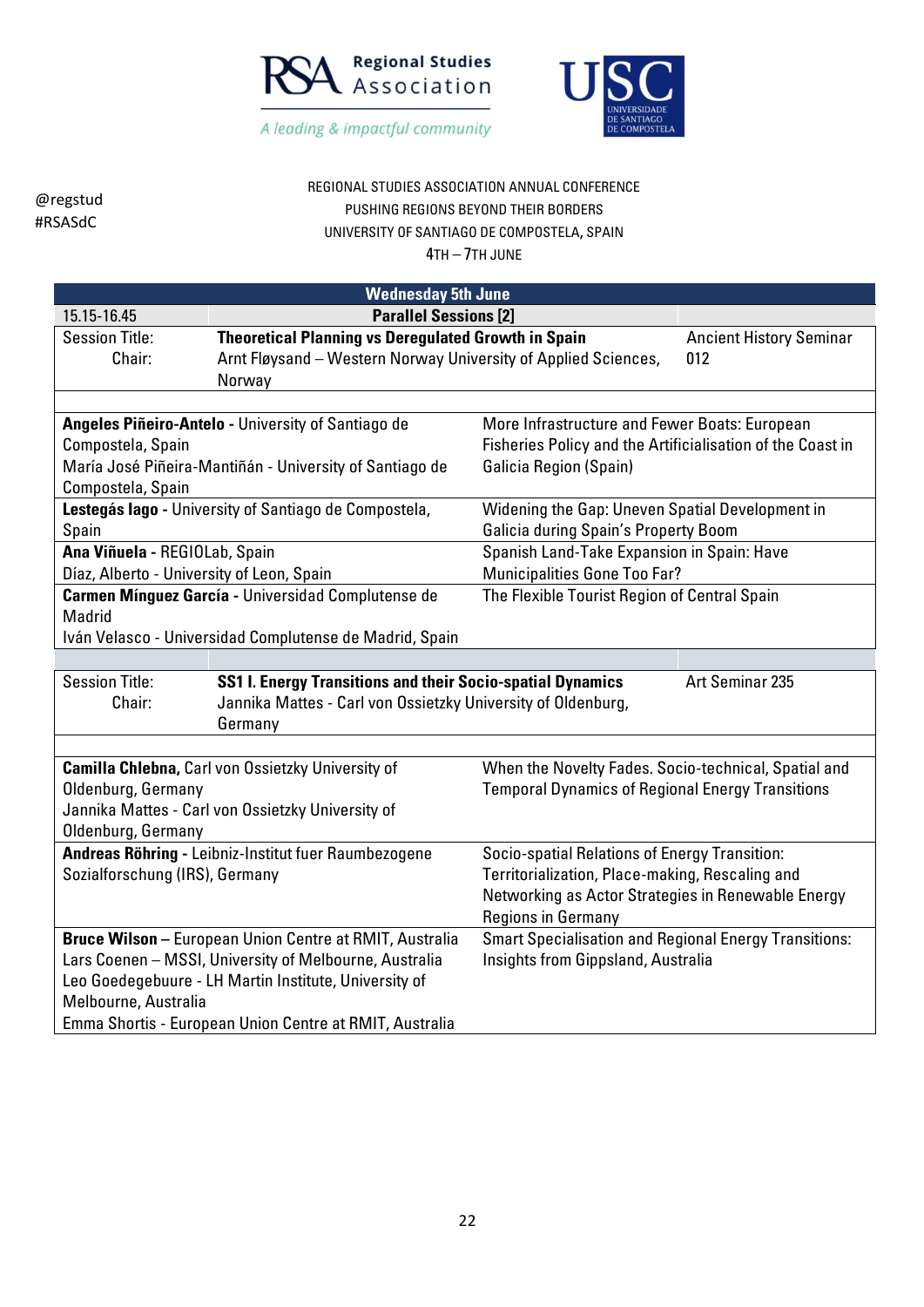



# REGIONAL STUDIES ASSOCIATION ANNUAL CONFERENCE PUSHING REGIONS BEYOND THEIR BORDERS UNIVERSITY OF SANTIAGO DE COMPOSTELA, SPAIN

| <b>Wednesday 5th June</b>                                                                                                                                                                                                                                                                                                                                                                                      |                                                                                                                                                                                                                                                      |                                                                                                                                            |                                                                                                                                                    |  |
|----------------------------------------------------------------------------------------------------------------------------------------------------------------------------------------------------------------------------------------------------------------------------------------------------------------------------------------------------------------------------------------------------------------|------------------------------------------------------------------------------------------------------------------------------------------------------------------------------------------------------------------------------------------------------|--------------------------------------------------------------------------------------------------------------------------------------------|----------------------------------------------------------------------------------------------------------------------------------------------------|--|
| <b>Parallel Sessions [2]</b><br>15.15-16.45                                                                                                                                                                                                                                                                                                                                                                    |                                                                                                                                                                                                                                                      |                                                                                                                                            |                                                                                                                                                    |  |
| <b>Session Title:</b>                                                                                                                                                                                                                                                                                                                                                                                          | <b>Borderlands: Identity, Environment, Security and Economy</b>                                                                                                                                                                                      |                                                                                                                                            | <b>Medieval Seminar 232</b>                                                                                                                        |  |
| Chair:                                                                                                                                                                                                                                                                                                                                                                                                         | Victor Konrad - Carleton University, Canada                                                                                                                                                                                                          |                                                                                                                                            |                                                                                                                                                    |  |
| James Scott - University of Eastern Finland, Finland<br>Territorial Cohesion and the Role of Identity Politics in<br><b>Contested Borderlands</b>                                                                                                                                                                                                                                                              |                                                                                                                                                                                                                                                      |                                                                                                                                            |                                                                                                                                                    |  |
| Elena Koritchenko - University of Geneva, Switzerland                                                                                                                                                                                                                                                                                                                                                          |                                                                                                                                                                                                                                                      |                                                                                                                                            | <b>Cross-border Regionalization in Environmental</b><br>Governance and Pluri-regional Complexes Formation at<br>the Interface of Russia and Europe |  |
| University, China                                                                                                                                                                                                                                                                                                                                                                                              | Miguel Hidalgo Martinez - Xi'an Jiaotong-Liverpool                                                                                                                                                                                                   | The Importance of Borders in the Chinese Economy:<br>Wansheng District and Qijiang County, Territorial<br><b>Reforms in Chongqing City</b> |                                                                                                                                                    |  |
| Coupling National Strategy under the Belt and Road<br><b>Weidong Liu - Institute of Geographic Sciences &amp; Natural</b><br>Resources Research, China<br>Initiative: A case study of the China-Belarus Great Stone<br>Zhigao Liu University of Chinese Academy of Sciences,<br><b>Industrial Park</b><br>China<br>Michael Dunford - Institute of Geographic Sciences and<br>Natural Resources Research, China |                                                                                                                                                                                                                                                      |                                                                                                                                            |                                                                                                                                                    |  |
|                                                                                                                                                                                                                                                                                                                                                                                                                |                                                                                                                                                                                                                                                      |                                                                                                                                            |                                                                                                                                                    |  |
| <b>Session Title:</b><br>Chair:                                                                                                                                                                                                                                                                                                                                                                                | <b>New Demographic Realities</b><br><b>Modern Seminar 230</b><br>Mehmet Pinar - Edge Hill University, United Kingdom                                                                                                                                 |                                                                                                                                            |                                                                                                                                                    |  |
|                                                                                                                                                                                                                                                                                                                                                                                                                |                                                                                                                                                                                                                                                      |                                                                                                                                            |                                                                                                                                                    |  |
|                                                                                                                                                                                                                                                                                                                                                                                                                | Davide Luca - Cambridge University, UK                                                                                                                                                                                                               | Hosting to Skim: Organized Crime and the Reception of                                                                                      |                                                                                                                                                    |  |
| Paola Proietti - GSSI, Italy                                                                                                                                                                                                                                                                                                                                                                                   |                                                                                                                                                                                                                                                      | Asylum Seekers in Italy                                                                                                                    |                                                                                                                                                    |  |
| A Study on Excess Commuting and Job-housing Spatial<br>Yu Chen - Shenzhen University, China<br>Mismatch based on Multi-source Travel Data                                                                                                                                                                                                                                                                      |                                                                                                                                                                                                                                                      |                                                                                                                                            |                                                                                                                                                    |  |
|                                                                                                                                                                                                                                                                                                                                                                                                                | Alan Townsend - University of Durham, UK                                                                                                                                                                                                             | Striking Common Employment Trends Across the EU,<br>2013-8                                                                                 |                                                                                                                                                    |  |
| Anne Green - University of Birmingham, UK<br>Securing the Supply of Staff for the Health and Social<br>Bramley, George - University of Birmingham, UK<br>Care System in Rural Areas: Insights into Challenges<br>and Opportunities from England                                                                                                                                                                |                                                                                                                                                                                                                                                      |                                                                                                                                            |                                                                                                                                                    |  |
| 16.45-17.15                                                                                                                                                                                                                                                                                                                                                                                                    | <b>Refreshment Break</b>                                                                                                                                                                                                                             |                                                                                                                                            |                                                                                                                                                    |  |
| 17.15-18.00                                                                                                                                                                                                                                                                                                                                                                                                    | Plenary [3] Territory, Politics, Governance Lecture<br>Chair: Klaus Dodds, Royal Holloway University of London, UK<br>Speaker:<br>John Agnew - UCLA, USA<br>Taking Back Control? The Myth of Territorial Sovereignty and the<br><b>Brexit Fiasco</b> |                                                                                                                                            | Room: Paraninfo                                                                                                                                    |  |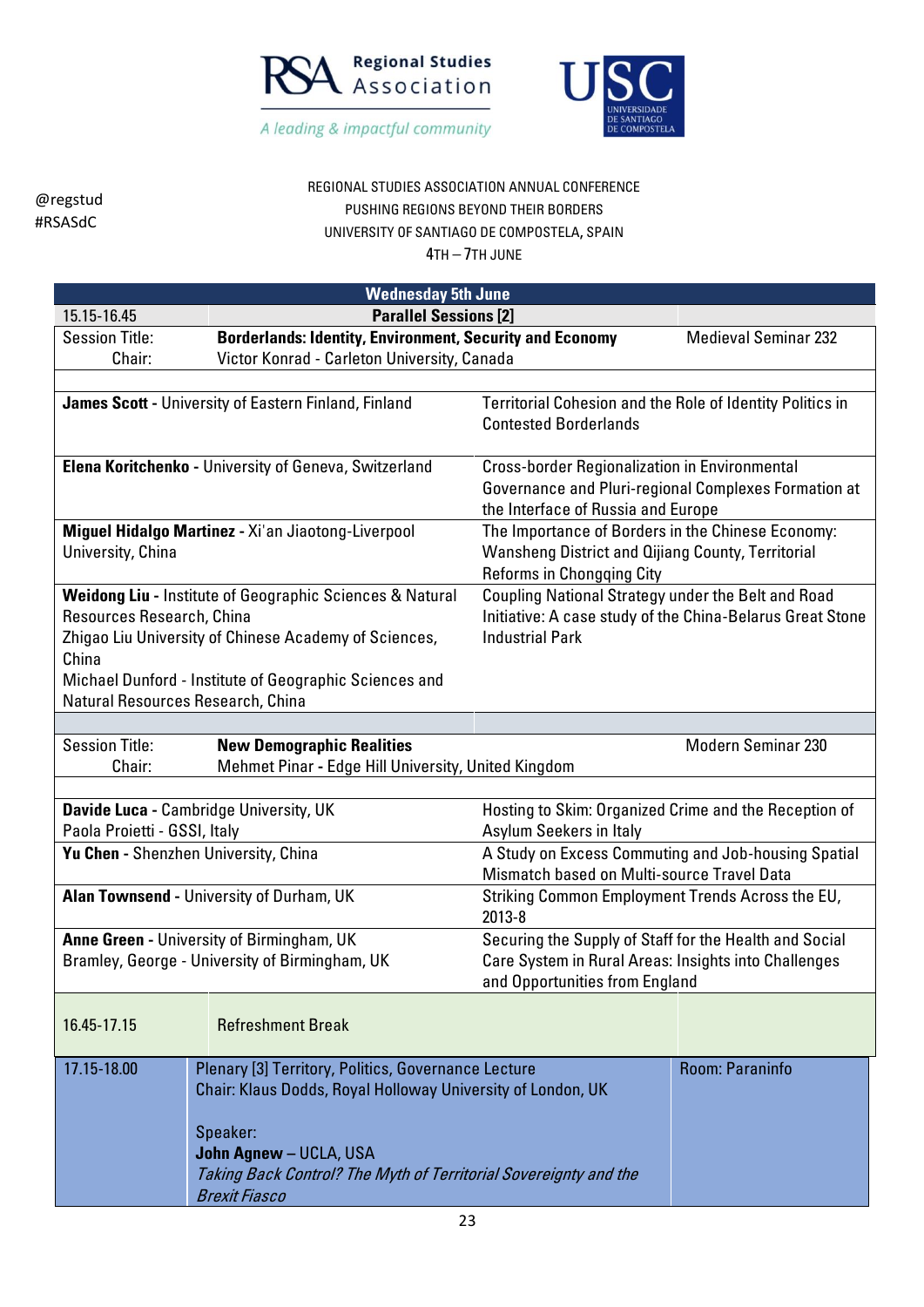



# REGIONAL STUDIES ASSOCIATION ANNUAL CONFERENCE PUSHING REGIONS BEYOND THEIR BORDERS UNIVERSITY OF SANTIAGO DE COMPOSTELA, SPAIN

 $4T_H$   $7T_H$   $10M$ 

| 4TH – 7TH JUNE             |                                                                                                                                                                                                                                                                                                                                                                                                                                                                                                                                                                                                                                                                                                                                                                                                                                                                                                                                                                                                     |                                    |  |
|----------------------------|-----------------------------------------------------------------------------------------------------------------------------------------------------------------------------------------------------------------------------------------------------------------------------------------------------------------------------------------------------------------------------------------------------------------------------------------------------------------------------------------------------------------------------------------------------------------------------------------------------------------------------------------------------------------------------------------------------------------------------------------------------------------------------------------------------------------------------------------------------------------------------------------------------------------------------------------------------------------------------------------------------|------------------------------------|--|
| <b>Wednesday 5th June</b>  |                                                                                                                                                                                                                                                                                                                                                                                                                                                                                                                                                                                                                                                                                                                                                                                                                                                                                                                                                                                                     |                                    |  |
| 18.15-20.30                | Welcome Reception (Pre-registration only) Coaches will leave the<br>conference venue at 18.15                                                                                                                                                                                                                                                                                                                                                                                                                                                                                                                                                                                                                                                                                                                                                                                                                                                                                                       | <b>City of Culture of Galicia</b>  |  |
|                            | <b>Thursday 6th June</b><br><b>Policy Day</b>                                                                                                                                                                                                                                                                                                                                                                                                                                                                                                                                                                                                                                                                                                                                                                                                                                                                                                                                                       |                                    |  |
| 08.30-17.00                | <b>Conference Registration</b>                                                                                                                                                                                                                                                                                                                                                                                                                                                                                                                                                                                                                                                                                                                                                                                                                                                                                                                                                                      |                                    |  |
| 08.55-09.00<br>09.00-10.30 | Announcement of Third Joint EU Cohesion Policy Conference<br>Plenary [4] Policy Plenary Panel - Organised in partnership with the<br>Directorate-General for Regional Policy of the European<br><b>Commission, Belgium</b><br>Chair: Lewis Dijkstra - EU Commission, Belgium<br>Panellists:<br>Ignacio Sanchez Amor, Secretary of State for Territorial Policy,<br><b>Spain</b><br>Nathalie Verschelde, Deputy Head of Unit, European Commission,<br>DG Regional and Urban Policy, Unit D2 - Interreg, Cross-Border<br>Cooperation, Internal Borders, Brussels, Belgium<br>Jesús Gamallo, General Director for External Relations and EU,<br>Regional Government of Galicia, Spain<br>Franziska Sielker, Senior Research Associate, Department of Land<br>Economy, University of Cambridge, UK and Interim Professor,<br>International Planning Studies, Technical University of Dortmund,<br>Germany<br>Laurent Frideres, Head of Unit for Evidence and Outreach, ESPON<br><b>EGTC, Luxembourg</b> | Room: Paraninfo<br>Room: Paraninfo |  |
| 09.00-10.30                | <b>Spatial Economic Analysis Editors Meeting (Invitation only)</b>                                                                                                                                                                                                                                                                                                                                                                                                                                                                                                                                                                                                                                                                                                                                                                                                                                                                                                                                  | Room 16                            |  |
| 10.30-11.00                | <b>Refreshment Break</b>                                                                                                                                                                                                                                                                                                                                                                                                                                                                                                                                                                                                                                                                                                                                                                                                                                                                                                                                                                            |                                    |  |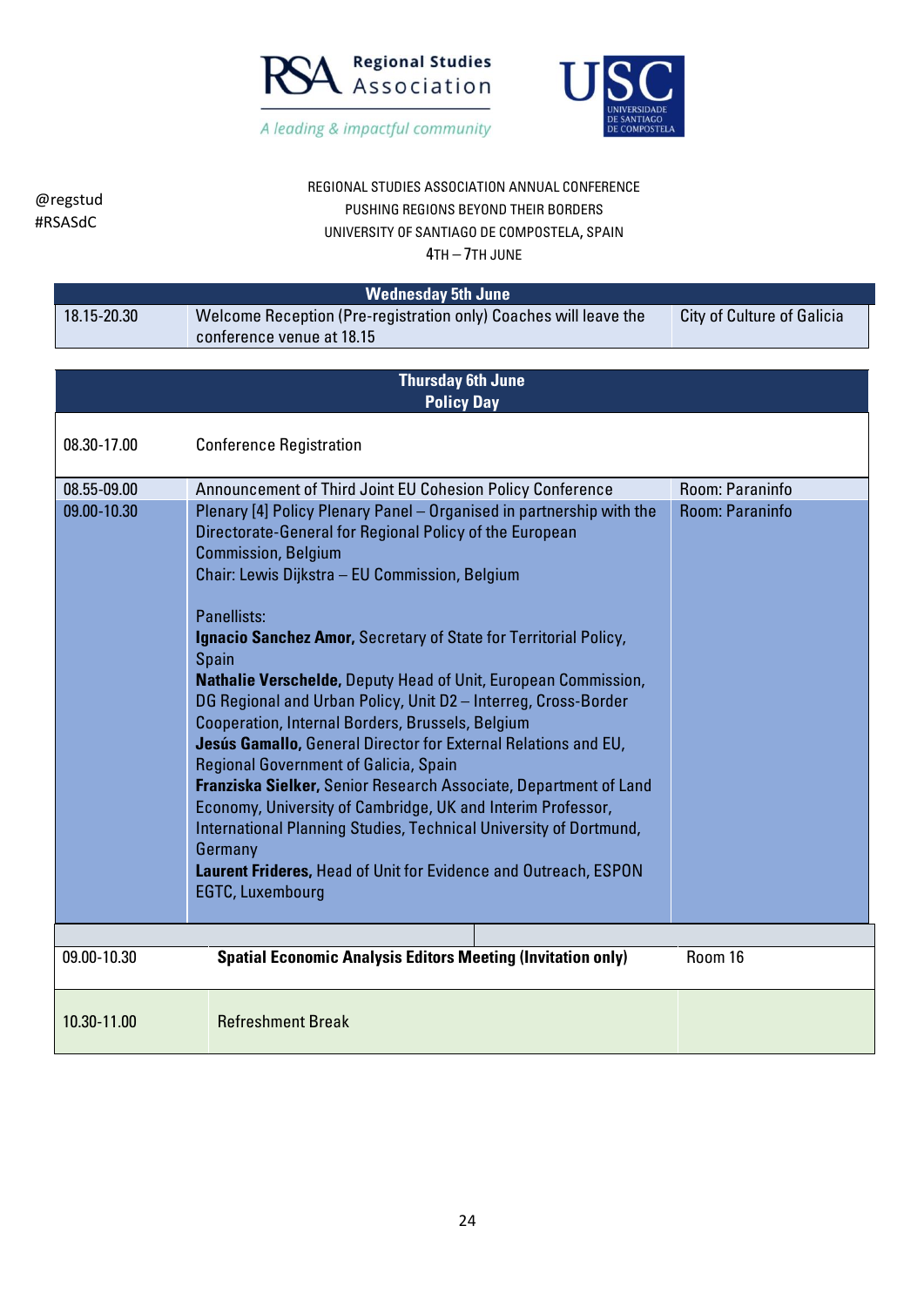



### REGIONAL STUDIES ASSOCIATION ANNUAL CONFERENCE PUSHING REGIONS BEYOND THEIR BORDERS UNIVERSITY OF SANTIAGO DE COMPOSTELA, SPAIN

| <b>Thursday 6th June</b><br><b>Policy Day</b>                                                    |                                                                   |                                                            |        |
|--------------------------------------------------------------------------------------------------|-------------------------------------------------------------------|------------------------------------------------------------|--------|
| 11.00-12.30                                                                                      | <b>Parallel Sessions [3]</b>                                      |                                                            |        |
| <b>Session Title:</b>                                                                            | SS33 II. Planning in Soft Spaces and New Regions                  |                                                            | Room 2 |
| Chair:                                                                                           | Eva Purkarthofer - Aalto University, Finland and Daniel Galland - |                                                            |        |
|                                                                                                  | Norwegian University of Life Sciences (NMBU), Norway              |                                                            |        |
|                                                                                                  |                                                                   |                                                            |        |
|                                                                                                  | Valeria Lingua - University of Florence, Italy                    | Travelling Images: Metropolitan Renaissance                |        |
|                                                                                                  | Ian Smith - University of the West of England, UK                 | Planning for Territorial Cohesion: Finding the             |        |
|                                                                                                  | Stephen Hall - University of the West of England, UK              | Mechanisms to Deliver Territorial Cohesion through         |        |
|                                                                                                  | Jesper Rohr Hansen - Danish Building Research Institute,          | <b>Regional Planning</b>                                   |        |
| Aalberg Univeristy, Denmark                                                                      |                                                                   |                                                            |        |
|                                                                                                  | Mia Arp Fallov - Aalberg University, Denmark                      |                                                            |        |
| Kaisa Granqvist - Aalto University, Finland                                                      |                                                                   | Performativity of the City-regional Imaginary in-between   |        |
| Alois Humer - Aalto University, Finland                                                          |                                                                   | <b>Changing Organizational Practices and Stable</b>        |        |
| Institutional Rules in Strategic Spatial Planning<br>Raine Mäntysalo - Aalto University, Finland |                                                                   |                                                            |        |
|                                                                                                  |                                                                   |                                                            |        |
| <b>Session Title:</b>                                                                            | The Definition of Strategic Sectors for Governments               |                                                            | Room 3 |
| Chair:                                                                                           | William Rossiter - Nottingham Trent University, UK                |                                                            |        |
|                                                                                                  |                                                                   |                                                            |        |
| Davide Luca - Cambridge University, UK                                                           |                                                                   | Building Consensus: Shifting Strategies in the Territorial |        |
|                                                                                                  | Andrés Rodríguez-Pose - London School of Economics, UK            | Targeting of Turkey's Public Transport Investment          |        |
|                                                                                                  | Jiri Blazek - Charles University in Prague, Czech Republic        | The Economic Performance of GPN Suppliers during the       |        |
|                                                                                                  | Zuzana Petrickova - Charles University in Prague, Czech           | Period of Growth and Crisis according to their Tier: The   |        |
| Republic<br><b>Case of Czech Aircraft Industry</b>                                               |                                                                   |                                                            |        |
|                                                                                                  | <b>Ángel Miramontes Carballada - University of Santiago de</b>    | The Aeronautical-aerospace Sectors as Engines of           |        |
| Compostela, Spain                                                                                |                                                                   | <b>Territorial Development: What can Regional</b>          |        |
|                                                                                                  | Luís Carvalho - University of Porto, Portugal                     | Governments do?                                            |        |
|                                                                                                  | Sonja Slander - University of Ljubljana, Slovenia                 | Transport Infrastructure and Economic Growth: From         |        |
| Diminishing Returns to International Trade                                                       |                                                                   |                                                            |        |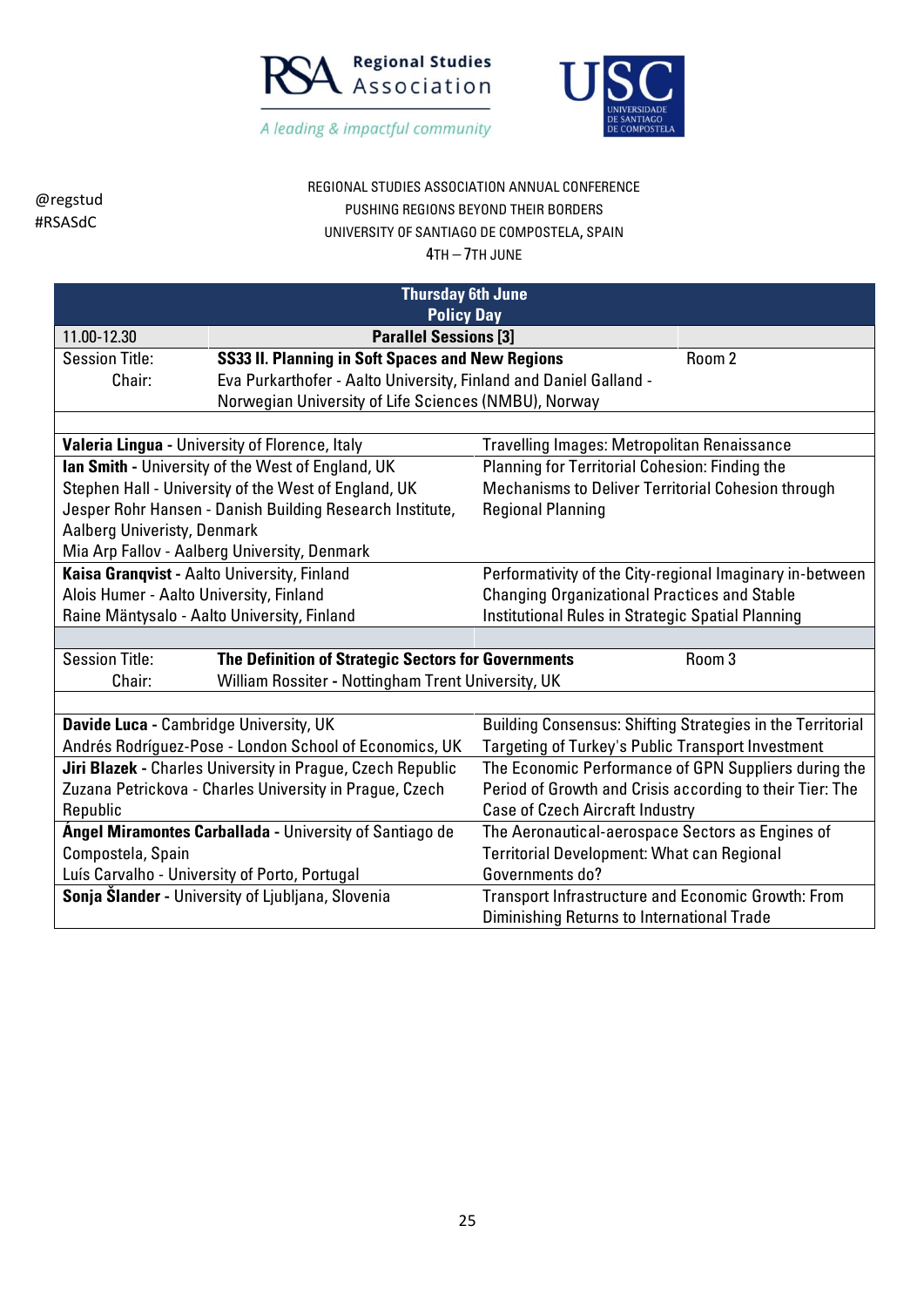



## REGIONAL STUDIES ASSOCIATION ANNUAL CONFERENCE PUSHING REGIONS BEYOND THEIR BORDERS UNIVERSITY OF SANTIAGO DE COMPOSTELA, SPAIN

| <b>Thursday 6th June</b>                                   |                                                             |                                                           |  |
|------------------------------------------------------------|-------------------------------------------------------------|-----------------------------------------------------------|--|
|                                                            | <b>Policy Day</b>                                           |                                                           |  |
| 11.00-12.30                                                | <b>Parallel Sessions [3]</b>                                |                                                           |  |
| <b>Session Title:</b>                                      | <b>Planning for Economic Development</b>                    | Room 4                                                    |  |
| Chair:                                                     | Martin Quinn - University of Leicester, UK                  |                                                           |  |
|                                                            |                                                             |                                                           |  |
| Ivan Rajic - University of Sheffield, UK                   |                                                             | The Future of Advanced Manufacturing in the Sheffield     |  |
|                                                            | Jorge Tiago Martins - University of Sheffield, UK           | City Region: An Analysis of Economic Strategy and         |  |
|                                                            |                                                             | <b>Policy Debates</b>                                     |  |
|                                                            | João Pedro Costa - CIAUD, University of Lisbon, Portugal    | Soft Planning Processes and the Implementation of the     |  |
|                                                            | Cristina Cavaco - CIAUD, University of Lisbon, Portugal     | <b>Cohesion Policy: The Lisbon Metropolitan Area</b>      |  |
|                                                            | João Mourato - University of Lisbon, Portugal               |                                                           |  |
| João Ferrão - University of Lisbon, Portugal               |                                                             |                                                           |  |
|                                                            | Keisuke Takano - Graduate School of Systems and             | Higher Productivity or New Customers? A Comparative       |  |
|                                                            | Information Engineering, University of Tsukuba, Japan       | <b>Evaluation of Innovation Policies in Neighboring</b>   |  |
|                                                            | Hiroyuki Okamuro - Graduate School of Economics,            | Prefectures in Japan                                      |  |
| Hitotsubashi University, Japan                             |                                                             |                                                           |  |
| György Koczisky - University of Miskolc, Hungary           |                                                             | Modelling the Development Paths of NUTS-3 Level           |  |
|                                                            | Mariann Veresné Somosi - University of Miskolc, Hungary     | Regions                                                   |  |
|                                                            | Dóra Szendi - University of Miskolc, Hungary                |                                                           |  |
|                                                            |                                                             |                                                           |  |
| <b>Session Title:</b>                                      | <b>Breaking Barriers for Regional Diversification</b>       | Room 5                                                    |  |
| Chair:                                                     | Ekaterina Streltsova - National Research University, Higher |                                                           |  |
|                                                            | <b>School of Economics, Russia</b>                          |                                                           |  |
|                                                            |                                                             |                                                           |  |
|                                                            | Nina Kyllingstad - University of Agder, Norway              | Barriers for New Regional Industrial Path Development     |  |
| Korneliusz Pylak - Lublin University of Technology, Poland |                                                             | Successful Diversifications: Implications for Refining    |  |
|                                                            | Dieter Kogler - University College Dublin, Ireland          | <b>Smart Specialisation: Strategies in Less Developed</b> |  |
|                                                            |                                                             | Regions                                                   |  |
|                                                            | Francesco Quatraro - University of Torino, Italy            | Regional Patterns of Unrelated Diversification: The Role  |  |
|                                                            | Alessandra Scandura - University of Torino, Italy           | of Academic Inventors                                     |  |
|                                                            | Ken Mardaneh - Federation University Australia and          | Regional Economic Resilience, Adaptive Cycle Patterns     |  |
|                                                            | Melbourne Institute of Technology, Australia                | and Policy Implications: Australia 1986 to 2011           |  |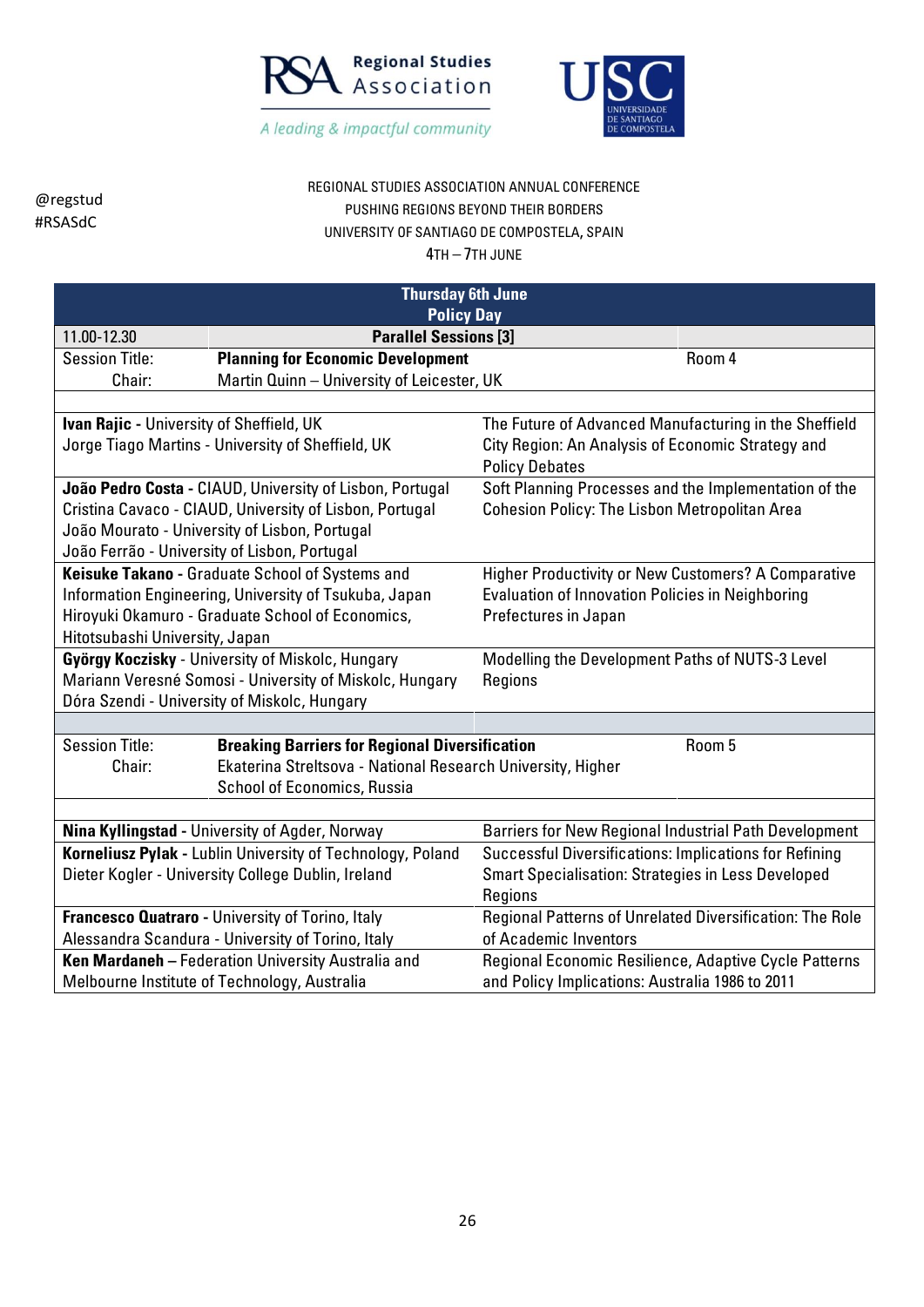



# REGIONAL STUDIES ASSOCIATION ANNUAL CONFERENCE PUSHING REGIONS BEYOND THEIR BORDERS UNIVERSITY OF SANTIAGO DE COMPOSTELA, SPAIN

| <b>Thursday 6th June</b>                                                                                                                                                                                                          |                                                                    |                                                            |  |
|-----------------------------------------------------------------------------------------------------------------------------------------------------------------------------------------------------------------------------------|--------------------------------------------------------------------|------------------------------------------------------------|--|
|                                                                                                                                                                                                                                   | <b>Policy Day</b>                                                  |                                                            |  |
| 11.00-12.30                                                                                                                                                                                                                       | <b>Parallel Sessions [3]</b>                                       |                                                            |  |
| <b>Session Title:</b>                                                                                                                                                                                                             | <b>Cultural Tourism and Regional Development</b>                   | Room 6                                                     |  |
| Chair:                                                                                                                                                                                                                            | Sergio Montero - Universidad de los Andes, Colombia                |                                                            |  |
|                                                                                                                                                                                                                                   |                                                                    |                                                            |  |
|                                                                                                                                                                                                                                   | Hilal Erkuş Öztürk - Akdeniz University, Turkey                    | The Role of Fictional Expectations in the Resilience of a  |  |
|                                                                                                                                                                                                                                   | Pieter Terhorst - University of Amsterdam, The                     | Crisis-Ridden Tourism Region: Evidence from Antalya        |  |
| <b>Netherlands</b>                                                                                                                                                                                                                |                                                                    |                                                            |  |
|                                                                                                                                                                                                                                   |                                                                    |                                                            |  |
|                                                                                                                                                                                                                                   | Michelle Thompson-Fawcett - University of Otago,                   | Implications of Rural Change and the Use of Rural          |  |
|                                                                                                                                                                                                                                   | Aotearoa New Zealand and University of Johannesburg,               | <b>Tourism to Drive Economic Development</b>               |  |
| South Africa                                                                                                                                                                                                                      |                                                                    |                                                            |  |
|                                                                                                                                                                                                                                   | Callum Riddle - University of Otago, Aotearoa New Zealand          |                                                            |  |
|                                                                                                                                                                                                                                   | Fiona Wotton - Creative Kernow, United Kingdom                     | Thinking Bigger and Wider - Culture, Tourism and           |  |
|                                                                                                                                                                                                                                   |                                                                    | <b>Cornwall's Regional Economy</b>                         |  |
|                                                                                                                                                                                                                                   |                                                                    |                                                            |  |
|                                                                                                                                                                                                                                   | Nikolay Zhunda - ICSER Leontief Centre, Russia                     | <b>Engaging Cultural and Heritage Endowments in Social</b> |  |
|                                                                                                                                                                                                                                   | Alexander Semenov - St. Petersburg Foundation for                  | and Economic Development of Historic Towns and             |  |
| <b>Investment Projects, Russia</b>                                                                                                                                                                                                |                                                                    | <b>Regions of Russia</b>                                   |  |
|                                                                                                                                                                                                                                   |                                                                    |                                                            |  |
|                                                                                                                                                                                                                                   |                                                                    |                                                            |  |
| <b>Session Title:</b>                                                                                                                                                                                                             | <b>SS15 I. The Actors in Financing Territorial Development</b>     | Room <sub>7</sub>                                          |  |
| Chair:                                                                                                                                                                                                                            | Nicola Francesco Dotti - Vrije Universiteit Brussel (VUB), Belgium |                                                            |  |
|                                                                                                                                                                                                                                   |                                                                    |                                                            |  |
|                                                                                                                                                                                                                                   | <b>Gyorgyi Nyikos - National University of Public Service,</b>     | New Mechanisms for Integrated Territorial                  |  |
| Hungary                                                                                                                                                                                                                           |                                                                    | Development in Hungary                                     |  |
|                                                                                                                                                                                                                                   | Zsuzsanna Kondor - National University of Public Service,          |                                                            |  |
| Hungary                                                                                                                                                                                                                           |                                                                    |                                                            |  |
|                                                                                                                                                                                                                                   | Ida Musialkowska - Poznan University of Economics and              | Investments Towards Sustainable Urban Development:         |  |
| <b>Business, Poland</b>                                                                                                                                                                                                           |                                                                    | Poland's Experiences with the JESSICA Initiative           |  |
| Piotr Idczak - Poznań University of Economics and                                                                                                                                                                                 |                                                                    |                                                            |  |
| <b>Business, Poland</b>                                                                                                                                                                                                           |                                                                    |                                                            |  |
|                                                                                                                                                                                                                                   |                                                                    |                                                            |  |
|                                                                                                                                                                                                                                   |                                                                    |                                                            |  |
|                                                                                                                                                                                                                                   |                                                                    |                                                            |  |
| Gloazzo, Claudia - EPRC, University of Strathclyde, UK<br>New Forms of Delegated Governance in Cohesion<br>Policy: What Implications for the Distribution of<br>Responsibilities and Power Relations in Policy<br>Implementation? |                                                                    |                                                            |  |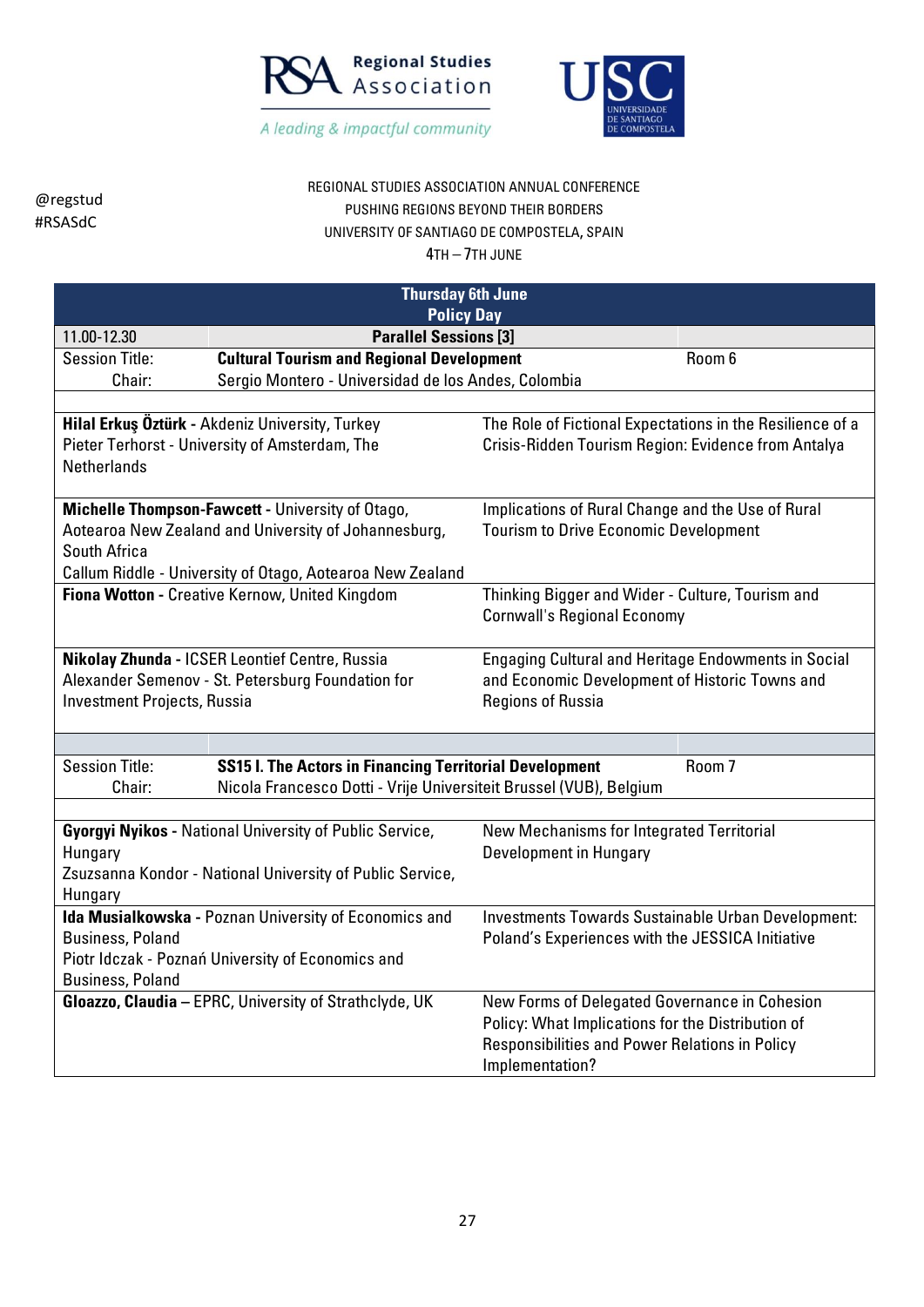



### REGIONAL STUDIES ASSOCIATION ANNUAL CONFERENCE PUSHING REGIONS BEYOND THEIR BORDERS UNIVERSITY OF SANTIAGO DE COMPOSTELA, SPAIN

| <b>Thursday 6th June</b>                                     |                                                          |                                                         |  |  |
|--------------------------------------------------------------|----------------------------------------------------------|---------------------------------------------------------|--|--|
|                                                              |                                                          | <b>Policy Day</b>                                       |  |  |
| 11.00-12.30                                                  | <b>Parallel Sessions [3]</b>                             |                                                         |  |  |
| <b>Session Title:</b>                                        | <b>New Models of Governance</b>                          | Room 8                                                  |  |  |
| Chair:                                                       | Eugénia de Matos Pedro - Universidade da Beira Interior, |                                                         |  |  |
|                                                              | Portugal                                                 |                                                         |  |  |
|                                                              |                                                          |                                                         |  |  |
|                                                              | John Bachtler - EPRC, University of Strathclyde, UK      | The Quality of Government and the Administrative        |  |  |
|                                                              | Carlos Mendez, University of Strathclyde, UK             | Performance of Cohesion Policy across EU Regions        |  |  |
|                                                              | <b>Anders Kamp Høst - Aalborg Universitet, Denmark</b>   | The Local Democracy Effect of Jurisdiction Size and     |  |  |
|                                                              | Jørgen Goul Andersen - Aalborg Universitet, Denmark      | <b>Centralized Administration: Does Decentralized</b>   |  |  |
|                                                              |                                                          | Administration Mitigate the Detrimental Effect of       |  |  |
|                                                              |                                                          | <b>Population Size on Local Democracy?</b>              |  |  |
|                                                              |                                                          | Quasi-experimental Evidence from Large-Scale            |  |  |
|                                                              |                                                          | <b>Structural Reform in Denmark</b>                     |  |  |
| Joeri De Blauwer - Vlaanderen, Belgium                       |                                                          | Flanders and the Coordination of International          |  |  |
| Günter De Schepper - Vlaanderen, Belgium                     |                                                          | Socioeconomic Policies                                  |  |  |
|                                                              |                                                          |                                                         |  |  |
|                                                              | Marijana Sumpor - Euro Ekspertiza j.d.o.o., Croatia      | <b>Challenges in Monitoring Regional Development</b>    |  |  |
|                                                              | Irena Dokic - The Institute of Economics, Croatia        | <b>Strategy Implementation</b>                          |  |  |
|                                                              |                                                          |                                                         |  |  |
| <b>Session Title:</b>                                        | <b>Governance and Regional Economies</b>                 | Room 9                                                  |  |  |
| Chair:                                                       | Monika Banaszewska - Poznan University of Economics and  |                                                         |  |  |
|                                                              | <b>Business, Poland</b>                                  |                                                         |  |  |
|                                                              |                                                          |                                                         |  |  |
| Danny MacKinnon - CURDS, Newcastle University, UK            |                                                          | The Northern Powerhouse as a 'State Spatial Strategy'   |  |  |
| <b>Evgeniy Kutsenko - Higher School of Economics, Russia</b> |                                                          | Cluster Subsidizing in Russia: The Role of Reputation   |  |  |
| Valeria Vlasova - Higher School of Economics, Russia         |                                                          |                                                         |  |  |
| Alice Cunha - Faculdade de Ciências Sociais e                |                                                          | Borderless Economic Development: European Union's       |  |  |
| Humanas - NOVA FCSH, Portugal                                |                                                          | Pre-accession Aid to Portugal                           |  |  |
|                                                              | Monika Banaszewska - Poznań University of Economics      | The Political Economy of Preferential Tax Treatment: An |  |  |
| and Business, Poland                                         |                                                          | <b>Empirical Analysis of Polish Municipalities</b>      |  |  |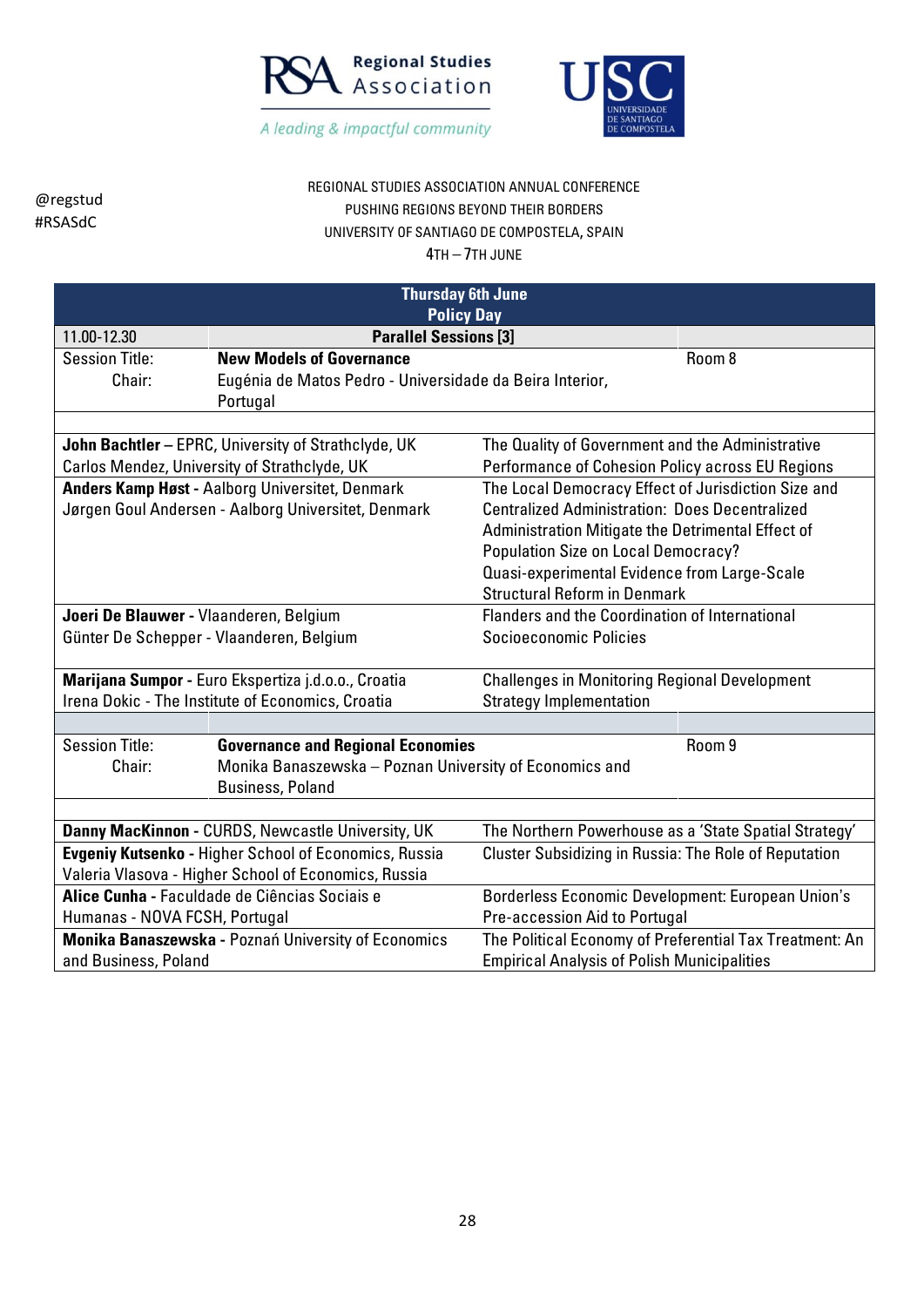



## REGIONAL STUDIES ASSOCIATION ANNUAL CONFERENCE PUSHING REGIONS BEYOND THEIR BORDERS UNIVERSITY OF SANTIAGO DE COMPOSTELA, SPAIN

| <b>Thursday 6th June</b>                                                                                        |                                                                                                             |                                                                                                |  |  |
|-----------------------------------------------------------------------------------------------------------------|-------------------------------------------------------------------------------------------------------------|------------------------------------------------------------------------------------------------|--|--|
|                                                                                                                 | <b>Policy Day</b>                                                                                           |                                                                                                |  |  |
| 11.00-12.30                                                                                                     | <b>Parallel Sessions [3]</b>                                                                                |                                                                                                |  |  |
| <b>Session Title:</b>                                                                                           | <b>Planning at the Regional Scale</b>                                                                       | Room 10                                                                                        |  |  |
| Chair:                                                                                                          | Ignazio Cabras - Newcastle Business School, UK                                                              |                                                                                                |  |  |
|                                                                                                                 |                                                                                                             |                                                                                                |  |  |
|                                                                                                                 | Masakazu Aoki - Bunkyo University, Japan                                                                    | Problem of Collaboration among Local Governments in<br>Japan Compared to Devolution in England |  |  |
|                                                                                                                 | Beate Caesar - TU Kaiserslautern, Germany                                                                   | Mobilizing Planning Culture to Conceptualize                                                   |  |  |
|                                                                                                                 | Estelle Evrard - Université du Luxembourg, Luxembourg                                                       | <b>Cross-border Spatial Planning</b>                                                           |  |  |
|                                                                                                                 |                                                                                                             |                                                                                                |  |  |
| <b>Session Title:</b><br>Chair:                                                                                 | <b>Cross-border Cooperation: Governance and Networks</b><br>Marijn Molema - Fryske Akademy, The Netherlands | Room 11                                                                                        |  |  |
|                                                                                                                 |                                                                                                             |                                                                                                |  |  |
|                                                                                                                 | Zoltan Pamer - Hungarian Academy of Sciences, Centre                                                        | <b>Tackling Investment-orientation in Cross-border</b>                                         |  |  |
|                                                                                                                 | for Economic and Regional Studies, Hungary                                                                  | Cooperation Through Examples of Two Programmes in<br><b>Central Europe</b>                     |  |  |
|                                                                                                                 | Sylwia Dołzbłasz - University of Wroclaw, Poland                                                            | Network Approach to Studying Borderlands:                                                      |  |  |
|                                                                                                                 |                                                                                                             | Transborder Co-operation Relations on the Example of<br>Poland                                 |  |  |
|                                                                                                                 | Zsuzsanna Fejes - National University of Public Service,                                                    | <b>Challenges and Opportunities of Multi-level Governance</b>                                  |  |  |
| Hungary                                                                                                         |                                                                                                             | in Cross-border Cooperation in Central and Eastern                                             |  |  |
|                                                                                                                 |                                                                                                             | Europe                                                                                         |  |  |
|                                                                                                                 |                                                                                                             |                                                                                                |  |  |
| <b>Session Title:</b>                                                                                           | SS2 I. Digital Technology: Regions, Business and Policy                                                     | Room 12                                                                                        |  |  |
| Chair:                                                                                                          | Dylan Henderson - Cardiff University, UK                                                                    |                                                                                                |  |  |
|                                                                                                                 |                                                                                                             |                                                                                                |  |  |
|                                                                                                                 | Arne Isaksen - University of Agder, Norway                                                                  | Digitalisation and Regional Industrial Development. A                                          |  |  |
| Jan Ole Rypestøl - Norce, Norway                                                                                |                                                                                                             | <b>Conceptual Contribution</b>                                                                 |  |  |
|                                                                                                                 | Maria Aslaksen - University of Agder, Norway                                                                |                                                                                                |  |  |
|                                                                                                                 | Emelie Langemyr Eriksen - University of Agder, Norway                                                       |                                                                                                |  |  |
| Sergio Scicchitano-INAPP - National Institute for the                                                           |                                                                                                             | Better Policies through Ex Ante Conditionality? A                                              |  |  |
| Analysis of Public Policies, Italy<br>Luigi Reggi - Rockefeller College of Public Affairs and                   |                                                                                                             | <b>Comparison of Digital Growth Investment Choices in</b>                                      |  |  |
|                                                                                                                 |                                                                                                             | Cohesion Policy Programmes 2007-13 and 2014-20                                                 |  |  |
| Policy, State University of New York at Albany, USA                                                             |                                                                                                             |                                                                                                |  |  |
| Laura Polverari - European Policies Research Centre,<br>University of Strathclyde, UK                           |                                                                                                             |                                                                                                |  |  |
| <b>Dylan Henderson - Cardiff University, United Kingdom</b><br>Path Renewal through Digital Transformation - An |                                                                                                             |                                                                                                |  |  |
|                                                                                                                 |                                                                                                             | <b>Opportunity for Old Industrial Regions?</b>                                                 |  |  |
|                                                                                                                 |                                                                                                             |                                                                                                |  |  |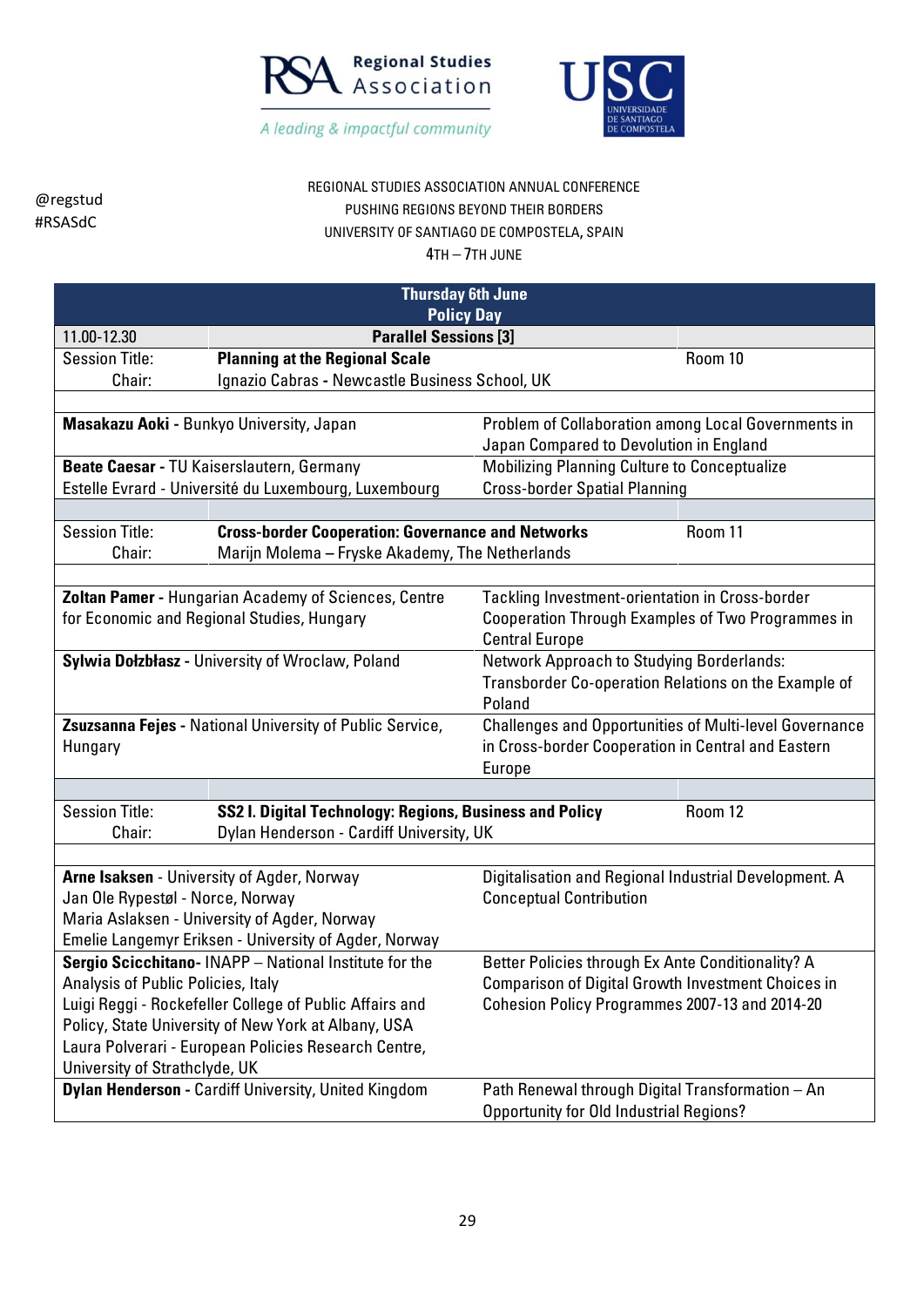



# REGIONAL STUDIES ASSOCIATION ANNUAL CONFERENCE PUSHING REGIONS BEYOND THEIR BORDERS UNIVERSITY OF SANTIAGO DE COMPOSTELA, SPAIN

4TH – 7TH JUNE

|                                                                                                       | <b>Thursday 6th June</b>                                                                                                 |                                                         |  |  |
|-------------------------------------------------------------------------------------------------------|--------------------------------------------------------------------------------------------------------------------------|---------------------------------------------------------|--|--|
|                                                                                                       | <b>Policy Day</b>                                                                                                        |                                                         |  |  |
| 11.00-12.30                                                                                           | <b>Parallel Sessions [3]</b>                                                                                             |                                                         |  |  |
| <b>Session Title:</b>                                                                                 | SS18 I. Community Led-Local Development (CLLD): Experimental<br>Room 13                                                  |                                                         |  |  |
|                                                                                                       | <b>Governance and Task-specific Space for Policy Action: Trends in</b>                                                   |                                                         |  |  |
|                                                                                                       | <b>CLLD Implementation</b>                                                                                               |                                                         |  |  |
| Chair:                                                                                                | Loris Servillo - Bartlett school of Planning, UCL, UK                                                                    |                                                         |  |  |
|                                                                                                       |                                                                                                                          |                                                         |  |  |
|                                                                                                       | Loris Servillo - UCL - Bartlett school of Planning, UK                                                                   | Tailored Polities and Bottom-up Dynamics in the         |  |  |
| Loris Servillo - Politecnico di Torino, Italy                                                         |                                                                                                                          | Shadow of the State's Hierarchy: The CLLD               |  |  |
|                                                                                                       |                                                                                                                          | Implementation and a Future Research Agenda             |  |  |
|                                                                                                       | Stefan Kah - EPRC, University of Strathclyde, UK                                                                         | Implementing ERDF through CLLD: Experiences so far      |  |  |
|                                                                                                       | Dávid Fekete - Széchenyi István University, Hungary                                                                      | The Role of CLLD-projects in the Governance of          |  |  |
| <b>Hungarian Big Cities</b>                                                                           |                                                                                                                          |                                                         |  |  |
|                                                                                                       |                                                                                                                          |                                                         |  |  |
| <b>Session Title:</b><br><b>Prosperity, Inequalities and Regional Disparities</b><br>Room 14          |                                                                                                                          |                                                         |  |  |
| Chair:                                                                                                | Irina Turgel - Ural Federal University, Russia                                                                           |                                                         |  |  |
|                                                                                                       |                                                                                                                          |                                                         |  |  |
|                                                                                                       | <b>Chloe Ashton Billing - University of Birmingham, UK</b><br><b>Understanding Productivity and Prosperity: Regional</b> |                                                         |  |  |
| Anne Green - City-REDI, UK                                                                            |                                                                                                                          | Skills Mismatches and Inclusive Growth for the West     |  |  |
| Simon Collinson - City-REDI, UK                                                                       |                                                                                                                          | <b>Midlands</b>                                         |  |  |
| Magda Cepeda Zorrilla - City-REDI, UK                                                                 |                                                                                                                          |                                                         |  |  |
|                                                                                                       | Humberto Martins - Universidade Federal de Uberlândia,                                                                   | Regional Inequalities, Economic Growth and              |  |  |
| <b>Brazil</b>                                                                                         |                                                                                                                          | Infrastructure: The Recent Debate on Convergence        |  |  |
|                                                                                                       |                                                                                                                          | Analysis in Brazil                                      |  |  |
|                                                                                                       | Bernardo Campolina - CEDEPLAR/UFMG, Brazil                                                                               | Impact Assessment of the Food Acquisition Program:      |  |  |
| Anderson Cavalcante - CEDEPLAR/UFMG, Brazil                                                           |                                                                                                                          | Incentive Modality for Milk Production in the North     |  |  |
| Altivo Cunha - CEDEPLAR/UFMG, Brazil<br><b>Region of Minas Gerais (Brazil)</b>                        |                                                                                                                          |                                                         |  |  |
| Anne Resende - CEDEPLAR/UFMG, Brazil                                                                  |                                                                                                                          |                                                         |  |  |
|                                                                                                       | Frederick Guy - Birkbeck University of London, UK                                                                        | Global Monopoly, Finance, and Regional Disparities (or, |  |  |
| Maryann Feldman - University of North Carolina at Chapel<br>The Geography of Clinton's Tone-deafness) |                                                                                                                          |                                                         |  |  |
| Hill, USA                                                                                             |                                                                                                                          |                                                         |  |  |
| Simona Iammarino - London School of Economics, UK                                                     |                                                                                                                          |                                                         |  |  |

30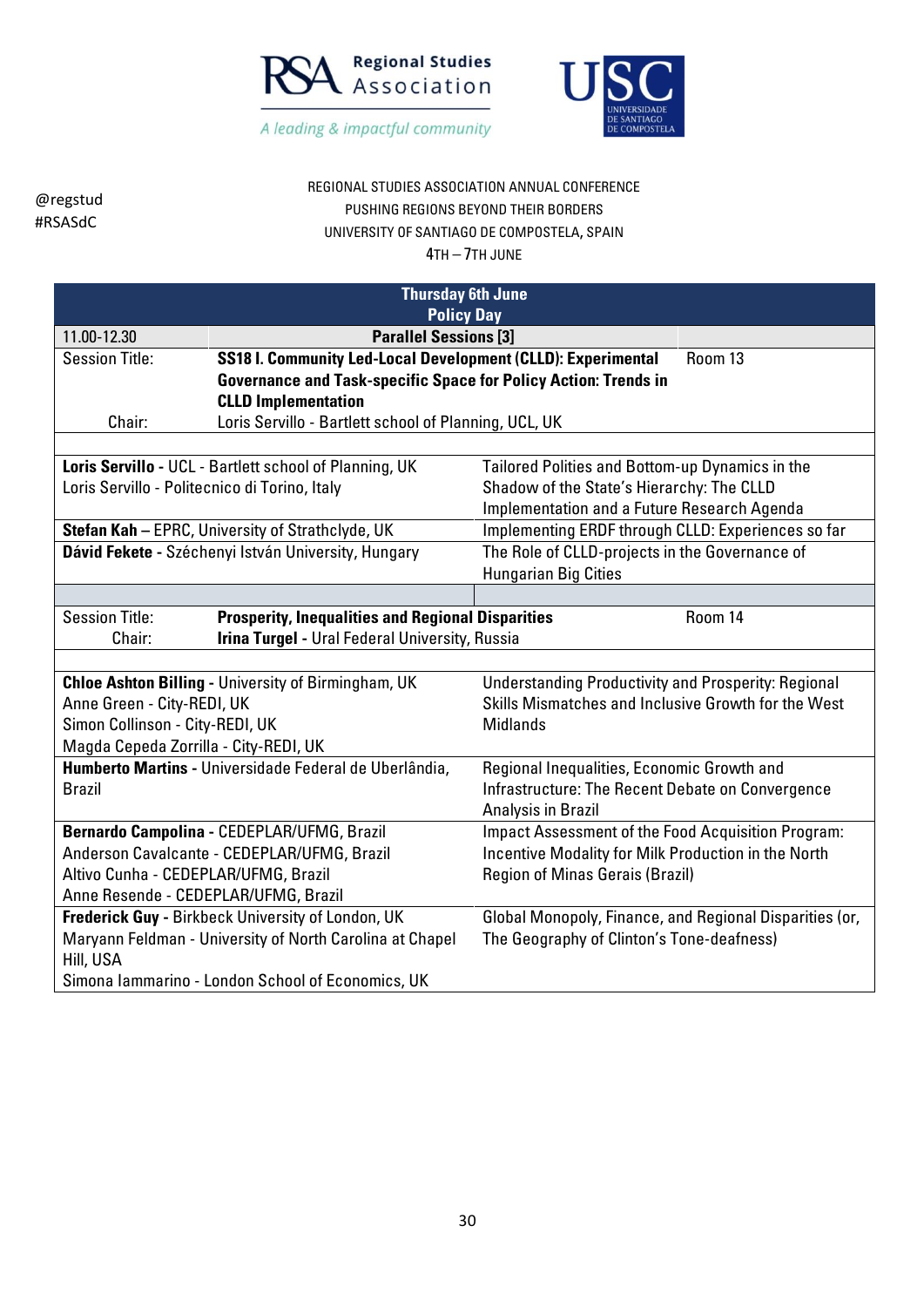



#### REGIONAL STUDIES ASSOCIATION ANNUAL CONFERENCE PUSHING REGIONS BEYOND THEIR BORDERS UNIVERSITY OF SANTIAGO DE COMPOSTELA, SPAIN

| <b>Thursday 6th June</b><br><b>Policy Day</b>     |                                                           |                                                          |         |  |
|---------------------------------------------------|-----------------------------------------------------------|----------------------------------------------------------|---------|--|
| 11.00-12.30                                       | <b>Parallel Sessions [3]</b>                              |                                                          |         |  |
| <b>Session Title:</b>                             | <b>Regional Studies Editors Meeting (Invitation only)</b> |                                                          | Room 16 |  |
|                                                   |                                                           |                                                          |         |  |
| <b>Session Title:</b>                             | <b>Regional Economies III</b>                             |                                                          | Room 17 |  |
| Chair:                                            | Leonid Limonov - ICSER Leontief Centre, Russia            |                                                          |         |  |
|                                                   |                                                           |                                                          |         |  |
|                                                   | Yoshifumi Ikejima - Yokohama National University, Japan   | Measuring Interregional Economic Network based on        |         |  |
|                                                   | Hitoshi Miwa - Kyushu International University, Japan     | the Inter-firm Trading Data in Japan                     |         |  |
|                                                   | Kenji Ogai - Hokkai-Gakuen University, Japan              |                                                          |         |  |
|                                                   | William Rossiter - Nottingham Trent University, UK        | Regional Specialisation within Global Value Chains: A    |         |  |
|                                                   | David Smith - Nottingham Trent University, UK             | Comparative Study of Cricket Bat Manufacturing in        |         |  |
|                                                   | Rupert Matthews - Nottingham Trent University, UK         | India and the UK                                         |         |  |
| Haruhisa Fujimoto - Shimane University, Japan     |                                                           | Analyzing the Function of Local Trading Companies to     |         |  |
|                                                   |                                                           | <b>Connect Resources for Driving Regional Economy in</b> |         |  |
|                                                   |                                                           | Japan                                                    |         |  |
|                                                   |                                                           |                                                          |         |  |
| <b>Session Title:</b>                             | <b>Regional Methodology and Data III</b>                  |                                                          | Room 18 |  |
| Chair:                                            | Bruce Wilson - European Union Centre at RMIT, Australia   |                                                          |         |  |
|                                                   |                                                           |                                                          |         |  |
|                                                   | David Hearne - Birmingham City University, UK             | <b>Regional Disparities</b>                              |         |  |
|                                                   | Alex De Ruyter - Birmingham City University, UK           |                                                          |         |  |
|                                                   | Slavica Zec - JRC, European Commission, Italy             | How can we Measure Societal Resilience of Regions?       |         |  |
|                                                   | Peter Benczur - JRC, European Commission, Italy           | Shock Intensity Vis-à-vis Shock Persistence              |         |  |
|                                                   | Elisabeth Joossens - JRC, European Commission, Italy      |                                                          |         |  |
| Anna Rita Manca - JRC, European Commission, Italy |                                                           |                                                          |         |  |
| Balint Menyert - JRC, European Commission, Italy  |                                                           |                                                          |         |  |
| Igone Porto Gomez - Deusto University, Spain      |                                                           | The Thermodynamics of RIS                                |         |  |
| Arash Sadeghi - Aston University, UK              |                                                           | Socially Sustainable Neighbourhoods: Does Urban Form     |         |  |
| Taimaz Larimian - University of Otago, UK         |                                                           | Make a Difference?                                       |         |  |
|                                                   | Rhiannon Pugh - Örebro University, Sweden                 | Gender and Regional Studies: Methodology and             |         |  |
|                                                   |                                                           | <b>Practical Considerations</b>                          |         |  |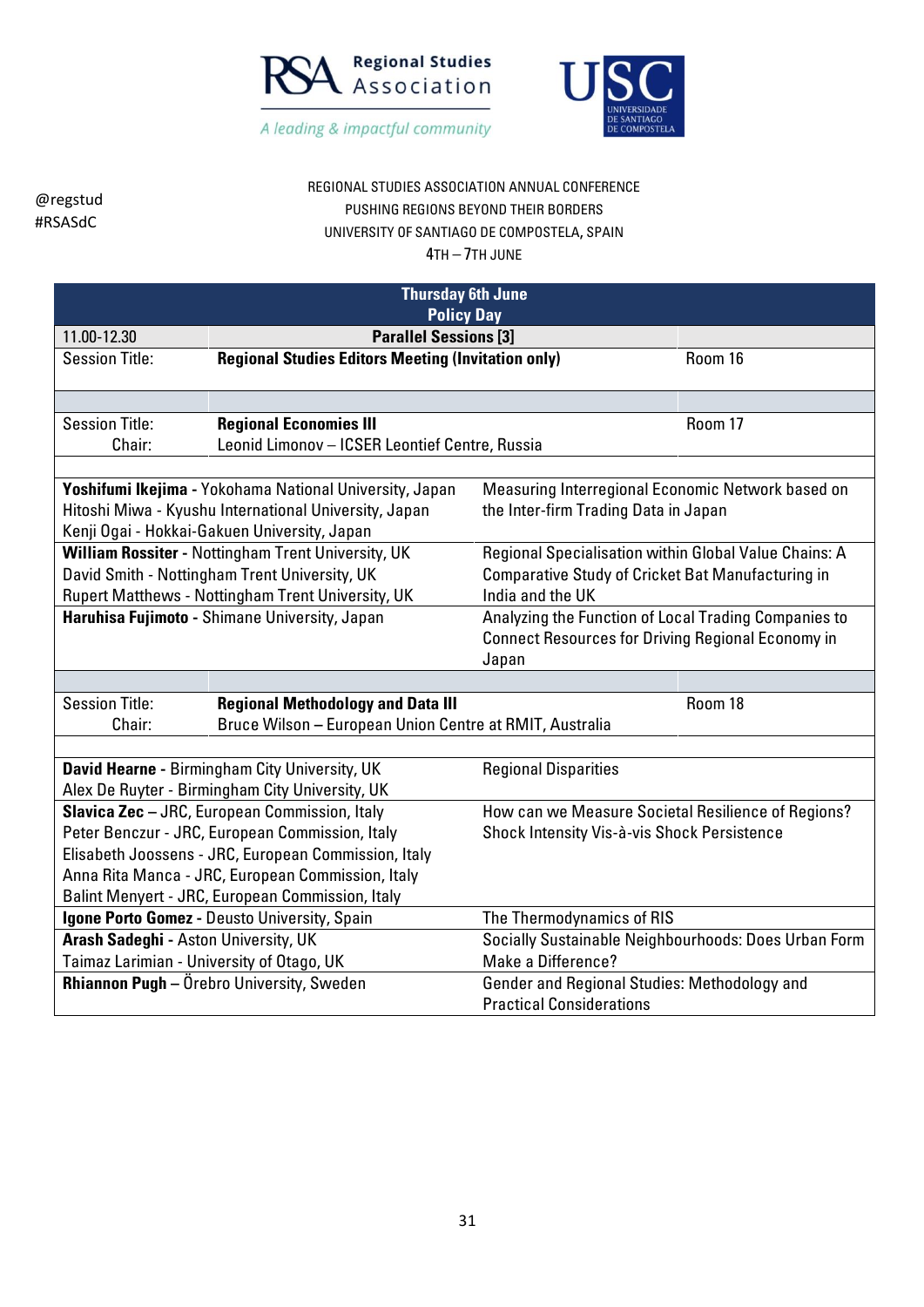



### REGIONAL STUDIES ASSOCIATION ANNUAL CONFERENCE PUSHING REGIONS BEYOND THEIR BORDERS UNIVERSITY OF SANTIAGO DE COMPOSTELA, SPAIN

| <b>Thursday 6th June</b>                                  |                                                                                                                       |                                                                                                   |           |  |
|-----------------------------------------------------------|-----------------------------------------------------------------------------------------------------------------------|---------------------------------------------------------------------------------------------------|-----------|--|
|                                                           | <b>Policy Day</b>                                                                                                     |                                                                                                   |           |  |
| 11.00-12.30                                               | <b>Parallel Sessions [3]</b>                                                                                          |                                                                                                   |           |  |
| <b>Session Title:</b>                                     | <b>Innovation and Knowledge to Fight Regional Inequalities</b>                                                        |                                                                                                   | Seminar I |  |
| Chair:                                                    | Wenying Fu - Northumbria University, UK                                                                               |                                                                                                   |           |  |
|                                                           |                                                                                                                       |                                                                                                   |           |  |
|                                                           | Tatiana Corejova - University of Zilina, Slovakia                                                                     | University Spin-offs and Regional Innovation                                                      |           |  |
|                                                           | Maria Rostasova - University of Zilina, Slovakia                                                                      | Ecosystem's. A Case Study                                                                         |           |  |
|                                                           | Andrea Corejova - University of Zilina, Slovakia                                                                      |                                                                                                   |           |  |
|                                                           | Paul Elhorst - University of Groningen, The Netherlands                                                               | <b>Competing for Innovation Funding: In Search of Scoring</b>                                     |           |  |
|                                                           | Dries Faema - WHU Otto Beisheim School of Management,                                                                 | <b>Spillovers within Innovation Contests</b>                                                      |           |  |
| Germany                                                   |                                                                                                                       |                                                                                                   |           |  |
|                                                           | <b>Donald Planey - University of Illinois, Urbana-Champaign,</b>                                                      | Producing Regional Knowledge: The Rise, Fall, and                                                 |           |  |
| <b>USA</b>                                                |                                                                                                                       | Return of Regional Governance in Chicagoland,                                                     |           |  |
|                                                           |                                                                                                                       | 1957-2018                                                                                         |           |  |
|                                                           | Sergio Botelho Junior - Waterford Institute of Technology,                                                            | The Snowball Effect of Knowledge Spillover in Regions                                             |           |  |
| Ireland                                                   |                                                                                                                       |                                                                                                   |           |  |
|                                                           | Valerie Brett - Waterford Institute of Technology, Ireland                                                            |                                                                                                   |           |  |
|                                                           | Bill O'Gorman - Waterford Institute of Technology, Ireland                                                            |                                                                                                   |           |  |
|                                                           |                                                                                                                       |                                                                                                   |           |  |
|                                                           | <b>Session Title:</b><br>SS25 I: SMEs and Family Firms in Urban and Peripheral Areas:<br><b>Geography Seminar 213</b> |                                                                                                   |           |  |
|                                                           | <b>Earnings, Productivity and Corporate Spatial Responsibility</b>                                                    |                                                                                                   |           |  |
| Chair:                                                    | Andrew Jones - City University London, UK                                                                             |                                                                                                   |           |  |
|                                                           |                                                                                                                       |                                                                                                   |           |  |
|                                                           | Maurizio Baussola - Universita Cattolica Del Sacro Cuore,                                                             | Productivity and Earnings at Firms' Local Unit Level: The<br>Case of Lombardy Urban and Non-urban |           |  |
| Italy                                                     |                                                                                                                       |                                                                                                   |           |  |
|                                                           | Eleonora Bartoloni - ISTAT, National Institute of Statistics                                                          | Agglomerations                                                                                    |           |  |
| and University of Parma, Italy                            |                                                                                                                       |                                                                                                   |           |  |
|                                                           | Rodrigo Basco - American University of Sharjah, United                                                                | The Effect of the Euro on Exporters' Productivity. Does                                           |           |  |
| <b>Arab Emirates</b>                                      |                                                                                                                       | <b>Family Management Matter?</b>                                                                  |           |  |
|                                                           | Thomas Bassetti - University of Padua, Italy                                                                          |                                                                                                   |           |  |
| Fernando Muñoz-Bullon - Universidad Carlos III de Madrid, |                                                                                                                       |                                                                                                   |           |  |
| Spain                                                     |                                                                                                                       |                                                                                                   |           |  |
| Maria J. Sanchez-Bueno - Universidad Carlos III de        |                                                                                                                       |                                                                                                   |           |  |
| Madrid, Spain                                             |                                                                                                                       |                                                                                                   |           |  |
|                                                           | Lech Suwala - Technical University Berlin, Germany                                                                    | Family Firms, Corporate Spatial Responsibilities and                                              |           |  |
|                                                           | Hans-Hermann Albers - Technical University Berlin,                                                                    | Place Leadership in German Small Towns                                                            |           |  |
| Germany                                                   |                                                                                                                       |                                                                                                   |           |  |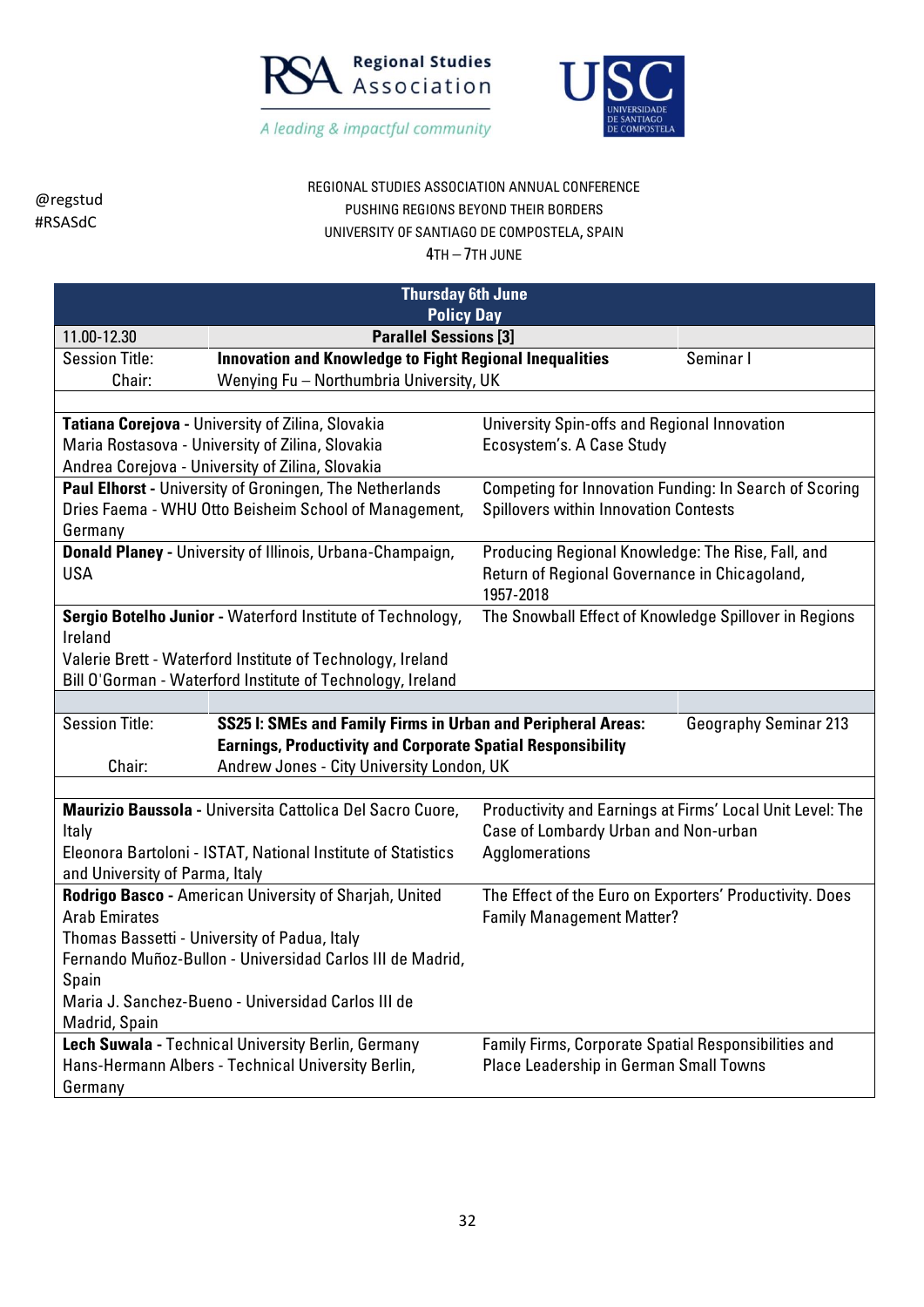



### REGIONAL STUDIES ASSOCIATION ANNUAL CONFERENCE PUSHING REGIONS BEYOND THEIR BORDERS UNIVERSITY OF SANTIAGO DE COMPOSTELA, SPAIN

| <b>Thursday 6th June</b><br><b>Policy Day</b>                                                                                                                                                                    |                                                                                                                                                                   |                                                                                                                                      |                                       |
|------------------------------------------------------------------------------------------------------------------------------------------------------------------------------------------------------------------|-------------------------------------------------------------------------------------------------------------------------------------------------------------------|--------------------------------------------------------------------------------------------------------------------------------------|---------------------------------------|
| 11.00-12.30                                                                                                                                                                                                      | <b>Parallel Sessions [3]</b>                                                                                                                                      |                                                                                                                                      |                                       |
| <b>Session Title:</b><br>Chair:                                                                                                                                                                                  | SS32. Managing Shrinking Cities: A Global Perspective with<br><b>Recent Evidence</b><br>Sylvia Ying He - The Chinese University of Hong Kong, Hong Kong,<br>China |                                                                                                                                      | <b>Ancient History Seminar</b><br>012 |
|                                                                                                                                                                                                                  |                                                                                                                                                                   |                                                                                                                                      |                                       |
| Sylvia Ying He - The Chinese University of Hong Kong,<br>Hong Kong, China<br>Ka Kit Sun - The Chinese University of Hong Kong, China<br>Yuanyuan Guo - The Chinese University of Hong Kong,<br>China             |                                                                                                                                                                   | Silver Lining in China's Resource-based Cities? An<br>Examination of the Trade-off between Growth and<br>Liveability                 |                                       |
| Poznań, Poland                                                                                                                                                                                                   | Bartłomiej Kołsut - Adam Mickiewicz University, Poznań<br>Tadeusz Stryjakiewicz - Adam Mickiewicz University,                                                     | Revitalisation Policy in Poland - Is that a Sufficient<br>Response to Urban Shrinkage?                                               |                                       |
| Mihail Eva - Alexandru Ioan Cuza University of lasi,<br>Romania<br>Alexandru Banica - Alexandru Ioan Cuza University of Iasi,<br>Romania<br>Alexandra Cehan - Alexandru Ioan Cuza University of Iasi,<br>Romania |                                                                                                                                                                   | Factors behind Urban Shrinkage in Post-socialist<br>Countries: A State-of-the-art and a Case Study on<br>Romanian Cities (1992-2018) |                                       |
|                                                                                                                                                                                                                  | Ju Eun Kim - University College London, UK                                                                                                                        | Urban Regeneration: A Duct-tape Remedy or Planning<br>for Smart Shrinkage?                                                           |                                       |
|                                                                                                                                                                                                                  |                                                                                                                                                                   |                                                                                                                                      |                                       |
| <b>Session Title:</b><br>Chair:                                                                                                                                                                                  | SS1 II. Energy Transitions: Knowledge, Innovation and the Region<br>Camilla Chlebna - Carl von Ossietzky University of Oldenburg,<br>Germany                      |                                                                                                                                      | Art Seminar 235                       |
|                                                                                                                                                                                                                  |                                                                                                                                                                   |                                                                                                                                      |                                       |
| Sebastian Rohe - Carl von Ossietzky University of<br>Oldenburg, Germany                                                                                                                                          |                                                                                                                                                                   | The Regional Facet of a Global Innovation System:<br>Exploring the Spatiality of System Resources in Onshore<br><b>Wind Energy</b>   |                                       |
| Laura Norris - Cardiff University, UK                                                                                                                                                                            |                                                                                                                                                                   | The Region as an Actor in the Emerging Marine Energy<br><b>Sector in Wales</b>                                                       |                                       |
| Maria Tsouri - TIK Centre for Technology Information and<br>Culture, University of Oslo, Norway<br>Ron Boschma - Utrecht University, The Netherlands<br>Pierre Balland - Utrecht University, The Netherlands     |                                                                                                                                                                   | Knowledge Networks in Emerging Markets: The Case of<br><b>Offshore Wind Industry</b>                                                 |                                       |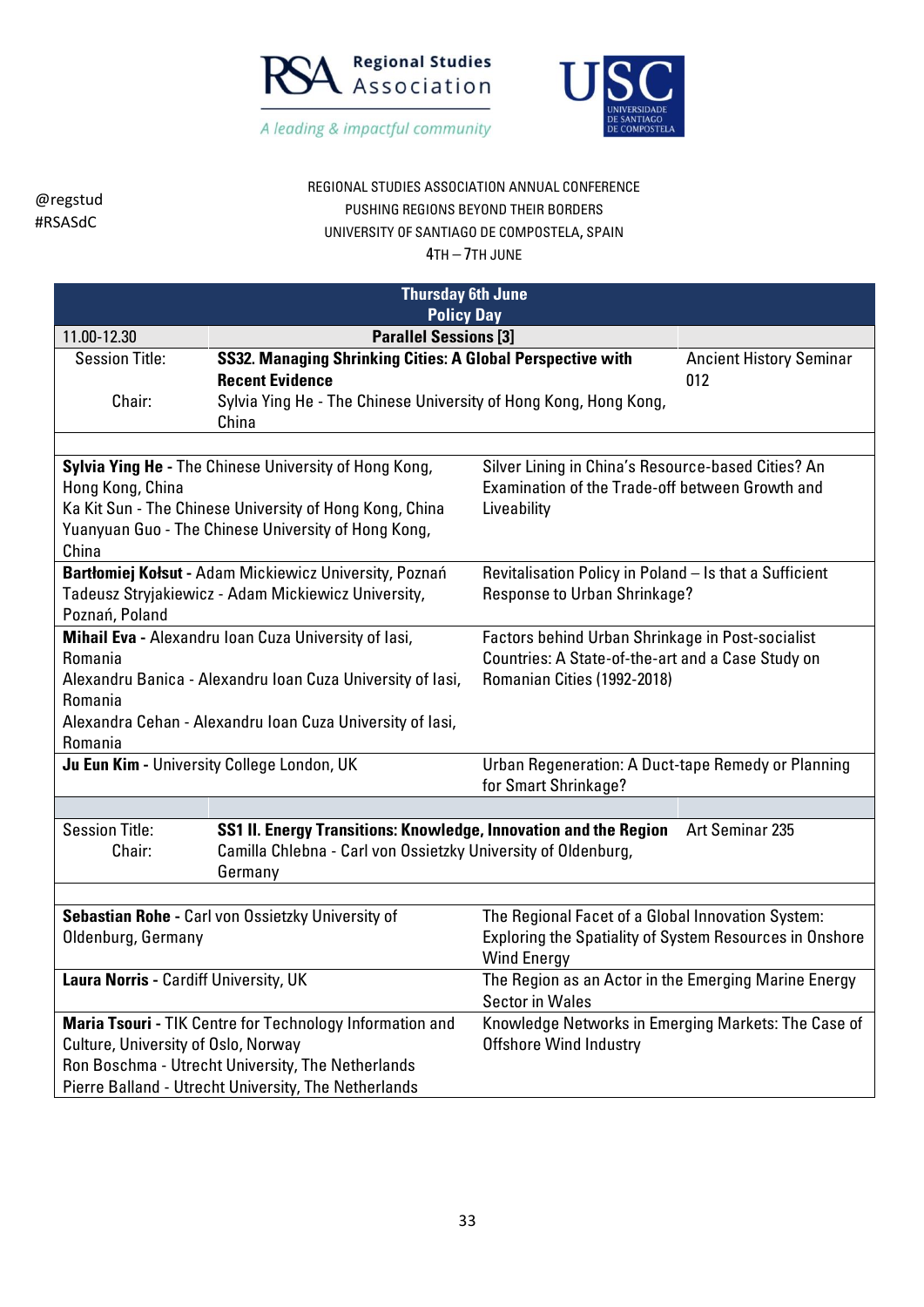



### REGIONAL STUDIES ASSOCIATION ANNUAL CONFERENCE PUSHING REGIONS BEYOND THEIR BORDERS UNIVERSITY OF SANTIAGO DE COMPOSTELA, SPAIN

| <b>Thursday 6th June</b>                                                                                                                                                                                                                                                                                                                                                                               |                                                                                                                                    |                                                                                                                                                                   |                             |  |  |
|--------------------------------------------------------------------------------------------------------------------------------------------------------------------------------------------------------------------------------------------------------------------------------------------------------------------------------------------------------------------------------------------------------|------------------------------------------------------------------------------------------------------------------------------------|-------------------------------------------------------------------------------------------------------------------------------------------------------------------|-----------------------------|--|--|
|                                                                                                                                                                                                                                                                                                                                                                                                        | <b>Policy Day</b>                                                                                                                  |                                                                                                                                                                   |                             |  |  |
|                                                                                                                                                                                                                                                                                                                                                                                                        | <b>Parallel Sessions [3]</b><br>11.00-12.30                                                                                        |                                                                                                                                                                   |                             |  |  |
| <b>Session Title:</b><br>Chair:                                                                                                                                                                                                                                                                                                                                                                        | <b>SS7. Local Value Creation Via Circular Economy</b><br>Karel Van den Berghe - Delft University of Technology, The<br>Netherlands |                                                                                                                                                                   | <b>Medieval Seminar 232</b> |  |  |
|                                                                                                                                                                                                                                                                                                                                                                                                        |                                                                                                                                    |                                                                                                                                                                   |                             |  |  |
| Karel Van den Berghe - Delft University of Technology, The<br><b>Netherlands</b><br>Aksel Ersoy - Delft University of Technology, The<br><b>Netherlands</b>                                                                                                                                                                                                                                            |                                                                                                                                    | From Circular Area Development Towards Functioning<br><b>Circular Areas: Approaching the Multi-Scalar</b><br><b>Challenges of a (Future) Circular Economy</b>     |                             |  |  |
| Frank Van Oort - Erasmus University Rotterdam, The<br><b>Netherlands</b><br>Martijn Burger - Erasmus University Rotterdam, The<br><b>Netherlands</b><br>Spiridon Stavropoulos - Erasmus University Rotterdam, The<br><b>Netherlands</b>                                                                                                                                                                |                                                                                                                                    | The Heterogeneous Skill-Base of Current and Future<br><b>Circular Economy Employment</b>                                                                          |                             |  |  |
| Cecília Mezei - MTA KRTK, Hungary<br>Viktor Varjú - MTA KRTK, Hungary                                                                                                                                                                                                                                                                                                                                  |                                                                                                                                    | Can the Governance Gap be Bridged by Living Lab's<br>Eco-innovative Solutions towards Circular Economy?<br>The Case Study of Pécs from Hungary                    |                             |  |  |
|                                                                                                                                                                                                                                                                                                                                                                                                        |                                                                                                                                    |                                                                                                                                                                   |                             |  |  |
| <b>Session Title:</b><br>Chair:                                                                                                                                                                                                                                                                                                                                                                        | <b>Cross-border Innovation and Economy</b><br>Adrian Duhalt - Rice University's Baker Institute for Public Policy,<br><b>USA</b>   |                                                                                                                                                                   | <b>Modern Seminar 230</b>   |  |  |
|                                                                                                                                                                                                                                                                                                                                                                                                        |                                                                                                                                    |                                                                                                                                                                   |                             |  |  |
| Poland                                                                                                                                                                                                                                                                                                                                                                                                 | Andrzej Jakubowski - Maria Curie-Sklodowska University,                                                                            | <b>European Integration and Cross-border Economic</b><br>Convergence                                                                                              |                             |  |  |
|                                                                                                                                                                                                                                                                                                                                                                                                        | Paul Hildreth - University College London, UK                                                                                      | Uncovering Knowledge about the Interaction of Place,<br>Institutions and Firms to Understand their Contribution<br>in Shaping the Mersey Dee Cross-border Economy |                             |  |  |
| Sabine Neuberger - Wageningen University, The<br>Netherlands & Rhine-Waal University of Applied Sciences,<br>Germany<br>Helmut Saatkamp - Wageningen University, The<br><b>Netherlands</b><br>Alfons Oude Lansink - Wageningen University, The<br>Netherlands<br>Dietrich Darr - Rhine-Waal University of Applied Sciences,<br>Germany<br>Adrian Duhalt - Rice University's Baker Institute for Public |                                                                                                                                    | Business Interaction and Innovativeness in European<br><b>Cross-border Regions</b>                                                                                |                             |  |  |
| Policy, USA                                                                                                                                                                                                                                                                                                                                                                                            |                                                                                                                                    | Governance and Energy Trade in the Mexico - U.S.<br><b>Border</b>                                                                                                 |                             |  |  |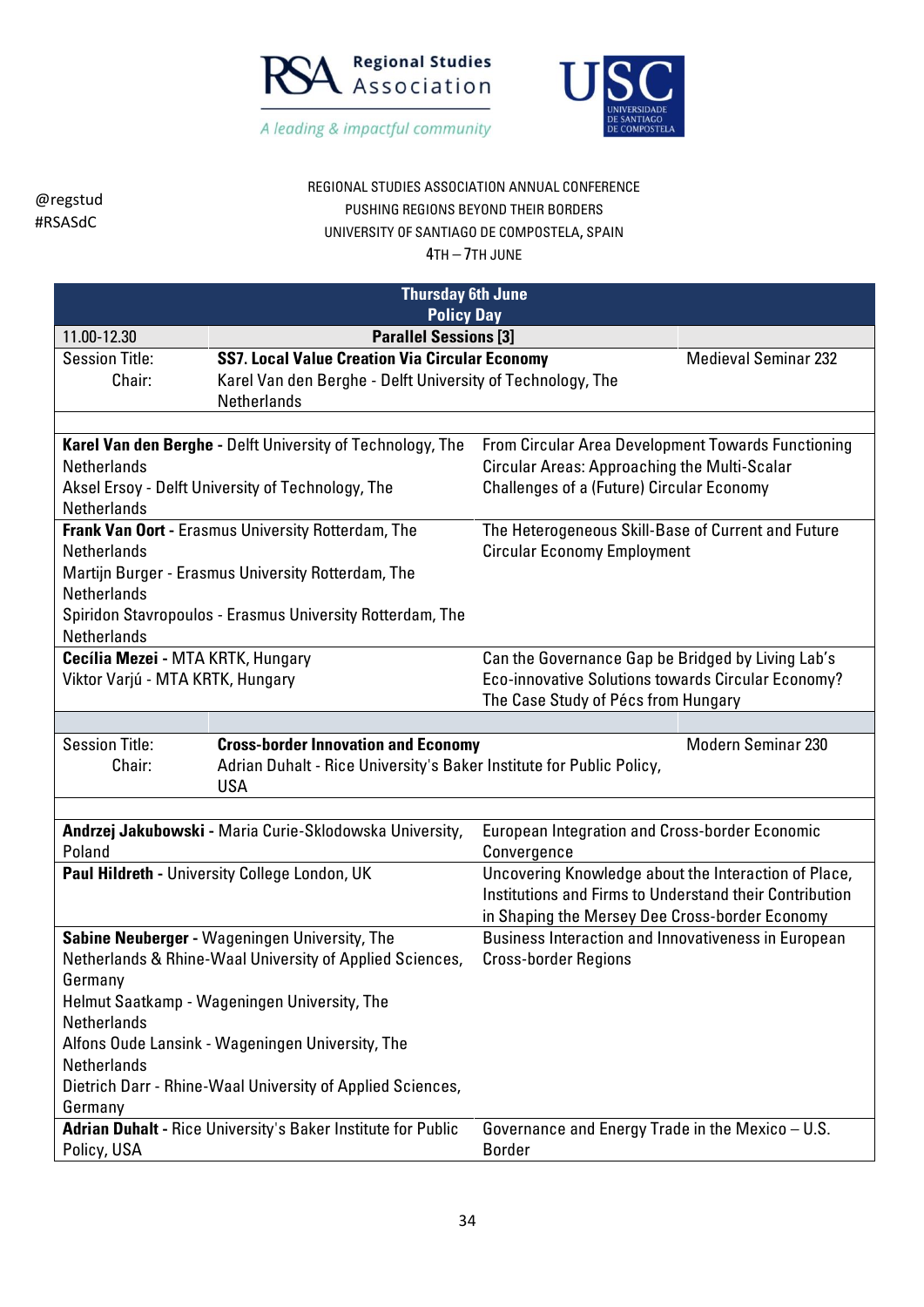



## REGIONAL STUDIES ASSOCIATION ANNUAL CONFERENCE PUSHING REGIONS BEYOND THEIR BORDERS UNIVERSITY OF SANTIAGO DE COMPOSTELA, SPAIN

| <b>Thursday 6th June</b><br><b>Policy Day</b>                                                                                                      |                                                                                                                                                                                                               |                                                                                                                                                       |         |
|----------------------------------------------------------------------------------------------------------------------------------------------------|---------------------------------------------------------------------------------------------------------------------------------------------------------------------------------------------------------------|-------------------------------------------------------------------------------------------------------------------------------------------------------|---------|
| 12.30-14.00                                                                                                                                        | Lunch                                                                                                                                                                                                         |                                                                                                                                                       |         |
| 14.00-14.45                                                                                                                                        | <b>Discuss and Debate Sessions</b>                                                                                                                                                                            |                                                                                                                                                       |         |
| <b>Session Title:</b>                                                                                                                              | <b>Strengthening the Impact of Research on EU Local Development</b><br><b>Policies</b>                                                                                                                        |                                                                                                                                                       | Room 8  |
|                                                                                                                                                    |                                                                                                                                                                                                               |                                                                                                                                                       |         |
| <b>Session Organiser(s)</b><br><b>LDnet</b><br><b>Speakers:</b>                                                                                    | The discussion will kick off with an overview of<br>challenges of connecting research with policy tools<br>targeting local development, presented from the<br>perspective of policy makers, practitioners and |                                                                                                                                                       |         |
|                                                                                                                                                    |                                                                                                                                                                                                               |                                                                                                                                                       |         |
| <b>Michel Laine - AEIDL (practitioners' perspective)</b><br><b>Urszula Budzich-Tabor - FARNET/LDnet (practitioners'</b><br>perspective)            |                                                                                                                                                                                                               | researchers. A possible practical outcome of the<br>discussion could be proposals and recommendations<br>for strengthening the linkages between local |         |
|                                                                                                                                                    | Nicola Francesco Dotti - VUB (researchers' perspective)                                                                                                                                                       | development policy and research, including the                                                                                                        |         |
|                                                                                                                                                    | Terry Stavropoulos - DG Regio (policy makers'                                                                                                                                                                 | possibility of creating a "community of experts" around                                                                                               |         |
| perspective)                                                                                                                                       |                                                                                                                                                                                                               | the themes of local development and smart villages.                                                                                                   |         |
|                                                                                                                                                    |                                                                                                                                                                                                               |                                                                                                                                                       |         |
| <b>Session Title:</b><br>Chair:                                                                                                                    | <b>Keynote Presentation</b>                                                                                                                                                                                   |                                                                                                                                                       | Room 10 |
|                                                                                                                                                    |                                                                                                                                                                                                               |                                                                                                                                                       |         |
| Speaker:                                                                                                                                           |                                                                                                                                                                                                               | The Supply Chain Economy: A New Industry                                                                                                              |         |
|                                                                                                                                                    | Mercedes Delgado - MIT Innovation Initiative, USA &                                                                                                                                                           | Categorization for Understanding Innovation and Jobs in                                                                                               |         |
| Copenhagen Business School, Denmark                                                                                                                |                                                                                                                                                                                                               | <b>Services</b>                                                                                                                                       |         |
|                                                                                                                                                    |                                                                                                                                                                                                               |                                                                                                                                                       |         |
| <b>Session Title:</b>                                                                                                                              | 'Re-regionalising Europe' - Towards a New Territorial Agenda<br>$2020+$                                                                                                                                       |                                                                                                                                                       | Room 11 |
| Moderator:                                                                                                                                         | Gavin Daley - ESPON EGTC                                                                                                                                                                                      |                                                                                                                                                       |         |
|                                                                                                                                                    |                                                                                                                                                                                                               |                                                                                                                                                       |         |
| <b>Session Organiser(s)</b><br><b>ESPO EGTC</b>                                                                                                    |                                                                                                                                                                                                               |                                                                                                                                                       |         |
| <b>Oriol Biosca - Mcrit, Spain</b>                                                                                                                 |                                                                                                                                                                                                               | Scenario Building Models for Europe Developed in the<br><b>ESPON Programme</b>                                                                        |         |
|                                                                                                                                                    | Franziska Sielker - University of Cambridge, UK                                                                                                                                                               | Addressing the Opportunities and Challenges of                                                                                                        |         |
|                                                                                                                                                    | <b>Benito Giordano - University of Liverpool, UK</b>                                                                                                                                                          | <b>Territories with Geographic Specificities</b>                                                                                                      |         |
| Carsten Schürmann - TCP International GmbH, Germany<br>Pushing Regions Beyond their Borders: Potentials for<br><b>Cross-Border Public Services</b> |                                                                                                                                                                                                               |                                                                                                                                                       |         |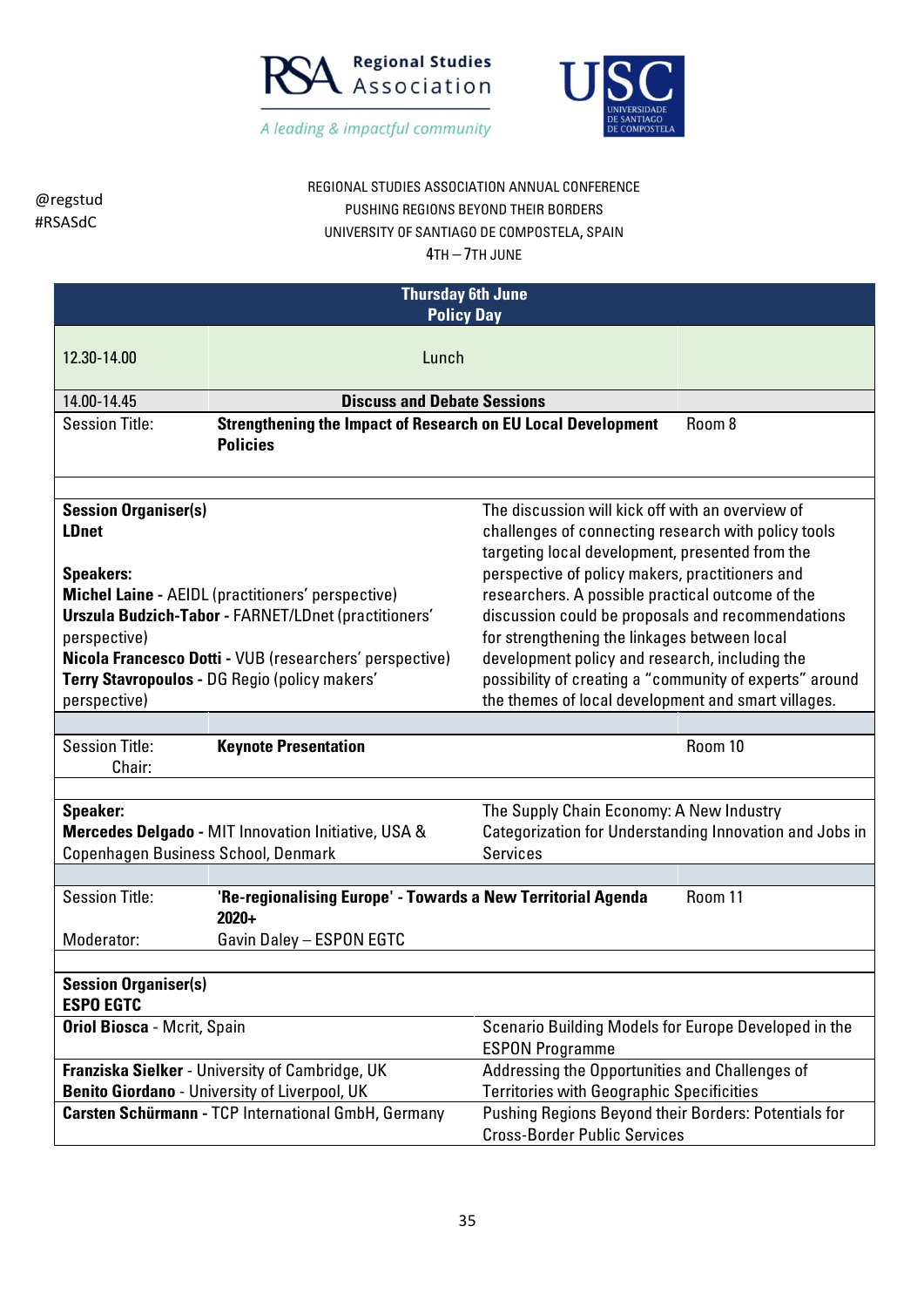



REGIONAL STUDIES ASSOCIATION ANNUAL CONFERENCE PUSHING REGIONS BEYOND THEIR BORDERS UNIVERSITY OF SANTIAGO DE COMPOSTELA, SPAIN 4TH – 7TH JUNE

| <b>Thursday 6th June</b><br><b>Policy Day</b>  |                                                                                                         |                                                                                                            |         |
|------------------------------------------------|---------------------------------------------------------------------------------------------------------|------------------------------------------------------------------------------------------------------------|---------|
| 14.00-14.45                                    | <b>Discuss and Debate Sessions</b>                                                                      |                                                                                                            |         |
| <b>Session Title:</b>                          | <b>Encounters between Border Studies and Regional Studies</b>                                           |                                                                                                            | Room 12 |
| Chair:                                         | Juan-Manuel Trillo-Santamaría, University of Santiago de                                                |                                                                                                            |         |
|                                                | Compostela, Spain                                                                                       |                                                                                                            |         |
| <b>Session Organiser(s)</b>                    |                                                                                                         | Despite some obvious points of convergence between                                                         |         |
| <b>Association of Borderland Studies (ABS)</b> |                                                                                                         | regional studies and border studies, the exchanges and                                                     |         |
|                                                |                                                                                                         | synergies between the two fields remain somewhat                                                           |         |
| <b>Speakers:</b>                               |                                                                                                         | limited. One aspect where significant progress could be                                                    |         |
| Anssi Paasi - University of Oulu, Finland      |                                                                                                         | made relates to the study of the effects of borders on                                                     |         |
|                                                | Anne-Laure Amilhat Szary - Université Grenoble Alpes,                                                   | the development of border regions. On the one hand, the                                                    |         |
| France                                         |                                                                                                         | analysis of border effects by regional studies and                                                         |         |
|                                                | Francisco Lara-Valencia - Arizona State University, USA /                                               | regional science is generally based on the                                                                 |         |
| President of the ABS                           |                                                                                                         | understanding of borders as barriers to interactions, the                                                  |         |
|                                                | Victor Konrad - Carleton University, Canada                                                             | main objective being the measurement of the extent and                                                     |         |
|                                                | James Scott - Karelian Institute, University of Eastern                                                 | persistence of this negative effect and its impact on the                                                  |         |
| Finland                                        |                                                                                                         | development of neighboring areas. On the other hand,<br>border studies and border theory have largely      |         |
|                                                | Jussi Laine - Karelian Institute, University of Eastern                                                 |                                                                                                            |         |
|                                                | Finland, Joensuu / Vice Pesident of the ABS                                                             | emphasized the multidimensional and ambivalent nature                                                      |         |
|                                                | <b>Christophe Sohn - Luxembourg Institute of</b>                                                        | of borders, which can act as barriers or as resources<br>and can therefore have both negative and positive |         |
|                                                | Socio-Economic Research (LISER) Esch-sur-Alzette,<br>Luxembourg / Co-editor in chief of the Journal for | effects for border regions and their inhabitants. Better                                                   |         |
| <b>Borderland Studies</b>                      |                                                                                                         | consideration of the complexity and multifaceted nature                                                    |         |
|                                                |                                                                                                         | of borders in the analysis of their effects could therefore                                                |         |
|                                                |                                                                                                         | lead to a renewed understanding of the role and                                                            |         |
|                                                |                                                                                                         | significance of borders for the social and economic                                                        |         |
|                                                |                                                                                                         | development of border regions and cities and, more                                                         |         |
|                                                |                                                                                                         | largely, the impact of processes of regional integration.                                                  |         |
|                                                |                                                                                                         | Moreover, in an era marked by security-led rebordering                                                     |         |
|                                                |                                                                                                         | discourses and policies, highlighting the fact that                                                        |         |
|                                                |                                                                                                         | relatively open borders do not necessarily represent                                                       |         |
|                                                |                                                                                                         | threats but may also have opportunities and resources                                                      |         |
|                                                |                                                                                                         | could prove salutary.                                                                                      |         |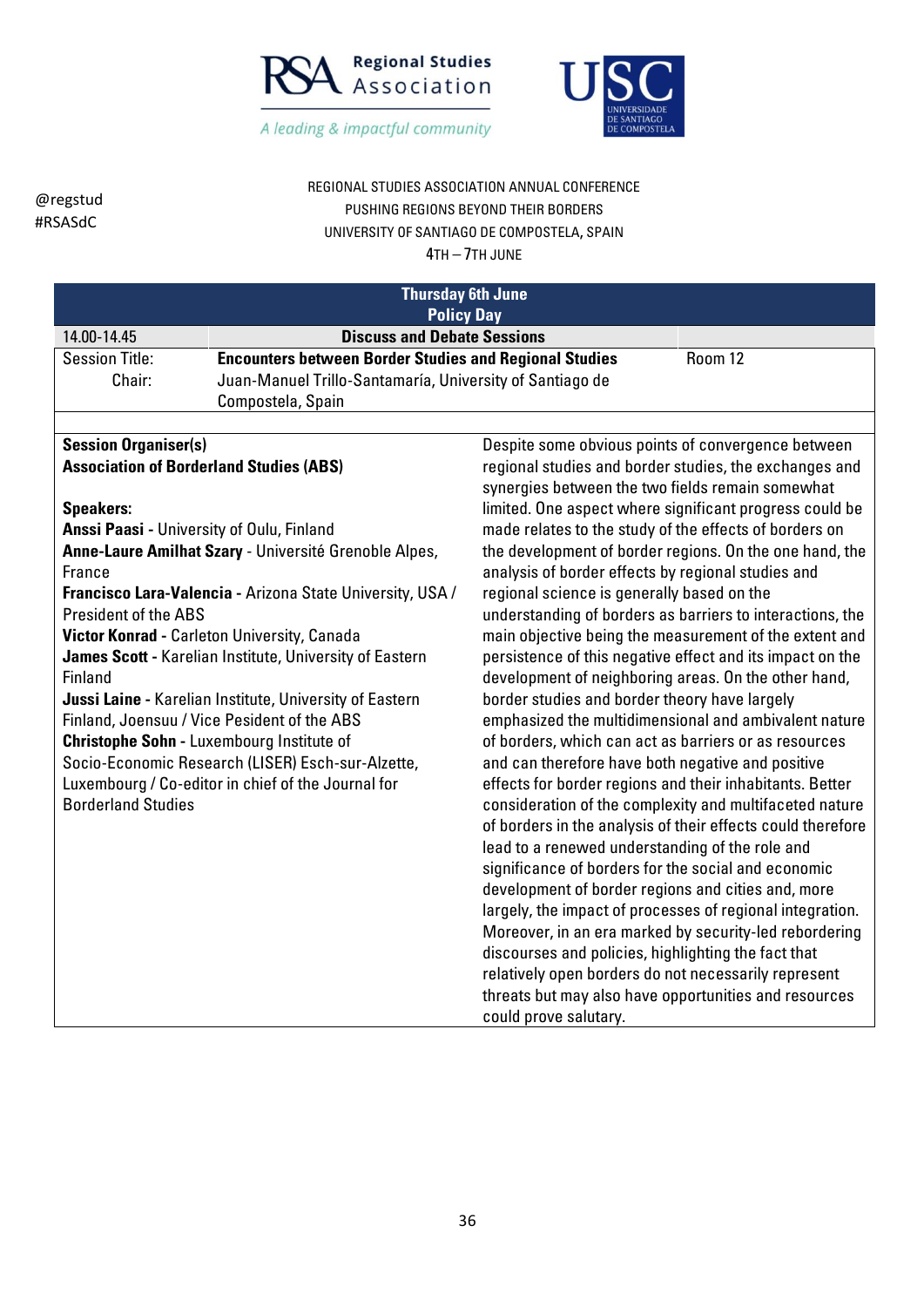



# REGIONAL STUDIES ASSOCIATION ANNUAL CONFERENCE PUSHING REGIONS BEYOND THEIR BORDERS UNIVERSITY OF SANTIAGO DE COMPOSTELA, SPAIN

| <b>Thursday 6th June</b><br><b>Policy Day</b>                                                                     |                                                                  |                                                         |                                                        |  |
|-------------------------------------------------------------------------------------------------------------------|------------------------------------------------------------------|---------------------------------------------------------|--------------------------------------------------------|--|
|                                                                                                                   |                                                                  |                                                         |                                                        |  |
| 14.45-16.15                                                                                                       | <b>Parallel Sessions [4]</b>                                     |                                                         |                                                        |  |
| <b>Session Title:</b>                                                                                             | SS33 III. Sector Planning and State Interventions in Regions     |                                                         | Room 2                                                 |  |
| Chair:                                                                                                            | Valeria Lingua - University of Florence, Italy and Alois Humer - |                                                         |                                                        |  |
|                                                                                                                   | <b>Aalto University, Finland</b>                                 |                                                         |                                                        |  |
|                                                                                                                   |                                                                  |                                                         |                                                        |  |
|                                                                                                                   | Dave McGuinness - Northumbria University, UK                     | Back to the Future: The Demise and Rebirth of Strategic |                                                        |  |
| John Mawson - Durham University, UK                                                                               |                                                                  | <b>Spatial Planning in England?</b>                     |                                                        |  |
|                                                                                                                   | Diego Cidrás - University of Santiago de Compostela,             | The Missing Role of Regional Planning: How Spatial and  |                                                        |  |
| Spain                                                                                                             |                                                                  | Sectoral Plans in Galicia Disregard the Eucalyptus      |                                                        |  |
|                                                                                                                   |                                                                  | Controversy                                             |                                                        |  |
|                                                                                                                   | <b>Sara Macdonald - Utrecht University, The Netherlands</b>      | Re-imagining the Governance and Planning of             |                                                        |  |
|                                                                                                                   | Jochen Monstadt - Utrecht University, The Netherlands            | Greenbelts in Southern Ontario (Canada) and Frankfurt   |                                                        |  |
| Abigail Friendly - Utrecht University, The Netherlands<br>(Germany)                                               |                                                                  |                                                         |                                                        |  |
|                                                                                                                   |                                                                  |                                                         |                                                        |  |
| <b>Session Title:</b><br>Room <sub>3</sub><br><b>Innovation, Specialisation and New Governance Strategies for</b> |                                                                  |                                                         |                                                        |  |
| <b>Regional Development</b>                                                                                       |                                                                  |                                                         |                                                        |  |
| Phil Tomlinson - University of Bath, UK<br>Chair:                                                                 |                                                                  |                                                         |                                                        |  |
|                                                                                                                   |                                                                  |                                                         |                                                        |  |
| Phil Tomlinson - University of Bath, UK                                                                           |                                                                  |                                                         | Strategic Management and Regional Industrial Strategy: |  |
|                                                                                                                   | <b>Christos Pitelis - Brunel Business School and Queens'</b>     | <b>Cross Fertilisation to Mutual Advantage</b>          |                                                        |  |
| College, UK                                                                                                       |                                                                  |                                                         |                                                        |  |
| David Bailey - Aston Business School, UK                                                                          |                                                                  |                                                         |                                                        |  |
|                                                                                                                   | <b>Cristian Matti - Copernicus Institute of Sustainable</b>      | Collaborative Multi-stakeholder Arena as a Mechanism    |                                                        |  |
|                                                                                                                   | Development, Utrecht University & Climate KIC, Belgium           | <b>Enabling Adaptive Implementation of Low Carbon</b>   |                                                        |  |
| Elvira Uyarra - Manchester Business School, UK                                                                    |                                                                  | <b>Regional Strategies (in Peripheral Regions)</b>      |                                                        |  |
|                                                                                                                   | Kieron Flanagan - Manchester Business School, UK                 |                                                         |                                                        |  |
|                                                                                                                   | József Benedek - Universitatea Babes-Bolyai, Romania             | Urban Growth Pole Policy and Regional Development:      |                                                        |  |
|                                                                                                                   | Stefana Varvari - Universitatea Babes-Bolyai, Romania            | Old Wine in New Bottles?                                |                                                        |  |
|                                                                                                                   | Cristian Marius Litan - Universitatea Babes-Bolyai,              |                                                         |                                                        |  |
| Romania                                                                                                           |                                                                  |                                                         |                                                        |  |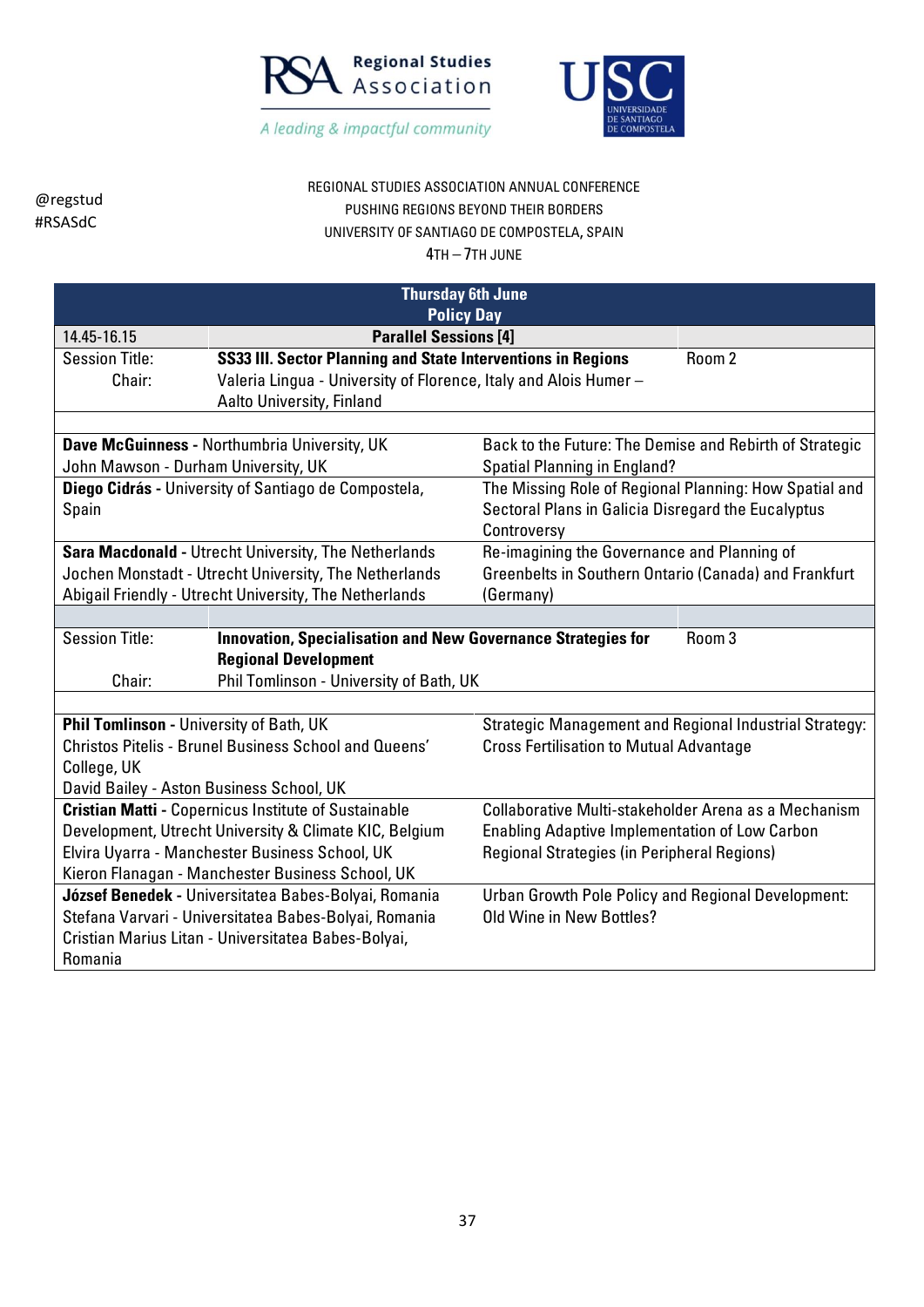



## REGIONAL STUDIES ASSOCIATION ANNUAL CONFERENCE PUSHING REGIONS BEYOND THEIR BORDERS UNIVERSITY OF SANTIAGO DE COMPOSTELA, SPAIN

| <b>Thursday 6th June</b><br><b>Policy Day</b>              |                                                            |                                                            |        |
|------------------------------------------------------------|------------------------------------------------------------|------------------------------------------------------------|--------|
| 14.45-16.15                                                | <b>Parallel Sessions [4]</b>                               |                                                            |        |
| <b>Session Title:</b>                                      | <b>Innovation and Knowledge Economy I</b>                  |                                                            | Room 4 |
| Chair:                                                     | Martin Quinn - University of Leicester, United Kingdom     |                                                            |        |
|                                                            |                                                            |                                                            |        |
|                                                            | Martin Wrobel - Institute for Employment Research,         | The Effect of Inter- and Intraregional Knowledge Flows     |        |
| Germany                                                    |                                                            | on Innovations: A Micro-founded Analysis                   |        |
|                                                            | Mikhail Martynovich - Lund University, Sweden              | Related Variety and Regional Innovation in Sweden,         |        |
| Josef Taalbi - Lund University, Sweden                     |                                                            | 1991-2010                                                  |        |
|                                                            | Iris Wanzenböck - Copernicus Institute of Sustainable      | Towards a Spatial Perspective on Societal                  |        |
|                                                            | Development, Utrecht University, The Netherlands           | <b>Challenge-Oriented Innovation Policy</b>                |        |
|                                                            | Koen Frenken - Utrecht University, The Netherlands         |                                                            |        |
|                                                            |                                                            |                                                            |        |
| <b>Session Title:</b>                                      | <b>Regional Development and Innovation</b>                 |                                                            | Room 5 |
| Chair:                                                     | Soufiane Boulassel - Eötvös Loránd University, Hungary     |                                                            |        |
|                                                            |                                                            |                                                            |        |
|                                                            | Maximilian Benner - JRC, European Commission, Spain        | <b>Promoting Competition in Regional Development: From</b> |        |
|                                                            | Christian Reiner - Lauder Business School, Austria         | <b>Industrial Economics to Smart Specialization</b>        |        |
| Javier López - University Isabel I, Spain                  |                                                            | The New Geography of Knowledge Production in               |        |
|                                                            | Rosa Jorda-Borrell - University of Sevilla, Spain          | Aerospace and Defence Industry: International              |        |
|                                                            |                                                            | Knowledge Spillovers in the Aerospace Industry             |        |
|                                                            | Mandy Lalrindiki - Waterford Institute of Technology,      | Practical Approach to the Development of Interregional     |        |
| Ireland                                                    |                                                            | <b>Innovation Collaboration</b>                            |        |
| Valerie Brett - Waterford Institute of Technology, Ireland |                                                            |                                                            |        |
|                                                            | Bill O'Gorman - Waterford Institute of Technology, Ireland |                                                            |        |
| Felipe Starosta de Waldemar - RITM, Univ. Paris-Sud,       |                                                            | Novelty and Relatedness: A Recombinant Approach            |        |
| Université Paris-Saclay, France                            |                                                            |                                                            |        |
|                                                            | Plunket, Anne - RITM, Univ. Paris-Sud, Université          |                                                            |        |
| Paris-Saclay, France                                       |                                                            |                                                            |        |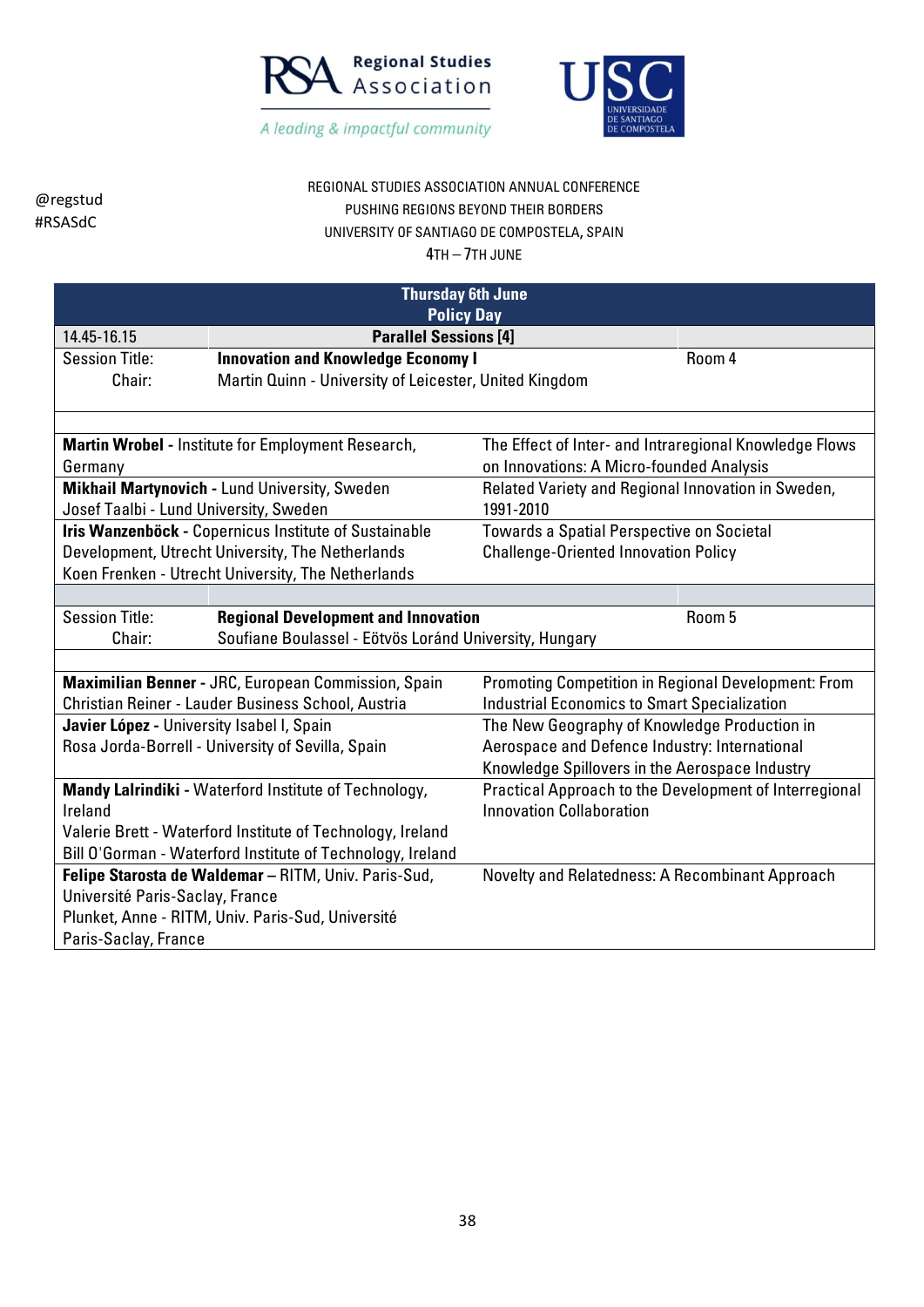



#### REGIONAL STUDIES ASSOCIATION ANNUAL CONFERENCE PUSHING REGIONS BEYOND THEIR BORDERS UNIVERSITY OF SANTIAGO DE COMPOSTELA, SPAIN 4TH – 7TH JUNE

| <b>Thursday 6th June</b>                                                                 |                                                                                                                                                                                                                                                                                                                                                                                                                                                                                                                                                                                                                                                                                                                                                                                                                                                                                                                                                                                                          |  |  |
|------------------------------------------------------------------------------------------|----------------------------------------------------------------------------------------------------------------------------------------------------------------------------------------------------------------------------------------------------------------------------------------------------------------------------------------------------------------------------------------------------------------------------------------------------------------------------------------------------------------------------------------------------------------------------------------------------------------------------------------------------------------------------------------------------------------------------------------------------------------------------------------------------------------------------------------------------------------------------------------------------------------------------------------------------------------------------------------------------------|--|--|
|                                                                                          | <b>Policy Day</b>                                                                                                                                                                                                                                                                                                                                                                                                                                                                                                                                                                                                                                                                                                                                                                                                                                                                                                                                                                                        |  |  |
| $14.45 - 16.15$                                                                          | <b>Parallel Sessions [4]</b>                                                                                                                                                                                                                                                                                                                                                                                                                                                                                                                                                                                                                                                                                                                                                                                                                                                                                                                                                                             |  |  |
| <b>Authors Meet Readers: Financialising City Statecraft and</b><br><b>Session Title:</b> | Room 6                                                                                                                                                                                                                                                                                                                                                                                                                                                                                                                                                                                                                                                                                                                                                                                                                                                                                                                                                                                                   |  |  |
| Infrastructure (Elgar) - Andy Pike, Peter O'Brien, Tom Strickland,                       |                                                                                                                                                                                                                                                                                                                                                                                                                                                                                                                                                                                                                                                                                                                                                                                                                                                                                                                                                                                                          |  |  |
| <b>Graham Thrower and John Tomaney</b>                                                   |                                                                                                                                                                                                                                                                                                                                                                                                                                                                                                                                                                                                                                                                                                                                                                                                                                                                                                                                                                                                          |  |  |
| Chair:                                                                                   |                                                                                                                                                                                                                                                                                                                                                                                                                                                                                                                                                                                                                                                                                                                                                                                                                                                                                                                                                                                                          |  |  |
| <b>Participants</b>                                                                      | Infrastructure systems provide the services which we                                                                                                                                                                                                                                                                                                                                                                                                                                                                                                                                                                                                                                                                                                                                                                                                                                                                                                                                                     |  |  |
| Andy Pike - CURDS, Newcastle University, UK                                              | all rely upon to live our day-to-day lives. Through new                                                                                                                                                                                                                                                                                                                                                                                                                                                                                                                                                                                                                                                                                                                                                                                                                                                                                                                                                  |  |  |
| Sarah Ayres - University of Bristol, UK                                                  | conceptual work and fresh empirical analysis, this book                                                                                                                                                                                                                                                                                                                                                                                                                                                                                                                                                                                                                                                                                                                                                                                                                                                                                                                                                  |  |  |
| <b>David Bailey - Aston University, UK</b>                                               | investigates how financialisation engages with city                                                                                                                                                                                                                                                                                                                                                                                                                                                                                                                                                                                                                                                                                                                                                                                                                                                                                                                                                      |  |  |
| <b>Ben Derudder</b> - Ghent University, Belgium                                          | governance and infrastructure provision, identifying its                                                                                                                                                                                                                                                                                                                                                                                                                                                                                                                                                                                                                                                                                                                                                                                                                                                                                                                                                 |  |  |
| Andy Jonas - University of Hull, UK                                                      | wider, long-term implications for urban and regional                                                                                                                                                                                                                                                                                                                                                                                                                                                                                                                                                                                                                                                                                                                                                                                                                                                                                                                                                     |  |  |
| Simona lammarino - London School of Economics, UK                                        | development, politics, and policy.                                                                                                                                                                                                                                                                                                                                                                                                                                                                                                                                                                                                                                                                                                                                                                                                                                                                                                                                                                       |  |  |
|                                                                                          | Proposing a more people-oriented approach to<br>answering the question of 'What kind of urban<br>infrastructure, and for whom?', this book addresses the<br>struggles of national and local states to fund, finance<br>and govern urban infrastructure. It develops new<br>insights to explain the socially and spatially uneven<br>mixing of managerial, entrepreneurial and financialised<br>city governance in austerity and limited decentralisation<br>across England. As urban infrastructure fixes for the<br>London global city-region risk undermining national<br>'rebalancing' efforts in the UK, city statecraft in the rest<br>of the country is uneasily having to combine<br>speculation, risk-taking and prospective venturing with<br>co-ordination, planning and regulation.<br>This panel session aims constructively and critically to<br>explore and discuss the book and its conceptual,<br>theoretical and empirical contributions, and<br>ramifications for politics and policy. |  |  |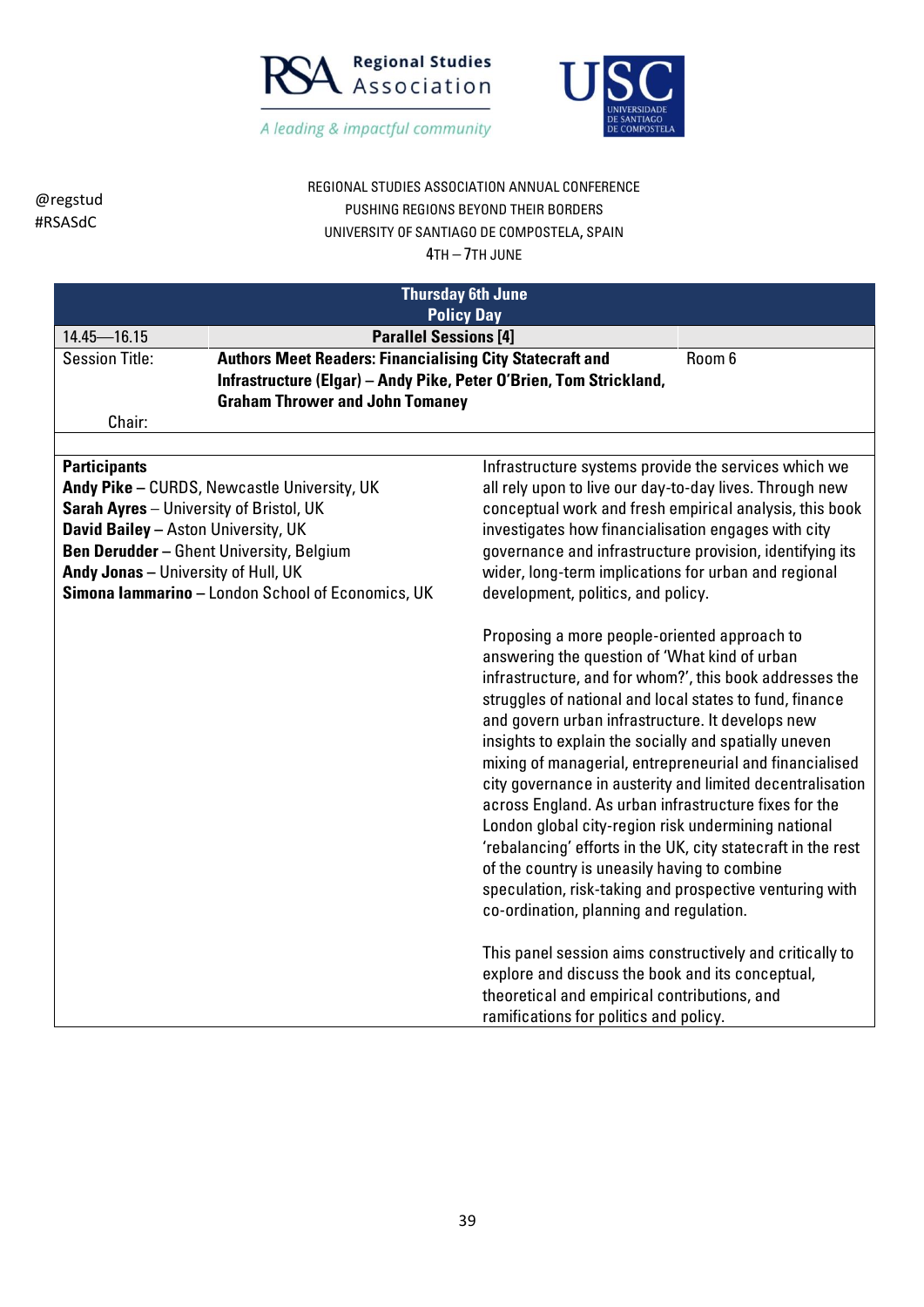



## REGIONAL STUDIES ASSOCIATION ANNUAL CONFERENCE PUSHING REGIONS BEYOND THEIR BORDERS UNIVERSITY OF SANTIAGO DE COMPOSTELA, SPAIN

| <b>Thursday 6th June</b>                            |                                                                                                    |                                                              |  |  |  |
|-----------------------------------------------------|----------------------------------------------------------------------------------------------------|--------------------------------------------------------------|--|--|--|
|                                                     | <b>Policy Day</b>                                                                                  |                                                              |  |  |  |
| 14.45-16.15                                         | <b>Parallel Sessions [4]</b>                                                                       |                                                              |  |  |  |
| <b>Session Title:</b>                               | SS15 II. Regional, National and Supranational Actors in Cohesion                                   | Room 7                                                       |  |  |  |
|                                                     | <b>Policy</b>                                                                                      |                                                              |  |  |  |
| Chair:                                              | Oto Potluka - CEPS, University of Basel, Switzerland                                               |                                                              |  |  |  |
|                                                     |                                                                                                    |                                                              |  |  |  |
|                                                     | Silvia Grandi - University of Bologna, Italy                                                       | Governance and Government in the European Territorial        |  |  |  |
|                                                     |                                                                                                    | <b>Cooperation and EU Regional Strategies</b>                |  |  |  |
|                                                     | Serafin Pazos-Vidal - Universidad Nacional de Educacion                                            | The Demise of "Place"? Assessing the Cohesion Policy         |  |  |  |
| a Distancia (UNED), Belgium                         |                                                                                                    | Package 2021-2027                                            |  |  |  |
|                                                     | Alberto Bramanti - Bocconi University, Italy                                                       | The Impact of Territorial Wide Area Cooperation in the       |  |  |  |
| Paolo Rosso - OECD, Italy                           |                                                                                                    | Adriatic-Ionian Region: The Multilevel Governance            |  |  |  |
|                                                     |                                                                                                    | Challenge                                                    |  |  |  |
|                                                     |                                                                                                    |                                                              |  |  |  |
|                                                     | <b>Session Title:</b><br>SS16 I. Putting Universities in their Place - An Evidence Based<br>Room 8 |                                                              |  |  |  |
|                                                     | <b>Approach to Understanding the Contribution of Higher Education</b>                              |                                                              |  |  |  |
|                                                     | to Local and Regional Development                                                                  |                                                              |  |  |  |
| Louise Kempton - Newcastle University, UK<br>Chair: |                                                                                                    |                                                              |  |  |  |
|                                                     |                                                                                                    |                                                              |  |  |  |
|                                                     | Louise Kempton - Newcastle University, UK                                                          | RSA Policy Expo: HEIs in Regional Development                |  |  |  |
|                                                     |                                                                                                    |                                                              |  |  |  |
|                                                     | <b>Bruce Cronin - University of Greenwich, UK</b>                                                  | University-Creative Industry Knowledge Exchange in<br>the UK |  |  |  |
| Alex Williams - Kingston University, UK             |                                                                                                    |                                                              |  |  |  |
|                                                     | Jon Dovey - University of the West of England, UK                                                  |                                                              |  |  |  |
| Peter Garside - Kingston University, UK             |                                                                                                    |                                                              |  |  |  |
|                                                     | Marco Bellandi - University of Florence, Italy                                                     | System-based Universities and the Contribution they          |  |  |  |
|                                                     | Annalisa Caloffi - University of Florence, Italy                                                   | bring to Local Development                                   |  |  |  |
|                                                     | Letizia Donati - Doctorate Program DELOS University of                                             |                                                              |  |  |  |
| Trento, Italy                                       |                                                                                                    |                                                              |  |  |  |
|                                                     | Feketene Czako Katalin - Széchenyi Istvan University,                                              | Application of Grounded Theory Concept in the                |  |  |  |
| Hungary                                             |                                                                                                    | <b>Comparative Analyses of Universities</b>                  |  |  |  |
| Baracskai - Széchenyi István University, Hungary    |                                                                                                    |                                                              |  |  |  |
| Dávid Fekete - Széchenyi István University, Hungary |                                                                                                    |                                                              |  |  |  |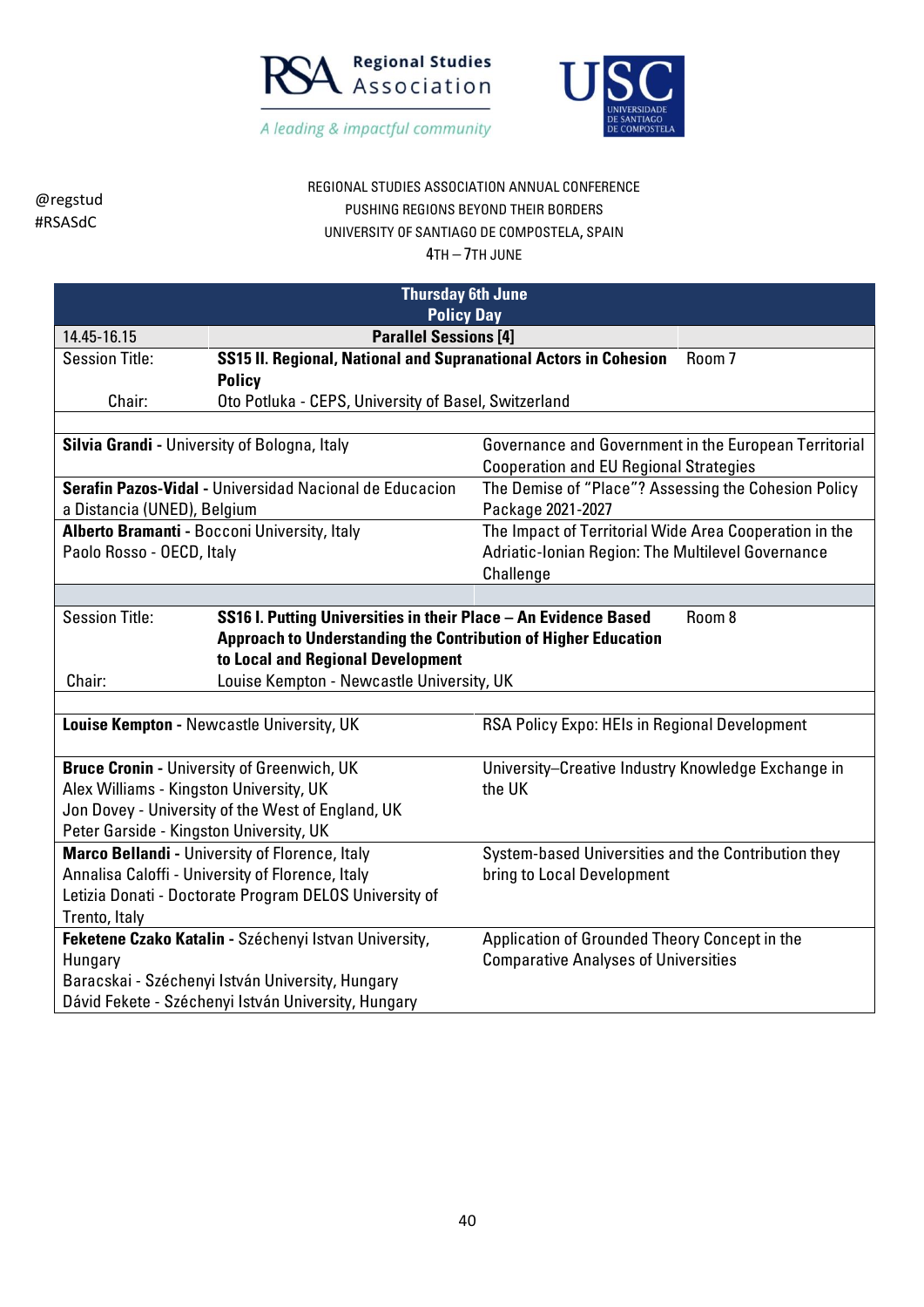



# REGIONAL STUDIES ASSOCIATION ANNUAL CONFERENCE PUSHING REGIONS BEYOND THEIR BORDERS UNIVERSITY OF SANTIAGO DE COMPOSTELA, SPAIN

| <b>Thursday 6th June</b><br><b>Policy Day</b>                               |                                                             |                                                             |  |
|-----------------------------------------------------------------------------|-------------------------------------------------------------|-------------------------------------------------------------|--|
| <b>Parallel Sessions [4]</b><br>14.45-16.15                                 |                                                             |                                                             |  |
| <b>Session Title:</b>                                                       | <b>Local Case Studies in Innovation</b>                     | Room 9                                                      |  |
| Chair:                                                                      | Igone Porto Gomez - Deusto University, Spain                |                                                             |  |
|                                                                             |                                                             |                                                             |  |
|                                                                             | Hiroyuki Okamuro - Hitotsubashi University, Japan           | <b>What Shapes Local Innovation Policies? Empirical</b>     |  |
|                                                                             | Junichi Nishimura - Gakushuin University, Japan             | <b>Evidence from Japanese Cities</b>                        |  |
|                                                                             | Renato Garcia - University of Campinas, Brazil              | Spatial and Non-Spatial Proximity Dimensions of             |  |
|                                                                             | Emerson Gomes dos Santos - Federal University of São        | <b>University-Industry Collaboration</b>                    |  |
| Paulo, Brazil                                                               |                                                             |                                                             |  |
|                                                                             | Veneziano Araujo - Federal University of São Paulo, Brazil  |                                                             |  |
|                                                                             | Suelene Mascarini - Federal University of São Carlos,       |                                                             |  |
| <b>Brazil</b>                                                               |                                                             |                                                             |  |
|                                                                             | Ariana Costa - Polytechnic School of University of São      |                                                             |  |
| Paulo, Brazil                                                               |                                                             |                                                             |  |
|                                                                             | Wojciech Dyba - Adam Mickiewicz University, Poland          | Knowledge Sourcing and Cluster Life Cycle: A                |  |
|                                                                             | Tadeusz Stryjakiewicz - Adam Mickiewicz University,         | Comparative Study of Furniture Clusters in Italy and        |  |
| Poznań, Poland                                                              |                                                             | Poland                                                      |  |
| Jessica Brensing - Thünen Institute of Rural Studies,                       |                                                             | Key-actors in Rural Development Processes: Who they         |  |
| Germany                                                                     |                                                             | are and why they get Involved                               |  |
|                                                                             | Kim Pollermann - Thünen Institute of Rural Studies,         |                                                             |  |
| Germany                                                                     |                                                             |                                                             |  |
|                                                                             |                                                             |                                                             |  |
| <b>Session Title:</b>                                                       | <b>Sustainability, Climate Change and Environment II</b>    | Room 10                                                     |  |
| Chair:                                                                      | Maria Tsouri - University of Oslo, Norway                   |                                                             |  |
|                                                                             | <b>Chee Keong Khoo</b> - City University of Hong Kong, Hong | <b>Energy Consumption Behavior and User Satisfaction in</b> |  |
| Kong, China                                                                 |                                                             | <b>Green Public Residential Buildings in Hong Kong</b>      |  |
|                                                                             | Xin Li - City University of Hong Kong, Hong Kong, China     |                                                             |  |
|                                                                             | Joan Fitzgerald - Northeastern University, USA              | Random Acts of Greenness: The Need for Cities to up         |  |
|                                                                             |                                                             | their Game on Climate Change                                |  |
|                                                                             |                                                             | Natural Gas Supply in Mexico and Local Spatial              |  |
| Adrain Duhalt - Rice University's Baker Institute for Public<br>Policy, USA |                                                             | <b>Dynamics</b>                                             |  |
|                                                                             | Tanja Tötzer - AIT Austrian Institute of Technology GmbH,   | <b>What Fosters Energy Transition in Tourism Regions?</b>   |  |
| Austria                                                                     |                                                             | Experiences from an Energy Flagship Region in Austria       |  |
|                                                                             | Sabine Sedlacek - MODUL University of Vienna, Austria       |                                                             |  |
| Branislav Iglar, AIT Austrian Institute of Technology GmbH,                 |                                                             |                                                             |  |
| Austria                                                                     |                                                             |                                                             |  |
|                                                                             |                                                             |                                                             |  |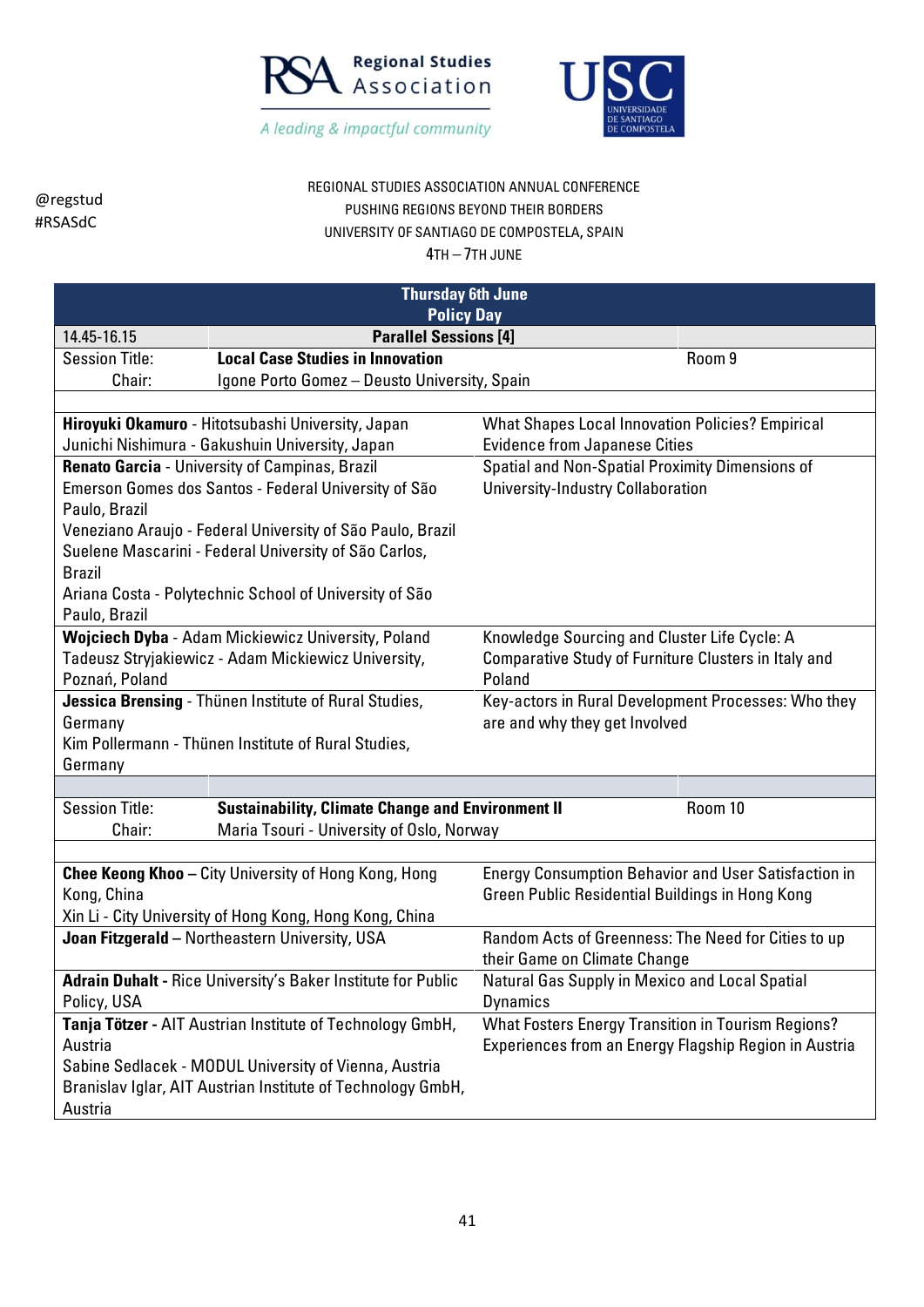



## REGIONAL STUDIES ASSOCIATION ANNUAL CONFERENCE PUSHING REGIONS BEYOND THEIR BORDERS UNIVERSITY OF SANTIAGO DE COMPOSTELA, SPAIN

| <b>Thursday 6th June</b><br><b>Policy Day</b>                     |                                                                                                          |                                                           |         |  |
|-------------------------------------------------------------------|----------------------------------------------------------------------------------------------------------|-----------------------------------------------------------|---------|--|
|                                                                   |                                                                                                          |                                                           |         |  |
| 14.45-16.15                                                       | <b>Parallel Sessions [4]</b>                                                                             |                                                           |         |  |
| <b>Session Title:</b>                                             | <b>Key Topics in New Regional Governance</b>                                                             |                                                           | Room 11 |  |
| Chair:                                                            | Alice Cunha - Faculdade de Ciências Sociais e Humanas - NOVA                                             |                                                           |         |  |
|                                                                   | FCSH, Portugal                                                                                           |                                                           |         |  |
|                                                                   |                                                                                                          |                                                           |         |  |
|                                                                   | Giacomo Damioli - JRC, European Commission, Belgium                                                      | The Role of Supranational Blocs in the Global             |         |  |
|                                                                   | Daniel Vertesy - JRC, European Commission, Belgium, Italy                                                | <b>Competition for R&amp;D Investments</b>                |         |  |
|                                                                   | Davide Castellani - University of Reading, Henley Business                                               |                                                           |         |  |
| School, UK                                                        |                                                                                                          |                                                           |         |  |
|                                                                   | Eugénia de Matos Pedro - Universidade da Beira Interior,                                                 | Intellectual Capital of Higher Education Institutions and |         |  |
| Portugal                                                          |                                                                                                          | Regions' Performance                                      |         |  |
|                                                                   | Helena Alves - Universidade da Beira Interior, Portugal                                                  |                                                           |         |  |
|                                                                   | João Leitão - Universidade da Beira Interior, Portugal                                                   |                                                           |         |  |
|                                                                   |                                                                                                          |                                                           |         |  |
| <b>Session Title:</b>                                             | SS2 II. Digital Technology: Regions, Business and Policy<br>Room 12                                      |                                                           |         |  |
| Chair:                                                            | Max Munday - Cardiff Business School, UK                                                                 |                                                           |         |  |
|                                                                   |                                                                                                          |                                                           |         |  |
|                                                                   | James Karlsen - University of Agder, Norway                                                              | Restructuring of the Newspaper Industry in an Era of      |         |  |
|                                                                   | Anna Maria Emelie Langemyr Eriksen - University of Agder,                                                | Digitalisation: A Case Study from a Peripheral Region in  |         |  |
| Norway                                                            |                                                                                                          | Norway                                                    |         |  |
| Zelia Moss - University of Agder, Norway                          |                                                                                                          |                                                           |         |  |
|                                                                   | <b>Caroline Muehl - RWTH, Aachen, Germany</b>                                                            | Further Development and New Potentials of Urban           |         |  |
|                                                                   |                                                                                                          | Manufacturing: New Hybrid Forms of Digital Urban          |         |  |
|                                                                   |                                                                                                          | <b>Industries</b>                                         |         |  |
|                                                                   | Giulio Pedrini - Free University of Bolzano-Bozen, Italy                                                 | How to Foster the Digital Transformation of a             |         |  |
| Dominik Matt - Free University of Bolzano-Bozen, Italy            |                                                                                                          | Macro-region: Evidence from a Multi-stakeholder           |         |  |
| Guido Orzes - Free University of Bolzano-Bozen, Italy<br>Analysis |                                                                                                          |                                                           |         |  |
|                                                                   | Max Munday - Cardiff Business School, UK                                                                 | Exploring the Links between ICT Resources, ICT Use        |         |  |
|                                                                   | Scedrova, Anna - Copenhagen Business School, Denmark<br>and Production Efficiency: Evidence from SMEs in |                                                           |         |  |
|                                                                   | Wales                                                                                                    |                                                           |         |  |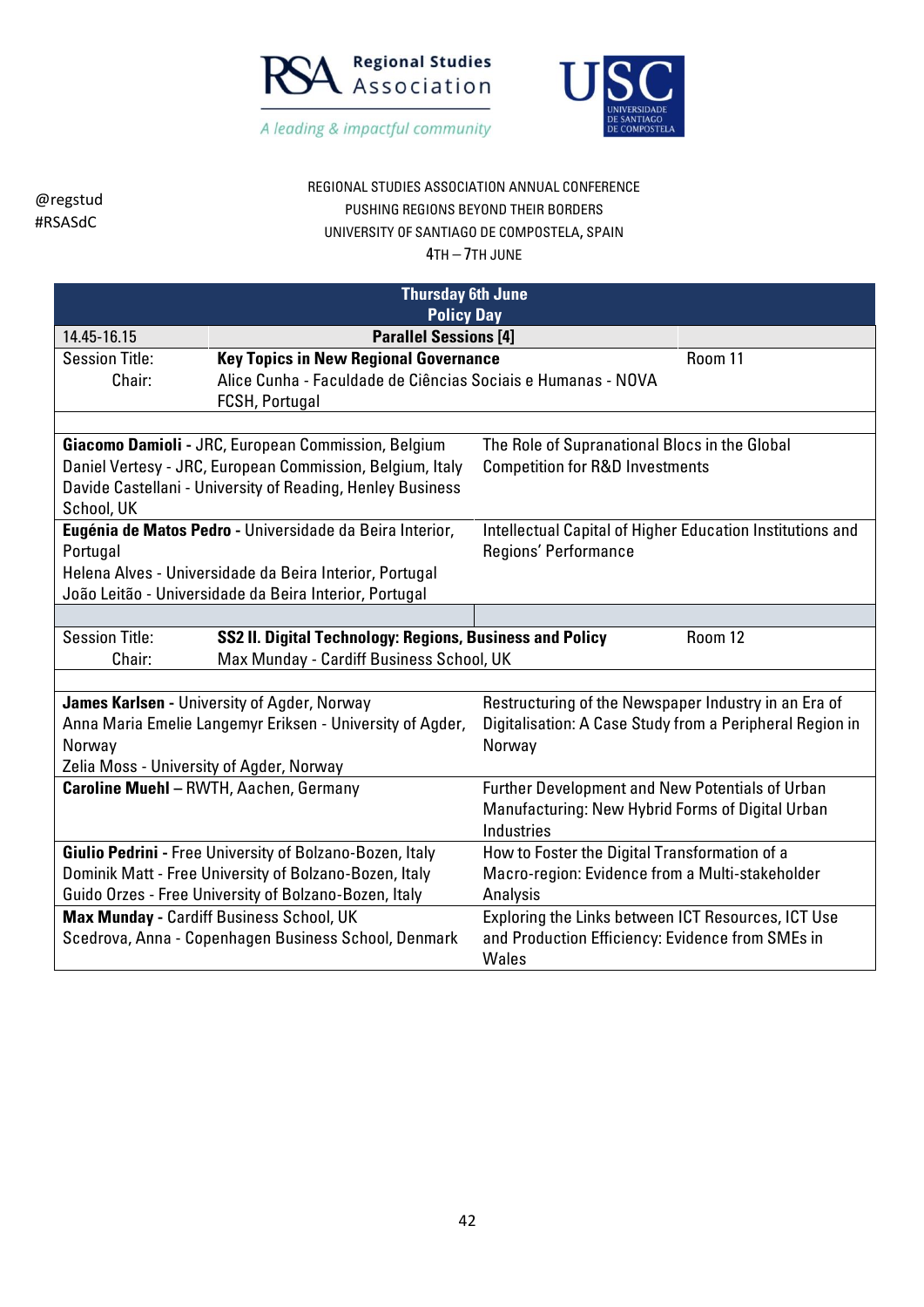



# REGIONAL STUDIES ASSOCIATION ANNUAL CONFERENCE PUSHING REGIONS BEYOND THEIR BORDERS UNIVERSITY OF SANTIAGO DE COMPOSTELA, SPAIN

| <b>Thursday 6th June</b>                                    |                                                                 |                                                        |  |  |  |
|-------------------------------------------------------------|-----------------------------------------------------------------|--------------------------------------------------------|--|--|--|
|                                                             | <b>Policy Day</b>                                               |                                                        |  |  |  |
| 14.45-16.15                                                 | <b>Parallel Sessions [4]</b>                                    |                                                        |  |  |  |
| <b>Session Title:</b>                                       | SS18 II. Community Led-Local Development (CLLD): Experimental   | Room 13                                                |  |  |  |
|                                                             | <b>Governance and Task-specific Space for Policy Action:</b>    |                                                        |  |  |  |
|                                                             | <b>Community-led Experiences and Issues</b>                     |                                                        |  |  |  |
| Chair:                                                      | Loris Servillo - Bartlett school of Planning, UCL, UK           |                                                        |  |  |  |
|                                                             |                                                                 |                                                        |  |  |  |
|                                                             | Kim Pollermann - Thünen-Institute of Rural Studies,             | Participation in Rural Development - The View of       |  |  |  |
| Germany                                                     |                                                                 | Non-participants                                       |  |  |  |
|                                                             | Ernesto Marcheggiani - Università Politecnica delle             | <b>Accessible Tourism and Community Led Local</b>      |  |  |  |
| Marche, Italy & KU Leuven, Belgium                          |                                                                 | Development, Potentials for Refuelling the Urban-rural |  |  |  |
|                                                             | Andrea Galli - Università Politecnica delle Marche, Italy       | Linkage: A Case in Central Italy                       |  |  |  |
|                                                             | Monica Bocci - Università Politecnica delle Marche, Italy       |                                                        |  |  |  |
|                                                             | Pierpaolo Inserra - Distretto Integrato Economico e             |                                                        |  |  |  |
| Sociale Marche Nord, Italy                                  |                                                                 |                                                        |  |  |  |
|                                                             | Judith Hann - CLLD, Cornwall Development Company, UK            | The Implementation of Community Led Local              |  |  |  |
|                                                             |                                                                 | Development in a Less Developed Region of the UK: A    |  |  |  |
|                                                             |                                                                 | <b>Cornwall Case Study</b>                             |  |  |  |
|                                                             |                                                                 |                                                        |  |  |  |
| <b>Session Title:</b>                                       | <b>Inequalities and Poverty</b>                                 | Room 14                                                |  |  |  |
| Chair:                                                      | Slavica Zec - European Commission, Joint Research Centre, Italy |                                                        |  |  |  |
|                                                             |                                                                 |                                                        |  |  |  |
|                                                             | Kevin Lo - Hong Kong Baptist University, Hong Kong, China       | How Voluntary is Poverty Alleviation Resettlement in   |  |  |  |
|                                                             | Mark Wang - University of Melbourne, Australia                  | China?                                                 |  |  |  |
|                                                             | Patricia Melo - ISEG-Lisbon School of Economics and             | Spatial Disparities in Population Growth Across Rural  |  |  |  |
| Management, Portugal                                        |                                                                 | Areas in Portugal between 1991 and 2011                |  |  |  |
|                                                             | Maria Conceição Rego - Universidade de Évora, Portugal          |                                                        |  |  |  |
| <b>Barrai Hennebry - Adam Mickiewicz University, Poland</b> |                                                                 | The Determinants of Resilience in Rural Regions: An    |  |  |  |
|                                                             |                                                                 | <b>Examination of the Portuguese Case</b>              |  |  |  |
|                                                             | Paolo Rizzi - Universita Cattolica Del Sacro Cuore, Italy       | The Hydra of Lerna and the Imbalance in Development    |  |  |  |
|                                                             | Antonio Dallara - Università Cattolica di Piacenza, Italy       | of European Regions                                    |  |  |  |
| Paola Graziano - Universidad de Cartagena de Cartagena,     |                                                                 |                                                        |  |  |  |
| Colombia                                                    |                                                                 |                                                        |  |  |  |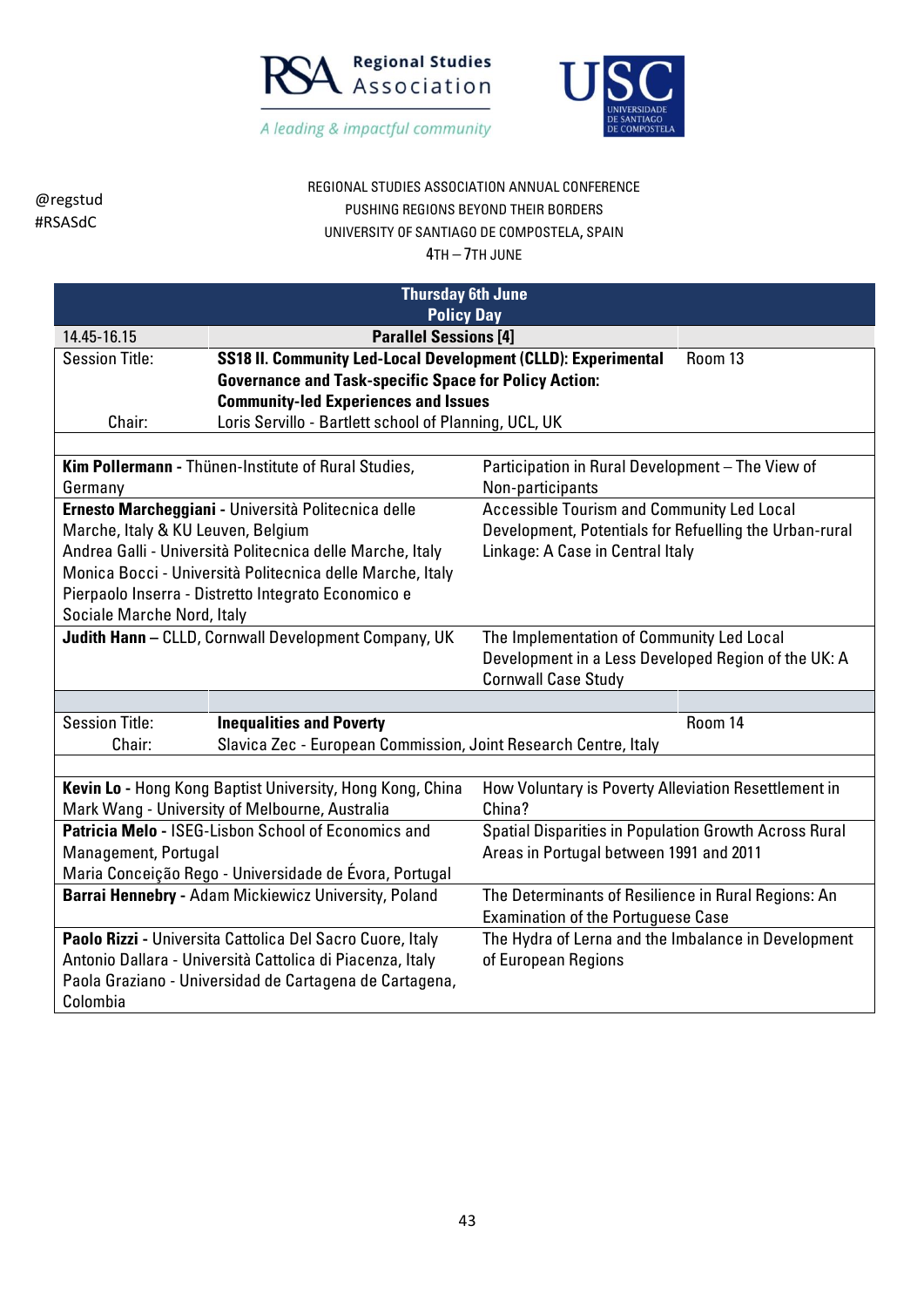



# REGIONAL STUDIES ASSOCIATION ANNUAL CONFERENCE PUSHING REGIONS BEYOND THEIR BORDERS UNIVERSITY OF SANTIAGO DE COMPOSTELA, SPAIN

|                                                                            | <b>Thursday 6th June</b>                                                                   |                                                                  |         |  |  |
|----------------------------------------------------------------------------|--------------------------------------------------------------------------------------------|------------------------------------------------------------------|---------|--|--|
| <b>Policy Day</b>                                                          |                                                                                            |                                                                  |         |  |  |
| 14.45-16.15                                                                | <b>Parallel Sessions [4]</b>                                                               |                                                                  |         |  |  |
| <b>Session Title:</b>                                                      | <b>SS22 I. Smart Specialisation from Theory to Practice I:</b>                             |                                                                  | Room 16 |  |  |
|                                                                            | <b>Operationalisation, Concentration and Lessons Learnt</b>                                |                                                                  |         |  |  |
| Chair:                                                                     | Raquel Ortega Argiles - Birmingham Business School, UK                                     |                                                                  |         |  |  |
|                                                                            |                                                                                            |                                                                  |         |  |  |
|                                                                            | Fabrizio Guzzo - JRC, European Commission, Spain                                           | <b>Smart Specialisation from Theory to Practice</b>              |         |  |  |
|                                                                            | Carlo Gianelle - JRC, European Commission, Spain                                           |                                                                  |         |  |  |
|                                                                            | Elisabetta Marinelli - JRC, European Commission, Spain                                     |                                                                  |         |  |  |
|                                                                            | Laura Polverari - EPRC, University of Strathclyde, UK                                      | From Smart Growth to Smarter Europe: Learning from               |         |  |  |
|                                                                            | Viktoriya Dozhdeva - EPRC, University of Strathclyde, UK                                   | <b>Smart Specialisation Implementation</b>                       |         |  |  |
|                                                                            | Vassilis Monastiriotis - London School of Economics, UK                                    | The Spatial and Functional Distribution of Smart                 |         |  |  |
|                                                                            |                                                                                            | Specialisation Strategies in the EU: How Smart? How              |         |  |  |
|                                                                            |                                                                                            | Specialised? How Strategic?                                      |         |  |  |
|                                                                            | Nicola Francesco Dotti - Vrije Universiteit Brussel (VUB),                                 | More than Bureaucrats, Capital Regions are Smarter!              |         |  |  |
| <b>Belgium</b>                                                             |                                                                                            | An Analysis of R&D Activities and Public Sectors in              |         |  |  |
| André Spithoven - Universiteit Gent, Belgium<br>European 'Capital' Regions |                                                                                            |                                                                  |         |  |  |
| Pieter Teirlinck - KU Leuven, Belgium                                      |                                                                                            |                                                                  |         |  |  |
|                                                                            |                                                                                            |                                                                  |         |  |  |
|                                                                            | <b>Session Title:</b><br><b>SS31. Spatial Disparities and Regional Policies</b><br>Room 17 |                                                                  |         |  |  |
| Chair:                                                                     |                                                                                            |                                                                  |         |  |  |
|                                                                            |                                                                                            |                                                                  |         |  |  |
|                                                                            | Maria Jose Murgui - Universitat de València, Spain                                         | Exploring the Recent Upsurge of Regional Inequality in           |         |  |  |
| Alicia Gómez-Tello                                                         |                                                                                            | Europe                                                           |         |  |  |
| Maria Teresa Sanchis-LLopis                                                |                                                                                            |                                                                  |         |  |  |
|                                                                            | Esteban Fernandez Vazquez - REGIOLab, Spain                                                | Simulating Populations at Small Scale by Entropy<br>Econometrics |         |  |  |
| Alberto Díaz - University of Leon, Spain                                   |                                                                                            |                                                                  |         |  |  |
| Ana Viñuela - University of Oviedo, Spain                                  | Fernando Rubiera - University of Oviedo, Spain                                             |                                                                  |         |  |  |
|                                                                            | Alfredo Cartone - University G. d'Annunzio of                                              | A Non-compensatory Deprivation Index at Municipality             |         |  |  |
| Chieti-Pescara, Italy                                                      |                                                                                            | Level for Italy                                                  |         |  |  |
|                                                                            | Domenica Panzera - University G. d'Annunzio of                                             |                                                                  |         |  |  |
| Chieti-Pescara, Italy                                                      |                                                                                            |                                                                  |         |  |  |
|                                                                            |                                                                                            |                                                                  |         |  |  |
| Paolo Postiglione - University G. d'Annunzio of<br>Chieti-Pescara, Italy   |                                                                                            |                                                                  |         |  |  |
|                                                                            | Maria Plotnikova - Aberystwyth University, UK                                              | Poverty at a Local Level: Comparative Analysis between           |         |  |  |
|                                                                            | Diana Gutierrez-Posada - University of Birmingham, UK                                      | Spain and the United Kingdom                                     |         |  |  |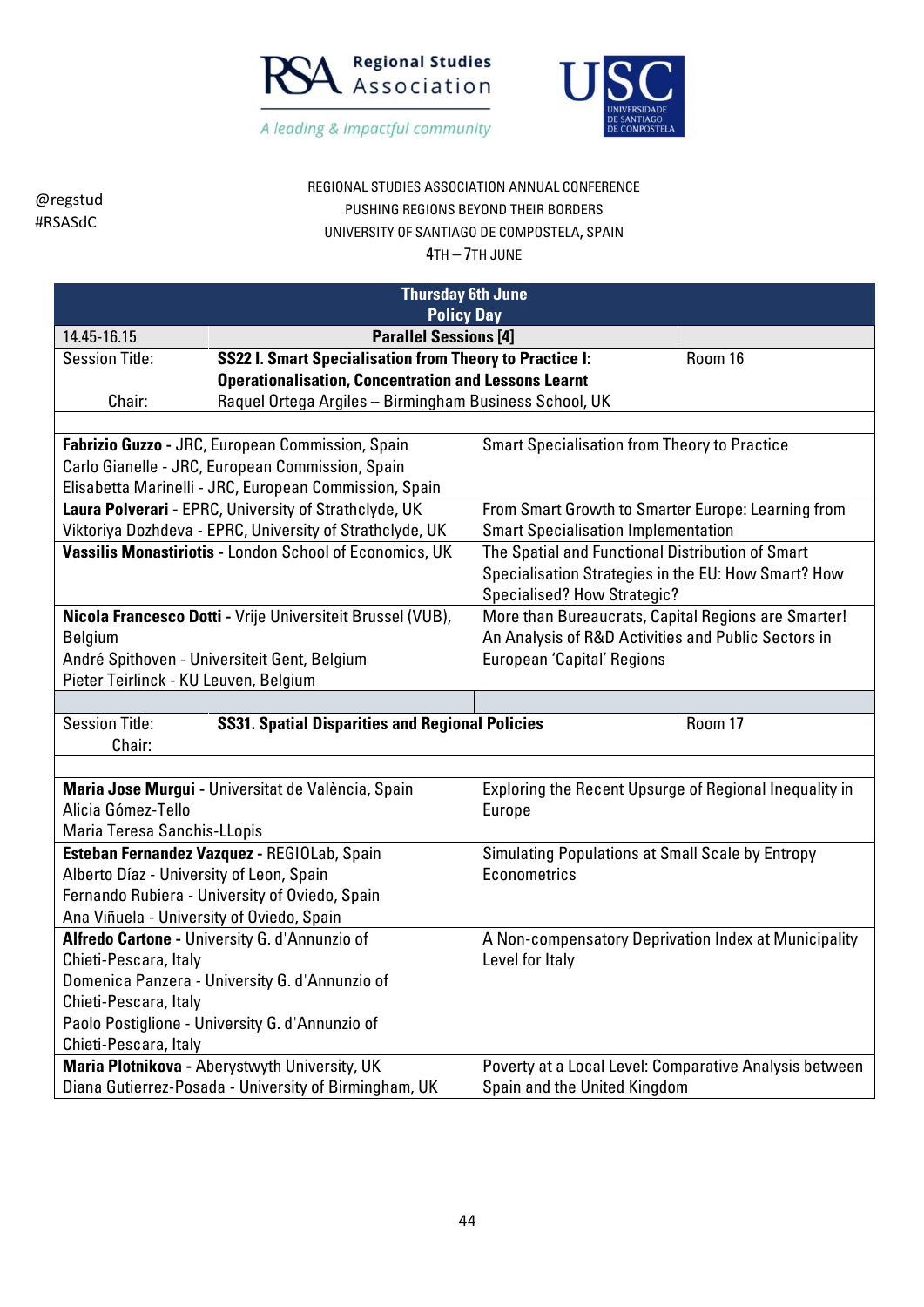



## REGIONAL STUDIES ASSOCIATION ANNUAL CONFERENCE PUSHING REGIONS BEYOND THEIR BORDERS UNIVERSITY OF SANTIAGO DE COMPOSTELA, SPAIN

| <b>Thursday 6th June</b>                                                                                 |                                                             |                                                            |  |  |
|----------------------------------------------------------------------------------------------------------|-------------------------------------------------------------|------------------------------------------------------------|--|--|
|                                                                                                          |                                                             | <b>Policy Day</b>                                          |  |  |
| 14.45-16.15                                                                                              | <b>Parallel Sessions [4]</b>                                |                                                            |  |  |
| <b>Session Title:</b>                                                                                    | <b>Innovation Challenges for a Better Regional Future</b>   | Room 18                                                    |  |  |
| Chair:                                                                                                   | Andrea Morrison - Utrecht University, The Netherlands       |                                                            |  |  |
|                                                                                                          |                                                             |                                                            |  |  |
|                                                                                                          | Stig Jakobsen - Western Norway University of Applied        | <b>Contextualizing Responsible Research and Innovation</b> |  |  |
| Sciences, Norway                                                                                         |                                                             | (RRI): Learning lessons from different sectors and         |  |  |
|                                                                                                          | Arnt Fløysand - Western Norway University of Applied        | regions                                                    |  |  |
| Sciences, Norway                                                                                         |                                                             |                                                            |  |  |
|                                                                                                          |                                                             |                                                            |  |  |
|                                                                                                          | Geoff Gregson - The Centre for Innovation Studies           | <b>Entrepreneurial Ecosystems and Innovation Systems:</b>  |  |  |
| (THECIS), Calgary, Canada                                                                                |                                                             | <b>Implications for Policy and Regional Economic</b>       |  |  |
|                                                                                                          |                                                             | Development                                                |  |  |
|                                                                                                          | <b>Ridvan Cinar - University of Aveiro, Portugal</b>        | Making Sense of Changing Innovation Landscape in           |  |  |
|                                                                                                          |                                                             | Europe through Multiple Critical Junctures (1982-2018)     |  |  |
|                                                                                                          |                                                             |                                                            |  |  |
| Adapting Mobility Innovations to Rural Needs: Matching<br>Sophia Gross-Fengels - RWTH Aachen University, |                                                             |                                                            |  |  |
| <b>Meso and Micro-level Demands</b><br>Germany                                                           |                                                             |                                                            |  |  |
|                                                                                                          |                                                             |                                                            |  |  |
| <b>Session Title:</b>                                                                                    | <b>Financial Geographies and Investment Promotion</b>       | Seminar I                                                  |  |  |
| Chair:                                                                                                   | Gaetano Vecchione - Università Federico II di Napoli, Italy |                                                            |  |  |
|                                                                                                          |                                                             |                                                            |  |  |
| Ugo Fratesi - Politecnico di Milano, Italy                                                               |                                                             | Investigating the Spatial Patterns of Regional Fiscal      |  |  |
|                                                                                                          | Paolo di Caro - Italian Ministry of Economy and Finance,    | Residuals in Italy                                         |  |  |
| Italy                                                                                                    |                                                             |                                                            |  |  |
|                                                                                                          | Mara Giua - Università degli Studi Roma Tre, Italy          | FDI Inflows in European Regions: What Role for             |  |  |
|                                                                                                          | Riccardo Crescenzi - London School of Economics, UK         | <b>Investment Promotion Agencies?</b>                      |  |  |
|                                                                                                          | Marco Di Cataldo - London School of Economics, UK           |                                                            |  |  |
|                                                                                                          | Tereza Hejnová - Charles University, Czech Republic         | <b>Recent Evolutionary Dynamics of Small European</b>      |  |  |
|                                                                                                          | Jiří Blažek - Charles University, Czech Republic            | <b>Banking Centres: Variegated Pathways According to</b>   |  |  |
|                                                                                                          |                                                             | <b>Ownership and European Macro-regions</b>                |  |  |
|                                                                                                          | Sandor Zsolt Kovacs - Hungarian Academy of Sciences,        | New Approaches of Financial Services for the Inclusive     |  |  |
| University of Pécs, Hungary                                                                              |                                                             | and Sustainable Environment                                |  |  |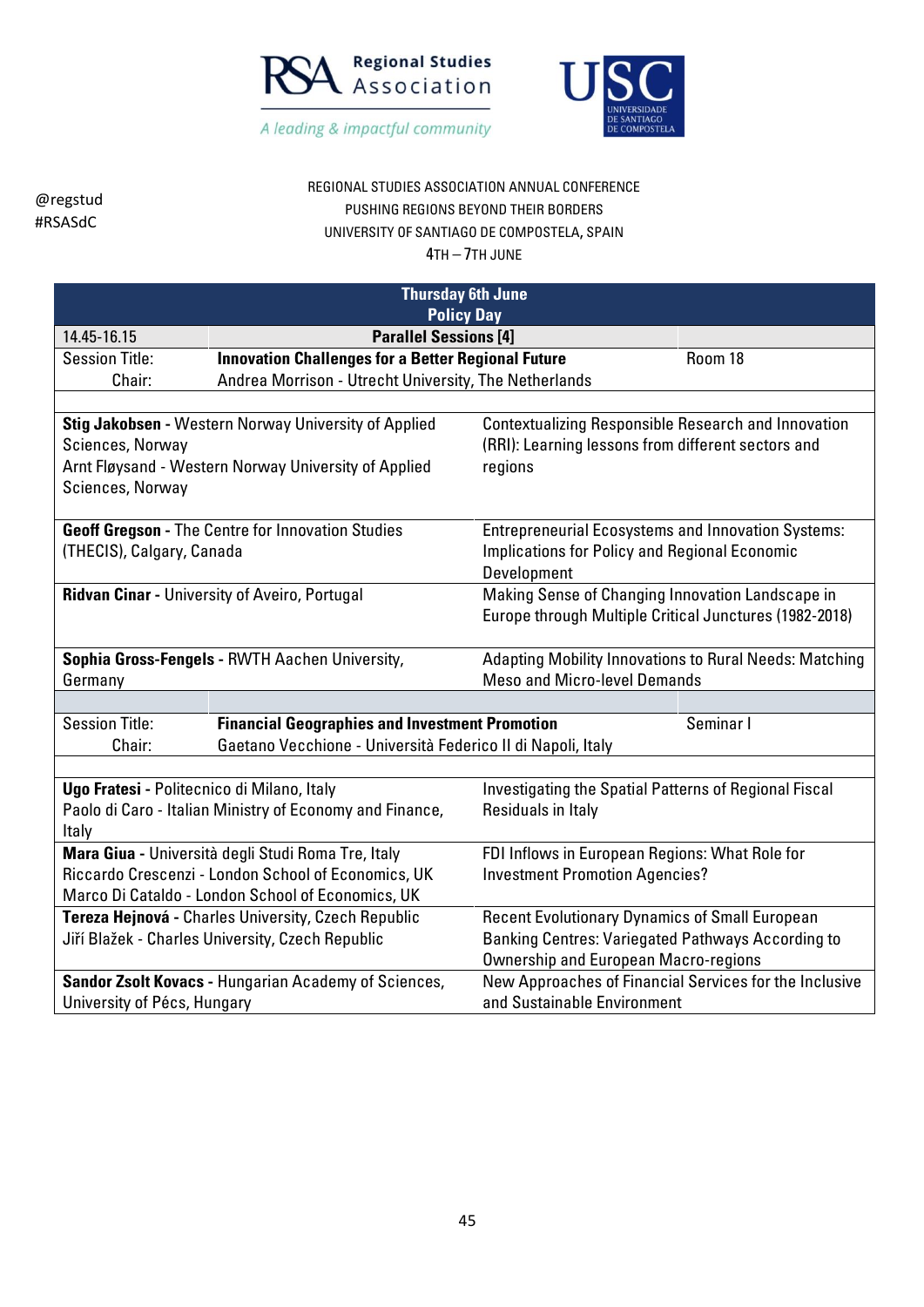



## REGIONAL STUDIES ASSOCIATION ANNUAL CONFERENCE PUSHING REGIONS BEYOND THEIR BORDERS UNIVERSITY OF SANTIAGO DE COMPOSTELA, SPAIN

4TH – 7TH JUNE

| <b>Thursday 6th June</b><br><b>Policy Day</b>                                                        |                                                                 |                                                              |                                |  |  |
|------------------------------------------------------------------------------------------------------|-----------------------------------------------------------------|--------------------------------------------------------------|--------------------------------|--|--|
| 14.45-16.15                                                                                          | <b>Parallel Sessions [4]</b>                                    |                                                              |                                |  |  |
| <b>Session Title:</b>                                                                                | SS25 II. SMEs and Family Firms in Urban and Peripheral Areas:   |                                                              | <b>Geography Seminar 213</b>   |  |  |
|                                                                                                      | <b>Spillovers, Business Environment and Open Innovation</b>     |                                                              |                                |  |  |
| Chair:                                                                                               | Lech Suwala - Technische Universität Berlin, Germany            |                                                              |                                |  |  |
|                                                                                                      |                                                                 |                                                              |                                |  |  |
| <b>Stefano Amato - University of Pisa, Italy</b>                                                     |                                                                 | Family-managed Firms and Local Export Spillover:             |                                |  |  |
|                                                                                                      | Mikaela Backman- Jonkoping International Business               | <b>Evidence from Spanish Manufacturing Firms</b>             |                                |  |  |
| School, Sweden                                                                                       |                                                                 |                                                              |                                |  |  |
|                                                                                                      | Lattanzi Nicola - IMT School for Advanced Studies Lucca,        |                                                              |                                |  |  |
| Italy                                                                                                |                                                                 |                                                              |                                |  |  |
|                                                                                                      | <b>Marek Feurich - University of Economics Prague, Czech</b>    | <b>Territorial Aspects of the Czech Business Environment</b> |                                |  |  |
| Republic                                                                                             |                                                                 |                                                              |                                |  |  |
| Rodrigo Basco - American University of Sharjah, United                                               |                                                                 | Family-managed Firms and Open Innovation: A                  |                                |  |  |
| <b>Arab Emirates</b>                                                                                 |                                                                 | Firm- and Regional-familiness Approach                       |                                |  |  |
|                                                                                                      | Fernanda Ricotta - University of Calabria, Italy                |                                                              |                                |  |  |
| <b>Session Title:</b>                                                                                | <b>SS10 I. Predicting Spatial Impacts of Automated Vehicles</b> |                                                              | <b>Ancient History Seminar</b> |  |  |
| Chair:                                                                                               | Marcin Stępniak - Universidad Complutense de Madrid, Spain      |                                                              | 012                            |  |  |
|                                                                                                      |                                                                 |                                                              |                                |  |  |
|                                                                                                      | Cynthia Goytia - Torcuato Di Tella University, Argentina        | <b>Automated Vehicles in Latin American Cities?</b>          |                                |  |  |
|                                                                                                      | Fred Blas - CIPUV at Universidad Torcuato Di Tella,             | Feasibility of Adoption, Impacts on Urban Structure, and     |                                |  |  |
| Argentina                                                                                            |                                                                 | <b>Transportation and Public Policies</b>                    |                                |  |  |
| Tom Massin - CIPUV at Universidad Torcuato Di Tella,                                                 |                                                                 |                                                              |                                |  |  |
| Argentina                                                                                            |                                                                 |                                                              |                                |  |  |
| Reflections on the Impact of the Advanced Mobility in<br>Pablo Cabanelas - University of Vigo, Spain |                                                                 |                                                              |                                |  |  |
|                                                                                                      | Jesús F. Lampón - University of Vigo, Spain                     | the Euro-region Galicia-North of Portugal: Is it Possible    |                                |  |  |
| to Advance in the Automotive Global Value Chain?                                                     |                                                                 |                                                              |                                |  |  |

46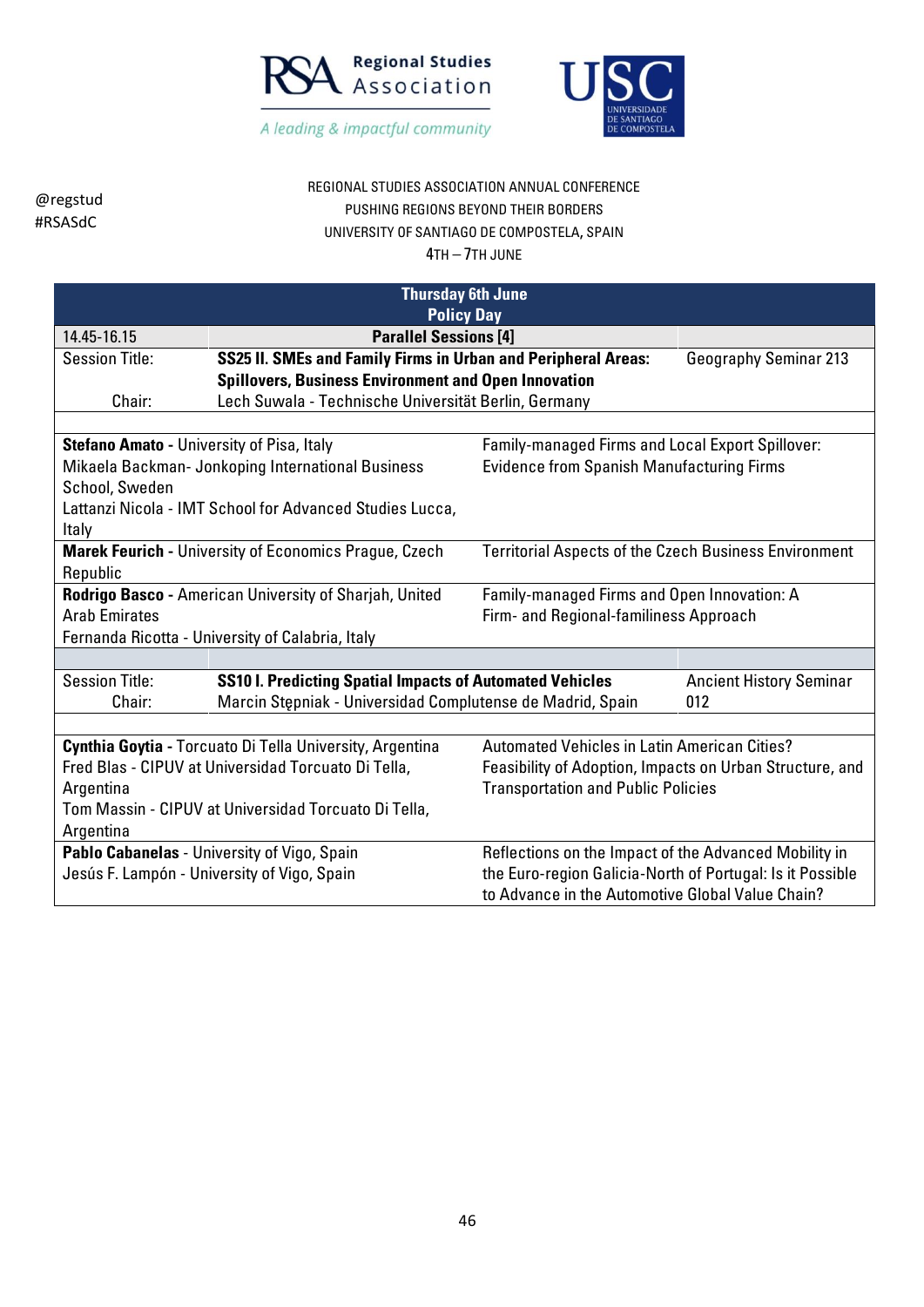



# REGIONAL STUDIES ASSOCIATION ANNUAL CONFERENCE PUSHING REGIONS BEYOND THEIR BORDERS UNIVERSITY OF SANTIAGO DE COMPOSTELA, SPAIN

| <b>Thursday 6th June</b>                                     |                                                                  |                                                          |                             |  |
|--------------------------------------------------------------|------------------------------------------------------------------|----------------------------------------------------------|-----------------------------|--|
| <b>Policy Day</b>                                            |                                                                  |                                                          |                             |  |
| 14.45-16.15                                                  | <b>Parallel Sessions [4]</b>                                     |                                                          |                             |  |
| <b>Session Title:</b>                                        | <b>SS1 III. Energy Transitions: Policies and Strategies</b>      |                                                          | Art Seminar 235             |  |
| Chair:                                                       | Sebastian Rohe - Carl von Ossietzky University of Oldenburg,     |                                                          |                             |  |
|                                                              | Germany                                                          |                                                          |                             |  |
|                                                              |                                                                  |                                                          |                             |  |
|                                                              | Jannika Mattes - Carl von Ossietzky University Oldenburg,        | <b>Facing Transition Phase Two: Analysing Actor</b>      |                             |  |
| Germany                                                      |                                                                  | <b>Strategies in a Stagnating Acceleration Phase</b>     |                             |  |
|                                                              | Meike Löhr - Carl von Ossietzky University Oldenburg,            |                                                          |                             |  |
| Germany                                                      |                                                                  |                                                          |                             |  |
|                                                              | Linda Wollersheim - Deakin University, Australia                 | Framing Just Transitions: Discourses as Facilitators and |                             |  |
|                                                              |                                                                  | Barriers of Low-Carbon Energy Transitions in Germany     |                             |  |
|                                                              |                                                                  | and Australia                                            |                             |  |
| Faye Wade - University of Edinburgh, UK                      |                                                                  | <b>Who Delivers Successful Energy Transitions?</b>       |                             |  |
| Jan Webb - University of Edinburgh, UK                       |                                                                  | <b>Comparing Building Energy Retrofit Strategies in</b>  |                             |  |
|                                                              |                                                                  | <b>Scotland and Germany</b>                              |                             |  |
|                                                              |                                                                  |                                                          |                             |  |
| <b>Session Title:</b>                                        | <b>SS8. From Waste Management to Circular Economy in Regions</b> |                                                          | <b>Medieval Seminar 232</b> |  |
|                                                              | and Cities: Agendas, Arenas, Actors                              |                                                          |                             |  |
| Chair:                                                       | Marcin Dabrowski - Delft University of Technology, The           |                                                          |                             |  |
|                                                              | <b>Netherlands</b>                                               |                                                          |                             |  |
|                                                              |                                                                  |                                                          |                             |  |
|                                                              | Xavier Vence Deza - University of Santiago De                    | Is it Possible to Match Global Value Chains and the      |                             |  |
| Compostela, Spain                                            |                                                                  | Circular Economy? Closing the Loop vs. Close Proximity   |                             |  |
|                                                              | Marcin Dabrowski - Delft University of Technology, The           | <b>Overcoming Governance Challenges to Enact</b>         |                             |  |
| <b>Netherlands</b>                                           |                                                                  | Transitions for a Circular Economy in the Amsterdam      |                             |  |
| Erwin Heurkens - Delft University of Technology, The         |                                                                  | and Naples Urban Regions                                 |                             |  |
| <b>Netherlands</b>                                           |                                                                  |                                                          |                             |  |
|                                                              | Gilda Berutti - Federico II University of Naples, Italy          |                                                          |                             |  |
| Maria Federica Palestino - Federico II University of Naples, |                                                                  |                                                          |                             |  |
| Italy                                                        |                                                                  |                                                          |                             |  |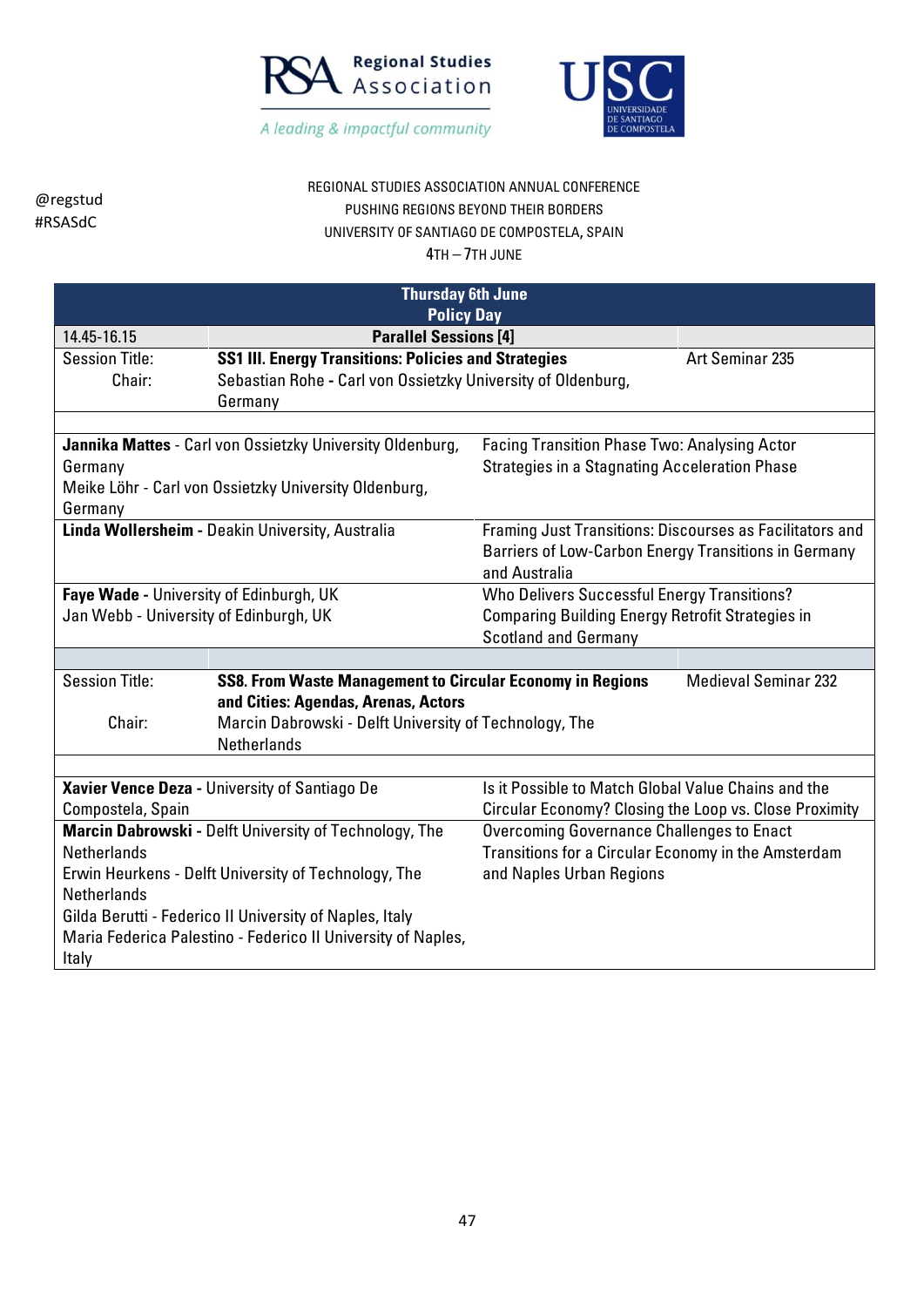



## REGIONAL STUDIES ASSOCIATION ANNUAL CONFERENCE PUSHING REGIONS BEYOND THEIR BORDERS UNIVERSITY OF SANTIAGO DE COMPOSTELA, SPAIN

| <b>Thursday 6th June</b>                                  |                                                                |                                                           |                    |
|-----------------------------------------------------------|----------------------------------------------------------------|-----------------------------------------------------------|--------------------|
|                                                           | <b>Policy Day</b>                                              |                                                           |                    |
| 14.45-16.15                                               | <b>Parallel Sessions [4]</b>                                   |                                                           |                    |
| <b>Session Title:</b>                                     | <b>Rural Economies</b>                                         |                                                           | Modern Seminar 230 |
| Chair:                                                    | Thomas Dax - Federal Institute for Less Favoured and           |                                                           |                    |
|                                                           | Mountainous Areas (BABF), Austria                              |                                                           |                    |
|                                                           |                                                                |                                                           |                    |
|                                                           | Paul Dalziel - AERU, Lincoln University, New Zealand           | Rural Regions and Global Agri-food Value Chains           |                    |
|                                                           | Caroline Saunders - AERU, Lincoln University, New              |                                                           |                    |
| Zealand                                                   |                                                                |                                                           |                    |
|                                                           | Tiffany McIntyre - AERU, Lincoln University, New Zealand       |                                                           |                    |
|                                                           | Renata Grochowska - Institute of Agricultural and Food         | The Role of Regional Smart Specialisations in Creating a  |                    |
|                                                           | Economics - National Research Institute, Poland                | More Innovative Agri-food Sector in Rural Areas           |                    |
|                                                           | Gintare Vaznoniene - Aleksandras Stulginskis University,       | Local Community as an Actor in Shaping Regional           |                    |
| Lithuania                                                 |                                                                | <b>Social Infrastructure Services</b>                     |                    |
|                                                           | Ignazio Cabras - Newcastle Business School, UK                 | The Relationship between Third Places and Economic        |                    |
|                                                           |                                                                | Development: An Empirical Analysis from                   |                    |
|                                                           |                                                                | Cambridgeshire, UK                                        |                    |
|                                                           |                                                                |                                                           |                    |
| 16.15-16.45                                               | <b>Refreshment Break</b>                                       |                                                           |                    |
| 16.45-18.15                                               | <b>Parallel Sessions [5]</b>                                   |                                                           |                    |
| <b>Session Title:</b>                                     | SS33 IV. Regional Governance, Economy and Entrepreneurialism   |                                                           | Room 2             |
| Chair:                                                    | Daniel Galland - Norwegian University of Life Sciences (NMBU), |                                                           |                    |
|                                                           | Norway                                                         |                                                           |                    |
|                                                           |                                                                |                                                           |                    |
|                                                           | Giulio Pedrini - Free University of Bolzano-Bozen, Italy       | Urban and Regional Planning at the Cross-roads among      |                    |
|                                                           | Valentina Bonello - University of Venice, Italy                | Spatial Transformation, Social Inclusion and Economic     |                    |
|                                                           | Claudia Faraone - University of Venice, Italy                  | Development: New Approaches in the Brussels Region        |                    |
|                                                           | Riccardo Leoncini - University of Bologna, Italy               |                                                           |                    |
| Luca Nicoletto - University of Venice, Italy              |                                                                |                                                           |                    |
|                                                           | <b>Arnt Fløysand - Western Norway University of Applied</b>    | Institutional Entrepreneurship as a Violation of Regional |                    |
| Sciences, Norway                                          |                                                                | Continuity                                                |                    |
| Stig-Erik Jakobsen - Western Norway University of Applied |                                                                |                                                           |                    |
| Sciences, Norway                                          |                                                                |                                                           |                    |
| Martin Gjelsvik - NORCE, Norway                           |                                                                |                                                           |                    |
| Helge Lea Tvedt - NORCE, Norway                           |                                                                |                                                           |                    |
| Alois Humer - Aalto University, Finland                   |                                                                | The Gradual City-ness and Town-ness of Public Service     |                    |
| Kaisa Granqvist - Aalto University, Finland               |                                                                | Locations: Foundations for a Regional Planning            |                    |
|                                                           |                                                                | Conception of 'Central Places and Flows' under Hybrid     |                    |
|                                                           |                                                                | <b>Governance Conditions</b>                              |                    |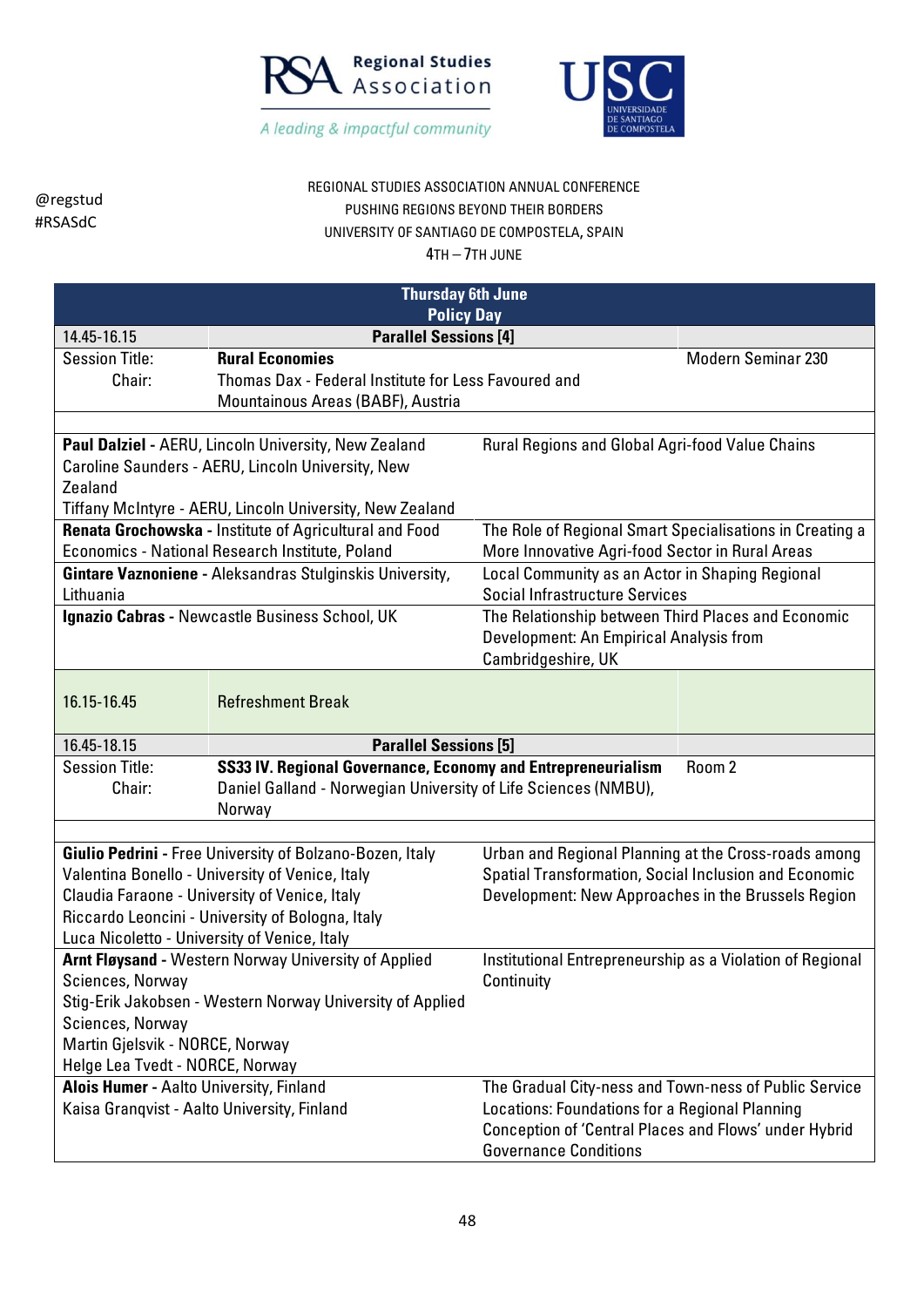



## REGIONAL STUDIES ASSOCIATION ANNUAL CONFERENCE PUSHING REGIONS BEYOND THEIR BORDERS UNIVERSITY OF SANTIAGO DE COMPOSTELA, SPAIN

| <b>Thursday 6th June</b>                               |                                                                 |                                                              |        |
|--------------------------------------------------------|-----------------------------------------------------------------|--------------------------------------------------------------|--------|
| <b>Policy Day</b>                                      |                                                                 |                                                              |        |
| 16.45-18.15                                            | <b>Parallel Sessions [5]</b>                                    |                                                              |        |
| <b>Session Title:</b>                                  | Social and Territorial Cohesion Policies: The Key for Urban and |                                                              | Room 3 |
|                                                        | <b>Regional Competitiveness</b>                                 |                                                              |        |
| Chair:                                                 | Humberto Martins - Universidade Federal de Uberlândia, Brazil   |                                                              |        |
|                                                        |                                                                 |                                                              |        |
|                                                        | Giacomo Zanolin - Università degli Studi di Milano, Italy       | Milan's Brand and the Development of Northern Italy          |        |
|                                                        | Leonid Limonov - ICSER Leontief Centre, Russia                  | Evaluation of the Impact of Public Investment Programs       |        |
|                                                        | Marina Nesena - ICSER Leontief Centre, Russia                   | on Social and Economic Performance of Russian<br>Regions     |        |
|                                                        | Daniel Barreiro - University of Santiago de Compostela,         | Territorial Politics and Small Cities in Galicia: From the   |        |
| Spain                                                  |                                                                 | Promised to Inefficiency                                     |        |
|                                                        | Ramón López Rodríguez - Universidade de Santiago de             |                                                              |        |
| Compostela, Spain                                      |                                                                 |                                                              |        |
| Elena Calegari - Università Cattolica del Sacro Cuore, |                                                                 | The Impact of the EU Cohesion Policy across Regions:         |        |
| Piacenza, Italy                                        |                                                                 | <b>Evidence of Heterogeneous Effects</b>                     |        |
| Marzia Freo - University of Bologna, Italy             |                                                                 |                                                              |        |
|                                                        | Aura Reggiani - University of Bologna, Italy                    |                                                              |        |
|                                                        |                                                                 |                                                              |        |
| <b>Session Title:</b>                                  | <b>Innovation and Knowledge Economy II</b>                      |                                                              | Room 4 |
| Chair:                                                 | Wenying Fu - Northumbria University, UK                         |                                                              |        |
|                                                        |                                                                 |                                                              |        |
|                                                        | Lyu Lachang - Capital Normal University, China                  | Innovation-based Urbanization: Evidence from 270 Cities      |        |
|                                                        |                                                                 | at the Prefecture Level or Above in China                    |        |
| Martin Quinn - University of Leicester, UK             |                                                                 | Innovation and Creativity in Transformational                |        |
|                                                        | Marta Gasparin - University of Leicester, UK                    | Economies: An Ecosystems Approach                            |        |
|                                                        | Sebastian Losacker - University of Hanover, Germany             | Innovation in China: Does Indigenous' Mean Closed?           |        |
|                                                        | Ingo Liefner - University Hanover, Germany                      |                                                              |        |
|                                                        | Liliana Fonseca - Universidade de Aveiro, Portugal              | <b>Entrepreneurial Universities and Regional Innovation:</b> |        |
|                                                        | Maria Salomaa - University of Lincoln, United Kingdom           | <b>Matching Smart Specialisation Strategies to Regional</b>  |        |
|                                                        |                                                                 | Needs?                                                       |        |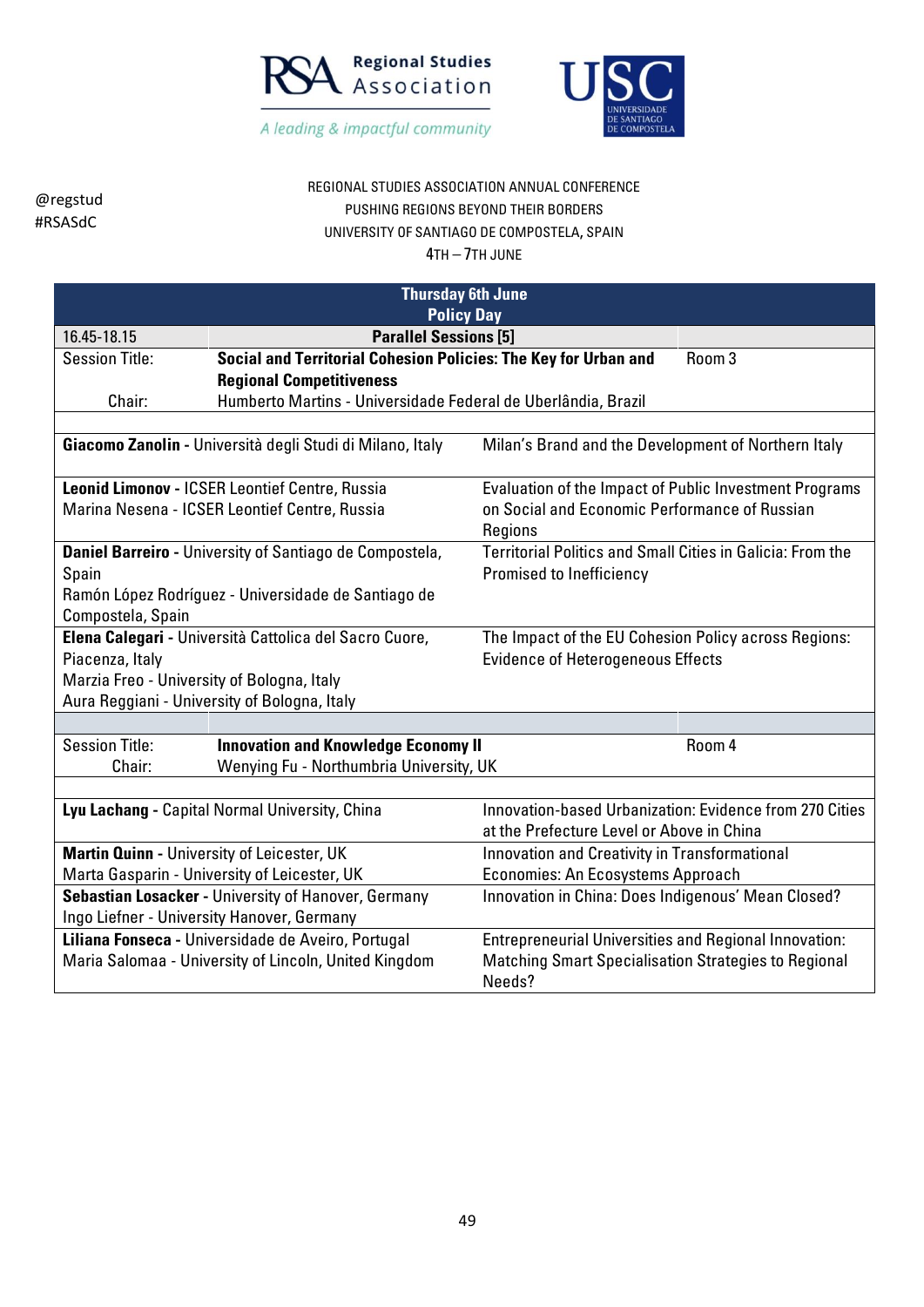



## REGIONAL STUDIES ASSOCIATION ANNUAL CONFERENCE PUSHING REGIONS BEYOND THEIR BORDERS UNIVERSITY OF SANTIAGO DE COMPOSTELA, SPAIN

| <b>Thursday 6th June</b> |                                                              |                                                             |        |
|--------------------------|--------------------------------------------------------------|-------------------------------------------------------------|--------|
| <b>Policy Day</b>        |                                                              |                                                             |        |
| 16.45-18.15              | <b>Parallel Sessions [5]</b>                                 |                                                             |        |
| <b>Session Title:</b>    | <b>Innovation in SMEs</b>                                    |                                                             | Room 5 |
| Chair:                   | Korneliusz Pylak - Lublin University of Technology, Poland   |                                                             |        |
|                          |                                                              |                                                             |        |
|                          | <b>Olubunmi Ipinnaiye - University of Limerick, Ireland</b>  | Analysing the Impact of Intellectual Property Rights on     |        |
|                          | Justin Doran - University College Cork, Ireland              | Firm Performance: The Case of SMEs                          |        |
|                          | Helena Lenihan - University of Limerick, Ireland             |                                                             |        |
|                          | Junichi Nishimura - Gakushuin University, Japan              | Effects of Multilevel Policy Mix of Public R&D Subsidies:   |        |
|                          | Hiroyuki Okamuro - Hitotsubashi University, Japan            | <b>Empirical Evidence from Japanese Local SMEs</b>          |        |
|                          | <b>Samuel Mwaura - University of Strathclyde, UK</b>         | Embeddedness in Entrepreneurial Ecosystems and the          |        |
|                          | Niall MacKenzie - University of Glasgow, UK                  | <b>Employment of University Knowledge by UK SMEs</b>        |        |
|                          | Dylan Jones-Evans - University of South Wales, UK            |                                                             |        |
|                          | Jessica Ferm - University College London, UK                 | The Geography of Urban Manufacturing SMEs in                |        |
|                          | Nicolas Palominos - Bartlett Centre for Advanced Spatial     | London                                                      |        |
| Analysis, UCL, UK        |                                                              |                                                             |        |
|                          | Sam Griffiths - Bartlett School of Architecture, UK          |                                                             |        |
|                          | Francesca Froy - Bartlett School of Architecture, UK         |                                                             |        |
|                          |                                                              |                                                             |        |
| <b>Session Title:</b>    | <b>Regional Economies in the Global South</b>                |                                                             | Room 6 |
| Chair:                   | Silvia Grandi - University of Bologna, Italy                 |                                                             |        |
|                          |                                                              |                                                             |        |
|                          | Femi Olaniyan - University of Ibadan, Nigeria                | Structure and Process of Community Led-governance in        |        |
|                          |                                                              | Ibadan and Oke-Ogun Regions of Southwest, Nigeria           |        |
|                          | Kala Seetharam Sridhar - Institute for Social and            | Sustainable Financing for Urban India: Viable Options       |        |
| Economic Change, India   |                                                              |                                                             |        |
|                          | Manasi Seshiah - Institute for Social and Economic           |                                                             |        |
| Change, India            |                                                              |                                                             |        |
| India                    | Latha Nagesh - Institute for Social and Economic Change,     |                                                             |        |
|                          | Smitha Chandrasekhar - Institute for Social and Economic     |                                                             |        |
| Change, India            |                                                              |                                                             |        |
|                          | <b>Eduardo Ibarra-Olivo - London School of Economics, UK</b> | <b>Outward FDI from Mexican Regions: Local Determinants</b> |        |
|                          | Simona Iammarino - London School of Economics, UK            | and Policy Incentives                                       |        |
|                          | Lucia Piscitello - Henley Business School, University of     |                                                             |        |
| Reading, UK              |                                                              |                                                             |        |
|                          | Simona lammarino - London School of Economics, UK            | The Technological Relationship between Mining and           |        |
|                          | Andreas Diemer - London School of Economics, UK              | Electronics Multinational Enterprises (MNEs) in the         |        |
|                          | Axel Gros - London School of Economics, UK                   | <b>Exploitation of Conflict Minerals in Africa</b>          |        |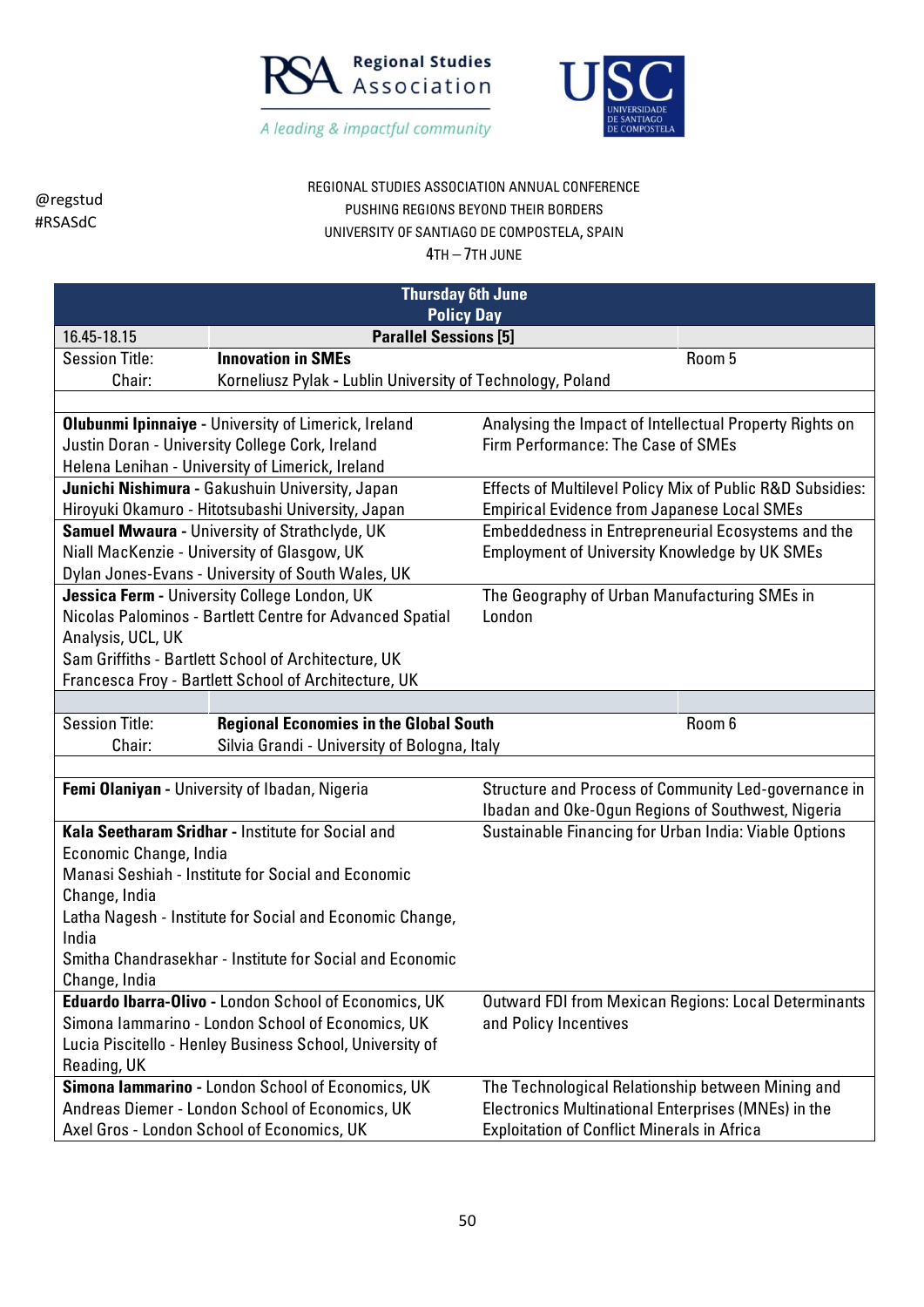



REGIONAL STUDIES ASSOCIATION ANNUAL CONFERENCE PUSHING REGIONS BEYOND THEIR BORDERS UNIVERSITY OF SANTIAGO DE COMPOSTELA, SPAIN 4TH – 7TH JUNE

| <b>Thursday 6th June</b>                                              |                                                                  |                                                             |        |
|-----------------------------------------------------------------------|------------------------------------------------------------------|-------------------------------------------------------------|--------|
|                                                                       | <b>Policy Day</b>                                                |                                                             |        |
| 16.45-18.15                                                           | <b>Parallel Sessions [5]</b>                                     |                                                             |        |
| <b>Session Title:</b>                                                 | SS15 III. Empowering Actors in Local Dimensions of Cohesion      |                                                             | Room 7 |
|                                                                       | <b>Policy</b>                                                    |                                                             |        |
| Chair:                                                                | Ida Musialkowska - Poznan University of Economics and            |                                                             |        |
|                                                                       | <b>Business, Poland</b>                                          |                                                             |        |
|                                                                       |                                                                  |                                                             |        |
|                                                                       | Oto Potluka - CEPS, University of Basel, Switzerland             | Place-based, Nonprofit, and Civic Leaderships in EU         |        |
|                                                                       |                                                                  | <b>Cohesion Policy</b>                                      |        |
|                                                                       | Leaza McSorley - University of Sunderland, UK                    | <b>Horizontal Inequalities: Shifting Labour Market</b>      |        |
|                                                                       |                                                                  | <b>Dynamics and Cohesion Policy Priorities</b>              |        |
|                                                                       | <b>Ekaterina Domorenok - University of Padua, Italy</b>          | <b>Empowerment via Delegation? Implementing</b>             |        |
|                                                                       | Paolo Graziano - Florida International University, USA           | Sustainable Urban Development Policies in Veneto and        |        |
| Laura Polverari - University of Strathclyde, UK                       |                                                                  | <b>Scotland</b>                                             |        |
|                                                                       |                                                                  |                                                             |        |
| <b>Session Title:</b>                                                 | SS16 II. Putting Universities in their Place - An Evidence Based |                                                             | Room 8 |
| <b>Approach to Understanding the Contribution of Higher Education</b> |                                                                  |                                                             |        |
|                                                                       | to Local and Regional Development                                |                                                             |        |
| Chair:                                                                | Paul Vallance - University of Sheffield, UK                      |                                                             |        |
|                                                                       |                                                                  |                                                             |        |
|                                                                       | Louise Kempton - Newcastle University, UK                        | RSA Policy Expo - HEIs in Regional Development              |        |
|                                                                       | Garri Raagmaa - University of Tartu, Estonia                     | Regional Higher Education Institutions as Key Actors in     |        |
|                                                                       |                                                                  | Place-based Leadership: A Comparative Study of Nordic       |        |
|                                                                       |                                                                  | and Baltic Peripheries                                      |        |
|                                                                       | Maria da Conceição Rego - Universidade de Évora,                 | National or Regional Recruitment: Market Area of the        |        |
| Portugal                                                              |                                                                  | <b>Portuguese Universities</b>                              |        |
| Cassio Rolim - University Federal of Paraná, Brazil                   |                                                                  |                                                             |        |
|                                                                       | Andreia Dionísio - University of Évora, Portugal                 |                                                             |        |
|                                                                       | Maria da Conceição Rego - Universidade de Évora,                 | <b>Entrepreneurial Universities as Regional Development</b> |        |
| Portugal                                                              |                                                                  | Engines: Myopia or Wishful Thinking? Lessons from           |        |
|                                                                       | Mauricio Serra - Instituto de Economia, UNICAMP, Brazil          | <b>Brazil and Portugal</b>                                  |        |
| Lucir Reinaldo Alves - UNIOESTE, Campus Toledo, Brazil                |                                                                  |                                                             |        |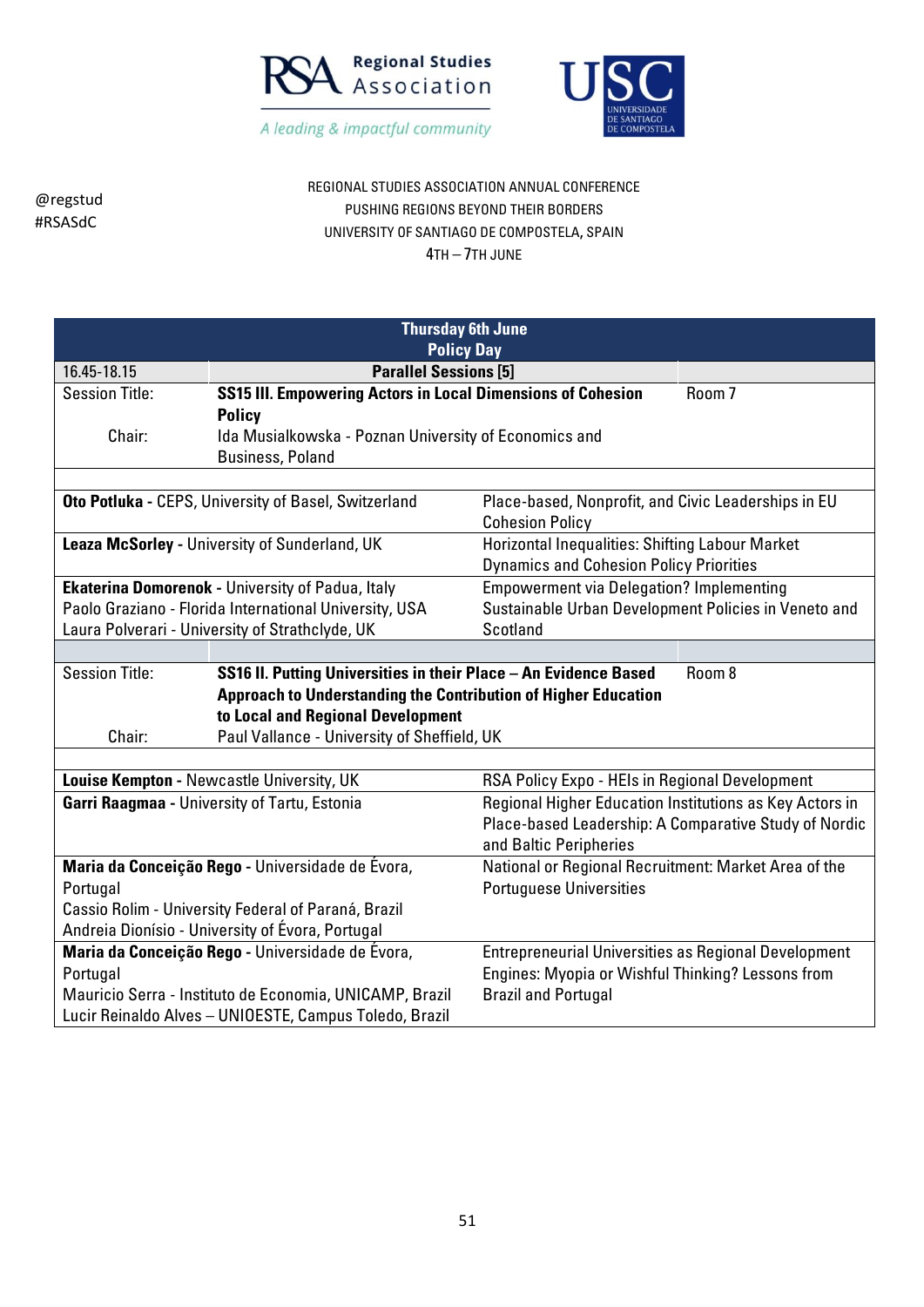



## REGIONAL STUDIES ASSOCIATION ANNUAL CONFERENCE PUSHING REGIONS BEYOND THEIR BORDERS UNIVERSITY OF SANTIAGO DE COMPOSTELA, SPAIN

| <b>Thursday 6th June</b>                                         |                                                              |                                                                          |         |
|------------------------------------------------------------------|--------------------------------------------------------------|--------------------------------------------------------------------------|---------|
| <b>Policy Day</b><br><b>Parallel Sessions [5]</b><br>16.45-18.15 |                                                              |                                                                          |         |
| <b>Session Title:</b>                                            | <b>Regional Studies Association Development Plan</b>         |                                                                          | Room 9  |
|                                                                  |                                                              |                                                                          |         |
|                                                                  |                                                              |                                                                          |         |
|                                                                  | <b>Sally Hardy, Regional Studies Association, UK</b>         | We welcome all participants to join members of the RSA                   |         |
| Sarah Ayres, University of Bristol, UK                           |                                                              | Board to discuss the Association's three key                             |         |
|                                                                  | Mark Tewdwr-Jones, Newcastle University, UK                  | developmental challenges. These discussions will                         |         |
|                                                                  |                                                              | contribute to ideas for the Development Plan for the                     |         |
|                                                                  |                                                              | next period. Expect a brief presentation and then                        |         |
|                                                                  |                                                              | informal discussion lifting the veil on the debates of the<br>RSA Board. |         |
|                                                                  |                                                              |                                                                          |         |
| <b>Session Title:</b>                                            | <b>Urban and Cultural Tourism</b>                            |                                                                          | Room 10 |
| Chair:                                                           | Lucrezia Lopez - University of Santiago de Compostela, Spain |                                                                          |         |
|                                                                  |                                                              |                                                                          |         |
| <b>Gabriel Weber - ESSCA, France</b>                             |                                                              | Degrowth, Commons, Governance, Care and Conviviality                     |         |
|                                                                  | Laura Juliana Ardila Fontecha - Universidad Industrial de    | in Tourism: The Case of the Pilgrimage Route to                          |         |
| Santander, Spain                                                 |                                                              | Santiago de Compostela (Spain)                                           |         |
|                                                                  | Ignazio Cabras - Newcastle Business School, UK               |                                                                          |         |
|                                                                  | Alexandre Vecino Aguirre - University of Santiago de         | Relation between Tourism and Urban Liveability:                          |         |
| Compostela, Spain                                                |                                                              | <b>Theoretical and Assessment Issues</b>                                 |         |
|                                                                  | Fidel Martínez-Roget - University of Santiago de             |                                                                          |         |
| Compostela, Spain                                                |                                                              |                                                                          |         |
|                                                                  | David Rodríguez González - University of a Coruna, Spain     |                                                                          |         |
|                                                                  | Leonardo Nogueira de Moraes - University of Melbourne,       | Urban Teleconnectedness and the Building of                              |         |
| Australia                                                        |                                                              | Resilience to Disasters in Regional Tourist Destinations:                |         |
|                                                                  | Alan March - University of Melbourne, Australia              | Exploring the case of Wye River, VIC, Australia                          |         |
|                                                                  | Alexandra Cehan - Alexandru Ioan Cuza University of lasi,    | Particularities of Cooperation in Tourism in Peripheral                  |         |
| Romania                                                          |                                                              | Areas: Empirical Evidence from Vatra Dornei, Romania                     |         |
|                                                                  | Corneliu lațu - Alexandru Ioan Cuza University of Iași,      |                                                                          |         |
| Romania                                                          |                                                              |                                                                          |         |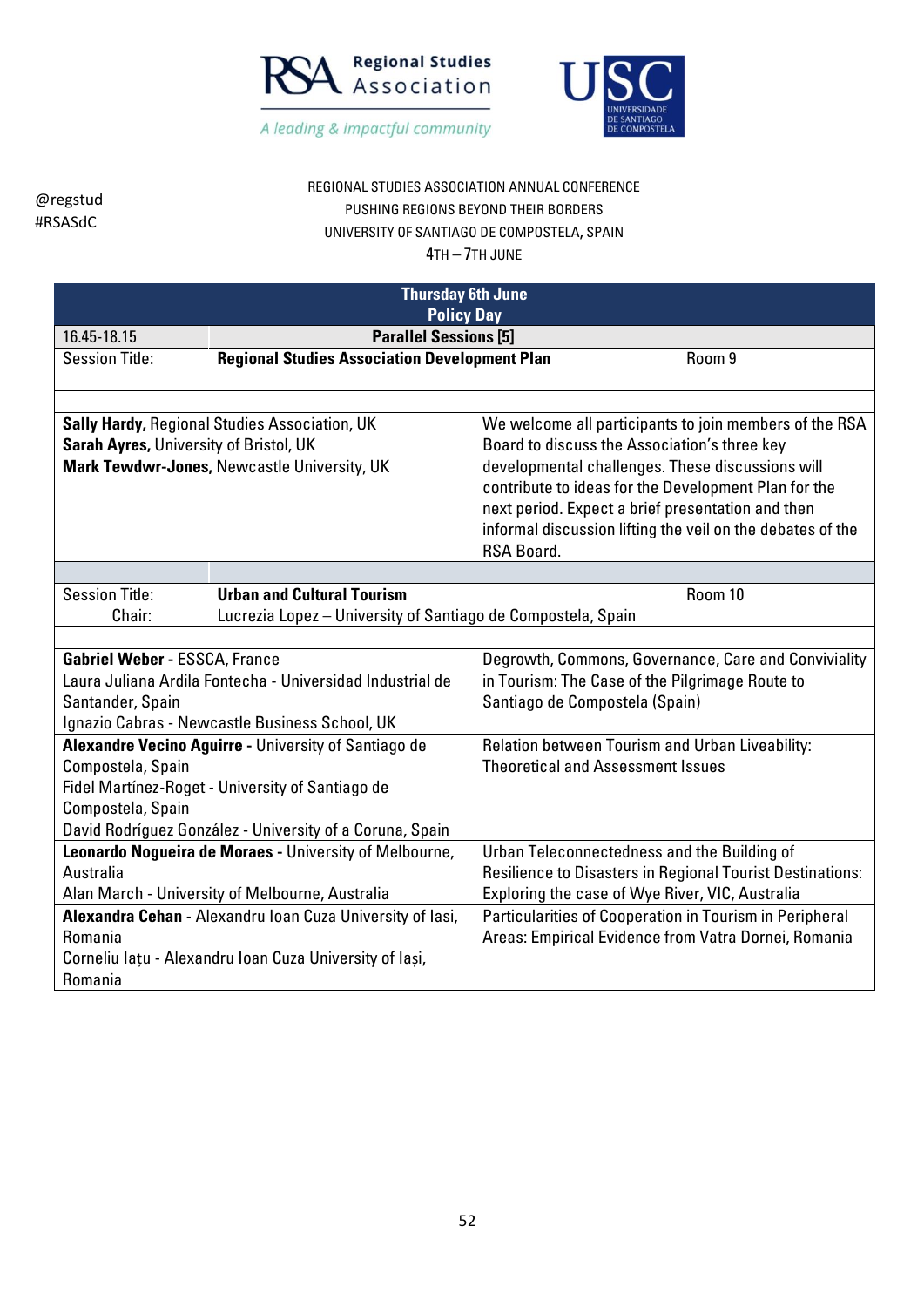



## REGIONAL STUDIES ASSOCIATION ANNUAL CONFERENCE PUSHING REGIONS BEYOND THEIR BORDERS UNIVERSITY OF SANTIAGO DE COMPOSTELA, SPAIN

| <b>Thursday 6th June</b>                                |                                                            |                                                               |  |
|---------------------------------------------------------|------------------------------------------------------------|---------------------------------------------------------------|--|
| <b>Policy Day</b>                                       |                                                            |                                                               |  |
| <b>Parallel Sessions [5]</b><br>16.45-18.15             |                                                            |                                                               |  |
| <b>Session Title:</b>                                   | <b>Questioning Governance</b>                              | Room 11                                                       |  |
| Chair:                                                  | Sina Shahab - Cardiff University, UK                       |                                                               |  |
|                                                         |                                                            |                                                               |  |
|                                                         | Cristina Cavaco - CIAUD, Faculty of Architecture,          | From Strategic Spatial Planning to Soft Planning: So          |  |
| University of Lisbon, Portugal                          |                                                            | What's New?                                                   |  |
|                                                         | João Mourato - Instituto de Ciências Sociais, Universidade |                                                               |  |
| de Lisboa, Portugal                                     |                                                            |                                                               |  |
|                                                         | João Pedro Costa - CIAUD, Faculdade de Arquitetura,        |                                                               |  |
| Universidade de Lisboa, Portugal                        |                                                            |                                                               |  |
|                                                         | João Ferrão - Instituto de Ciências Sociais, Universidade  |                                                               |  |
| de Lisboa, Portugal                                     |                                                            |                                                               |  |
|                                                         | Thi Hoa Truong - Waseda University, Japan                  | <b>Bureaucratic Corruption is Contagious: How Could</b>       |  |
|                                                         |                                                            | Anti-Corruption Initiatives Work? An Analysis for             |  |
|                                                         |                                                            | <b>Vietnamese Provinces</b>                                   |  |
| Sina Shahab - Cardiff University, UK                    |                                                            | Swiss Land Improvement Syndicates (LIS): An Impure            |  |
|                                                         | François-Xavier Viallon - University of Lausanne,          | <b>Coasian Solution?</b>                                      |  |
| Switzerland                                             |                                                            |                                                               |  |
|                                                         |                                                            |                                                               |  |
| <b>Session Title:</b>                                   | SS2 III. Digital Technology: Regions, Business and Policy  | Room 12                                                       |  |
| Chair:                                                  | Calvin Jones - Cardiff Business School, UK                 |                                                               |  |
|                                                         |                                                            |                                                               |  |
| Laura Norris - Cardiff University, UK                   |                                                            | Digital Economy Impacts on Rural Business Models: A           |  |
|                                                         |                                                            | <b>Case Study Approach</b>                                    |  |
|                                                         | Reto Bürgin - University of Bern, Switzerland              | Digital Periphery? A Community Case Study of                  |  |
|                                                         | Heike Mayer - University of Bern, Switzerland              | <b>Digitalization in the Swiss Alps</b>                       |  |
|                                                         | Jan Ole Rypestol - NORCE Norwegian Research Centre,        | <b>Asset Modification for Regional Digital Transformation</b> |  |
| Norway                                                  |                                                            |                                                               |  |
|                                                         | Nina Kyllingstad - University of Agder, Norway             |                                                               |  |
| Ann Camilla Schulze-Krogh - University of Agder, Norway |                                                            |                                                               |  |
|                                                         | Maria Tønnessen - University of Agder, Norway              |                                                               |  |
|                                                         | <b>Calvin Jones - Cardiff Business School, UK</b>          | The Rural-Urban Digital Divide: Evidence from Welsh           |  |
| Dylan Henderson - Cardiff University, UK                |                                                            | <b>SMEs</b>                                                   |  |
| Chen Xu - Cardiff University, UK                        |                                                            |                                                               |  |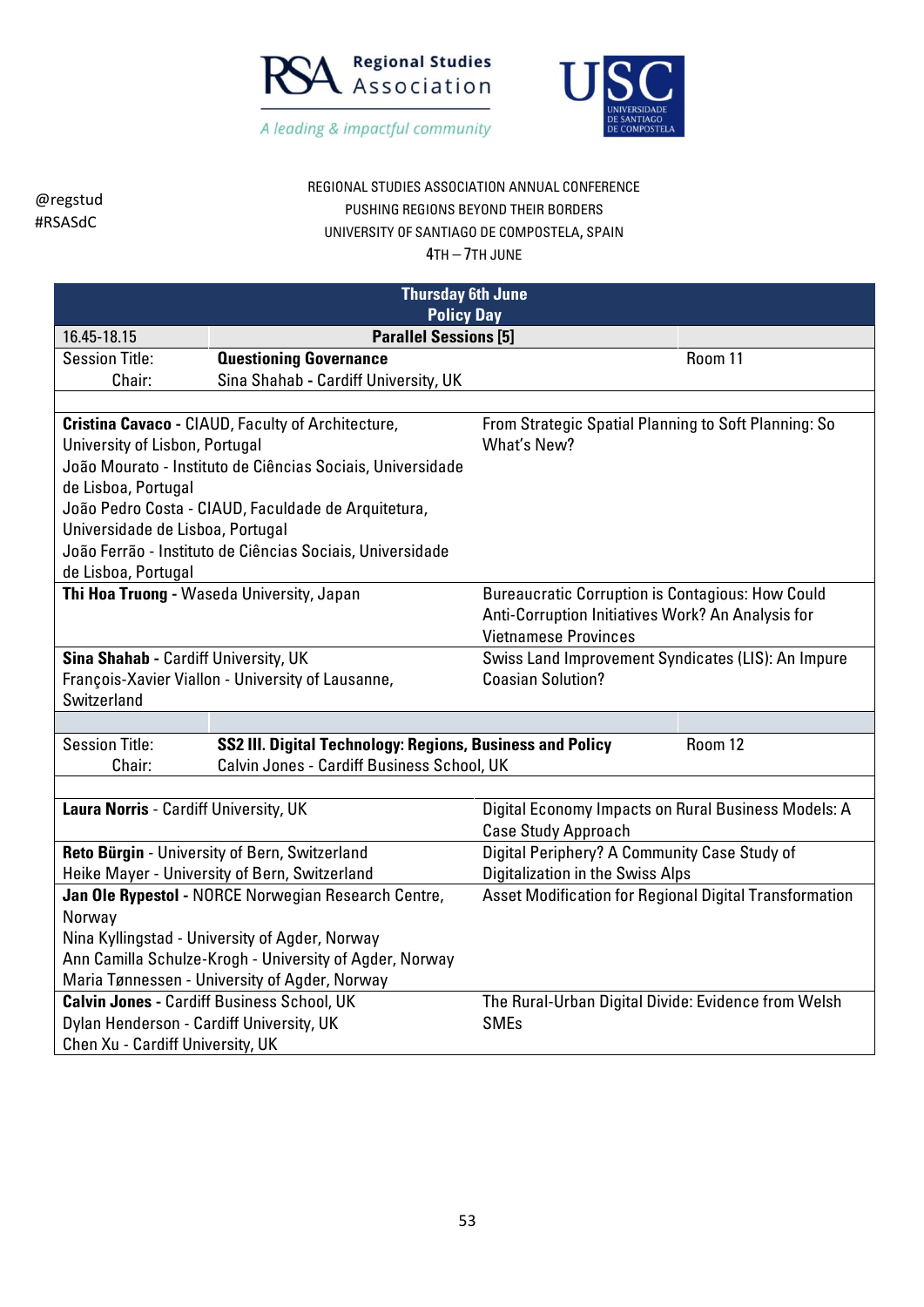



# REGIONAL STUDIES ASSOCIATION ANNUAL CONFERENCE PUSHING REGIONS BEYOND THEIR BORDERS UNIVERSITY OF SANTIAGO DE COMPOSTELA, SPAIN

4TH – 7TH JUNE

| <b>Thursday 6th June</b>                                                  |                                                            |                                                          |         |
|---------------------------------------------------------------------------|------------------------------------------------------------|----------------------------------------------------------|---------|
| <b>Policy Day</b>                                                         |                                                            |                                                          |         |
| 16.45-18.15                                                               | <b>Parallel Sessions [5]</b>                               |                                                          |         |
| <b>Session Title:</b>                                                     | <b>SS4. Distributive Politics and Regional Development</b> |                                                          | Room 13 |
| Chair:                                                                    | Xabier Gainza - University of the Basque Country, Spain    |                                                          |         |
|                                                                           |                                                            |                                                          |         |
|                                                                           | <b>Mehmet Pinar - Edge Hill University, United Kingdom</b> | Electoral Politics, Firm-level Corruption and            |         |
| Pinar Deniz - Marmara University, Turkey                                  |                                                            | Performance: Evidence from Turkish Regions               |         |
|                                                                           | Can Karahasan - Piri Reis University, Turkey               |                                                          |         |
|                                                                           | Stavroula Iliopoulou - Ministry of Tourism, Greece         | Beyond the Socio-economic use of Fiscal Transfers:       |         |
|                                                                           | Yiannis Psycharis - Panteion University of Social and      | The Role of Political Factors in Greek                   |         |
| <b>Political Sciences, Greece</b>                                         |                                                            | <b>Inter-governmental Grant Allocations</b>              |         |
| Maria Zoi - Greece                                                        |                                                            |                                                          |         |
| Panayotis Pantazis - Greece                                               |                                                            |                                                          |         |
|                                                                           | Tasos Kitsos - City-REDI, University of Birmingham, UK     | Mediating Distributive Politics: Political Alignment and |         |
|                                                                           | Antonios Proestakis - JRC, European Commission Belgium     | <b>Electoral Business Cycle Effects on Municipality</b>  |         |
|                                                                           |                                                            | <b>Financing in Greece</b>                               |         |
|                                                                           |                                                            |                                                          |         |
| <b>Session Title:</b><br><b>Spatial Economy and Governance Challenges</b> |                                                            |                                                          | Room 14 |
| Chair:                                                                    | Chun Yang - Hong Kong Baptist University, Hong Kong, China |                                                          |         |
|                                                                           |                                                            |                                                          |         |
|                                                                           | <b>Bill Pritchard - University of Sydney, Australia</b>    | A Chequerboard Frontier: How China is Remaking the       |         |
| Koji Kubo - IDE-JETRO, Japan                                              |                                                            | Spatial Economy of Fresh Fruit Production in Mainland    |         |
|                                                                           | Aye Sandar Phyo - University of Sydney, Australia          | <b>Southeast Asia</b>                                    |         |
|                                                                           | Stefan Borsky - University of Graz, Wegener Center for     | The Role of Global Supply Chains in the Transmission of  |         |
| Global and Climate Change, Austria                                        |                                                            | <b>Weather Induced Production Shocks</b>                 |         |
| Martin Jury - University of Graz, Austria                                 |                                                            |                                                          |         |
|                                                                           | Karol Mrozik - Poznan University of Life Sciences, Poland  | The Spatial Distribution of the JESSICA Projects         |         |
|                                                                           | Piotr Idczak - Poznań University of Economics and          | <b>Implemented in Polish Municipalities</b>              |         |
| <b>Business, Poland</b>                                                   |                                                            |                                                          |         |
|                                                                           | Ida Musiałkowska - Poznań University of Economics and      |                                                          |         |
| <b>Business, Poland</b>                                                   |                                                            |                                                          |         |

54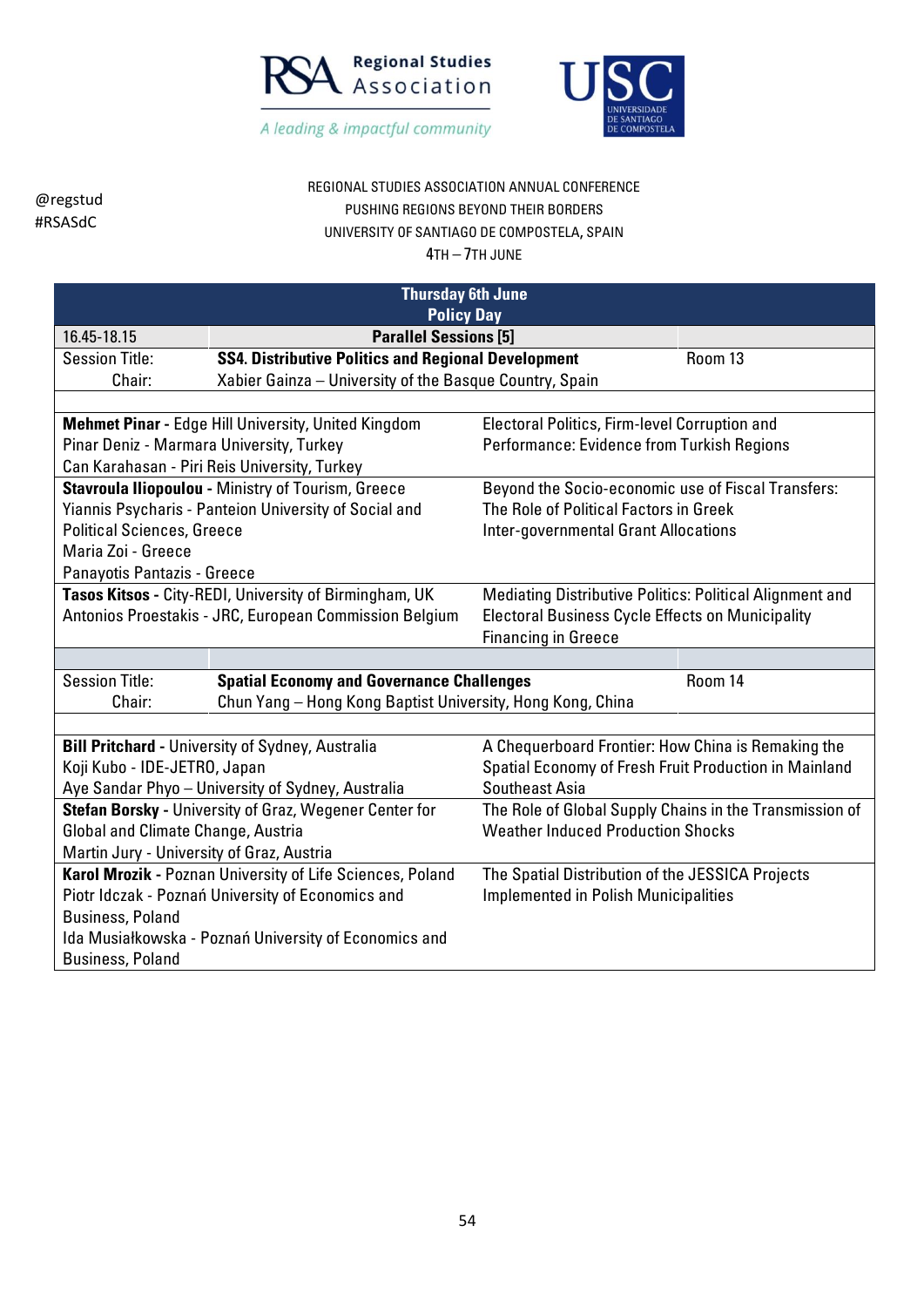



## REGIONAL STUDIES ASSOCIATION ANNUAL CONFERENCE PUSHING REGIONS BEYOND THEIR BORDERS UNIVERSITY OF SANTIAGO DE COMPOSTELA, SPAIN

| <b>Thursday 6th June</b><br><b>Policy Day</b>   |                                                                                            |                                                                                                                  |         |  |
|-------------------------------------------------|--------------------------------------------------------------------------------------------|------------------------------------------------------------------------------------------------------------------|---------|--|
| <b>Parallel Sessions [5]</b><br>16.45-18.15     |                                                                                            |                                                                                                                  |         |  |
| <b>Session Title:</b>                           | <b>SS22 II. Smart Specialisation from Theory to Practice:</b>                              |                                                                                                                  | Room 16 |  |
|                                                 | <b>Implementation Experiences across Europe</b>                                            |                                                                                                                  |         |  |
| Chair:                                          | Ugo Fratesi - Politecnico di Milano, Italy                                                 |                                                                                                                  |         |  |
|                                                 |                                                                                            |                                                                                                                  |         |  |
|                                                 | <b>Alessandro Rosiello - University of Edinburgh Business</b>                              | <b>Addressing Regional Policy Implementation Challenges</b>                                                      |         |  |
| School, UK                                      | George Papamichail - University of Edinburgh, UK                                           | in Catching-up Regions through the Analytical Lens of<br><b>Smart Specialisation Strategies</b>                  |         |  |
| David Wield - Open University, UK               |                                                                                            |                                                                                                                  |         |  |
|                                                 | Elisabetta Marinelli - JRC - European Commission, Spain                                    | <b>Smart Specialisation in Extremadura and Puglia:</b>                                                           |         |  |
|                                                 | Federica Bertamino - Agenzia della Coesione Territoriale,                                  | <b>Meeting New Governance Challenges</b>                                                                         |         |  |
| Italy                                           |                                                                                            |                                                                                                                  |         |  |
|                                                 | Ana Fernandez-Zubieta - Universidad Complutense de                                         |                                                                                                                  |         |  |
| Madrid, Spain                                   |                                                                                            |                                                                                                                  |         |  |
| Mari Wøien - Nordregio, Sweden                  |                                                                                            | <b>Implementing Smart Specialisation: Experiences from</b>                                                       |         |  |
| Jukka Teräs - Nordregio, Sweden                 |                                                                                            | the Nordic Region                                                                                                |         |  |
|                                                 | Krzysztof Mieszkowski - JRC, European Commission,                                          | Evaluation of an Approach to the Entrepreneurial                                                                 |         |  |
| Spain                                           |                                                                                            | Discovery Process in the Pomorskie Region                                                                        |         |  |
|                                                 |                                                                                            |                                                                                                                  |         |  |
| <b>Session Title:</b>                           | <b>SS30. Regional Economic and Policy History</b>                                          |                                                                                                                  | Room 17 |  |
| Chair:                                          | Marijn Molema - Fryske Akademy, The Netherlands & Sara<br>Svensson - CEU Budapest, Hungary |                                                                                                                  |         |  |
|                                                 |                                                                                            |                                                                                                                  |         |  |
| <b>Speakers:</b>                                |                                                                                            | Before the discussion starts, the chairs will give a                                                             |         |  |
|                                                 |                                                                                            | presentation about the ReHi-network. They will sketch a                                                          |         |  |
|                                                 | <b>Martin Henning, University of Gothenburg, Sweden</b>                                    | research agenda called 'New Regional History' which                                                              |         |  |
| <b>Anssi Paasi, University of Oulo, Finland</b> |                                                                                            | gives directions to a more concrete follow-up of the                                                             |         |  |
|                                                 | Jesus Valdaliso, University of the Basque Country, Spain                                   | network. This agenda will be illustrated with concrete                                                           |         |  |
| Andy Pike, Newcastle University, UK             |                                                                                            | project ideas in which the drivers of inequality in cities                                                       |         |  |
|                                                 |                                                                                            | and regions, as well as the initiatives to combat these<br>inequalities, should be researched from a longer time |         |  |
|                                                 |                                                                                            | perspective. After this presentation, four experienced                                                           |         |  |
|                                                 |                                                                                            | researchers will reflect on these ideas, and share their                                                         |         |  |
|                                                 |                                                                                            | own beliefs about why it is important to bridge the gap                                                          |         |  |
|                                                 |                                                                                            | between History and Regional Studies.                                                                            |         |  |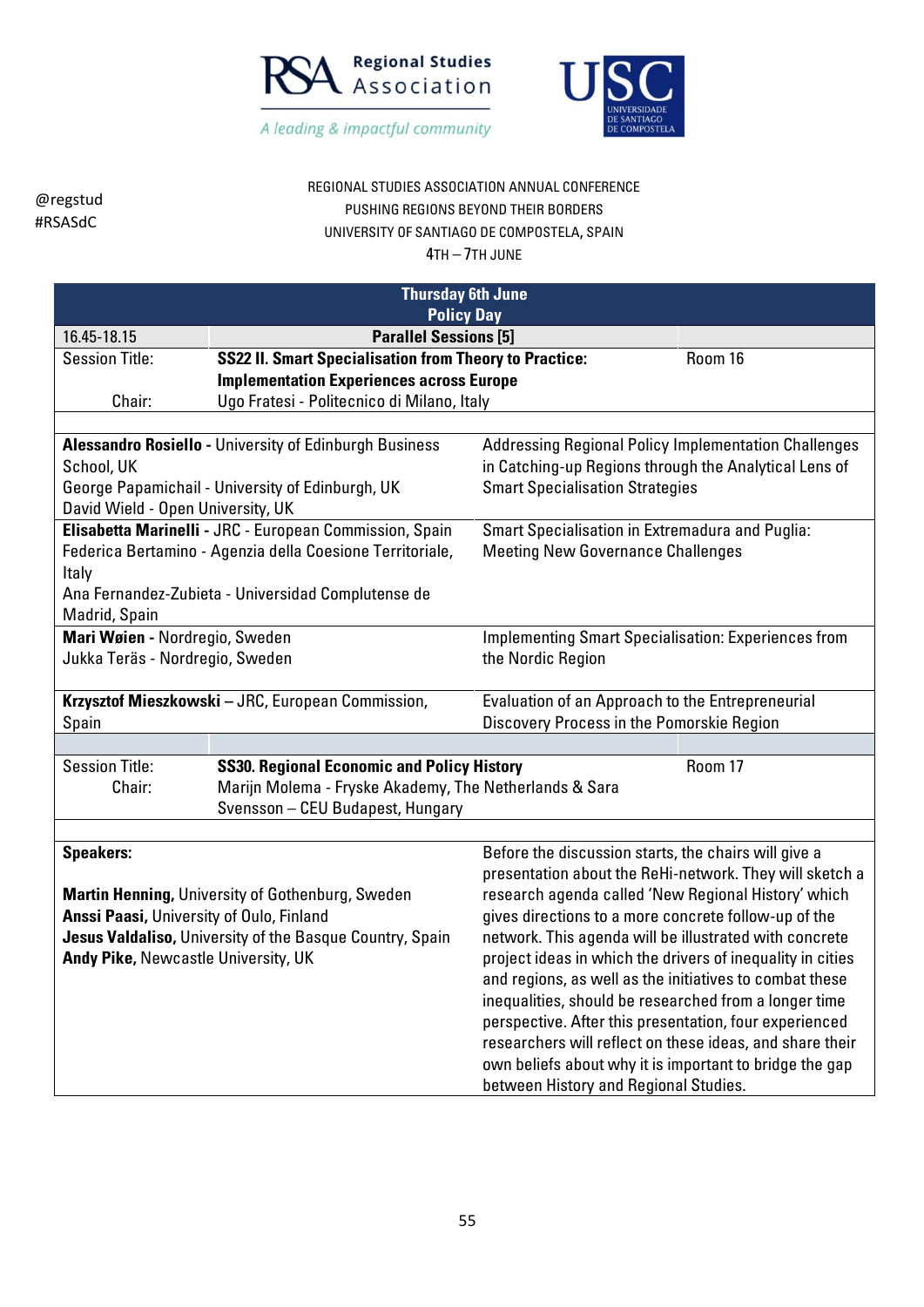



# REGIONAL STUDIES ASSOCIATION ANNUAL CONFERENCE PUSHING REGIONS BEYOND THEIR BORDERS UNIVERSITY OF SANTIAGO DE COMPOSTELA, SPAIN

| <b>Thursday 6th June</b>            |                                                                  |                                                              |                                |
|-------------------------------------|------------------------------------------------------------------|--------------------------------------------------------------|--------------------------------|
| <b>Policy Day</b>                   |                                                                  |                                                              |                                |
| 16.45-18.15                         | <b>Parallel Sessions [5]</b>                                     |                                                              |                                |
| <b>Session Title:</b>               | SS17 I. Thinking beyond State-centred Approaches to Borders      |                                                              | Seminar I                      |
| Chair:                              | Secil Dagtas - University of Waterloo, Canada                    |                                                              |                                |
|                                     |                                                                  |                                                              |                                |
|                                     | Hulya Arik - University of Gothenburg, Sweden                    | <b>Transnational Feminism, Solidarity, and Methodologies</b> |                                |
|                                     | Cagatay Selin - University of Gothenburg, Sweden                 | of Working beyond Regional Borders                           |                                |
|                                     | Sasunkevich Olga Volha - University of Gothenburg,               |                                                              |                                |
| Sweden                              |                                                                  |                                                              |                                |
|                                     | Mia Liinason - University of Gothenburg, Sweden                  |                                                              |                                |
|                                     | Jaby Mathew - Independent Researcher, India                      | <b>Interrogating Global Citizenship and Global Studies</b>   |                                |
|                                     |                                                                  |                                                              |                                |
| <b>Session Title:</b>               | <b>Urban Planning and Sustainability</b>                         |                                                              | <b>Geography Seminar 213</b>   |
| Chair:                              | Eduarda Marques da Costa - University of Lisbon, Portugal        |                                                              |                                |
|                                     |                                                                  |                                                              |                                |
|                                     | Masaaki Takemura - Meiji University, Japan                       | What Impedes the Learning from Successful Town               |                                |
|                                     |                                                                  | Management?                                                  |                                |
|                                     | <b>Benjamin Flowers - Georgia Institute of Technology, USA</b>   | <b>Stadia and Redevelopment</b>                              |                                |
|                                     | Jennifer Clark - Georgia Institute of Technology, USA            | The Urban Technology Project: Selling Smart Cities as        |                                |
|                                     |                                                                  | the New Competitive Advantage                                |                                |
|                                     | Beatriz Valcárcel Aguiar - University of Santiago de             | An Analysis of the Liveability-Sustainability Relation in    |                                |
| Compostela, Spain                   |                                                                  | <b>Spanish Cities</b>                                        |                                |
|                                     | Pilar Murias Fernández - University of Santiago de               |                                                              |                                |
| Compostela, Spain                   |                                                                  |                                                              |                                |
|                                     | Alexandre Vecino Aguirre - University of Santiago de             |                                                              |                                |
| Compostela, Spain                   |                                                                  |                                                              |                                |
| <b>Session Title:</b>               | <b>SS10 II. Predicting Spatial Impacts of Automated Vehicles</b> |                                                              | <b>Ancient History Seminar</b> |
| Chair:                              | Nikolas Thomopoulos, UK                                          |                                                              | 012                            |
|                                     |                                                                  |                                                              |                                |
|                                     | Veronique Van Acker - Luxembourg Institute of                    | How Autonomous Driving May Affect Residential and            |                                |
| Socio-Economic Research, Luxembourg |                                                                  | <b>Workplace Location Decisions: A Review of the</b>         |                                |
|                                     |                                                                  | Literature Through the Lens of Acceptance and Value of       |                                |
|                                     |                                                                  | <b>Travel Time</b>                                           |                                |
|                                     | Georges A. Tanguay - Université du Québec, Canada                | Estimation of Car Trips Generated by the Arrival of          |                                |
|                                     | Marc-Olivier Pépin - Université du Québec à Montréal,            | Autonomous Vehicles in the Montreal Metropolitan             |                                |
| Canada                              |                                                                  | Area                                                         |                                |
|                                     |                                                                  |                                                              |                                |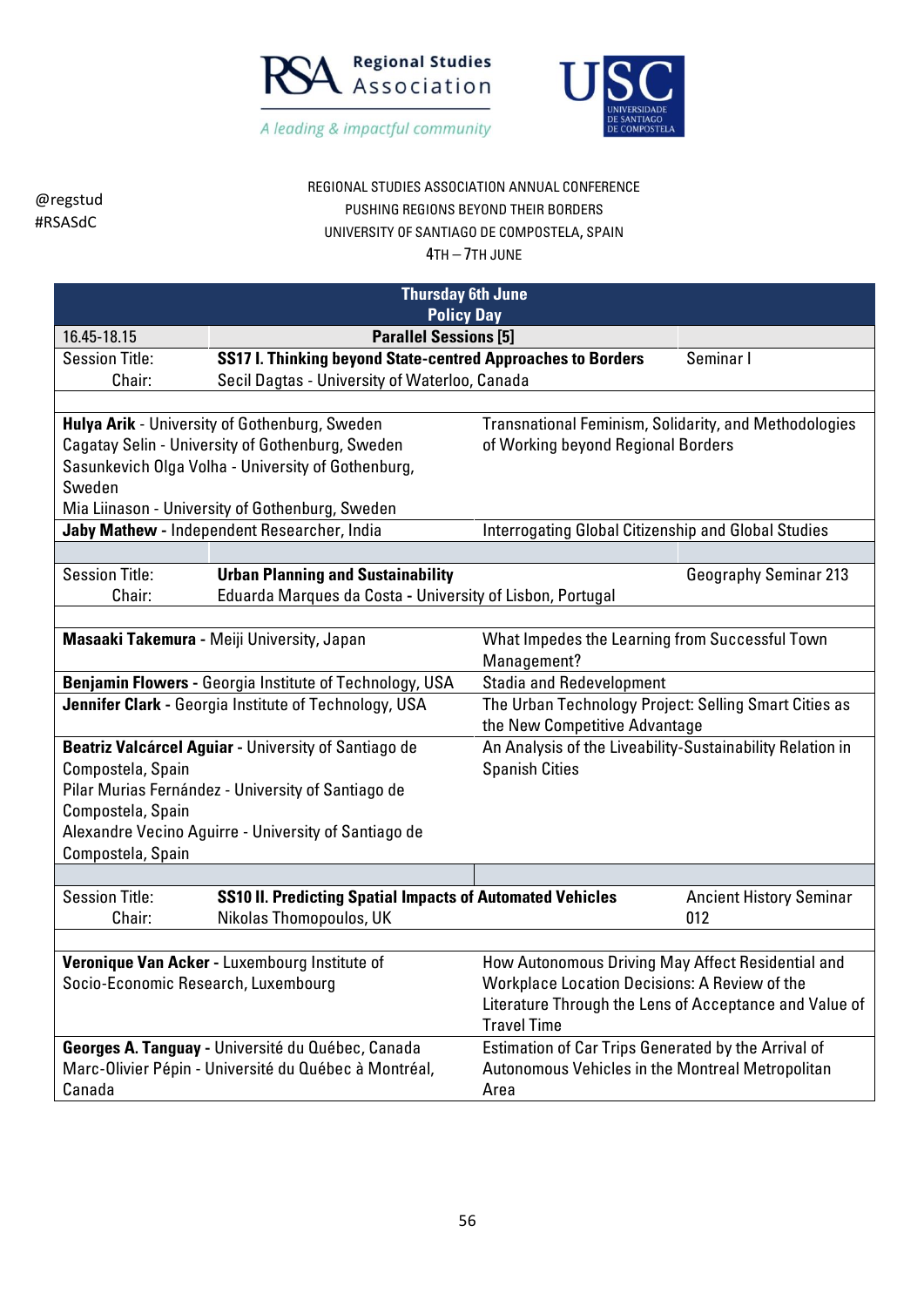



# REGIONAL STUDIES ASSOCIATION ANNUAL CONFERENCE PUSHING REGIONS BEYOND THEIR BORDERS UNIVERSITY OF SANTIAGO DE COMPOSTELA, SPAIN

| <b>Thursday 6th June</b><br><b>Policy Day</b>                                                                                                                                                                                                                                                                                                             |                                                                                                                                     |                                                                                                                                                                           |
|-----------------------------------------------------------------------------------------------------------------------------------------------------------------------------------------------------------------------------------------------------------------------------------------------------------------------------------------------------------|-------------------------------------------------------------------------------------------------------------------------------------|---------------------------------------------------------------------------------------------------------------------------------------------------------------------------|
| 16.45-18.15                                                                                                                                                                                                                                                                                                                                               | <b>Parallel Sessions [5]</b>                                                                                                        |                                                                                                                                                                           |
| <b>Session Title:</b><br>Chair:                                                                                                                                                                                                                                                                                                                           | <b>SS1 IV. Energy Projects and Societal Transformation</b><br>Camilla Chlebna - Carl von Ossietzky University Oldenburg,<br>Germany | Art Seminar 235                                                                                                                                                           |
|                                                                                                                                                                                                                                                                                                                                                           |                                                                                                                                     |                                                                                                                                                                           |
| Stefan Philipp - ZSI, Centre for Social Innovation, Austria<br>Johannes Suitner - University of Technology Vienna,<br>Austria                                                                                                                                                                                                                             |                                                                                                                                     | Socially-innovative Energy Projects in Peripheral<br>Regions                                                                                                              |
|                                                                                                                                                                                                                                                                                                                                                           | Benjamin Best - Wuppertal Institut, Germany                                                                                         | Socio-political Impact of Transdisciplinary Research<br>Projects                                                                                                          |
| Academy of Sciences, Hungary<br>Hungary                                                                                                                                                                                                                                                                                                                   | Viktor Varju - Centre for Regional Studies of the Hungarian<br>Akos Bodor - MTA KRTK Institute for Regional Studies,                | Revealing the Motivational Factors for Renewable<br>Energy Use and Energy Efficiency, a Territorial<br>Comparison on the Two Sides of Hungarian-Croatian<br><b>Border</b> |
|                                                                                                                                                                                                                                                                                                                                                           |                                                                                                                                     |                                                                                                                                                                           |
| SS3. Disadvantaged Territories: From Oblivion to Renaissance,<br><b>Medieval Seminar 232</b><br><b>Session Title:</b><br><b>Implementing Territorial Strategies and Policies for Sustainable</b><br><b>Development</b><br>Chair:<br>Andrea De Toni - Università degli Studi del Molise, Italy                                                             |                                                                                                                                     |                                                                                                                                                                           |
|                                                                                                                                                                                                                                                                                                                                                           |                                                                                                                                     |                                                                                                                                                                           |
| Carolina Perpiña Castillo - JRC, European Commission,<br>Regional Profiles in EU Rural Areas based on<br>Socioeconomic and Demographic Indicators<br>Italy<br>Chris Jacobs-Crisioni - JRC, European Commission, Spain<br>Boyan Kavalov - JRC, European Commission, Spain                                                                                  |                                                                                                                                     |                                                                                                                                                                           |
| Ricardo Barranco - JRC, European Commission, Spain<br><b>Thomas Dax</b> - Federal Institute for Less Favoured and<br>Mountainous Areas (BABF), Austria<br>Andrew Copus - Social, Economic and Geographical<br>Sciences Group, James Hutton Institute, UK<br>Ruth Wilson - Social, Economic and Geographical<br>Sciences Group, James Hutton Institute, UK |                                                                                                                                     | Green Shoots or Chimera? Emerging Evidence of a<br>Demographic Turnaround in the Scottish Islands and<br><b>Austrian Alps</b>                                             |
| Studies, HAS, Hungary<br>HAS, Hungary                                                                                                                                                                                                                                                                                                                     | Katalin Kovács - Centre for Economic and Regional<br>Gergely Tagai - Centre for Economic and Regional Studies,                      | Shrinking Rural Areas in Hungary: An Inquiry of Types<br>and Causes                                                                                                       |
| Italy<br>Development, Italy                                                                                                                                                                                                                                                                                                                               | Andrea Omizzolo - European Academy of Bozen/Bolzano,<br>Federica Maino - Eurac Research, Institute for Regional                     | Processes of Self-sustainable Development in Marginal<br>Mountain Communities: A Comparison of Two Cases in<br>the Italian Alps                                           |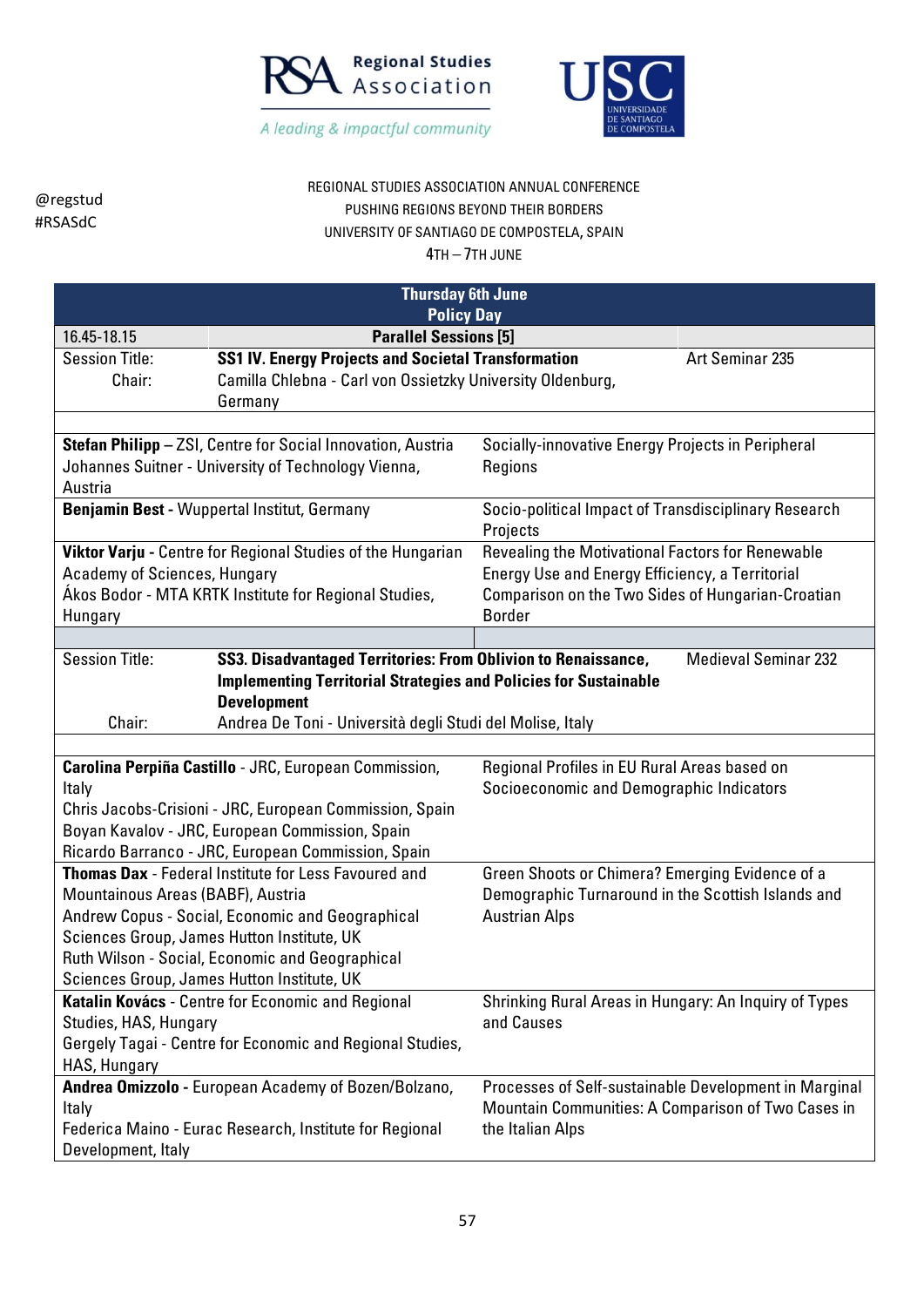

@regstud



| wregstuu<br>PUSHING REGIONS BEYOND THEIR BORDERS<br>#RSASdC<br>UNIVERSITY OF SANTIAGO DE COMPOSTELA, SPAIN<br>$4TH - 7TH$ JUNF |                                                      |                                                                                                                      |                           |
|--------------------------------------------------------------------------------------------------------------------------------|------------------------------------------------------|----------------------------------------------------------------------------------------------------------------------|---------------------------|
|                                                                                                                                |                                                      | <b>DayThursday 6th June</b><br><b>Policy Day</b>                                                                     |                           |
| <b>Session Title:</b><br>Chair:                                                                                                | <b>Urban Governance and Policies</b><br>Compostela   | Maria Jose Pineira, University of Santiago de                                                                        | <b>Modern Seminar 230</b> |
| Poland                                                                                                                         | Aldona Wiktorska-Swiecka - University of Wroclaw,    | Co-creation of Public Services as a New Policy Tool in<br>Urban Governance: ProPoLab as a Good Practice in<br>Poland |                           |
|                                                                                                                                | Gergő Gajzágó - Széchenyi István University, Hungary | Proximity and Governance in the City Development                                                                     |                           |
| Andy Jonas - University of Hull, UK<br>Yi Li - Hohai University, China                                                         |                                                      | City Regionalism with Chinese Characteristics: The<br>Geopolitical Dynamics of the Yangtze River Delta Region        |                           |
|                                                                                                                                |                                                      |                                                                                                                      |                           |
| 17.15-18.15                                                                                                                    |                                                      | <b>Student and Early Career Networking Session</b>                                                                   | Room 18                   |
| 19.30-22.30                                                                                                                    |                                                      | Conference Dinner (Pre-registration only) The dinner will<br>take place at the Parador de los Reyes Católicos Hotel, | <b>Parador Hotel</b>      |

REGIONAL STUDIES ASSOCIATION ANNUAL CONFERENCE

## **Friday 7th June**

Praza do Obradoiro, 1

| 08.30-12.30                                                 | <b>Conference Registration</b>                                 |                                                                 |        |
|-------------------------------------------------------------|----------------------------------------------------------------|-----------------------------------------------------------------|--------|
| 09.00-10.30                                                 | <b>Parallel Sessions [6]</b>                                   |                                                                 |        |
| <b>Session Title:</b>                                       | SS29. Borders in Motion in China's 'Radiation' Center, Yunnan  |                                                                 | Room 2 |
|                                                             | <b>Province</b>                                                |                                                                 |        |
| Chair:                                                      | Victor Konrad - Carleton University, Canada                    |                                                                 |        |
|                                                             |                                                                |                                                                 |        |
| Karin Dean - Tallinn University, Estonia                    |                                                                | Infrastructure Developments Ordering Yunnan's                   |        |
|                                                             |                                                                | <b>Borderlands</b>                                              |        |
| <b>Jussi Laine - University of Eastern Finland, Finland</b> |                                                                | <b>Multiscalar Border(land)s as Sites of Relational Motion:</b> |        |
|                                                             |                                                                | The Role of Yunnan's Borders for Transregional Security         |        |
|                                                             | <b>Victor Konrad - Carleton University, Canada</b>             | Kunming: Borderland Metropolis of China's 'Radiation'           |        |
|                                                             |                                                                | <b>Center, Yunnan Province</b>                                  |        |
|                                                             | <b>Martin van der Velde - Radboud University Nijmegen, The</b> | Yunnan as a Magnet for Transnational Labour                     |        |
| <b>Netherlands</b>                                          |                                                                | Migration: A Multi-scalar Perspective on the                    |        |
|                                                             |                                                                | China-Myanmar Cross-border Labour Market Region                 |        |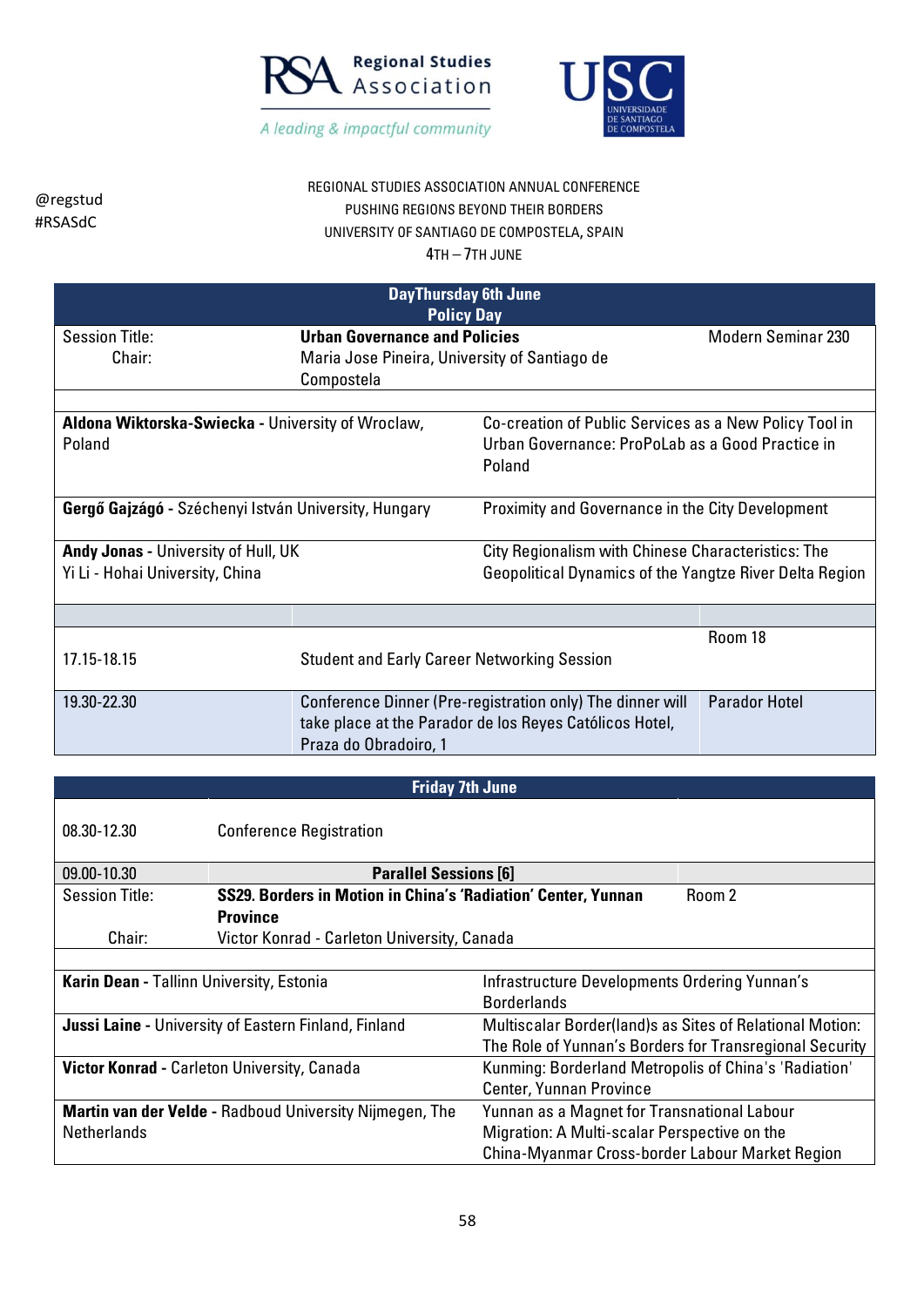



# REGIONAL STUDIES ASSOCIATION ANNUAL CONFERENCE PUSHING REGIONS BEYOND THEIR BORDERS UNIVERSITY OF SANTIAGO DE COMPOSTELA, SPAIN

| <b>Friday 7th June</b>                                      |                                                                       |                                                                                                 |  |
|-------------------------------------------------------------|-----------------------------------------------------------------------|-------------------------------------------------------------------------------------------------|--|
| 09.00-10.30                                                 | <b>Parallel Sessions [6]</b>                                          |                                                                                                 |  |
| <b>Session Title:</b>                                       | <b>Technologies and Global Growth</b>                                 | Room 3                                                                                          |  |
| Chair:                                                      | Nikos Kapitsinis - Cardiff University, UK                             |                                                                                                 |  |
|                                                             |                                                                       |                                                                                                 |  |
|                                                             | Margarida Fontes - LNEG, Laboratorio Nacional de                      | <b>Global Emergence of New Technologies: A Dynamic</b>                                          |  |
| Energia e Geologia, Portugal                                |                                                                       | Analysis of Territorial Knowledge Communities and                                               |  |
|                                                             | Teresa Sá-Marques - University of Porto, CEGOT, Portugal              | <b>Relational Proximity in Wave Energy</b>                                                      |  |
|                                                             | Helder Santos - University of Porto, CEGOT, Portugal                  |                                                                                                 |  |
|                                                             | Cristina Sousa - Univ Portucalense, REMIT & Instituto                 |                                                                                                 |  |
|                                                             | Universitário de Lisboa (ISCTE-IUL), DINAMIA'CET-IUL,                 |                                                                                                 |  |
| Portugal                                                    |                                                                       |                                                                                                 |  |
|                                                             | Nuno Bento - Instituto Universitário de Lisboa (ISCTE-IUL),           |                                                                                                 |  |
| DINAMIA'CET-IUL, Portugal                                   |                                                                       |                                                                                                 |  |
| Javier López - University Isabel I, Spain                   |                                                                       | ICT Adoption in Companies from a Global Perspective:                                            |  |
| <b>Nikos Kapitsinis - Cardiff University, UK</b>            | Rosa Jorda-Borrell - University of Sevilla, Spain                     | PLS-SEM Modelling and Mediation Analysis<br>SME Export Finance Gaps through a Geographical Lens |  |
| Max Munday - Cardiff University, UK                         |                                                                       | of Wales: An Exploration                                                                        |  |
| Annette Roberts - Cardiff University, UK                    |                                                                       |                                                                                                 |  |
|                                                             | Reyes Gonzalez-Relaño - Universidad de Sevilla, Spain                 | Key Variable which Define the Use of ICTs in the                                                |  |
|                                                             | Angel Luis Lucendo-Monedero - Universidad de Sevilla,                 | European enterprise. A Comparative Analysis of                                                  |  |
| Spain                                                       |                                                                       | Spanish Regions in the European Context                                                         |  |
|                                                             | Francisca Ruiz-Rodriguez - Universidad de Sevilla, Spain              |                                                                                                 |  |
|                                                             |                                                                       |                                                                                                 |  |
| <b>Session Title:</b>                                       | <b>SS27. Climate Change, Decarbonization, Clean Energy Transition</b> | Room 4                                                                                          |  |
|                                                             | and Regions                                                           |                                                                                                 |  |
| Chair:                                                      | Silvia Grandi - University of Bologna, Italy                          |                                                                                                 |  |
|                                                             |                                                                       |                                                                                                 |  |
|                                                             | Justyna Chodkowska-Miszczuk - Nicolaus Copernicus                     | <b>Modes of Biogas Plants Developments in Energy</b>                                            |  |
| University, Poland                                          |                                                                       | <b>Transition Countries</b>                                                                     |  |
| Stanislav Martinat - Cardiff University, UK                 |                                                                       |                                                                                                 |  |
|                                                             | Marián Kulla - Pavol Jozef Šafárik University, Slovakia               |                                                                                                 |  |
| Ladislav Novotný - Pavol Jozef Šafárik University, Slovakia |                                                                       |                                                                                                 |  |
|                                                             | Jadwiga Biegańska - Nicolaus Copernicus University,                   |                                                                                                 |  |
| Poland                                                      |                                                                       |                                                                                                 |  |
|                                                             | Andreas Diemer - London School of Economics and                       | Diffusion of Local Economic Shocks in Social Networks:                                          |  |
| Political Science, UK                                       |                                                                       | <b>Evidence from the US Fracking Boom</b>                                                       |  |
|                                                             | Marco Percoco - Università Bocconi, Italy                             | Oil Extraction and Local Development: Evidence from<br><b>Basilicata</b>                        |  |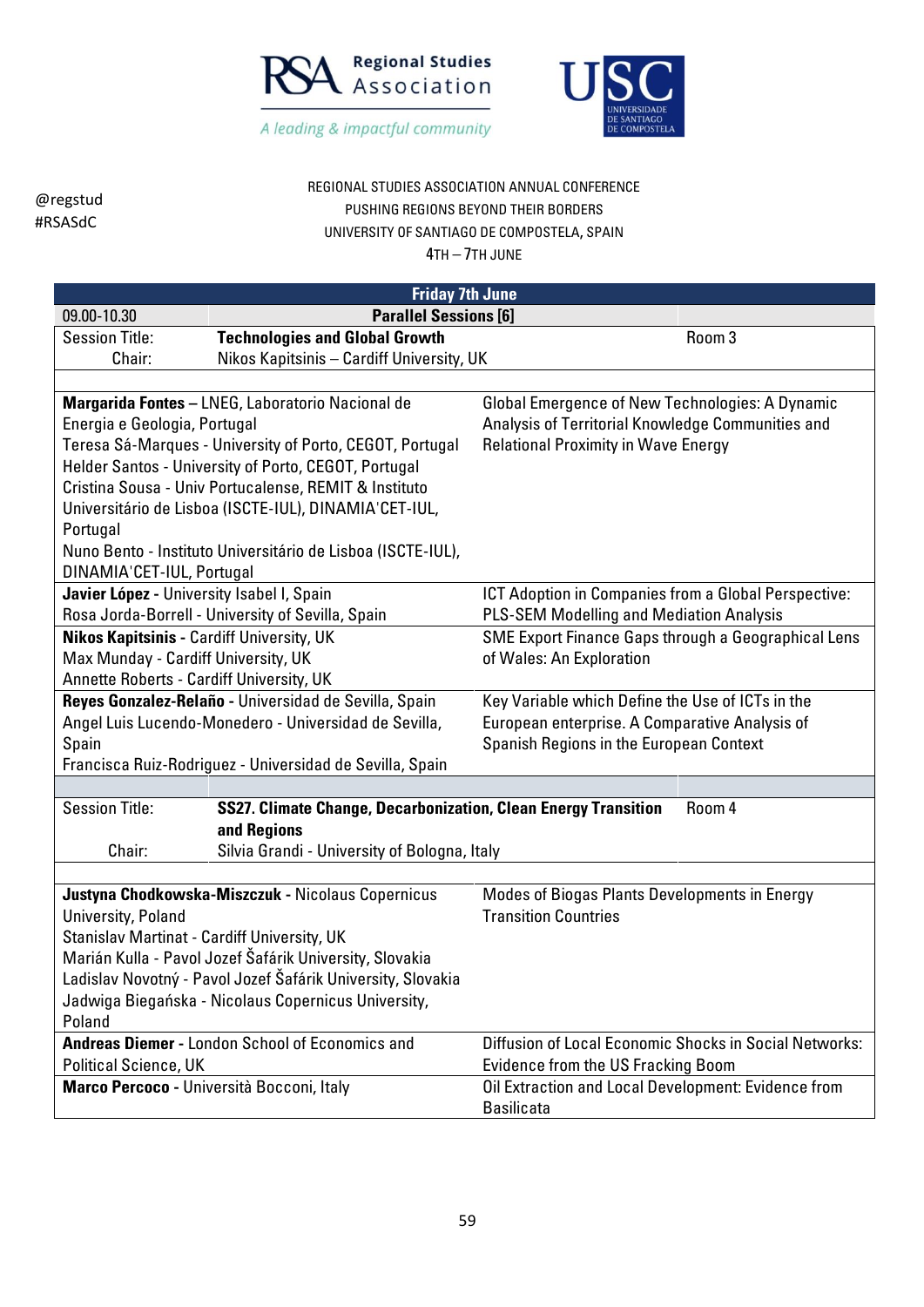



| REGIONAL STUDIES ASSOCIATION ANNUAL CONFERENCE |
|------------------------------------------------|
| PUSHING REGIONS BEYOND THEIR BORDERS           |
| UNIVERSITY OF SANTIAGO DE COMPOSTELA, SPAIN    |

|                       | <b>Friday 7th June</b>                                                                                               |                                                                                                          |        |
|-----------------------|----------------------------------------------------------------------------------------------------------------------|----------------------------------------------------------------------------------------------------------|--------|
| 09.00-10.30           | <b>Parallel Sessions [6]</b>                                                                                         |                                                                                                          |        |
| <b>Session Title:</b> | <b>Cluster Economies</b>                                                                                             |                                                                                                          | Room 6 |
| Chair:                | Paul Dalziel - AERU, Lincoln University, New Zealand                                                                 |                                                                                                          |        |
|                       |                                                                                                                      |                                                                                                          |        |
|                       | Athena Piterou - University of Greenwich, UK                                                                         | Mapping Cultural and Creative Industry Clusters in a                                                     |        |
|                       | Jin Hooi Chan - University of Greenwich, UK                                                                          | World Heritage Site: A Relational Approach                                                               |        |
|                       | Intan Hashim - Universiti Sains Malaysia, Malaysia                                                                   |                                                                                                          |        |
|                       | Suet Leng Khoo - Universiti Sains Malaysia, Malaysia                                                                 |                                                                                                          |        |
|                       | Hooi Hooi Lean - Universiti Sains Malaysia, Malaysia                                                                 |                                                                                                          |        |
|                       | <b>Nils Grashof - University of Bremen, Germany</b>                                                                  | Putting the Watering Can Away: Towards a Targeted<br>(Problem-oriented) Cluster Policy Framework         |        |
|                       |                                                                                                                      |                                                                                                          |        |
| <b>Session Title:</b> | <b>RSA Research Network - CPNET</b>                                                                                  |                                                                                                          | Room 7 |
|                       |                                                                                                                      |                                                                                                          |        |
|                       |                                                                                                                      |                                                                                                          |        |
| Organiser(s)          |                                                                                                                      | CPnet:                                                                                                   |        |
|                       |                                                                                                                      | The Regional Studies Association (RSA) Research<br>Network on EU Cohesion Policy (CPnet) aims to provide |        |
|                       | Nicola Francesco Dotti, Vrije Universiteit Brussel, Belgium<br>Marcin Dąbrowski, Delft University of Technology, the | a forum for debating EU cohesion policy, its                                                             |        |
| <b>Netherlands</b>    |                                                                                                                      | effectiveness, impacts, paradoxes, and its future. Since                                                 |        |
|                       | Leaza McSorley, University of Sunderland, UK                                                                         | 2011, our Research Network has been fully active within                                                  |        |
|                       |                                                                                                                      | the RSA community, having successfully organised ten                                                     |        |
|                       |                                                                                                                      | workshops and special sessions at all the RSA                                                            |        |
|                       |                                                                                                                      | conferences between 2014 and 2018 (Izmir 2014,                                                           |        |
|                       |                                                                                                                      | Piacenza 2015, Graz 2016, Dublin 2017 and Lugano 2018).                                                  |        |
|                       |                                                                                                                      | The CPnet has succeeded in animating the policy                                                          |        |
|                       |                                                                                                                      | debate with two policy-oriented workshops in Brussels,                                                   |        |
|                       |                                                                                                                      | where we discussed our papers with high level EU                                                         |        |
|                       |                                                                                                                      | policy-makers (MEPs, Commissioner's cabinet, EU                                                          |        |
|                       |                                                                                                                      | Commission staff, Committee of the Regions and other                                                     |        |
|                       |                                                                                                                      | high-level EU policymakers). We have also contributed                                                    |        |
|                       |                                                                                                                      | to the academic debate with three edited volumes and                                                     |        |
|                       |                                                                                                                      | one special issue of Regional Studies - these were                                                       |        |
|                       |                                                                                                                      | based on the outcomes of our RSA-funded workshops.                                                       |        |
|                       |                                                                                                                      |                                                                                                          |        |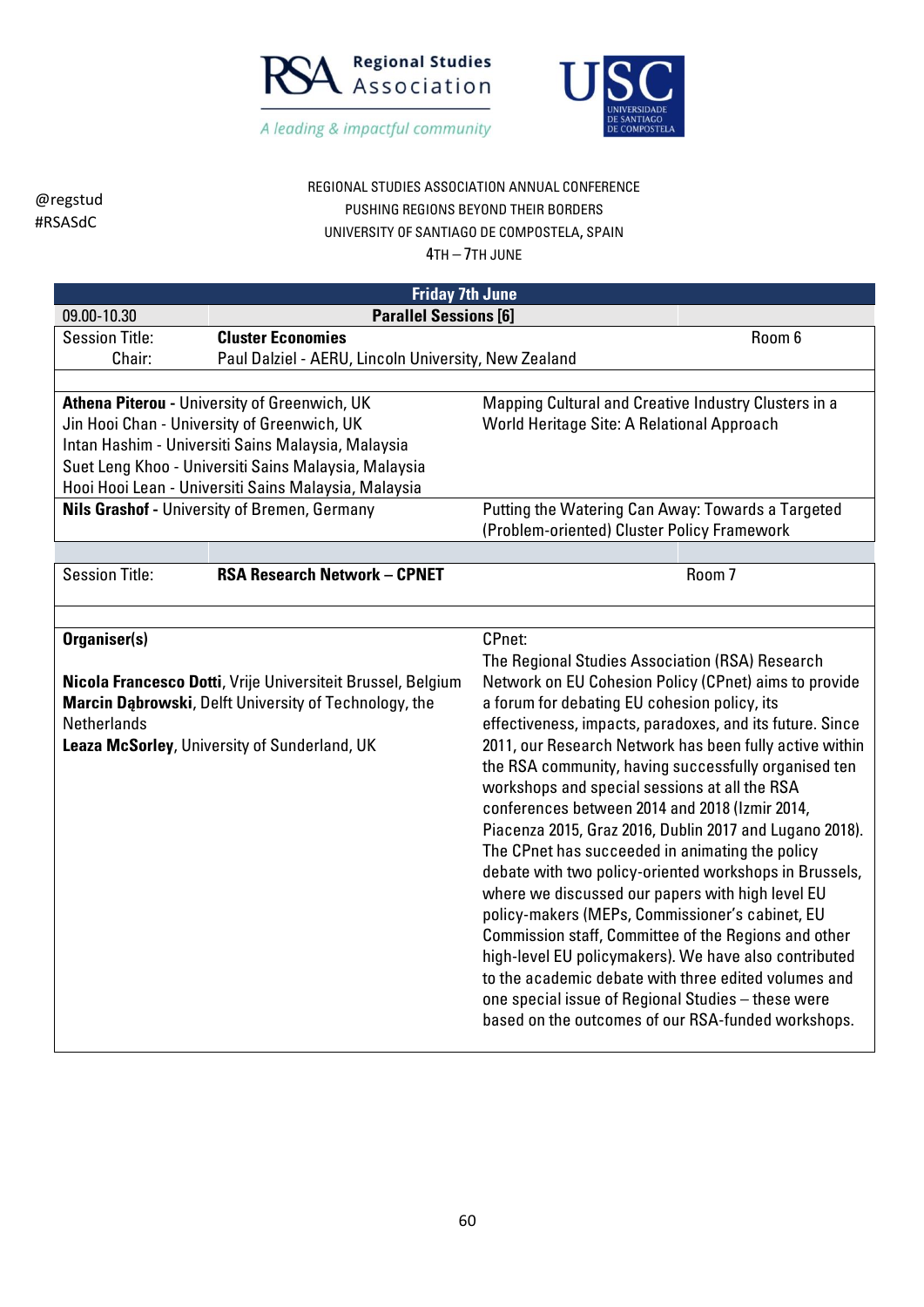



# REGIONAL STUDIES ASSOCIATION ANNUAL CONFERENCE PUSHING REGIONS BEYOND THEIR BORDERS UNIVERSITY OF SANTIAGO DE COMPOSTELA, SPAIN

|                                                                   | <b>Friday 7th June</b>                                  |                                                          |  |
|-------------------------------------------------------------------|---------------------------------------------------------|----------------------------------------------------------|--|
| 09.00-10.30                                                       | <b>Parallel Sessions [6]</b>                            |                                                          |  |
| <b>Session Title:</b>                                             | Demography and Demographic Change in the 21st Century   | Room 13                                                  |  |
| Chair:                                                            | Marcel Mérette - University of Ottawa, Canada           |                                                          |  |
|                                                                   |                                                         |                                                          |  |
|                                                                   | Gintare Pociute-Sereikiene - Lithuanian Social Research | <b>Regional Socioeconomic Development and Adolescent</b> |  |
| Centre, Lithuania                                                 |                                                         | Fertility: The Case of Lithuania                         |  |
|                                                                   | Vaida Tretjakova - Lithuanian Social Centre, Lithuania  |                                                          |  |
|                                                                   | Rūta Ubarevičienė - Lithuanian Social Centre, Lithuania |                                                          |  |
|                                                                   | Lina Šumskaitė - Lithuanian Social Centre, Lithuania    |                                                          |  |
| Janez Nared - ZRC SAZU, Slovenia                                  |                                                         | Tackling Demographic Change at the Regional and          |  |
|                                                                   |                                                         | Local Levels: The Experiences from Slovenia              |  |
|                                                                   | Marcel Mérette - University of Ottawa, Canada           | National Transfer Accounts at the Subnational Level: A   |  |
|                                                                   | Julien Navaux - University of Ottawa, Canada            | <b>First Analysis of Canadian Regions</b>                |  |
|                                                                   | Alejandra Berenice Trejo Nieto - El Colegio de México,  | The Spatial Distribution of Population: A Study of       |  |
| Mexico                                                            |                                                         | <b>Metropolitan Patterns and Dynamics in Mexico</b>      |  |
|                                                                   |                                                         |                                                          |  |
| <b>Session Title:</b>                                             | The Human Dimensions of Entrepreneurship                | Room 14                                                  |  |
| Krzysztof Mieszkowski - JRC, European Commission, Spain<br>Chair: |                                                         |                                                          |  |
|                                                                   |                                                         |                                                          |  |
|                                                                   | <b>Yuxi Zhao</b> - Nottingham Trent University, UK      | Human Capital and Entrepreneurship Intention in          |  |
|                                                                   |                                                         | <b>Deprived Areas</b>                                    |  |
|                                                                   | Alessandra Colombelli - Politecnico di Torino, Italy    | <b>Pulling Effects in Migrant Entrepreneurship: Does</b> |  |
| Elena Grinza - University of Milan, Italy                         |                                                         | <b>Gender Matter?</b>                                    |  |
|                                                                   | Valentina Meliciani - LUISS University, Italy           |                                                          |  |
|                                                                   | Mariacristina Rossi - University of Turin, Italy        |                                                          |  |
|                                                                   | Victor Abreu Cabral - Amsterdam University of Applied   | <b>Coworking Spaces: Places that Stimulate Social</b>    |  |
| <b>Sciences, The Netherlands</b>                                  |                                                         | Capital?                                                 |  |
| Willem van Winden - Amsterdam University of Applied               |                                                         |                                                          |  |
| <b>Sciences, The Netherlands</b>                                  |                                                         |                                                          |  |
|                                                                   | Dina Ashour - Edinburgh Business School, UK             | Towards a Comprehensive Institutional Framework for      |  |
|                                                                   |                                                         | the Entrepreneurship Ecosystem Theory: Within the        |  |
|                                                                   |                                                         | context of Emerging Nations. The Case of Egypt           |  |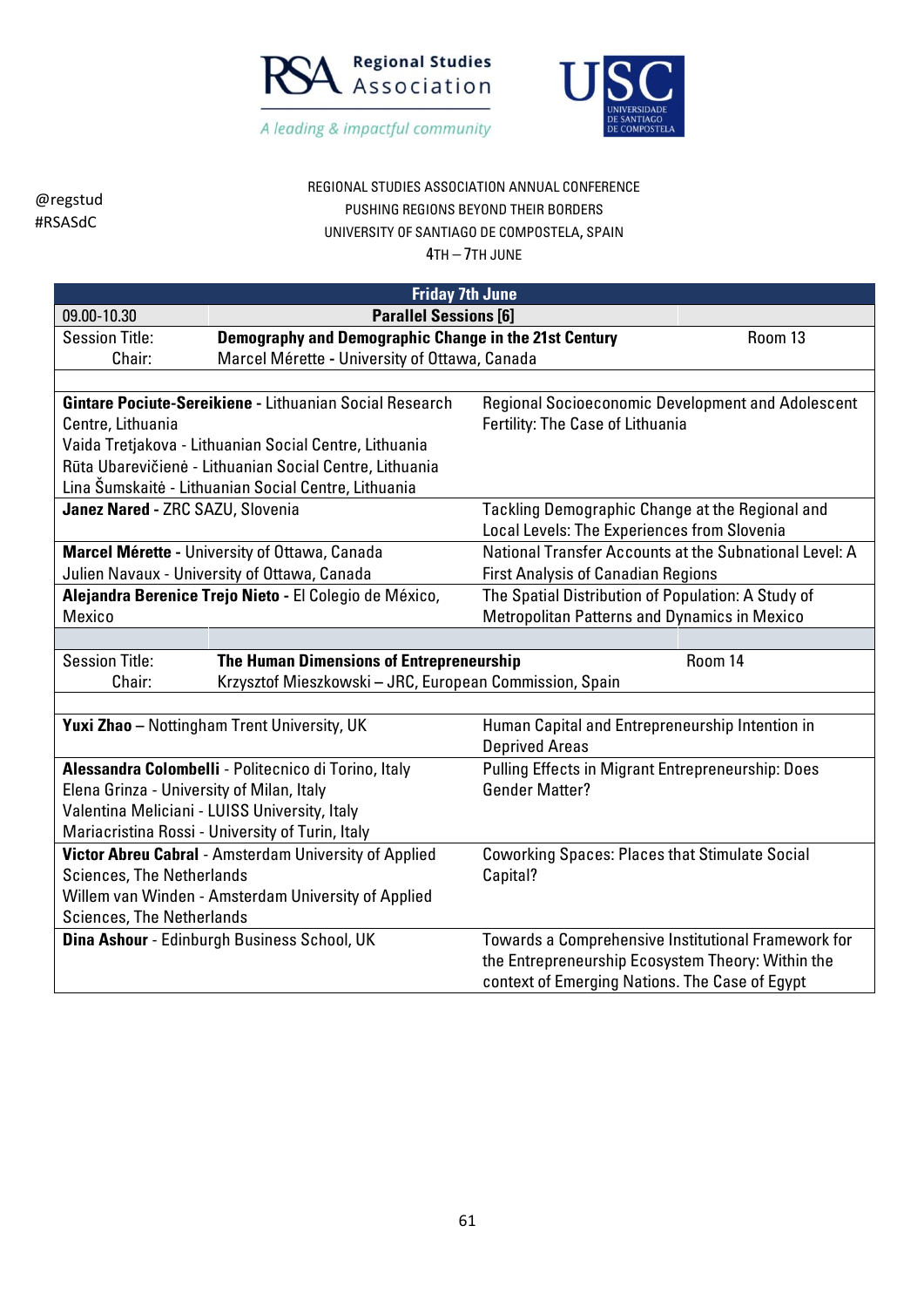



## REGIONAL STUDIES ASSOCIATION ANNUAL CONFERENCE PUSHING REGIONS BEYOND THEIR BORDERS UNIVERSITY OF SANTIAGO DE COMPOSTELA, SPAIN

|                                                | <b>Friday 7th June</b>                                                    |                                                                |         |
|------------------------------------------------|---------------------------------------------------------------------------|----------------------------------------------------------------|---------|
| 09.00-10.30                                    | <b>Parallel Sessions [6]</b>                                              |                                                                |         |
| <b>Session Title:</b>                          | <b>Transport Infrastructure Planning</b>                                  |                                                                | Room 15 |
| Chair:                                         | Sylvia Ying He - The Chinese University of Hong Kong, Hong Kong,<br>China |                                                                |         |
|                                                |                                                                           |                                                                |         |
|                                                | Marcin Stępniak - Universidad Complutense de Madrid,                      | New Data Sources, Temporal Variability and                     |         |
| Spain                                          |                                                                           | <b>Identification of Causes of Low Urban Accessibility</b>     |         |
|                                                | Borja Moya-Gómez - tGIS Research Group, Complutense                       |                                                                |         |
| University of Madrid, Spain                    |                                                                           |                                                                |         |
|                                                | Javier Gutiérrez Puebla - tGIS Research Group,                            |                                                                |         |
| <b>Complutense University of Madrid, Spain</b> |                                                                           |                                                                |         |
|                                                | Amparo Moyano - Universidad de Castilla-La Mancha,                        |                                                                |         |
| Spain                                          |                                                                           |                                                                |         |
| <b>Daniel Durrant - UCL, UK</b>                |                                                                           | Need for Speed?                                                |         |
| Marco Dean - UCL, UK                           |                                                                           |                                                                |         |
|                                                | Shivani Raghav - University of Toronto, Canada                            |                                                                |         |
|                                                | Shoshanna Saxe - University of Toronto, Canada                            |                                                                |         |
|                                                | Matti Siemiatycki - University of Toronto, Canada                         |                                                                |         |
|                                                | Miguel Pazos - University of Santiago de Compostela,                      | <b>Transport Infrastructures and Mobility in Metropolitan</b>  |         |
| Spain                                          |                                                                           | Areas of Galicia: From Spatial Planning to the Real            |         |
|                                                |                                                                           | World                                                          |         |
| Session Title:                                 | <b>Regional Integration across Boundaries</b>                             |                                                                | Room 16 |
| Chair:                                         | Zoltan Pamer - Hungarian Academy of Sciences, Centre for                  |                                                                |         |
|                                                | <b>Economic and Regional Studies, Hungary</b>                             |                                                                |         |
|                                                |                                                                           |                                                                |         |
|                                                | Stefan Okruch - Andrássy University Budapest, Hungary                     | The EGTC as a New Tool for Inter-regional and                  |         |
|                                                | Martina Eckardt - Andrássy University Budapest, Hungary                   | <b>Cross-border Cooperation: A Quantitative Analysis</b>       |         |
|                                                | Csilla Szentiványi - Andrássy University Budapest, Hungary                |                                                                |         |
|                                                | Carsten Schürmann - TCP International, Germany                            | Cross-border Public Services (CPS) in Europe: Key              |         |
|                                                | Thomas Stumm - EureConsult, Luxembourg                                    | Results of a First European-wide Empirical Survey              |         |
|                                                | Sabine Zillmer - Spatial Foresight, Germany                               |                                                                |         |
|                                                | Jiannis Kaucic - University of Vienna, Austria                            | European Cross-Border Cooperation: Stages of                   |         |
|                                                |                                                                           | <b>Territorial Integration and Contribution to Cooperation</b> |         |
|                                                |                                                                           | Networks in Cross-border Regions                               |         |
|                                                | Paula Ribeiro - Universidade do Porto, Portugal                           | Cross-border Cooperation as a Policy Instrument for            |         |
|                                                |                                                                           | <b>Territorial Development and Cohesion: The Galicia-</b>      |         |
|                                                |                                                                           | <b>North Portugal Euroregion</b>                               |         |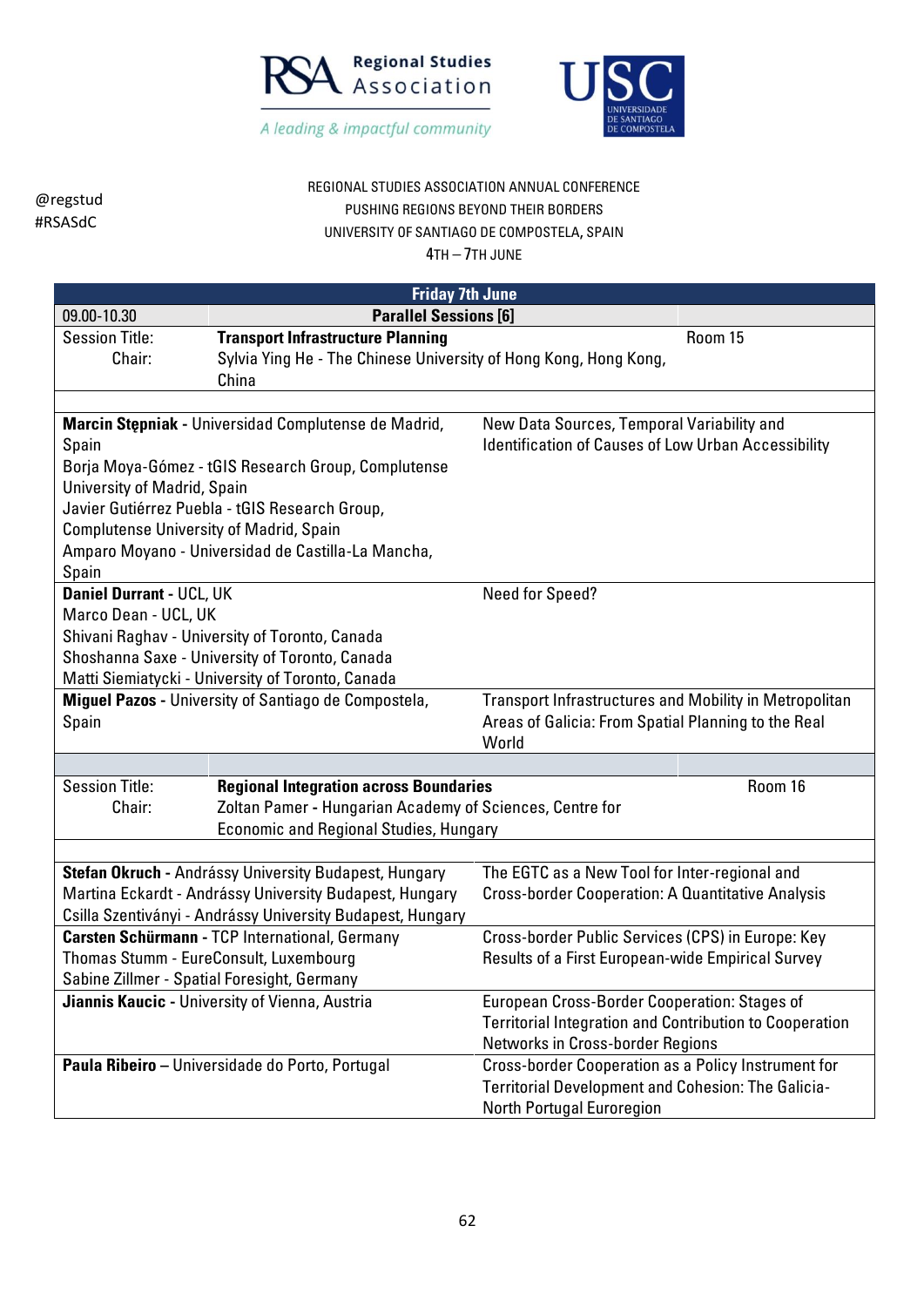



## REGIONAL STUDIES ASSOCIATION ANNUAL CONFERENCE PUSHING REGIONS BEYOND THEIR BORDERS UNIVERSITY OF SANTIAGO DE COMPOSTELA, SPAIN

| <b>Friday 7th June</b>                    |                                                                                                              |                                                           |           |
|-------------------------------------------|--------------------------------------------------------------------------------------------------------------|-----------------------------------------------------------|-----------|
| 09.00-10.30                               | <b>Parallel Sessions [6]</b>                                                                                 |                                                           |           |
| <b>Session Title:</b>                     | <b>SS13. Digital and Spatial Transformation: Structures and</b>                                              |                                                           | Room 18   |
|                                           | <b>Relations in the Knowledge Economy</b>                                                                    |                                                           |           |
| Chair:                                    | Alain Thierstein - Technical University of Munich, Germany                                                   |                                                           |           |
|                                           |                                                                                                              |                                                           |           |
|                                           | Fabian Wenner - Technical University of Munich, Germany                                                      | High-Speed Rail and the Development of Interlocking       |           |
|                                           | Michael Bentlage - Technical University of Munich,                                                           | Firm Networks of the Knowledge Economy in Germany         |           |
| Germany                                   |                                                                                                              | and Europe                                                |           |
|                                           | Alain Thierstein - Technical University of Munich, Germany                                                   |                                                           |           |
|                                           |                                                                                                              |                                                           |           |
|                                           | <b>Michael Bentlage</b> - Technical University of Munich,                                                    | Applying the Method of Reflections to Interlocking Firm   |           |
| Germany                                   |                                                                                                              | Networks of the Knowledge Economy in Germany              |           |
|                                           | Spatio-temporal Network Dynamics: The Knowledge<br>Stefan Lüthi - Lucerne University of Applied Sciences and |                                                           |           |
| Arts, Switzerland                         |                                                                                                              | Economy between 2009 and 2018 in Germany                  |           |
|                                           | Silke Zöllner - Lucerne University of Applied Sciences and                                                   |                                                           |           |
| Arts, Switzerland                         |                                                                                                              |                                                           |           |
|                                           | Alain Thierstein - Technical University of Munich, Germany                                                   |                                                           |           |
|                                           |                                                                                                              |                                                           |           |
| <b>Session Title:</b>                     | <b>SS17 II. Hospitality and the Politics of Exclusion</b>                                                    |                                                           | Seminar I |
| Chair:                                    | Hulya Arik - University of Gothenburg, Sweden                                                                |                                                           |           |
|                                           |                                                                                                              |                                                           |           |
|                                           | Secil Dagtas - University of Waterloo, Canada                                                                | Governance through Difference: The Case of Displaced      |           |
|                                           |                                                                                                              | Syrians in Antakya near Turkey's Border with Syria        |           |
| Susan Beth Rottmann - Ozyegin University, |                                                                                                              | Refusing Hospitality: Women's Work and Community          |           |
| Turkey                                    |                                                                                                              | Belonging for Syrian Refugees in Istanbul                 |           |
|                                           | Vivian Solana Moreno - King's College at Western                                                             | Intimate International Aid: Migration, Solidarity and the |           |
| University, Canada                        |                                                                                                              | Transpolitical Space between Spain and the Western        |           |
|                                           |                                                                                                              | Sahara                                                    |           |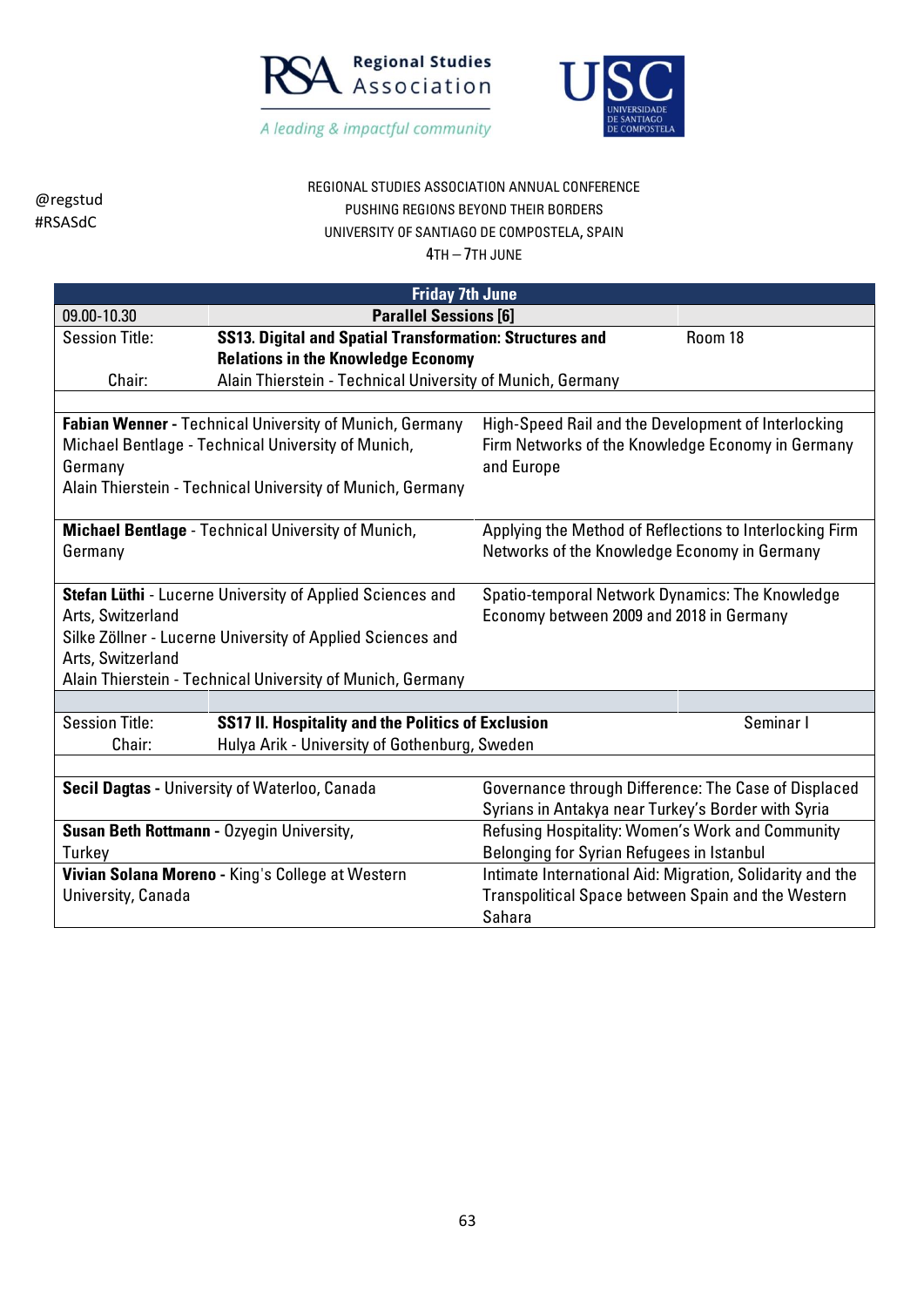



## REGIONAL STUDIES ASSOCIATION ANNUAL CONFERENCE PUSHING REGIONS BEYOND THEIR BORDERS UNIVERSITY OF SANTIAGO DE COMPOSTELA, SPAIN

| <b>Friday 7th June</b>                                                                                                                                                          |                                                                                                  |                                                                                                                                            |                                                            |
|---------------------------------------------------------------------------------------------------------------------------------------------------------------------------------|--------------------------------------------------------------------------------------------------|--------------------------------------------------------------------------------------------------------------------------------------------|------------------------------------------------------------|
| 09.00-10.30                                                                                                                                                                     | <b>Parallel Sessions [6]</b>                                                                     |                                                                                                                                            |                                                            |
| <b>Session Title:</b>                                                                                                                                                           | <b>SS14. Uneven Development in Global Production Networks:</b><br><b>Causes and Implications</b> |                                                                                                                                            | <b>Geography Seminar 213</b>                               |
| Chairs:                                                                                                                                                                         | Sören Scholvin - Germany and Miguel Atienza - Universidad<br>Católica del Norte, Chile           |                                                                                                                                            |                                                            |
| Felipe Irarrazaval - University of Manchester, UK<br>From Gas to Concrete: Unpacking Natural Gas<br>Production Networks and Rent Distribution in Peru and<br><b>Bolivia</b>     |                                                                                                  |                                                                                                                                            |                                                            |
| <b>Linus Kalvelage - University of Cologne, Germany</b><br>Javier Revilla Diez - University of Cologne, Germany                                                                 |                                                                                                  | <b>Global Connections, Local Development? Capturing</b><br>Value from Tourism GPNs in Namibian Conservancies                               |                                                            |
| Miguel Atienza - Universidad Católica del Norte, Chile<br>Martín Arias - Universidad Católica del Norte, Chile<br>Nicholas Phelps - University of Melbourne, Australia          |                                                                                                  | Power and Urban Hierarchy in an Extractive GPN:<br>Planning Enclaves and Sacrifice Zones through Power<br><b>Asymmetries in Chile</b>      |                                                            |
| Sören Scholvin, Germany                                                                                                                                                         |                                                                                                  | <b>Gas GPNs</b>                                                                                                                            | Cluster or Enclave? Santa Cruz and Takoradi in Oil and     |
|                                                                                                                                                                                 |                                                                                                  |                                                                                                                                            |                                                            |
| <b>Session Title:</b><br>Art Seminar 235<br><b>SS1 V. Energy Management and Governance</b><br>Sebastian Rohe - Carl von Ossietzky University of Oldenburg,<br>Chair:<br>Germany |                                                                                                  |                                                                                                                                            |                                                            |
|                                                                                                                                                                                 |                                                                                                  |                                                                                                                                            |                                                            |
| Petra Hofman - Tilburg University, The Netherlands<br>Martijn Groenleer - Tilburg University, Tilburg Institute of<br>Governance, The Netherlands                               |                                                                                                  | Local-regional Governance of the Energy Transition:<br>Drawing Lessons from 'Neighborhood Energy Labs' in<br>the Region 'Hart van Brabant' |                                                            |
| <b>Ruben Peuchen - TNO, The Netherlands</b><br>Lieke Dreijerink - TNO, The Netherlands<br>Koen Straver - TNO, The Netherlands                                                   |                                                                                                  | Justice as a Guideline to Review Renewable Energy<br>Locations                                                                             | <b>Empowering Dutch Regional Energy Strategies: Energy</b> |
|                                                                                                                                                                                 |                                                                                                  | <b>Final discussion</b>                                                                                                                    |                                                            |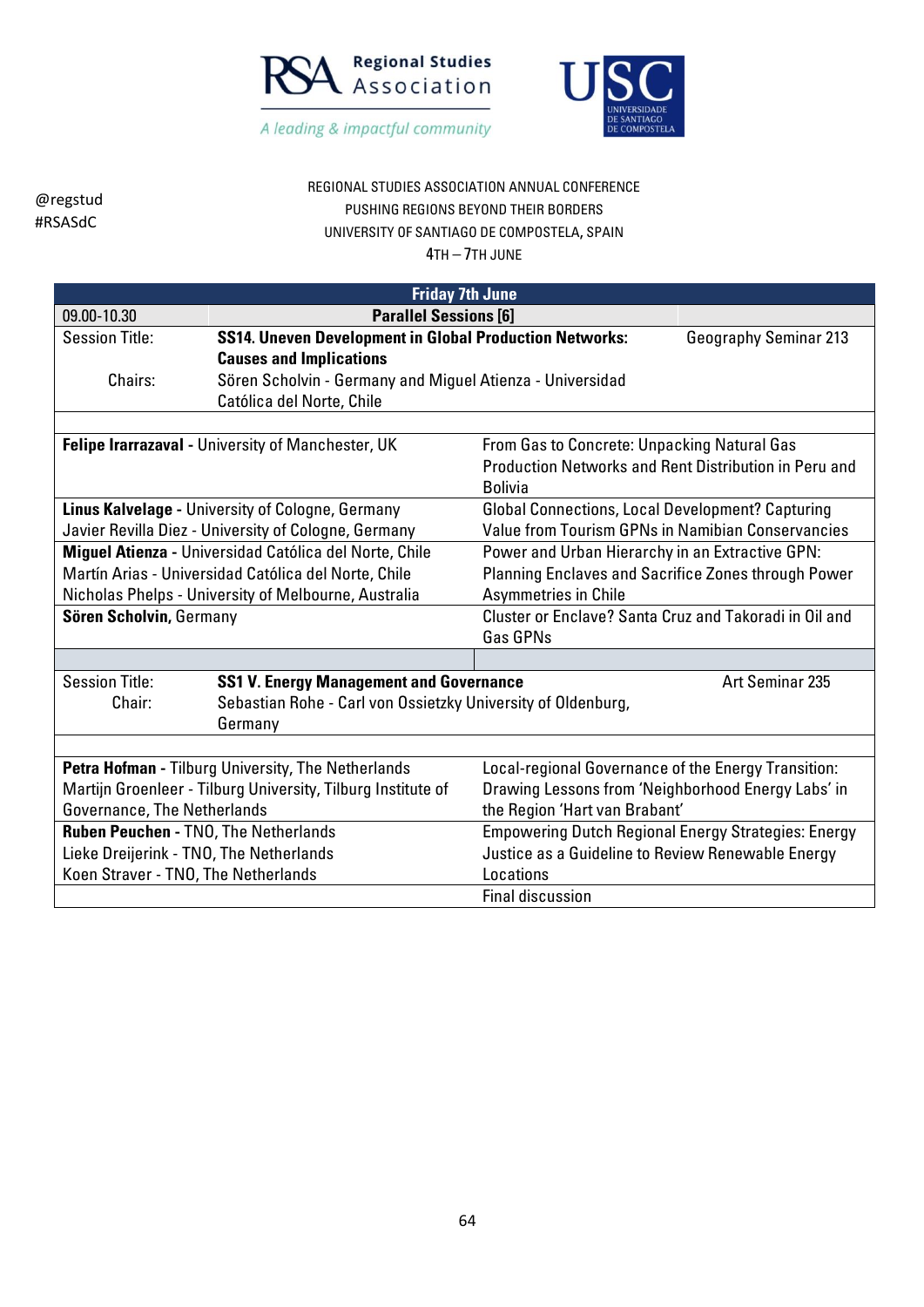



REGIONAL STUDIES ASSOCIATION ANNUAL CONFERENCE PUSHING REGIONS BEYOND THEIR BORDERS UNIVERSITY OF SANTIAGO DE COMPOSTELA, SPAIN

4TH – 7TH JUNE

| <b>Friday 7th June</b>                     |                                                                   |                                                                |  |
|--------------------------------------------|-------------------------------------------------------------------|----------------------------------------------------------------|--|
| 09.00-10.30                                | <b>Parallel Sessions [6]</b>                                      |                                                                |  |
| <b>Session Title:</b>                      | <b>Contemporary Migrations and Mobility</b>                       | <b>Medieval Seminar 232</b>                                    |  |
| Chair:                                     | Stefan Borsky - University of Graz, Wegener Center for Global and |                                                                |  |
|                                            | Climate Change, Austria                                           |                                                                |  |
|                                            | Andrea Morrison - Utrecht University, The Netherlands             | Mapping the Geography of Migrants' Inventive activity          |  |
|                                            | Sergio Petralia - London School of Economics, UK                  | in the US: Evidence from USPTO Historical Patents              |  |
|                                            |                                                                   | $(1840 - 1940)$                                                |  |
|                                            | <b>Gwilym Owen - University of Sheffield, UK</b>                  | Multiscale and Dynamic Residential Segregation                 |  |
| Gwilym Pryce - University of Sheffield, UK |                                                                   | between Migrants and Origin Population in the Chinese          |  |
| Yu Chen - University of Sheffield, UK      |                                                                   | City of Shijiazhaung                                           |  |
|                                            | Bifeng Wang - Hebei GEO University, China                         |                                                                |  |
| Hui Song - Hebei GEO University, China     |                                                                   |                                                                |  |
|                                            | Gaetano Vecchione - Università Federico II di Napoli, Italy       | Long Run Pro-Trade Effects of Diasporas: First Evidence        |  |
|                                            | Carmelo Petraglia - Università della Basilicata, Italy            | on Italian Regions                                             |  |
| Tudi Kernalegenn - UC Louvain, Belgium     |                                                                   | Should a Region be Territorial? The Institutional and          |  |
|                                            |                                                                   | <b>Political Organisation of French Abroad: A Sociological</b> |  |
|                                            |                                                                   | Analysis                                                       |  |
|                                            |                                                                   |                                                                |  |
| <b>Session Title:</b>                      | <b>Labour Market and Mobility</b>                                 | Modern Seminar 230                                             |  |
| Chair:                                     | Christiane Gebhardt - Malik Institute, Germany                    |                                                                |  |
|                                            |                                                                   |                                                                |  |
|                                            | Anne Otto - Institute of Employment Research, Germany             | Expansion of Doctoral Training and PhDs' Labor Market          |  |
|                                            | Guido Buenstorf - University of Kassel, Germany                   | <b>Outcomes: Evidence from German Register Data</b>            |  |
|                                            | Dominik Heinisch - University of Kassel, Germany                  |                                                                |  |
|                                            | Johannes König - University of Kassel, Germany                    |                                                                |  |
| David Owen - University of Warwick, UK     |                                                                   | Projected Employment and Population Change in                  |  |
| Anne Green - University of Birmingham, UK  |                                                                   | Regional Labour Markets in the UK                              |  |
|                                            | Agnieszka Górnicz-Mulcahy - University of Wroclaw,                | Labor Market's Border: Labor and Social Implications of        |  |
| Poland                                     |                                                                   | Economic Migration between Poland, the EU, and                 |  |
|                                            |                                                                   | <b>Ukraine</b>                                                 |  |
|                                            | Martin Henning - University of Gothenburg, Sweden                 | Labour Market Polarization as a Regional Process               |  |
| Rikard Eriksson - Umeå University, Sweden  |                                                                   |                                                                |  |

65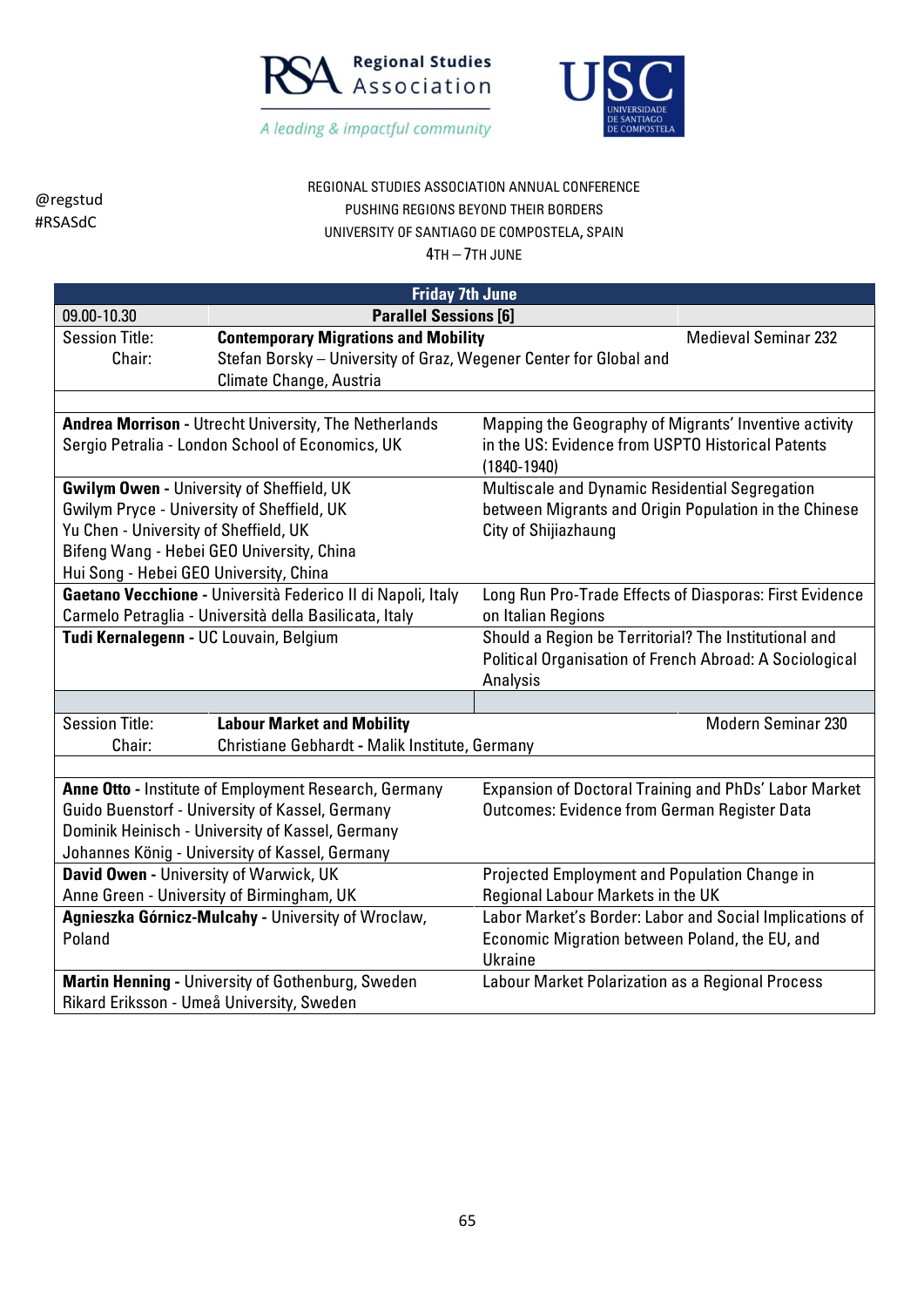



## REGIONAL STUDIES ASSOCIATION ANNUAL CONFERENCE PUSHING REGIONS BEYOND THEIR BORDERS UNIVERSITY OF SANTIAGO DE COMPOSTELA, SPAIN

| <b>Friday 7th June</b>                                                                                                                                                                                                                                                                                                |                                                                                                                                                                                                                                                                                                                                        |                                                                                                                                                                                          |                                                                                                                                                                  |  |
|-----------------------------------------------------------------------------------------------------------------------------------------------------------------------------------------------------------------------------------------------------------------------------------------------------------------------|----------------------------------------------------------------------------------------------------------------------------------------------------------------------------------------------------------------------------------------------------------------------------------------------------------------------------------------|------------------------------------------------------------------------------------------------------------------------------------------------------------------------------------------|------------------------------------------------------------------------------------------------------------------------------------------------------------------|--|
| 10.30-11.00                                                                                                                                                                                                                                                                                                           | <b>Refreshment Break</b>                                                                                                                                                                                                                                                                                                               |                                                                                                                                                                                          |                                                                                                                                                                  |  |
| 11.00-12.20                                                                                                                                                                                                                                                                                                           | <b>Closing Plenary</b><br>Chair and Rapporteur: Martin Jones - Staffordshire University, UK<br>Rapporteur: James W. Scott - Karelian Institute, Finland<br>Speaker:<br><b>Anssi Paasi - University of Oulu, Finland</b><br>Pushing Regions beyond their Borders? A Search for a Common<br><b>Ground in Regional and Border Studies</b> |                                                                                                                                                                                          | <b>Room: Paraninfo</b>                                                                                                                                           |  |
| 12.20-12.30                                                                                                                                                                                                                                                                                                           | <b>Conference Close</b>                                                                                                                                                                                                                                                                                                                |                                                                                                                                                                                          | Room: Paraninfo                                                                                                                                                  |  |
| 14.30-16.30                                                                                                                                                                                                                                                                                                           |                                                                                                                                                                                                                                                                                                                                        | <b>Technical Tours (Pre-registration only)</b>                                                                                                                                           |                                                                                                                                                                  |  |
| <b>Technical Tour Option 1</b><br>The historic centre of the city - This tour will look at<br>urban regeneration, heritagization and touristification of<br>the old quarter; the implementation of the new buildings<br>María José Piñeira and Rubén C. Lois<br>in the historic city (e.g. CGAC, Anxel Casal Library) |                                                                                                                                                                                                                                                                                                                                        |                                                                                                                                                                                          |                                                                                                                                                                  |  |
|                                                                                                                                                                                                                                                                                                                       |                                                                                                                                                                                                                                                                                                                                        |                                                                                                                                                                                          |                                                                                                                                                                  |  |
| <b>Technical Tour Option 2</b><br>Miguel Pazos and Lucrezia Lopez                                                                                                                                                                                                                                                     |                                                                                                                                                                                                                                                                                                                                        | the neighbours and the tourists; the urban<br>of Saint James in the city; a gentrification process?                                                                                      | San Pedro neighbourhood - The controversies between<br>transformations caused by the (re)invention of the Way                                                    |  |
|                                                                                                                                                                                                                                                                                                                       |                                                                                                                                                                                                                                                                                                                                        |                                                                                                                                                                                          |                                                                                                                                                                  |  |
| <b>Technical Tour Option 3</b><br>Francisco Durán and Ángeles Piñeiro                                                                                                                                                                                                                                                 |                                                                                                                                                                                                                                                                                                                                        | tourists on the other?                                                                                                                                                                   | University heritage buildings - which tourism use? How<br>to manage the issues regarding the balance between<br>students' and academic life on the one hand, and |  |
|                                                                                                                                                                                                                                                                                                                       |                                                                                                                                                                                                                                                                                                                                        |                                                                                                                                                                                          |                                                                                                                                                                  |  |
| <b>Technical Tour Option 4</b><br>Valerià Paül and Juan Manuel Trillo                                                                                                                                                                                                                                                 |                                                                                                                                                                                                                                                                                                                                        | the notion of greenbelt in Santiago. The conflicts<br>regarding several urban parks, especially in the Sar<br>River environs, and the relationship of the city with its<br>rural fringe. | Green infrastructure and the particular development of                                                                                                           |  |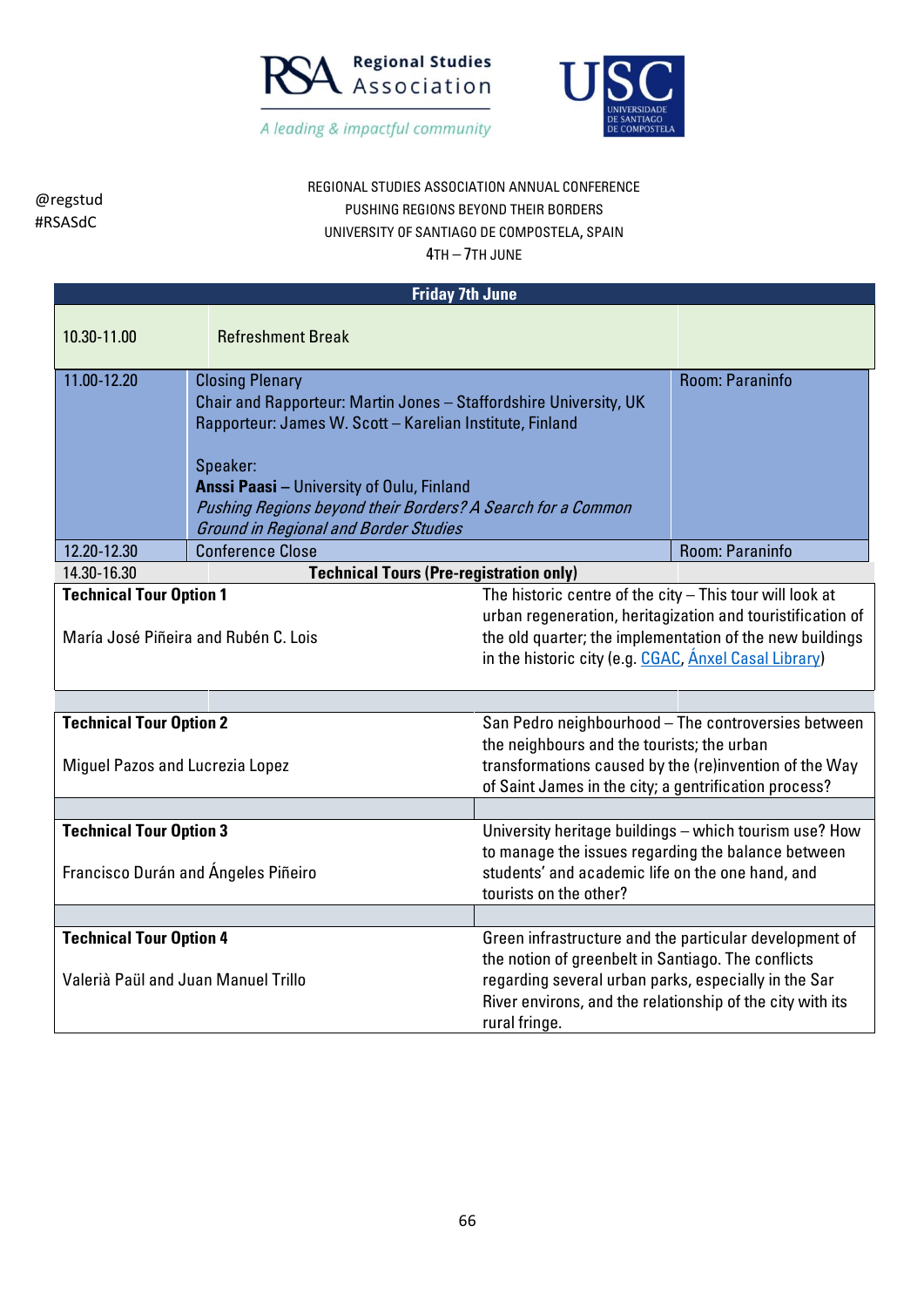



REGIONAL STUDIES ASSOCIATION ANNUAL CONFERENCE PUSHING REGIONS BEYOND THEIR BORDERS UNIVERSITY OF SANTIAGO DE COMPOSTELA, SPAIN 4TH – 7TH JUNE

#### **Saturday 8th June**

#### 09.00-16.00 **(Pre-registration only) 2nd Networking Workshop for Early and Mid-Career Women in Regional Studies and Regional Science**

The post PhD period can include challenges and uncertainties around roles, locations, contracts and funding. This time of life also frequently coincides with personal change such as relationship change, family planning, buying of first homes, moving abroad and increased levels of travel. Mid-Career Scholars face new challenges in their academic career when starting a faculty position, e.g. a lectureship or an assistant professorship. In this period each scholar must find strategies to balance the different responsibilities in teaching, administration and research. Academics in this transition often make unconscious decisions about their style of leadership or teaching. An important element in dealing with these uncertainties and in taking conscious decisions is access to a strong network, the chance to plan and discuss career opportunities and the opportunity to discuss these issues with role models, mentors and coaches.

For this reason, the Regional Studies Association supports this members' led network specifically designed for female early and mid-career researchers in the fields of regional studies and regional science. The aim is to provide a platform for network building and to offer conversations with established female researchers in an informal setting. By funding the workshop, the RSA hopes to give impetus to growing a strong network and a series of related events. Following the dynamic 1st Networking Workshop held in October 2018, the 2nd edition foresees to focus on career development opportunities and soft skill development. The networking workshop aims at developing a community to support network members during their whole career. We aim to provide a forum for exchange led by participants wishes bringing in external support through coaches and experienced academics.

#### **Programme**

| 09.00-09.30     | Registration                                                                                                                        |
|-----------------|-------------------------------------------------------------------------------------------------------------------------------------|
| 09:30-09.45     | Welcome and Introduction (Franziska Sielker and Sally Hardy)                                                                        |
| $09:45-10:00$   | Sally Hardy<br>Leadership Skills and the three big challenges for RSA                                                               |
| 10.00-11:00     | Professor Dr Jannika Mattes, Carl von Ossietzky University of Oldenburg, Germany<br>How to have approach tenure and career planning |
| 11.00-11.30     | Coffee break                                                                                                                        |
| $11.30 - 12.00$ | Dr Alex Holmes<br>How to get impact on your publications                                                                            |
| 12.00-13.00     | Lunch                                                                                                                               |

@regstud #RSASdC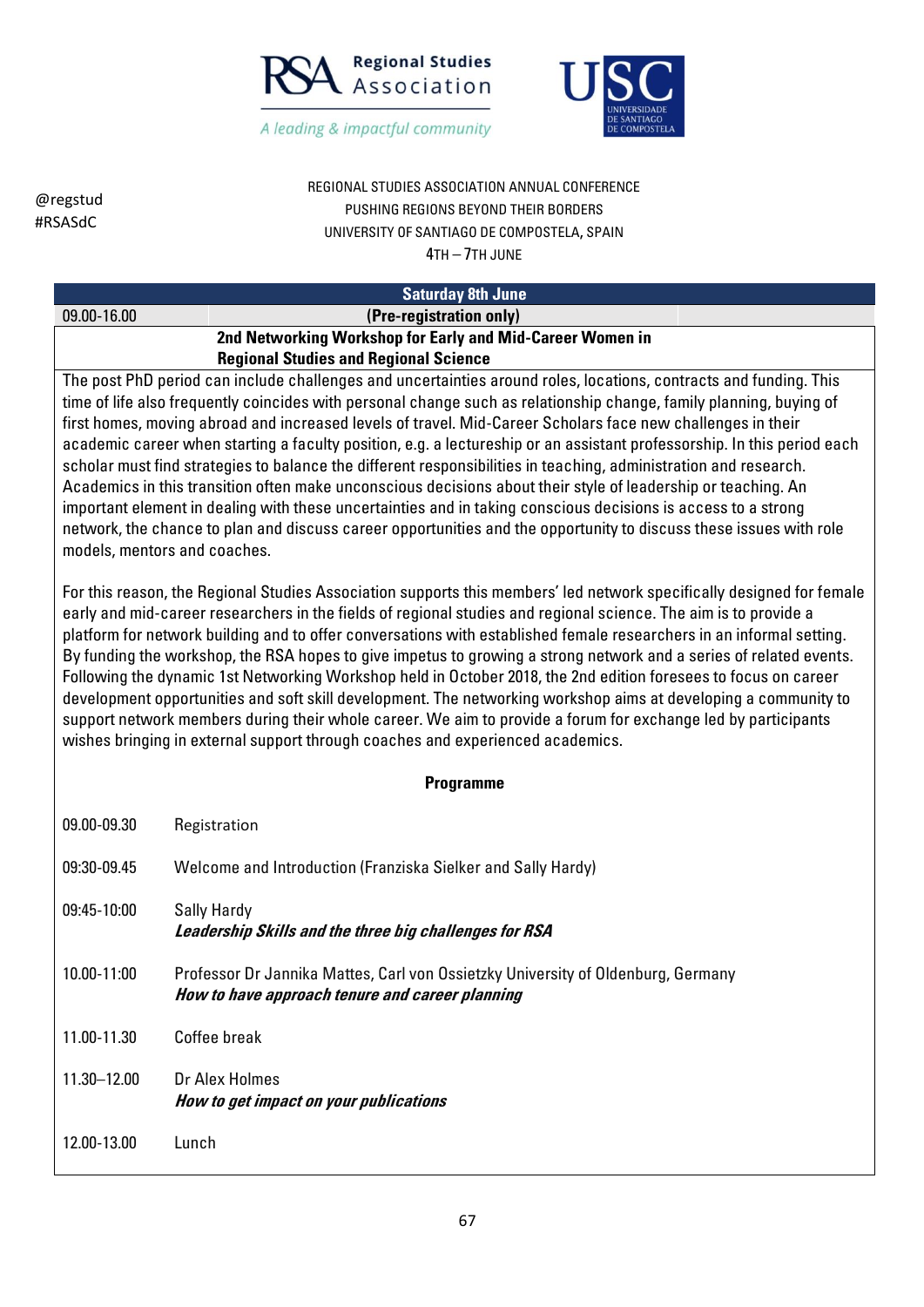



| @regstud<br>#RSASdC | REGIONAL STUDIES ASSOCIATION ANNUAL CONFERENCE<br>PUSHING REGIONS BEYOND THEIR BORDERS<br>UNIVERSITY OF SANTIAGO DE COMPOSTELA, SPAIN<br>$4TH - 7TH$ JUNE |
|---------------------|-----------------------------------------------------------------------------------------------------------------------------------------------------------|
| 13.00-15.00         | Dr Maria Luz Loureiro García, University of Santiago de Compostela<br>How to have difficult conversations<br>How to deal with disappointment              |
| 15:00-15:30         | Coffee break                                                                                                                                              |
| 14:30-16:00         | Dr Franziska Sielker, University of Cambridge, UK<br><b>Networking and discussion on Research interests</b>                                               |
| 16.00               | End of workshop                                                                                                                                           |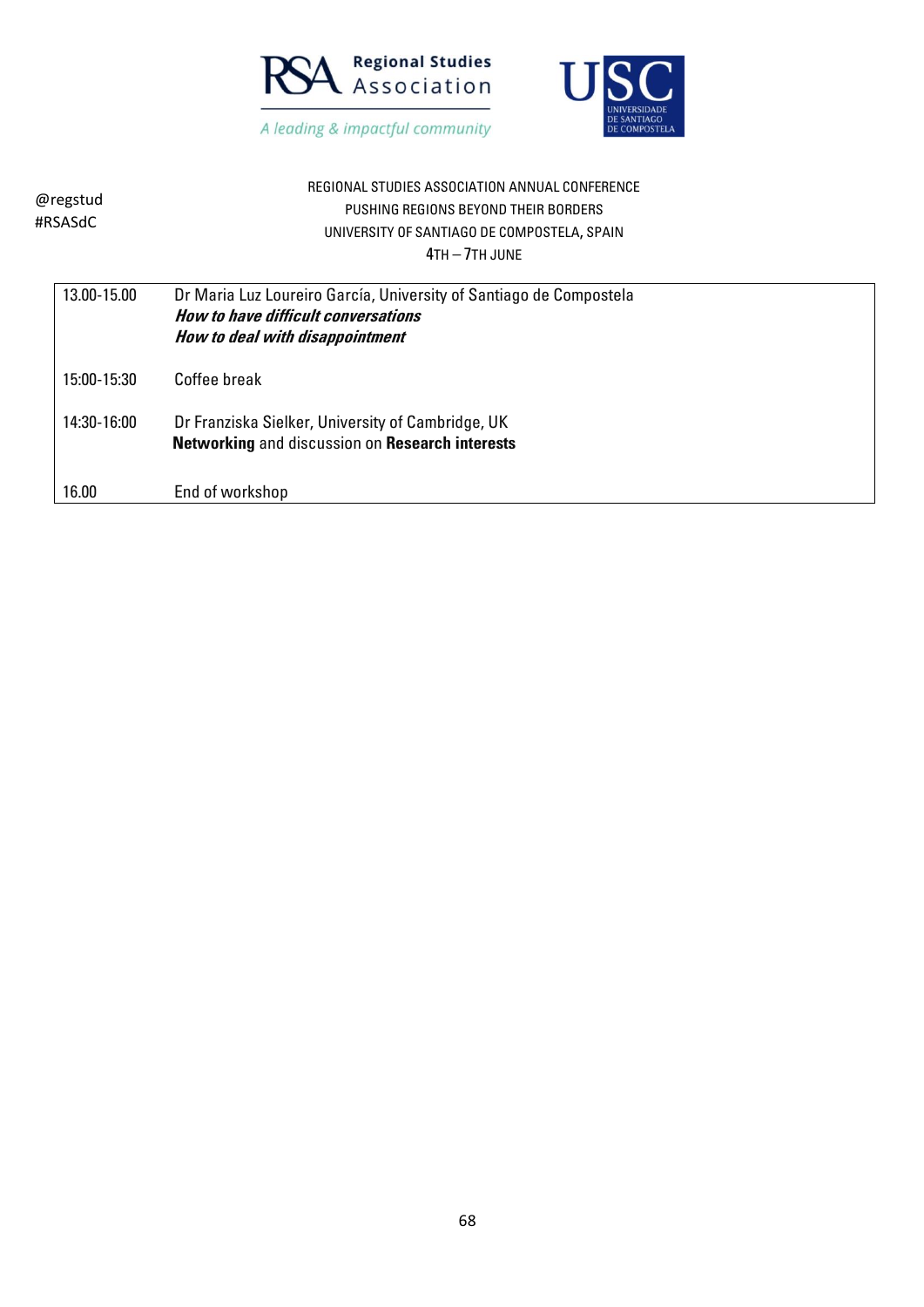



REGIONAL STUDIES ASSOCIATION ANNUAL CONFERENCE PUSHING REGIONS BEYOND THEIR BORDERS UNIVERSITY OF SANTIAGO DE COMPOSTELA, SPAIN

|                     | <b>Participant List</b>   |                                                 |                        |  |  |
|---------------------|---------------------------|-------------------------------------------------|------------------------|--|--|
| Maria               | Abreu                     | Pembroke College                                | UK                     |  |  |
| Victor              | <b>Abreu Cabral</b>       | <b>Amsterdam University of Applied Sciences</b> | <b>The Netherlands</b> |  |  |
| John                | Agnew                     | <b>UCLA</b>                                     | <b>USA</b>             |  |  |
| Endika              | <b>Alabort Amundarain</b> | University of the Basque Country UPV/EHU        | Spain                  |  |  |
| Chiara              | Allegri                   | <b>Bocconi University</b>                       | Italy                  |  |  |
| Lucir Reinaldo      | Alves                     | Universidade Estadual do Oeste do Paraná -      | <b>Brazil</b>          |  |  |
|                     |                           | <b>UNIOESTE/Campus Toledo</b>                   |                        |  |  |
| Stefano             | Amato                     | <b>University of Pisa</b>                       | Italy                  |  |  |
| Erik                | Andersson                 | Dalälvarnas Utvecklingsområde                   | Sweden                 |  |  |
| Isabelle            | Anguelovski               | Universitat Autònoma de Barcelona               | Spain                  |  |  |
| Masakazu            | Aoki                      | <b>Bunkyo University</b>                        | Japan                  |  |  |
| Martin              | Arias                     | Universidad Católica del Norte                  | Chile                  |  |  |
| Hulya               | Arik                      | <b>University Of Gothenburg</b>                 | Canada                 |  |  |
| Gordon              | Aronoff                   | <b>Vanier College</b>                           | Canada                 |  |  |
| Dina                | Ashour                    | <b>Edinburgh Business School</b>                | UK                     |  |  |
| Maria               | Aslaksen                  |                                                 | Norway                 |  |  |
| Miguel              | Atienza                   | Universidad Católica del Norte                  | Chile                  |  |  |
| Sarah               | Ayres                     | <b>University of Bristol</b>                    | UK                     |  |  |
| David               | <b>Bailey</b>             | <b>Birmingham Business School</b>               | UK                     |  |  |
| Nabhassorn          | <b>Baines</b>             | De Montfort University                          | UK                     |  |  |
| José                | <b>Balsa Barreiro</b>     | University of Santiago de Compostela            | Spain                  |  |  |
| Monika              | Banaszewska               | Poznań University of Economics and Business     | Poland                 |  |  |
| Viktorija           | <b>Baranauskiene</b>      | <b>Lithuanian Social Research Centre</b>        | Lithuania              |  |  |
| <b>Brice</b>        | <b>Barois</b>             | University of Toulon                            | France                 |  |  |
| Daniel              | <b>Barreiro</b>           | University of Santiago de Compostela            | Spain                  |  |  |
| Rodrigo             | <b>Basco</b>              | American University of Sharjah                  | <b>United Arab</b>     |  |  |
|                     |                           |                                                 | <b>Emirates</b>        |  |  |
| Maurizio            | <b>Baussola</b>           | Universita Cattolica Del Sacro Cuore            | Italy                  |  |  |
| David               | Beel                      | <b>Manchester Metropolitan University</b>       | UK                     |  |  |
| Andrew              | <b>Beer</b>               | <b>UniSA Business School</b>                    | Australia              |  |  |
| Marco               | Bellandi                  | <b>University of Florence</b>                   | Italy                  |  |  |
| József              | <b>Benedek</b>            | Universitatea Babes-Bolyai                      | Romania                |  |  |
| Maximilian          | <b>Benner</b>             | Joint Research Centre, European Commission      | Spain                  |  |  |
| Michael             | <b>Bentlage</b>           | <b>Technical University of Munich</b>           | Germany                |  |  |
| Arnauld             | <b>Bessagnet</b>          | LEREPS, Université de Toulouse                  | France                 |  |  |
| Arnab               | Bhattacharjee             | <b>Heriot-Watt University</b>                   | UK                     |  |  |
| <b>Chloe Ashton</b> | <b>Billing</b>            | University of Birmingham                        | UK                     |  |  |
| <b>Oriol</b>        | <b>Biosca</b>             | Mcrit                                           | Spain                  |  |  |
| Sarah               | <b>Bird</b>               | <b>Taylor and Francis</b>                       | UK                     |  |  |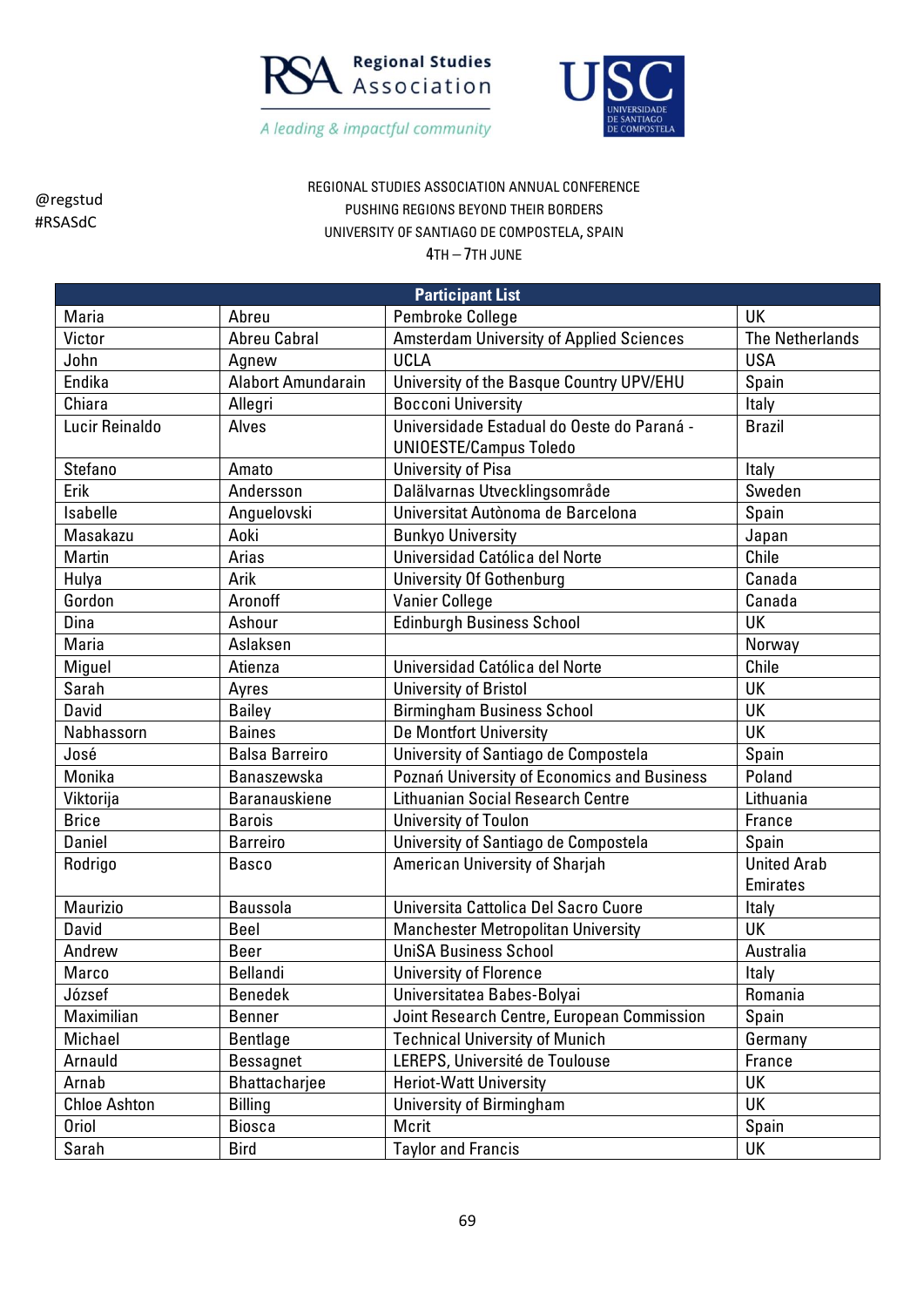



REGIONAL STUDIES ASSOCIATION ANNUAL CONFERENCE PUSHING REGIONS BEYOND THEIR BORDERS UNIVERSITY OF SANTIAGO DE COMPOSTELA, SPAIN

| <b>Participant List</b> |                       |                                                |                       |  |
|-------------------------|-----------------------|------------------------------------------------|-----------------------|--|
| Jiri                    | <b>Blazek</b>         | <b>Charles University in Prague</b>            | <b>Czech Republic</b> |  |
| <b>Stefan</b>           | <b>Borsky</b>         | University of Graz, Wegener Center for Global  | Austria               |  |
|                         |                       | and Climate Change                             |                       |  |
| Gary                    | <b>Bosworth</b>       | University of Lincoln                          | UK                    |  |
| Sergio                  | <b>Botelho Junior</b> | <b>Waterford Institute Of Technology</b>       | Ireland               |  |
| Lisa-Michéle            | <b>Bott</b>           | <b>University of Cologne</b>                   | Germany               |  |
| Soufiane                | <b>Boulassel</b>      | Eötvös Loránd University                       | Hungary               |  |
| Alberto                 | <b>Bramanti</b>       | <b>Bocconi University</b>                      | Italy                 |  |
| Giulio                  | <b>Breglia</b>        | <b>Gran Sasso Science Institute</b>            | Italy                 |  |
| Jessica                 | <b>Brensing</b>       | Thünen Institute of Rural Studies              | Germany               |  |
| Urszula                 | <b>Budzich-Tabor</b>  | <b>FARNET Support Unit</b>                     | <b>Belgium</b>        |  |
| Katharina               | Bürger                | <b>Regional Studies Association</b>            | <b>UK</b>             |  |
| Reto                    | <b>Bürgin</b>         | University of Bern                             | Switzerland           |  |
| Pablo                   | <b>Cabanelas</b>      | University of Vigo                             | Spain                 |  |
| Ignazio                 | Cabras                | <b>Newcastle Business School</b>               | UK                    |  |
| <b>Beate</b>            | Caesar                | <b>TU Kaiserslautern</b>                       | Germany               |  |
| Elena                   | Calegari              | Università Cattolica del Sacro Cuore, Piacenza | Italy                 |  |
| Bernardo                | Campolina             | <b>Federal University of Minas Gerais</b>      | <b>Brazil</b>         |  |
| Luis                    | Carvalho              | <b>University of Porto</b>                     | Portugal              |  |
| Cristina                | Cavaco                | <b>CIAUD, University of Lisbon</b>             | Portugal              |  |
| Alexandra               | Cehan                 | Alexandru Ioan Cuza University of Iasi         | Romania               |  |
| David                   | <b>Charles</b>        | Northumbria University                         | UK                    |  |
| Coro                    | Chasco                | Universidad Autonómica de Madrid               | Spain                 |  |
| Yu                      | Chen                  | <b>Shenzhen University</b>                     | China                 |  |
| Camilla                 | Chlebna               | Carl von Ossietzky University Oldenburg        | Germany               |  |
| Justyna                 | Chodkowska-           | <b>Nicolaus Copernicus University</b>          | Poland                |  |
|                         | Miszczuk              |                                                |                       |  |
| Diego                   | Cidrás                | University of Santiago de Compostela           | Spain                 |  |
| Ridvan                  | Cinar                 | <b>University of Aveiro</b>                    | Portugal              |  |
| Jennifer                | Clark                 | Georgia Institute of Technology                | <b>USA</b>            |  |
| lan                     | Clarke                | <b>University of Greenwich</b>                 | UK                    |  |
| Alessandra              | Colombelli            | Politecnico di Torino                          | Italy                 |  |
| Andrew                  | Copus                 | <b>James Hutton Institute</b>                  | UK                    |  |
| Tatiana                 | Corejova              | University of Zilina                           | Slovakia              |  |
| Carlo                   | Corradini             | <b>Birmingham Business School</b>              | UK                    |  |
| Stefania                | Cosci                 | <b>University LUMSA</b>                        | Italy                 |  |
| João Pedro              | Costa                 | <b>CIAUD, University of Lisbon</b>             | Portugal              |  |
| Clementine              | Cottineau             | <b>CNRS</b>                                    | France                |  |
| Joan                    | Crespo                | Universitat Jaume I                            | Spain                 |  |
| <b>Olivier</b>          | Crevoisier            | (GRET), Universite De Neuchatel                | Switzerland           |  |
| <b>Bruce</b>            | Cronin                | <b>University of Greenwich</b>                 | UK                    |  |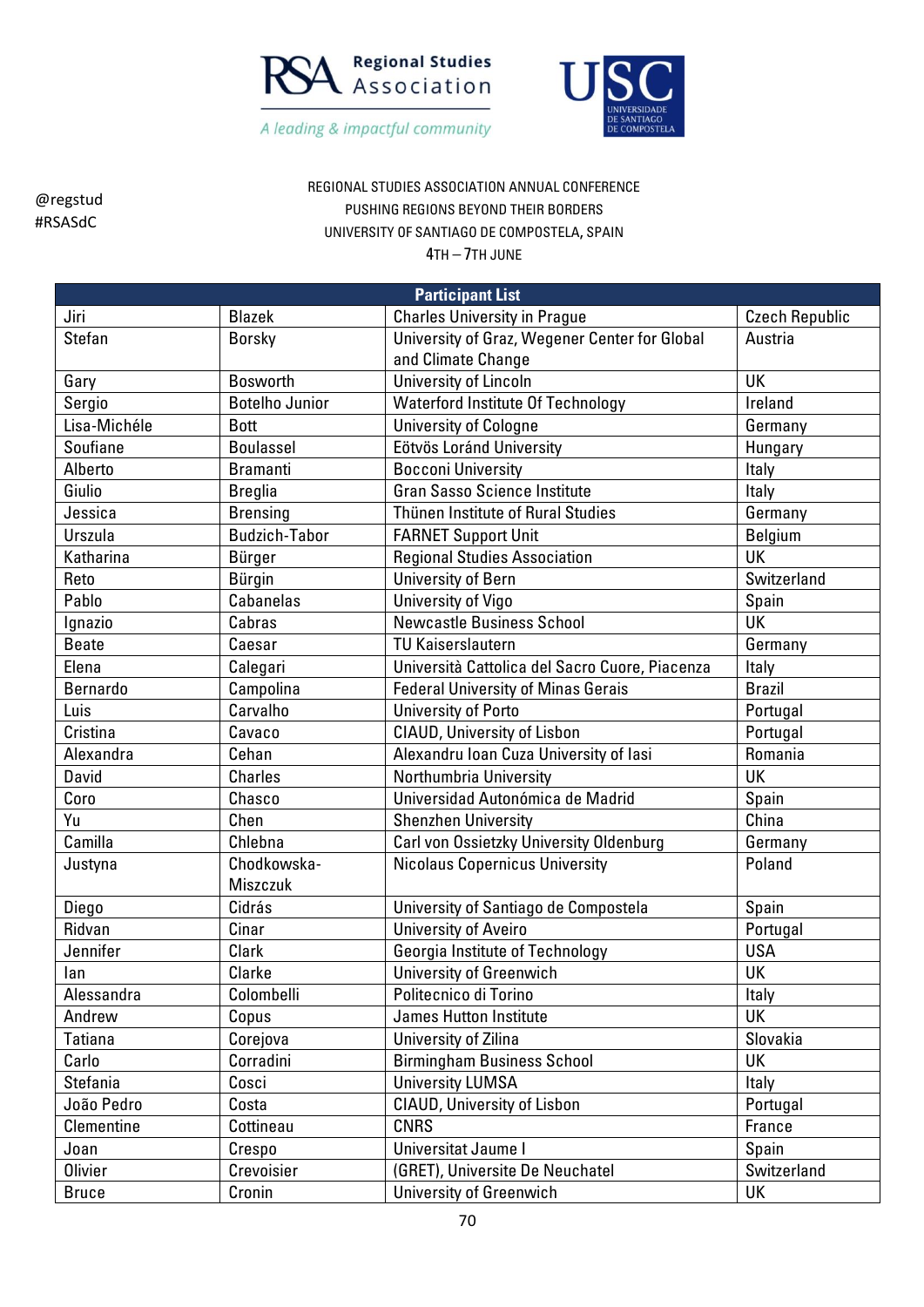



REGIONAL STUDIES ASSOCIATION ANNUAL CONFERENCE PUSHING REGIONS BEYOND THEIR BORDERS UNIVERSITY OF SANTIAGO DE COMPOSTELA, SPAIN

| <b>Participant List</b> |                  |                                                     |                        |  |
|-------------------------|------------------|-----------------------------------------------------|------------------------|--|
| Katy                    | Crossan          | <b>Edward Elgar Publishing</b>                      | UK                     |  |
| Alice                   | Cunha            | Faculdade de Ciências Sociais e Humanas -           | Portugal               |  |
|                         |                  | <b>NOVA FCSH</b>                                    |                        |  |
| Marcin                  | Dabrowski        | <b>Delft University of Technology</b>               | <b>The Netherlands</b> |  |
| Secil                   | <b>Dagtas</b>    | <b>University of Waterloo</b>                       | Canada                 |  |
| Gavin                   | Daly             | <b>ESPON EGTC</b>                                   | Luxembourg             |  |
| Paul                    | <b>Dalziel</b>   | <b>AERU, Lincoln University</b>                     | New Zealand            |  |
| Giacomo                 | Damioli          | <b>Joint Research Centre</b>                        | Italy                  |  |
| <b>Thomas</b>           | Dax              | Federal Institute For Less Favoured and             | Austria                |  |
|                         |                  | <b>Mountainous Areas (BABF)</b>                     |                        |  |
| Joeri                   | De Blauwer       | Vlaanderen                                          | <b>Belgium</b>         |  |
| Eugénia                 | de Matos Pedro   | Universidade da Beira Interior                      | Portugal               |  |
| Alex                    | De Ruyter        | <b>Birmingham City University</b>                   | UK                     |  |
| Gunter                  | De Schepper      | Vlaanderen                                          | Belgium                |  |
| Andrea                  | De Toni          | Dipartimento di Bioscienze e Territorio,            | Italy                  |  |
|                         |                  | Università degli Studi del Molise                   |                        |  |
| Karin                   | Dean             | <b>Tallinn University</b>                           | Estonia                |  |
| <b>Mercedes</b>         | Delgado          | MIT                                                 | <b>USA</b>             |  |
| Daria                   | Denti            | GSSI                                                | Italy                  |  |
| Ben                     | Derudder         | <b>Ghent University</b>                             | Belgium                |  |
| <b>Xavier Vence</b>     | Deza             | University of Santiago De Compostela                | Spain                  |  |
| Alberto                 | Díaz Dapena      | <b>REGIOLab</b>                                     | Spain                  |  |
| Alberto                 | Díaz Dapena      | <b>REGIOLab</b>                                     | Spain                  |  |
| Andreas                 | <b>Diemer</b>    | <b>London School of Economics and Political</b>     | <b>UK</b>              |  |
|                         |                  | Science                                             |                        |  |
| Lewis                   | Dijkstra         | <b>EU Commission</b>                                | Belgium                |  |
| Klaus                   | <b>Dodds</b>     | Royal Holloway University of London                 | <b>UK</b>              |  |
| Sylwia                  | <b>Dolzblasz</b> | <b>University of Wroclaw</b>                        | Poland                 |  |
| Ekaterina               | Domorenok        | University of Padua                                 | Italy                  |  |
| Nicola Francesco        | Dotti            | Vrije Universiteit Brussel (VUB)                    | Belgium                |  |
| Adrian                  | <b>Duhalt</b>    | Rice University's Baker Institute for Public Policy | <b>USA</b>             |  |
| Francisco               | Durán Villa      | University of Santiago de Compostela                | Spain                  |  |
| Daniel                  | Durrant          | <b>UCL</b>                                          | UK                     |  |
| Wojciech                | Dyba             | <b>Adam Mickiewicz University</b>                   | Poland                 |  |
| Jakob                   | Eder             | <b>Austrian Academy of Sciences</b>                 | Austria                |  |
| Paul                    | Elhorst          | University of Groningen                             | <b>The Netherlands</b> |  |
| Sana                    | Elouaer-Mrizak   | Université du Littoral Côte D'Opale                 | France                 |  |
| Helén Elisabeth         | Elvestad         | Norwegian University of Life Sciences               | Norway                 |  |
| <b>Emelie Langemyr</b>  | Eriksen          |                                                     | Norway                 |  |
| Rikard                  | Eriksson         | Umeå University                                     | Sweden                 |  |
| Hilal                   | Erkuş Öztürk     | <b>Akdeniz University</b>                           | Turkey                 |  |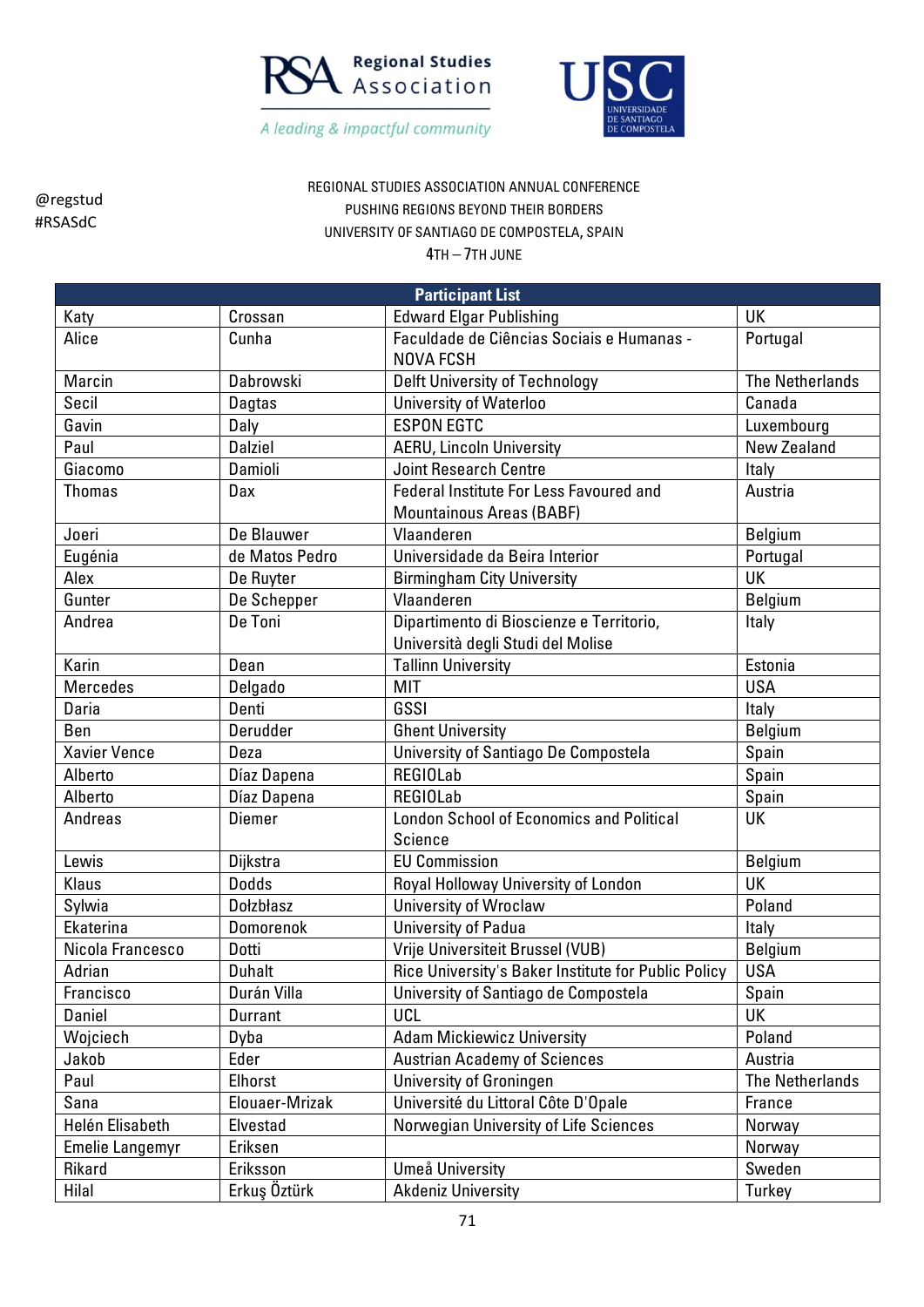



REGIONAL STUDIES ASSOCIATION ANNUAL CONFERENCE PUSHING REGIONS BEYOND THEIR BORDERS UNIVERSITY OF SANTIAGO DE COMPOSTELA, SPAIN

4TH – 7TH JUNE

| <b>Participant List</b> |                   |                                                      |                        |  |
|-------------------------|-------------------|------------------------------------------------------|------------------------|--|
| Aksel                   | Ersoy             | <b>Delft University of Technology</b>                | <b>The Netherlands</b> |  |
| Mihail                  | Eva               | Alexandru Ioan Cuza University of Iasi               | Romania                |  |
| Zsuzsanna               | Fejes             | <b>National University of Public Service</b>         | Hungary                |  |
| Dávid                   | Fekete            | Széchenyi István University                          | Hungary                |  |
| Jessica                 | Ferm              | <b>University College London</b>                     | UK                     |  |
| Melchor                 | Fernandez         | University of Santiago de Compostela                 | Spain                  |  |
| Esteban                 | Fernandez Vazquez | <b>REGIOLab</b>                                      | Spain                  |  |
| Ricardo                 | Ferreira          | European Commission, DG Regio - Regional and         | Belgium                |  |
|                         |                   | <b>Urban Policy</b>                                  |                        |  |
| Edoardo                 | Ferrucci          | Universitè de Bordeaux                               | France                 |  |
| Marek                   | Feurich           | <b>University Of Economics Prague</b>                | <b>Czech Republic</b>  |  |
| Sylwia                  | Filas-Przybyl     | <b>Statistics Poland</b>                             | Poland                 |  |
| Joan                    | Fitzgerald        | Northeastern University                              | <b>USA</b>             |  |
| Benjamin                | <b>Flowers</b>    | Georgia Institute of Technology                      | Georgia                |  |
| Arnt                    | Fløysand          | <b>Western Norway University of Applied Sciences</b> | Norway                 |  |
| Liliana                 | Fonseca           | Universidade de Aveiro                               | Portugal               |  |
| Margarida               | <b>Fontes</b>     | LNEG - Laboratorio Nacional de Energia e             | Portugal               |  |
|                         |                   | Geologia                                             |                        |  |
| Pedro                   | Franco            | Instituto de Geografia e Ordenamento do              | Portugal               |  |
|                         |                   | Território - Universidade de Lisboa (IGOT-UL)        |                        |  |
| Rachel                  | Franklin          | <b>Newcastle University</b>                          | UK                     |  |
| Ugo                     | Fratesi           | Politecnico di Milano                                | Italy                  |  |
| Sonia                   | Freire-Trigo      | <b>Bartlett School of Planning - UCL</b>             | <b>UK</b>              |  |
| Laurent                 | <b>Frideres</b>   | <b>ESPON EGTC</b>                                    | Luxembourg             |  |
| Michael                 | Fritsch           | Friedrich-Schiller-University Jena                   | Germany                |  |
| Wenying                 | Fu                | Northumbria University                               | China                  |  |
| Michaela                | <b>Fuchs</b>      | Institute for Employment Research                    | Germany                |  |
| Haruhisa                | Fujimoto          | <b>Shimane University</b>                            | Japan                  |  |
| <b>Xabier</b>           | Gainza            | University of the Basque Country                     | Spain                  |  |
| Gergő                   | Gajzágó           | Széchenyi István University                          | Hungary                |  |
| Daniel                  | Galland           | Norwegian University of Life Sciences (NMBU)         | Norway                 |  |
| Jesús                   | Gamallo           | <b>Regional Government of Galicia</b>                | Spain                  |  |
| Renato                  | Garcia            | Institute of Economics - University of Campinas      | <b>Brazil</b>          |  |
| Christiane              | Gebhardt          | Malik Institute                                      | Germany                |  |
| Cristian                | Gherhes           | <b>University of Sheffield</b>                       | UK                     |  |
| Adriano                 | Giannola          | <b>SVIMEZ</b>                                        | Italy                  |  |
| <b>Benito</b>           | Giordano          | University of Liverpool                              | <b>UK</b>              |  |
| Mara                    | Giua              | Università degli Studi Roma Tre                      | Italy                  |  |
| Claudia                 | Gloazzo           | <b>European Policies Research Centre</b>             | UK                     |  |
| Reyes                   | Gonzalez-Relaño   | Universidad de Sevilla                               | Spain                  |  |
| Agnieszka               | Górnicz-Mulcahy   | <b>University of Wroclaw</b>                         | Poland                 |  |

@regstud #RSASdC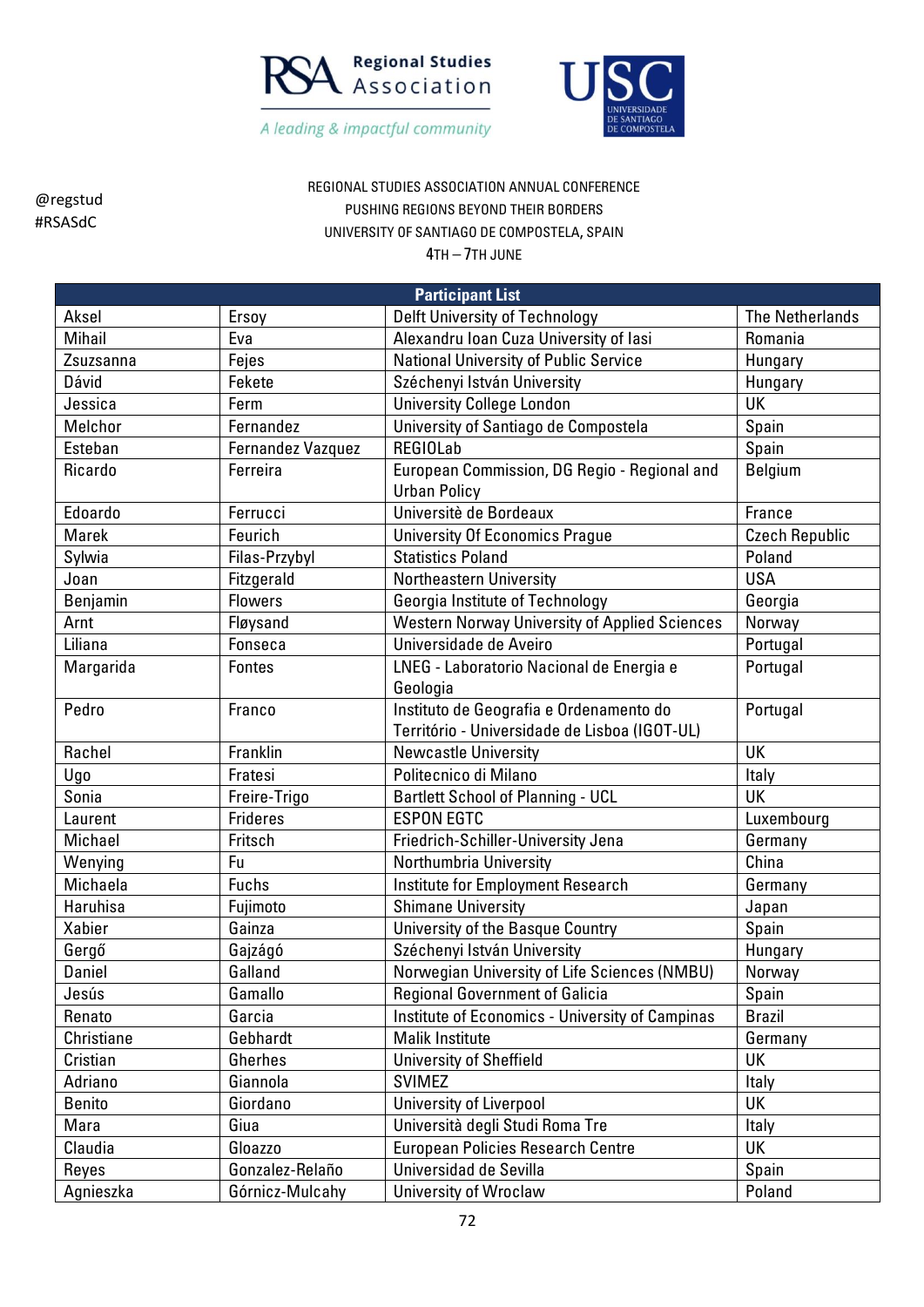



REGIONAL STUDIES ASSOCIATION ANNUAL CONFERENCE PUSHING REGIONS BEYOND THEIR BORDERS UNIVERSITY OF SANTIAGO DE COMPOSTELA, SPAIN

| <b>Participant List</b> |                         |                                                                                      |                        |  |
|-------------------------|-------------------------|--------------------------------------------------------------------------------------|------------------------|--|
| Cynthia                 | Goytia                  | <b>Torcuato Di Tella University</b>                                                  | Argentina              |  |
| Simone Maria            | Grabner                 | <b>Gran Sasso Science Institute</b>                                                  | Italy                  |  |
| Silvia                  | Grandi                  | University of Bologna                                                                | Italy                  |  |
| Kaisa                   | Grangvist               | <b>Aalto University</b>                                                              | Finland                |  |
| <b>Nils</b>             | Grashof                 | <b>University of Bremen</b>                                                          | Germany                |  |
| Anne                    | Green                   | University of Birmingham                                                             | UK                     |  |
| Geoff                   | Gregson                 | The Centre for Innovation Studies (THECIS),<br>Calgary, AB                           | Canada                 |  |
| Renata                  | Grochowska              | Institute of Agricultural and Food Economics -<br><b>National Research Institute</b> | Poland                 |  |
| Sophia                  | Gross-Fengels           | <b>RWTH Aachen University</b>                                                        | Germany                |  |
| Gianni                  | Guastella               | <b>FEEM</b>                                                                          | Italy                  |  |
| Maria Inês              | Gusman Barbosa          | University of Santiago De Compostela                                                 | Spain                  |  |
| Frederick               | Guy                     | <b>Birkbeck University of London</b>                                                 | <b>UK</b>              |  |
| Fabrizio                | Guzzo                   | Joint Research Center, European Commission                                           | Spain                  |  |
| Khadija                 | Hamdani                 | Hassan II University of Casablanca                                                   | Morocco                |  |
| Mengyao                 | Han                     | Institute of Geographic Sciences and Natural<br>Resources Research, CAS              | China                  |  |
| Judith                  | Hann                    | <b>CLLD - Cornwall Development Company</b>                                           | <b>UK</b>              |  |
| Tamás                   | Hardi                   | Széchenyi István University                                                          | Hungary                |  |
| Sally                   | Hardy                   | <b>Regional Studies Association</b>                                                  | UK                     |  |
| John                    | Harrison                | Loughborough University                                                              | <b>UK</b>              |  |
| Robert                  | <b>Hassink</b>          | <b>Kiel University</b>                                                               | Germany                |  |
| Madeleine               | <b>Hatfield</b>         | <b>Regional Studies Association</b>                                                  | UK                     |  |
| Sylvia Ying             | He                      | The Chinese University of Hong Kong                                                  | <b>Hong Kong</b>       |  |
| David                   | Hearne                  | <b>Birmingham City University</b>                                                    | UK                     |  |
| Tereza                  | Hejnová                 | <b>Charles University Prague</b>                                                     | <b>Czech Republic</b>  |  |
| Dylan                   | Henderson               | <b>Cardiff University</b>                                                            | UK                     |  |
| Andrew                  | Henley                  | <b>Cardiff University</b>                                                            | UK                     |  |
| <b>Barrai</b>           | Hennebry                | <b>Adam Mickiewicz University</b>                                                    | Poland                 |  |
| Martin                  | Henning                 | <b>University of Gothenburg</b>                                                      | Sweden                 |  |
| Miguel                  | <b>Hidalgo Martinez</b> | Xi'an Jiaotong-Liverpool University                                                  | China                  |  |
| Paul                    | Hildreth                | <b>University College London</b>                                                     | UK                     |  |
| Petra                   | Hofman                  | <b>Tilburg University</b>                                                            | <b>The Netherlands</b> |  |
| Alex                    | <b>Holmes</b>           | <b>Regional Studies Association</b>                                                  | UK                     |  |
| Charlotte               | Hoole                   | <b>University of Sheffield</b>                                                       | UK                     |  |
| Ben                     | Hudson                  | <b>Taylor and Francis</b>                                                            | UK                     |  |
| Alois                   | Humer                   | <b>Austrian Academy of Sciences</b>                                                  | Austria                |  |
| Simona                  | lammarino               | <b>London School of Economics</b>                                                    | UK                     |  |
| Eduardo                 | Ibarra-Olivo            | <b>London School of Economics</b>                                                    | UK                     |  |
| Piotr                   | Idczak                  | <b>Poznan University of Economics</b>                                                | Poland                 |  |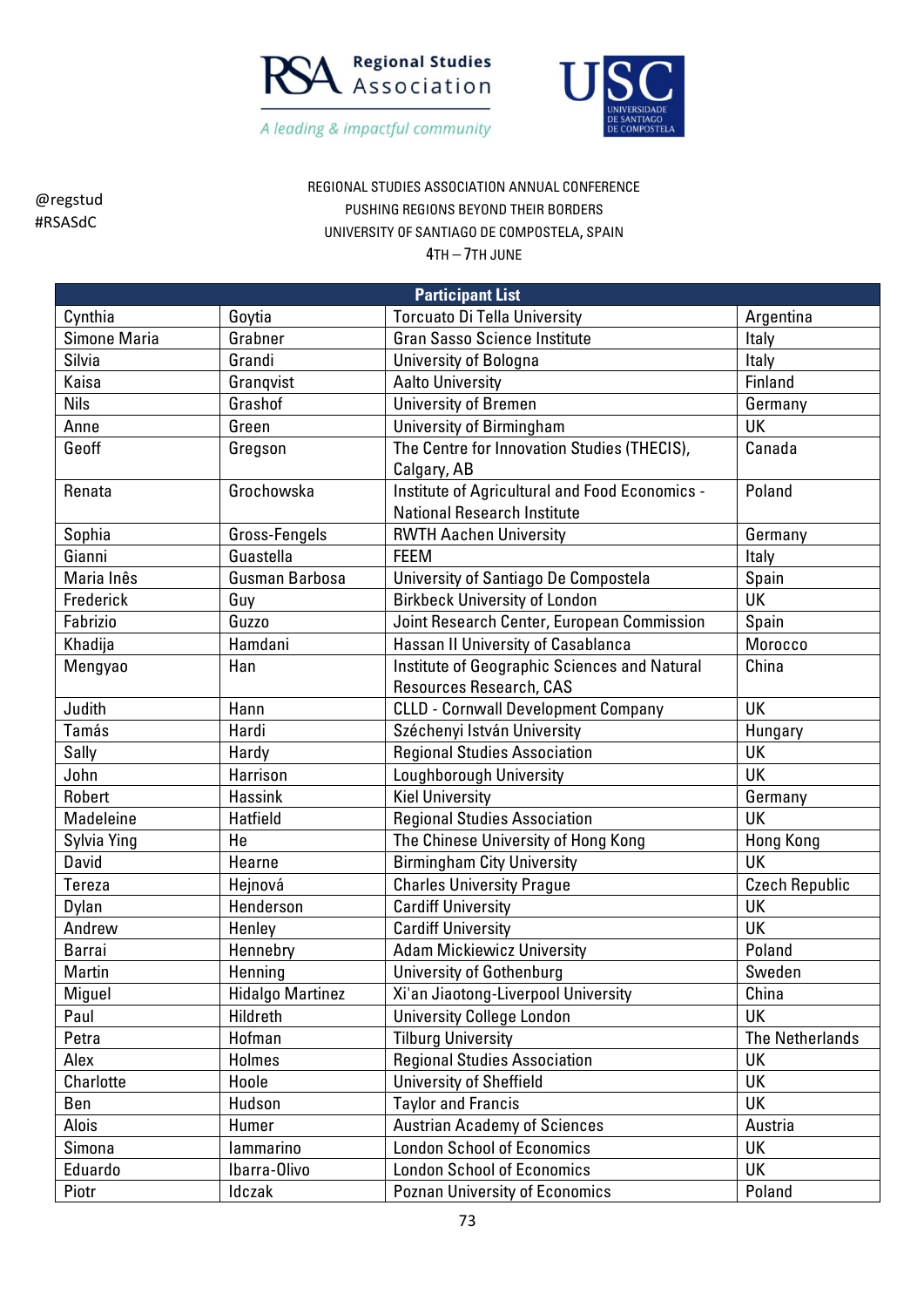



REGIONAL STUDIES ASSOCIATION ANNUAL CONFERENCE PUSHING REGIONS BEYOND THEIR BORDERS UNIVERSITY OF SANTIAGO DE COMPOSTELA, SPAIN

| <b>Participant List</b> |               |                                                      |                       |  |
|-------------------------|---------------|------------------------------------------------------|-----------------------|--|
| Yoshifumi               | Ikejima       | <b>Yokohama National University</b>                  | Japan                 |  |
| Stavroula               | Iliopoulou    | <b>Ministry of Tourism</b>                           | Greece                |  |
| Carolin                 | loramashvili  | <b>London School of Economics</b>                    | UK                    |  |
| <b>Olubunmi</b>         | Ipinnaiye     | <b>University of Limerick</b>                        | Ireland               |  |
| Felipe                  | Irarrazaval   | <b>University of Manchester</b>                      | UK                    |  |
| Arne                    | Isaksen       | <b>University of Agder</b>                           | Norway                |  |
| Stig                    | Jakobsen      | <b>Western Norway University of Applied Sciences</b> | Norway                |  |
| Andrzej                 | Jakubowski    | Maria Curie-Sklodowska University                    | Poland                |  |
| Al                      | James         | <b>Newcastle University</b>                          | UK                    |  |
| <b>Hugues</b>           | Jeannerat     | University of Neuchâtel                              | Switzerland           |  |
| Anne-Marie              | Jeannet       | <b>Bocconi University</b>                            | Italy                 |  |
| Andy                    | Jonas         | University of Hull                                   | UK                    |  |
| Andrew                  | Jones         | <b>City University London</b>                        | UK                    |  |
| Calvin                  | Jones         | <b>Cardiff Business School</b>                       | <b>UK</b>             |  |
| Martin                  | Jones         | <b>Staffordshire University</b>                      | UK                    |  |
| Stefan                  | Kah           | <b>European Policies Research Centre</b>             | <b>UK</b>             |  |
| Paul                    | Kalfadellis   | <b>Monash University</b>                             | Australia             |  |
| Linus                   | Kalvelage     | <b>University of Cologne</b>                         | Germany               |  |
| Anders                  | Kamp Høst     | Aalborg Universitet                                  | Denmark               |  |
| <b>Nikos</b>            | Kapitsinis    | <b>Cardiff University</b>                            | <b>UK</b>             |  |
| James                   | Karlsen       | <b>Univerisity of Agder</b>                          | Norway                |  |
| Fedoua                  | Kasmi         | Université du Littoral Côte D'Opale                  | France                |  |
| <b>Feketene Czako</b>   | Katalin       | Széchenyi Istvan University                          | Hungary               |  |
| Jiannis                 | Kaucic        | University of Vienna                                 | Austria               |  |
| Peter                   | Kedron        | <b>Arizona State University</b>                      | <b>USA</b>            |  |
| Louise                  | Kempton       | <b>Newcastle University</b>                          | <b>UK</b>             |  |
| Tudi                    | Kernalegenn   | <b>UC Louvain</b>                                    | <b>Belgium</b>        |  |
| <b>Chee Keong</b>       | Khoo          | City University of Hong Kong                         | Hong Kong, China      |  |
| Ju Eun                  | Kim           | <b>University College London</b>                     | UK                    |  |
| <b>Tasos</b>            | <b>Kitsos</b> | City-REDI, University of Birmingham                  | UK                    |  |
| Evgeniya                | Kolomak       | Institute of Economics And Industrial                | Russia                |  |
|                         |               | Engineering                                          |                       |  |
| Bartłomiej              | Kołsut        | Institute of Socio-Economic Geography and            | Poland                |  |
|                         |               | Spatial Management, Adam Mickiewicz                  |                       |  |
|                         |               | University                                           |                       |  |
| Ondrej                  | Konicek       | <b>Business and Innovation Agency</b>                | <b>Czech Republic</b> |  |
| Victor                  | Konrad        | <b>Carleton University</b>                           | Canada                |  |
| Elena                   | Koritchenko   | University of Geneva                                 | Switzerland           |  |
| <b>Sandor Zsolt</b>     | Kovacs        | Hungarian Academy of Sciences, University of         | Hungary               |  |
|                         |               | Pécs                                                 |                       |  |
| Katalin                 | Kovács        | Centre for Economic and Regional Studies, HAS        | Hungary               |  |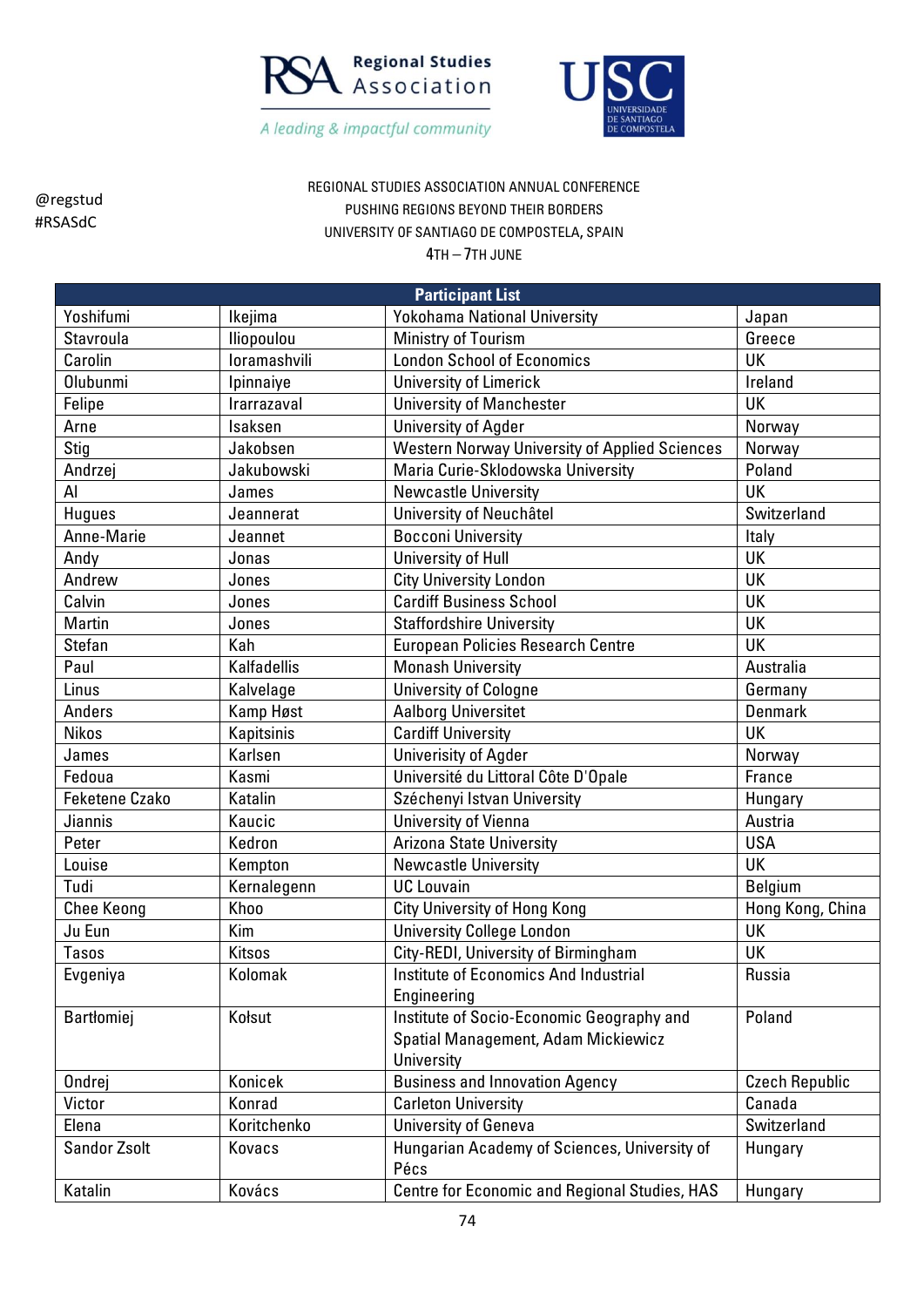



REGIONAL STUDIES ASSOCIATION ANNUAL CONFERENCE PUSHING REGIONS BEYOND THEIR BORDERS UNIVERSITY OF SANTIAGO DE COMPOSTELA, SPAIN

| <b>Participant List</b> |                  |                                                        |                        |  |
|-------------------------|------------------|--------------------------------------------------------|------------------------|--|
| Andrius                 | Kučas            | <b>European Commission, Joint Research Centre</b>      | Lithuania              |  |
| Sławomir                | <b>Kurek</b>     | Pedagogical University Of Cracow                       | Poland                 |  |
| Evgeniy                 | Kutsenko         | <b>Higher School of Economics</b>                      | Russia                 |  |
| Nina                    | Kyllingstad      | <b>University of Agder</b>                             | Norway                 |  |
| Lyu                     | Lachang          | <b>Captial Normal University</b>                       | China                  |  |
| Arnoud                  | Lagendijk        | <b>Radboud University Nijmegen</b>                     | <b>The Netherlands</b> |  |
| Jussi                   | Laine            | <b>University of Eastern Finland</b>                   | Finland                |  |
| Michel                  | Laine            | <b>AIEDL</b>                                           | Belgium                |  |
| Mandy                   | Lalrindiki       | <b>Waterford Institute Of Technology</b>               | Ireland                |  |
| Luciana                 | Lazzeretti       | <b>University of Florence</b>                          | <b>Italy</b>           |  |
| lago                    | Lestegás         | University of Santiago de Compostela                   | Spain                  |  |
| Leonid                  | Limonov          | <b>ICSER Leontief Centre</b>                           | Russia                 |  |
| Christina               | Lindfors         | Dalälvarnas Utvecklingsområde                          | Sweden                 |  |
| Valeria                 | Lingua           | <b>University of Florence</b>                          | Italy                  |  |
| Weidong                 | Liu              | Institute of Geographic Sciences & Natural             | China                  |  |
|                         |                  | <b>Resources Research</b>                              |                        |  |
| Kevin                   | L <sub>0</sub>   | <b>Hong Kong Baptist University</b>                    | <b>Hong Kong</b>       |  |
| Rubén Camilo            | Lois González    | University of Santiago De Compostela                   | Spain                  |  |
| Lucrezia                | Lopez            | University of Santiago de Compostela                   | Spain                  |  |
| Javier                  | López            | <b>University Isabel I</b>                             | Spain                  |  |
| Ramón                   | López Rodríguez  | University of Santiago de Compostela                   | Spain                  |  |
| Sebastian               | Losacker         | <b>University of Hanover</b>                           | Germany                |  |
| Haiyan                  | Lu               | <b>Free University Berlin</b>                          | Germany                |  |
| <b>Davide</b>           | Luca             | <b>University of Cambridge</b>                         | <b>UK</b>              |  |
| Karl-Johan              | Lundquist        | <b>Lund University</b>                                 | Sweden                 |  |
| Jiemei                  | Luo              | Tongji university                                      | China                  |  |
| <b>Stefan</b>           | Lüthi            | Lucerne University of Applied Sciences and Arts        | Switzerland            |  |
| Sara                    | Macdonald        | <b>Utrecht University</b>                              | <b>The Netherlands</b> |  |
| Danny                   | MacKinnon        | <b>CURDS, Newcastle University</b>                     | UK                     |  |
| Seshaiah                | Manasi           | Institute for Social and Economic Change               | India                  |  |
| Raine                   | Mäntysalo        | <b>Aalto University</b>                                | Finland                |  |
| Ernesto                 | Marcheggiani     | Università Politecnica delle Marche - KULeuven         | Italy                  |  |
| Ken                     | Mardaneh         | <b>Federation University Australia &amp; Melbourne</b> | Australia              |  |
|                         |                  | Institute of Technology                                |                        |  |
| Elisabetta              | Marinelli        | <b>JRC</b> - European Commission                       | Spain                  |  |
| Eduarda                 | Marques Da Costa | Center of Geographical Studies. University of          | Portugal               |  |
|                         |                  | Lisbon                                                 |                        |  |
| Nuno                    | Marques da Costa | IGOT - ULisboa                                         | Portugal               |  |
| <b>Barbara</b>          | Martini          | <b>University of Rome Tor Vergata</b>                  | <b>Italy</b>           |  |
| Humberto                | <b>Martins</b>   | Universidade Federal de Uberlândia                     | <b>Brazil</b>          |  |
| Mikhail                 | Martynovich      | <b>Lund University</b>                                 | Sweden                 |  |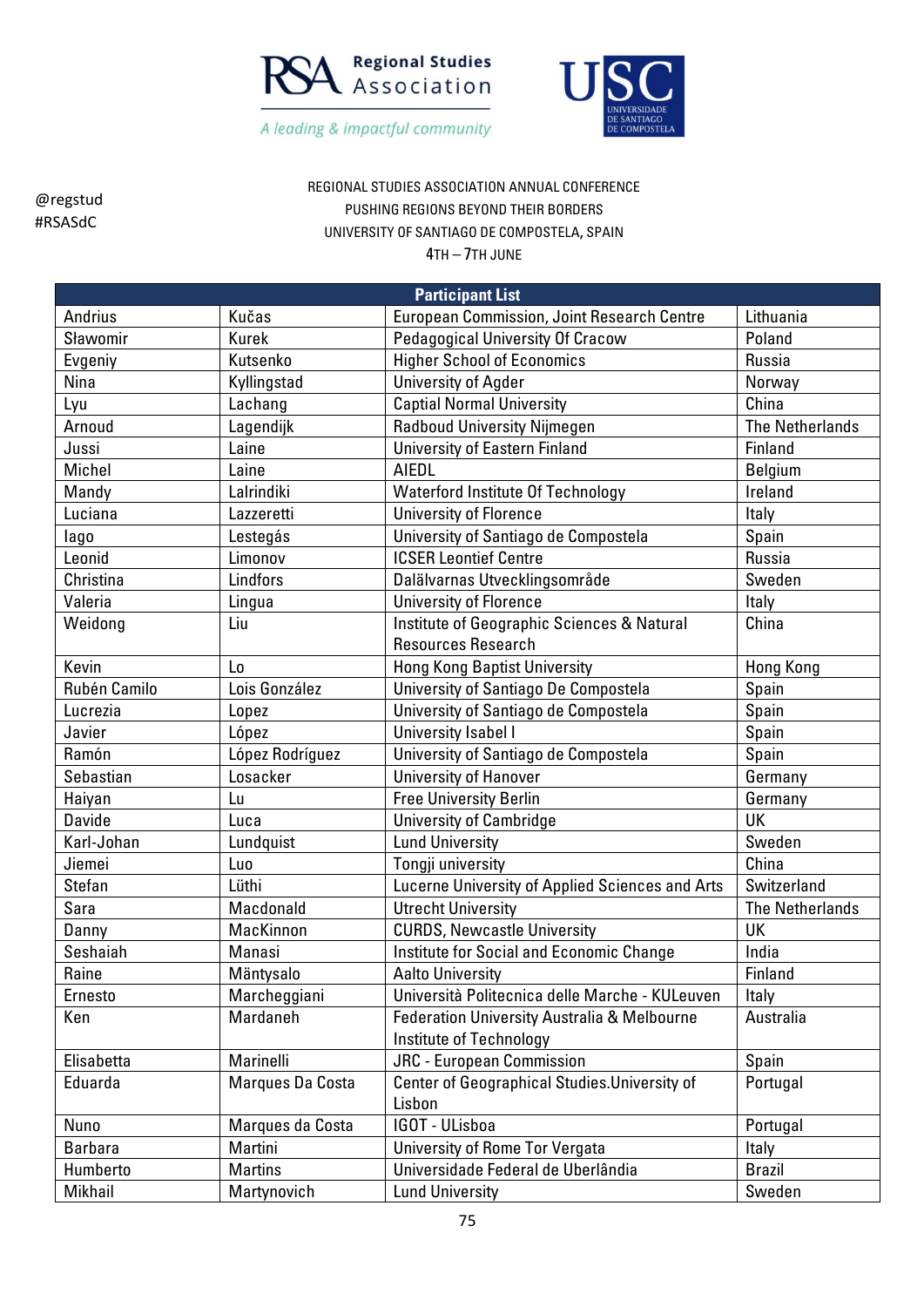



## REGIONAL STUDIES ASSOCIATION ANNUAL CONFERENCE PUSHING REGIONS BEYOND THEIR BORDERS UNIVERSITY OF SANTIAGO DE COMPOSTELA, SPAIN

| <b>Participant List</b> |                   |                                                        |                        |  |
|-------------------------|-------------------|--------------------------------------------------------|------------------------|--|
| Jaby                    | Mathew            | <b>Independent Researcher</b>                          | India                  |  |
| Jannika                 | <b>Mattes</b>     | Carl von Ossietzky University of Oldenburg             | Germany                |  |
| Cristian                | Matti             | <b>Copernicus Institute of Sustainable Development</b> | <b>Belgium</b>         |  |
|                         |                   | - Utrecht University & Climate KIC                     |                        |  |
| Dave                    | <b>McGuinness</b> | Northumbria University                                 | UK                     |  |
| Rahel                   | Meili             | University of Bern                                     | Switzerland            |  |
| Patricia                | Melo              | <b>ISEG-Lisbon School of Economics and</b>             | Portugal               |  |
|                         |                   | Management                                             |                        |  |
| <b>Thiago</b>           | <b>Mendes</b>     | <b>CEGOT - FLUP</b>                                    | Portugal               |  |
| Marcel                  | Mérette           | University of Ottawa                                   | Canada                 |  |
| <b>Tobias</b>           | Mettenberger      | Thünen Institute of Rural Studies                      | Germany                |  |
| Cecília                 | Mezei             | <b>MTA KRTK</b>                                        | Hungary                |  |
| Krzysztof               | Mieszkowski       | <b>JRC</b> - European Commission                       | Spain                  |  |
| Carmen                  | Mínguez García    | Universidad Complutense de Madrid                      | Spain                  |  |
| Johan                   | Miörner           | <b>Lund University</b>                                 | Sweden                 |  |
| Ángel                   | <b>Miramontes</b> | University of Santiago de Compostela                   | Spain                  |  |
|                         | Carballada        |                                                        |                        |  |
| Hitoshi                 | Miwa              | Kyushu International University                        | Japan                  |  |
| Iwona                   | <b>Miziolek</b>   | <b>Statistics Poland</b>                               | Poland                 |  |
| Marijn                  | Molema            | Fryske Akademy                                         | <b>The Netherlands</b> |  |
| Vassilis                | Monastiriotis     | <b>London School of Economics</b>                      | UK                     |  |
| Sergio                  | Montero           | Universidad de los Andes                               | Colombia               |  |
| Paulino                 | Montes-Solla      | University of Coruña                                   | Spain                  |  |
| Niamh                   | Moore-Cherry      | <b>University College Dublin</b>                       | Ireland                |  |
| Andrea                  | Morrison          | <b>Utrecht University</b>                              | <b>The Netherlands</b> |  |
| Zelia                   | <b>Moss</b>       | University of Agder                                    | Norway                 |  |
| Karol                   | <b>Mrozik</b>     | Poznan University of Life Sciences                     | Poland                 |  |
| Caroline                | Muehl             | <b>RWTH - Aachen</b>                                   | Germany                |  |
| Max                     | Munday            | <b>Cardiff Business School</b>                         | UK                     |  |
| María Paloma            | Muñiz de Urquiza  | Secretary of State for Territorial Policy Chief of     | Spain                  |  |
|                         |                   | <b>Staff</b>                                           |                        |  |
| Maria Jose              | Murgui            | Universitat de València                                | Spain                  |  |
| James                   | Murphy            | <b>Clark University</b>                                | <b>USA</b>             |  |
| Ida                     | Musialkowska      | Poznan University of Economics aand Business           | Poland                 |  |
| Samuel                  | Mwaura            | University of Strathclyde                              | UK                     |  |
| Janez                   | Nared             | ZRC SAZU                                               | Slovenia               |  |
| Amjad                   | Naveed            | <b>Aarhus University</b>                               | <b>Denmark</b>         |  |
| Etienne                 | Nel               | University of Otago & University of                    | Aotearoa New           |  |
|                         |                   | Johannesburg                                           | Zealand                |  |
| Marina                  | Nesena            | <b>ICSER Leontief Centre</b>                           | Russia                 |  |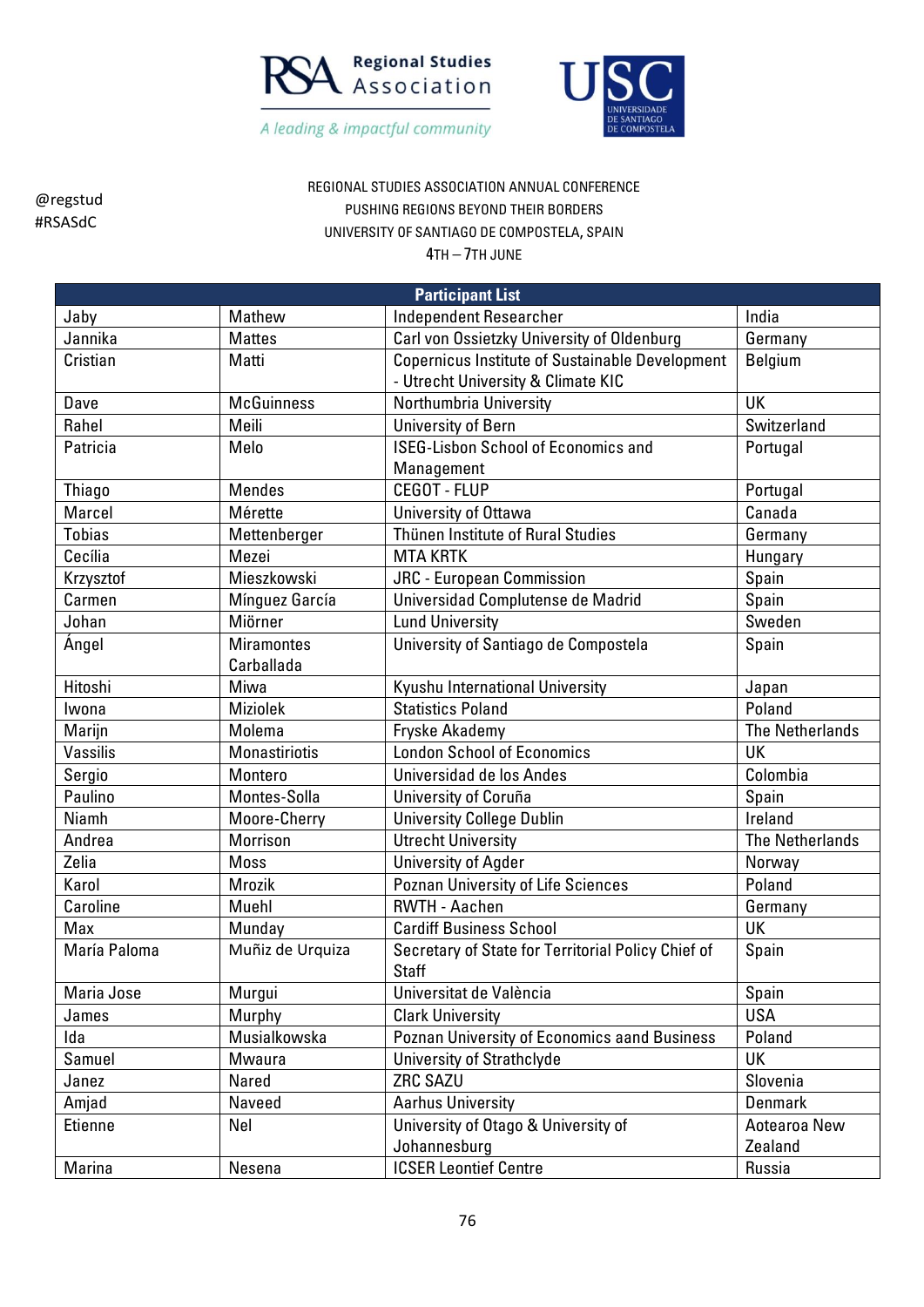



REGIONAL STUDIES ASSOCIATION ANNUAL CONFERENCE PUSHING REGIONS BEYOND THEIR BORDERS UNIVERSITY OF SANTIAGO DE COMPOSTELA, SPAIN

| <b>Participant List</b> |                    |                                                         |                        |  |
|-------------------------|--------------------|---------------------------------------------------------|------------------------|--|
| Sabine                  | Neuberger          | Wageningen University and Rhine-Waal                    | <b>The Netherlands</b> |  |
|                         |                    | <b>University of Applied Sciences</b>                   |                        |  |
| Junichi                 | Nishimura          | <b>Gakushuin University</b>                             | Japan                  |  |
| Leonardo                | Nogueira de Moraes | The University of Melbourne                             | Australia              |  |
| Laura                   | <b>Norris</b>      | <b>Cardiff University</b>                               | UK                     |  |
| Gyorgyi                 | <b>Nyikos</b>      | <b>National University of Public Service</b>            | Hungary                |  |
| Kenji                   | <b>Ogai</b>        | Hokkai Gakuen University                                | Japan                  |  |
| Hiroyuki                | Okamuro            | Hitotsubashi University                                 | Japan                  |  |
| Stefan                  | <b>Okruch</b>      | Andrássy University Budapest                            | Hungary                |  |
| Femi                    | Olaniyan           | University Of Ibadan                                    | Nigeria                |  |
| Jorge                   | Olcina Cantos      | <b>University of Alicante</b>                           | Spain                  |  |
| Clare                   | 0'Mahony           | <b>TU Dublin</b>                                        | Ireland                |  |
| Andrea                  | <b>Omizzolo</b>    | European Academy of Bozen/Bolzano                       | Italy                  |  |
| Raquel                  | Ortega Argiles     | <b>Birmingham Business School</b>                       | <b>UK</b>              |  |
| Alejandro               | <b>Otero</b>       | University of Santiago de Compostela                    | Spain                  |  |
| Anne                    | 0 <sub>tto</sub>   | Institute of Employment Research                        | Germany                |  |
| David                   | <b>Owen</b>        | <b>University of Warwick</b>                            | <b>UK</b>              |  |
| Gwilym                  | Owen               | <b>University of Sheffield</b>                          | UK                     |  |
| Anssi                   | Paasi              | University of Oulu                                      | Finland                |  |
| Zoltan                  | Pamer              | Hungarian Academy of Sciences, Centre for               | Hungary                |  |
|                         |                    | <b>Economic and Regional Studies</b>                    |                        |  |
| Marcela                 | Pankova            | LAG Vyhlidky, z.s.                                      | <b>Czech Republic</b>  |  |
| Domenica                | Panzera            | University G. d'Annunzio of Chieti-Pescara              | Italy                  |  |
| Stefano                 | Pareglio           | <b>FEEM</b>                                             | Italy                  |  |
| Valerià                 | Paül               | Universidade de Santiago de Compostela                  | Spain                  |  |
| Miguel                  | Pazos              | University of Santiago de Compostela                    | Spain                  |  |
| Serafin                 | Pazos-Vidal        | Universidad Nacional de Educacion a Distancia<br>(UNED) | <b>Belgium</b>         |  |
| Giulio                  | Pedrini            | Free University of Bolzano-Bozen                        | Italy                  |  |
| Guido                   | Pellegrini         | <b>SVIMEZ</b>                                           | Italy                  |  |
| Marco                   | Percoco            | Università Bocconi                                      | Italy                  |  |
| Carolina                | Perpiña Castillo   | <b>JRC, European Commission</b>                         | Italy                  |  |
| George                  | Petrakos           | <b>University of Thessaly</b>                           | Greece                 |  |
| Ruben                   | Peuchen            | TN <sub>0</sub>                                         | <b>The Netherlands</b> |  |
| Stefan                  | Philipp            | <b>ZSI - Centre for Social Innovation</b>               | Austria                |  |
| Andy                    | Pike               | <b>Newcastle University</b>                             | UK                     |  |
| Mehmet                  | Pinar              | <b>Edge Hill University</b>                             | <b>UK</b>              |  |
| Maria Jose              | Pineira            | University of Santiago de Compostela                    | Spain                  |  |
| Angeles                 | Piñeiro-Antelo     | University of Santiago de Compostela                    | Spain                  |  |
| Antena                  | Piterou            | <b>University of Greenwich</b>                          | UK                     |  |
| Donald                  | Planey             | University of Illinois, Urbana-Champaign                | <b>USA</b>             |  |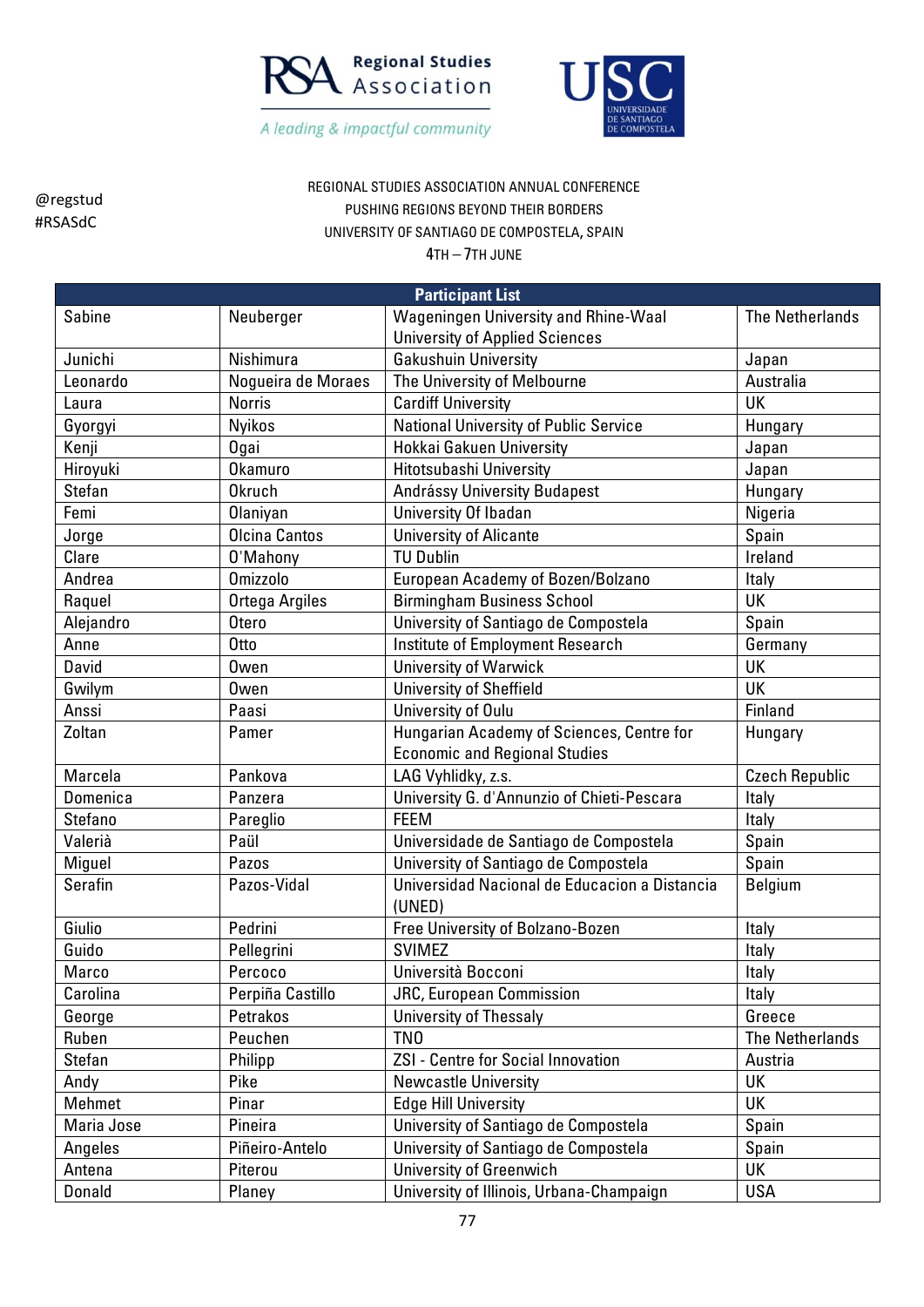



## REGIONAL STUDIES ASSOCIATION ANNUAL CONFERENCE PUSHING REGIONS BEYOND THEIR BORDERS UNIVERSITY OF SANTIAGO DE COMPOSTELA, SPAIN

| <b>Participant List</b> |                    |                                                                 |                        |  |
|-------------------------|--------------------|-----------------------------------------------------------------|------------------------|--|
| Maria                   | Plotnikova         | Aberystwyth University                                          | UK                     |  |
| Gintare                 | Pociute-Sereikiene | <b>Lithuanian Social Research Centre</b>                        | Lithuania              |  |
| Kim                     | Pollermann         | Thünen-Institute of Rural Studies                               | Germany                |  |
| Laura                   | Polverari          | European Policies Research Centre, University of<br>Strathclyde | <b>UK</b>              |  |
| Nicola                  | Pontarollo         | <b>JRC, European Commission</b>                                 | Italy                  |  |
| Igone                   | Porto Gomez        | <b>Deusto University</b>                                        | Spain                  |  |
| Oto                     | Potluka            | <b>CEPS, University of Basel</b>                                | Switzerland            |  |
| Bill                    | Pritchard          | The University of Sydney                                        | Australia              |  |
| Rhiannon                | Pugh               | Örebro University                                               | Sweden                 |  |
| Eva                     | Purkarthofer       | <b>Aalto University</b>                                         | Finland                |  |
| Korneliusz              | Pylak              | Maria Curie-Sklodowska University                               | Poland                 |  |
| Francesco               | Quatraro           | <b>University of Torino</b>                                     | Italy                  |  |
| Martin                  | Quinn              | <b>University of Leicester</b>                                  | UK                     |  |
| Garri                   | Raagmaa            | University of Tartu                                             | Estonia                |  |
| <b>Szilard</b>          | Racz               | <b>Hungarian Academy of Sciences</b>                            | Hungary                |  |
| Ivan                    | Rajic              | <b>University of Sheffield</b>                                  | <b>UK</b>              |  |
| Vasja                   | Rant               | University of Ljubljana                                         | Slovenia               |  |
| Maria da Conceição      | Rego               | Universidade de Évora                                           | Portugal               |  |
| Lesa                    | Reynolds           | <b>Regional Studies Association</b>                             | UK                     |  |
| Paula                   | Ribeiro            | Universidade do Porto                                           | Portugal               |  |
| Paolo                   | Rizzi              | Universita Cattolica Del Sacro Cuore                            | Italy                  |  |
| Manuel                  | Rodríguez García   | University of Santiago de Compostela                            | Spain                  |  |
| Krzysztof               | Rogatka            | <b>Nicolaus Copernicus University</b>                           | Poland                 |  |
| Małgorzata              | Rogowska           | <b>Wroclaw University of Economics</b>                          | Poland                 |  |
| Sebastian               | Rohe               | Carl von Ossietzky University of Oldenburg                      | Germany                |  |
| Andreas                 | Röhring            | Leibniz-Institut fuer Raumbezogene<br>Sozialforschung (IRS)     | Germany                |  |
| Gianni                  | Romaní             | Universidad Católica del Norte                                  | Chile                  |  |
| Alessandro              | Rosiello           | University of Edinburgh Business School                         | UK                     |  |
| William                 | Rossiter           | <b>Nottingham Trent University</b>                              | UK                     |  |
| <b>Susan Beth</b>       | Rottmann           | Ozyegin University                                              | Turkey                 |  |
| Rima                    | Rubčinskaitė       | <b>Faculty of Economics of Vilnius University</b>               | Lithuania              |  |
| Jan Ole                 | Rypestol           | <b>NORCE Norwegian Research Centre</b>                          | Norway                 |  |
| Arash                   | Sadeghi            | <b>Aston University</b>                                         | UK                     |  |
| Maria                   | Salomaa            | University of Lincoln                                           | UK                     |  |
| Donzallaz               | Salomé             | University of Neuchâtel                                         | Switzerland            |  |
| Ignacio                 | Sanchez Amor       | <b>Secretary of State for Territorial Policy</b>                | Spain                  |  |
| Sören                   | Scholvin           |                                                                 | Germany                |  |
| Wieke                   | Schrama            | Amsterdam University of Applied Sciences (HvA)                  | <b>The Netherlands</b> |  |
| Ann Camilla             | Schulze-Krogh      | University of Agder                                             | Norway                 |  |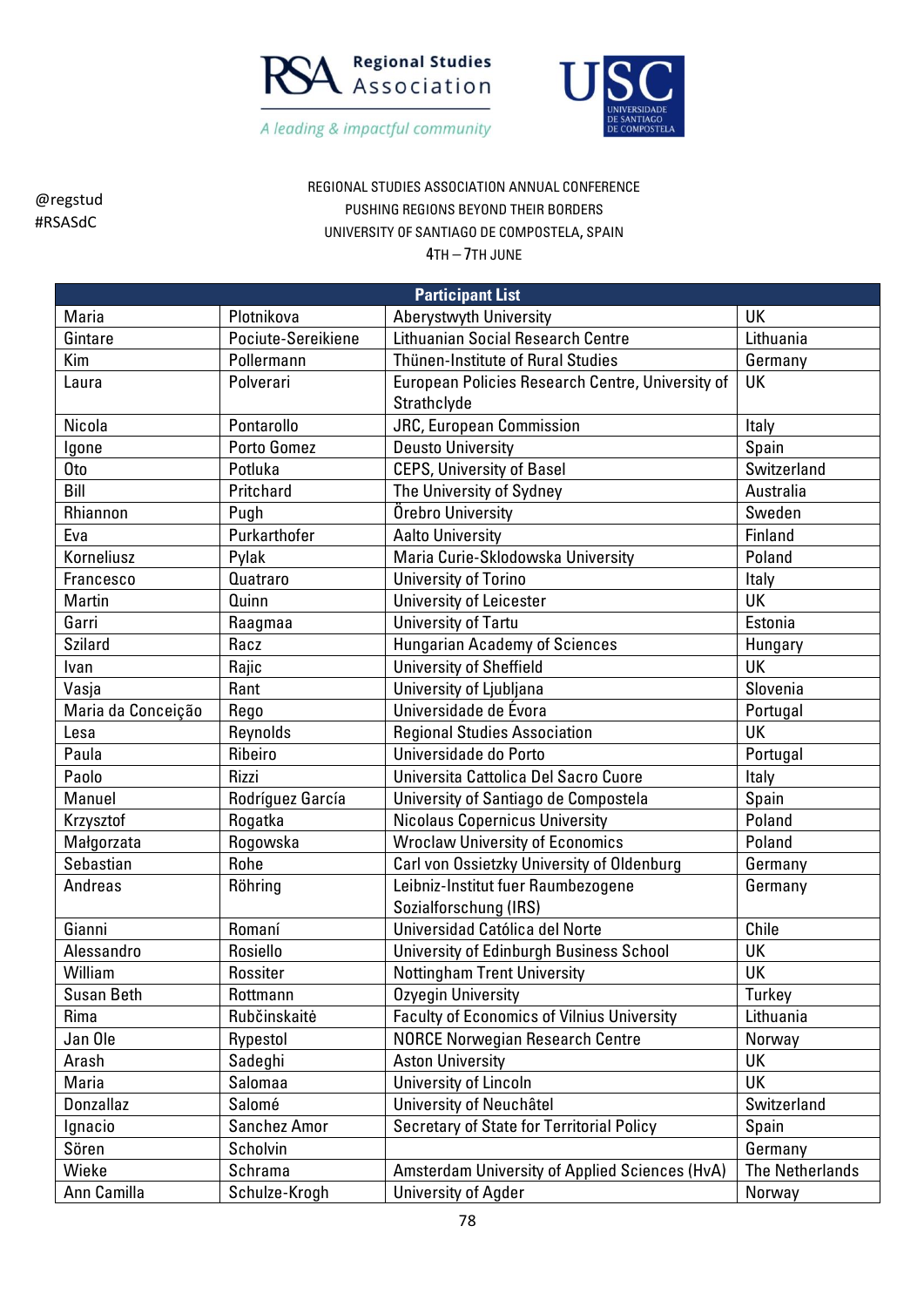



REGIONAL STUDIES ASSOCIATION ANNUAL CONFERENCE PUSHING REGIONS BEYOND THEIR BORDERS UNIVERSITY OF SANTIAGO DE COMPOSTELA, SPAIN

4TH – 7TH JUNE

| <b>Participant List</b> |                   |                                                       |                        |  |
|-------------------------|-------------------|-------------------------------------------------------|------------------------|--|
| Carsten                 | Schürmann         | <b>TCP</b> International                              | Germany                |  |
| Sergio                  | Scicchitano       | <b>INAPP</b> - National Institute for the Analysis of | Italy                  |  |
|                         |                   | <b>Public Policies</b>                                |                        |  |
| James                   | Scott             | <b>University of Eastern Finland</b>                  | Finland                |  |
| Kala                    | Seetharam Sridhar | Institute for Social and Economic Change              | India                  |  |
| Loris                   | Servillo          | <b>UCL</b> - Bartlett school of Planning              | <b>Belgium</b>         |  |
| Sina                    | Shahab            | <b>Cardiff University</b>                             | <b>UK</b>              |  |
| Richard                 | Shearmur          | <b>McGill University</b>                              | Canada                 |  |
| Amarynth                | Sichel            | <b>University of Cambridge</b>                        | UK                     |  |
| Franziska               | Sielker           | <b>University of Cambridge</b>                        | UK                     |  |
| Per Kåre                | Sky               | Norwegian University of Life Sciences                 | Norway                 |  |
| Sonja                   | Šlander           | University of Ljubljana                               | Slovenia               |  |
| Lana                    | Slavuj Borcic     | <b>University of Zagreb</b>                           | Croatia                |  |
| Lukas                   | <b>Smas</b>       | <b>Stockholm University</b>                           | Sweden                 |  |
| Maciej                  | Smetkowski        | <b>Centre for European Regional and Local Studies</b> | Poland                 |  |
|                         |                   | (EUROREG), University of Warsaw                       |                        |  |
| David                   | Smith             | <b>Nottingham Trent University</b>                    | <b>UK</b>              |  |
| lan                     | Smith             | University of the West of England                     | UK                     |  |
| Christophe              | Sohn              | Luxembourg Institute of Socio-Economic                | Luxembourg             |  |
|                         |                   | Research                                              |                        |  |
| Franziska               | Sohns             | <b>University of Greenwich</b>                        | UK                     |  |
| ivian                   | Solana Moreno     | King's College at Western University                  | Canada                 |  |
| Suede                   | Stanton-Drudy     | <b>Regional Studies Association</b>                   | UK                     |  |
| Felipe                  | Starosta de       | RITM - Univ. Paris-Sud, Université Paris-Saclay       | France                 |  |
|                         | Waldemar          |                                                       |                        |  |
| Marcin                  | Stepniak          | Universidad Complutense de Madrid                     | Spain                  |  |
| Ekaterina               | Streltsova        | National Research University - Higher School of       | Russia                 |  |
|                         |                   | Economics                                             |                        |  |
| Tadeusz                 | Stryjakiewicz     | <b>Adam Mickiewicz University</b>                     | Poland                 |  |
| Marijana                | Sumpor            | Euro ekspertiza j.d.o.o.                              | Croatia                |  |
| Lech                    | Suwala            | <b>Technical University Berlin</b>                    | Germany                |  |
| Andrew                  | Switzer           | Hogeschool van Amsterdam                              | <b>The Netherlands</b> |  |
| Keisuke                 | Takano            | <b>Graduate School of Systems and Information</b>     | Japan                  |  |
|                         |                   | <b>Engineering, University of Tsukuba</b>             |                        |  |
| Masaaki                 | <b>Takemura</b>   | Meiji University                                      | Japan                  |  |
| Georges A.              | Tanguay           | Université du Québec                                  | Canada                 |  |
| Mark                    | Tewdwr-Jones      | <b>Newcastle University</b>                           | UK                     |  |
| Alain                   | Thierstein        | <b>Technische Universitaet Muenchen</b>               | Germany                |  |
| Nikolas                 | Thomopoulos       |                                                       | UK                     |  |
| Michelle                | Thompson-Fawcett  | University of Otago & University of                   | New Zealand            |  |
|                         |                   | Johannesburg                                          |                        |  |

79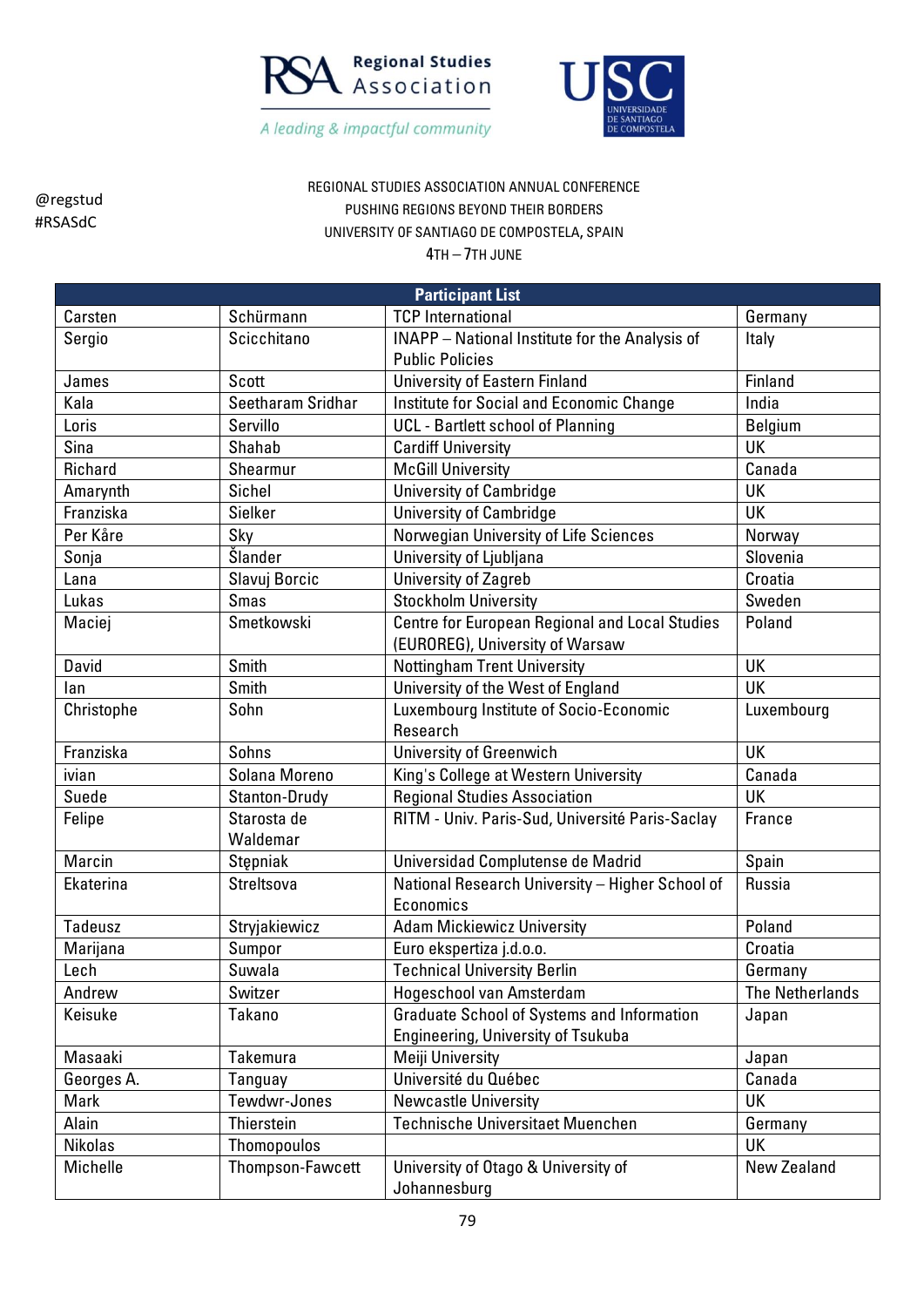



REGIONAL STUDIES ASSOCIATION ANNUAL CONFERENCE PUSHING REGIONS BEYOND THEIR BORDERS UNIVERSITY OF SANTIAGO DE COMPOSTELA, SPAIN

| <b>Participant List</b> |                    |                                                                                 |                        |  |
|-------------------------|--------------------|---------------------------------------------------------------------------------|------------------------|--|
| Maria                   | <b>Toennessen</b>  |                                                                                 | Norway                 |  |
| Natalie                 | Tomlinson          | <b>Taylor and Francis</b>                                                       | UK                     |  |
| Phil                    | Tomlinson          | University of Bath                                                              | <b>UK</b>              |  |
| Tanja                   | Tötzer             | AIT Austrian Institute of Technology GmbH                                       | Austria                |  |
| Alan                    | Townsend           | <b>University of Durham</b>                                                     | <b>UK</b>              |  |
| Alejandra Berenice      | <b>Trejo Nieto</b> | El Colegio de México                                                            | Mexico                 |  |
| Juan-Manuel             | Trillo-Santamaría  | University of Santiago De Compostela                                            | Spain                  |  |
| Thi Hoa                 | Truong             | <b>Waseda University</b>                                                        | Japan                  |  |
| Maria                   | Tsouri             | TIK Centre for Technology Information and<br><b>Culture, University of Oslo</b> | Norway                 |  |
| Igor                    | Tupy               | Federal University of Viçosa, UFV, Brazil                                       | <b>Brazil</b>          |  |
| Irina                   | Turgel             | <b>Graduate School of Economics and</b><br>Management, Ural Federal University  | Russia                 |  |
| Ruta                    | Ubareviciene       | Deft University of Technology & Lithuanian<br><b>Social Research Centre</b>     | <b>The Netherlands</b> |  |
| Elvira                  | Uyarra             | <b>Manchester Business School</b>                                               | UK                     |  |
| <b>Beatriz</b>          | Valcárcel Aguiar   | University of Santiago De Compostela                                            | Spain                  |  |
| Jesus                   | Valdaliso          |                                                                                 |                        |  |
| Paul                    | Vallance           | <b>University of Sheffield</b>                                                  | UK                     |  |
| Veronique               | Van Acker          | Luxembourg Institute of Socio-Economic<br>Research                              | Luxembourg             |  |
| Karel                   | Van den Berghe     | Delft University of Technology                                                  | <b>The Netherlands</b> |  |
| <b>Daniel</b>           | Van den Buuse      | <b>Amsterdam University of Applied Sciences</b>                                 | <b>The Netherlands</b> |  |
| Martin                  | van der Velde      | <b>Radboud University Nijmegen</b>                                              | <b>The Netherlands</b> |  |
| Patricia                | van Hemert         | <b>Amsterdam University of Applied Sciences</b>                                 | <b>The Netherlands</b> |  |
| Frank                   | Van Oort           | <b>Erasmus University Rotterdam</b>                                             | <b>The Netherlands</b> |  |
| <b>Bram</b>             | van Vulpen         | University of Groningen                                                         | <b>The Netherlands</b> |  |
| Willem                  | van Winden         | <b>Amsterdam University of Applied Sciences</b>                                 | <b>The Netherlands</b> |  |
| Viktor                  | Varju              | Centre for Regional Studies of the Hungarian<br><b>Academy of Sciences</b>      | Hungary                |  |
| Gintare                 | Vaznoniene         | Aleksandras Stulginskis University                                              | Lithuania              |  |
| <b>Bernardas</b>        | Vaznonis           | Aleksandras Stulginskis University                                              | Lithuania              |  |
| Gaetano                 | Vecchione          | Università Federico II di Napoli                                                | Italy                  |  |
| Alexandre               | Vecino Aguirre     | University of Santiago De Compostela                                            | Spain                  |  |
| Nathalie                | Verschelde         | <b>European Commission</b>                                                      | <b>Belgium</b>         |  |
| Roberto                 | Vila Lage          | University of Santiago de Compostela                                            | Spain                  |  |
| Lucía                   | Villar Caamaño     | University of Santiago de Compostela                                            | Spain                  |  |
| Ana                     | Viñuela            | <b>REGIOLab</b>                                                                 | Spain                  |  |
| Faye                    | Wade               | University of Edinburgh                                                         | UK                     |  |
| David                   | Waite              | Urban Studies and Policy Scotland, University of<br>Glasgow                     | UK                     |  |